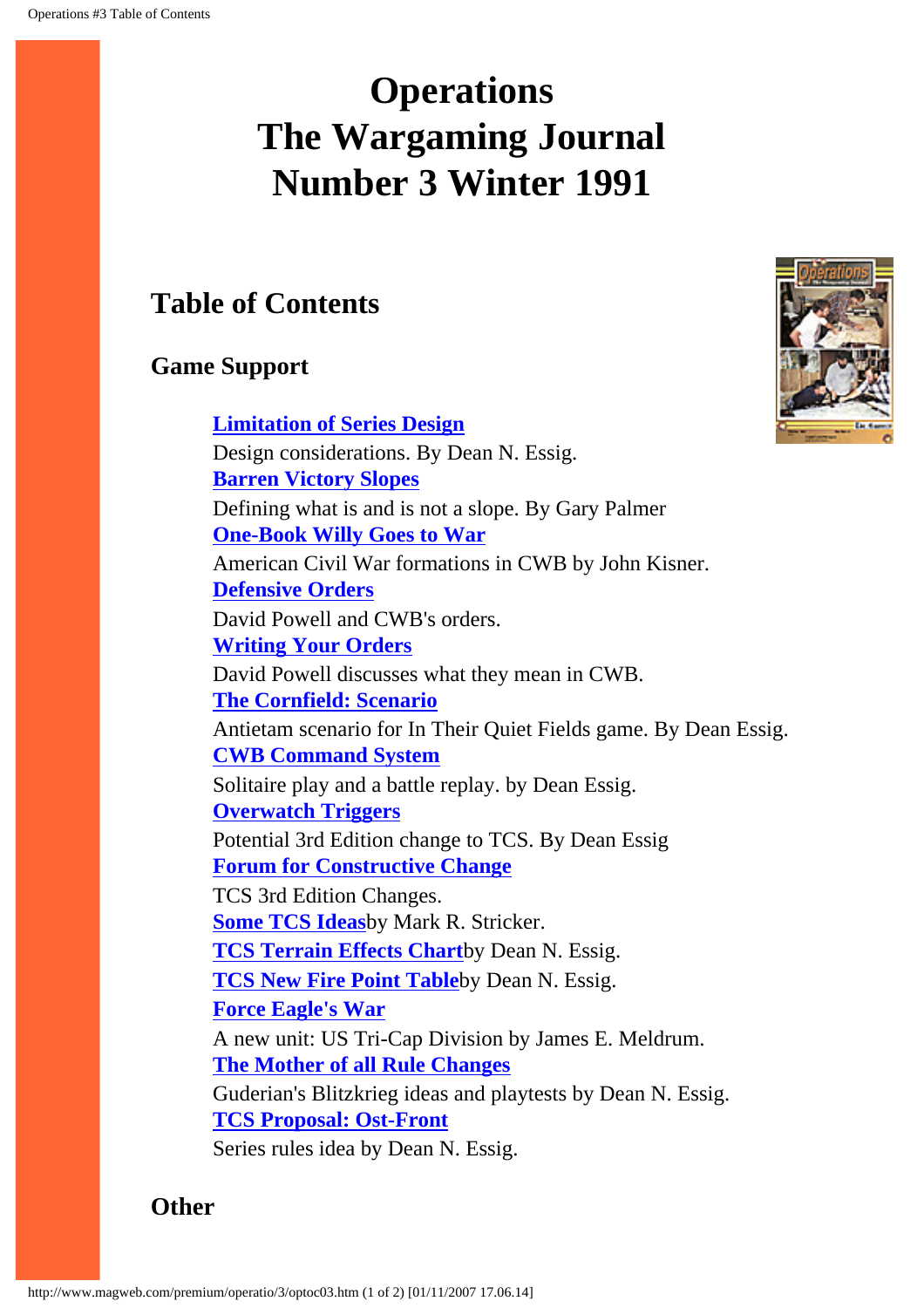#### **[101st Airborne Air Assault](#page-53-0)**

Operation Desert Shield and Operation Desert Storm role. By 1st Lt. Clifford M. Lippard. **[Bloody 110th](#page-65-0)** Umpired play and game replay. By Dean N. Essig. **[Where Does Your Gaming Dollar Go?](#page-69-0)** Business explanations. **[Figuring Line of Sight](#page-72-0)** by Dave Demko. **[Cons, Clubs, and Things](#page-74-0)** Convention news.

#### **Departments**

**[In Brief](#page-75-0)**

Editorial: Counting counters **[Out Brief](#page-78-0)** Commentary: The Art of Losing. **[Up and Coming](#page-81-0)** News Update. **[Letters](#page-85-0)** From the readers.

### **Game Errata and Q&A**

**[Q&A: Civil War Brigade Series](#page-93-0) [Errata: Civil War Brigade Series](#page-96-0) [Q&A: Tactical Combat Series](#page-99-0) [Errata: Tactical Combat Series](#page-102-0)**

[Large version of cover \(slow: 84K\)](#page-105-0)

[Back to the list of Operations Issues](http://www.magweb.com/premium/operatio/operiss.htm) [Back to the MagWeb Master Magazine List](http://www.magweb.com/premium/maglist.htm) 

© Copyright 1998 by The Gamers

This article appears in MagWeb (Magazine Web) on the Internet World Wide Web. Other military history articles and gaming articles are available at **http://www.magweb.com**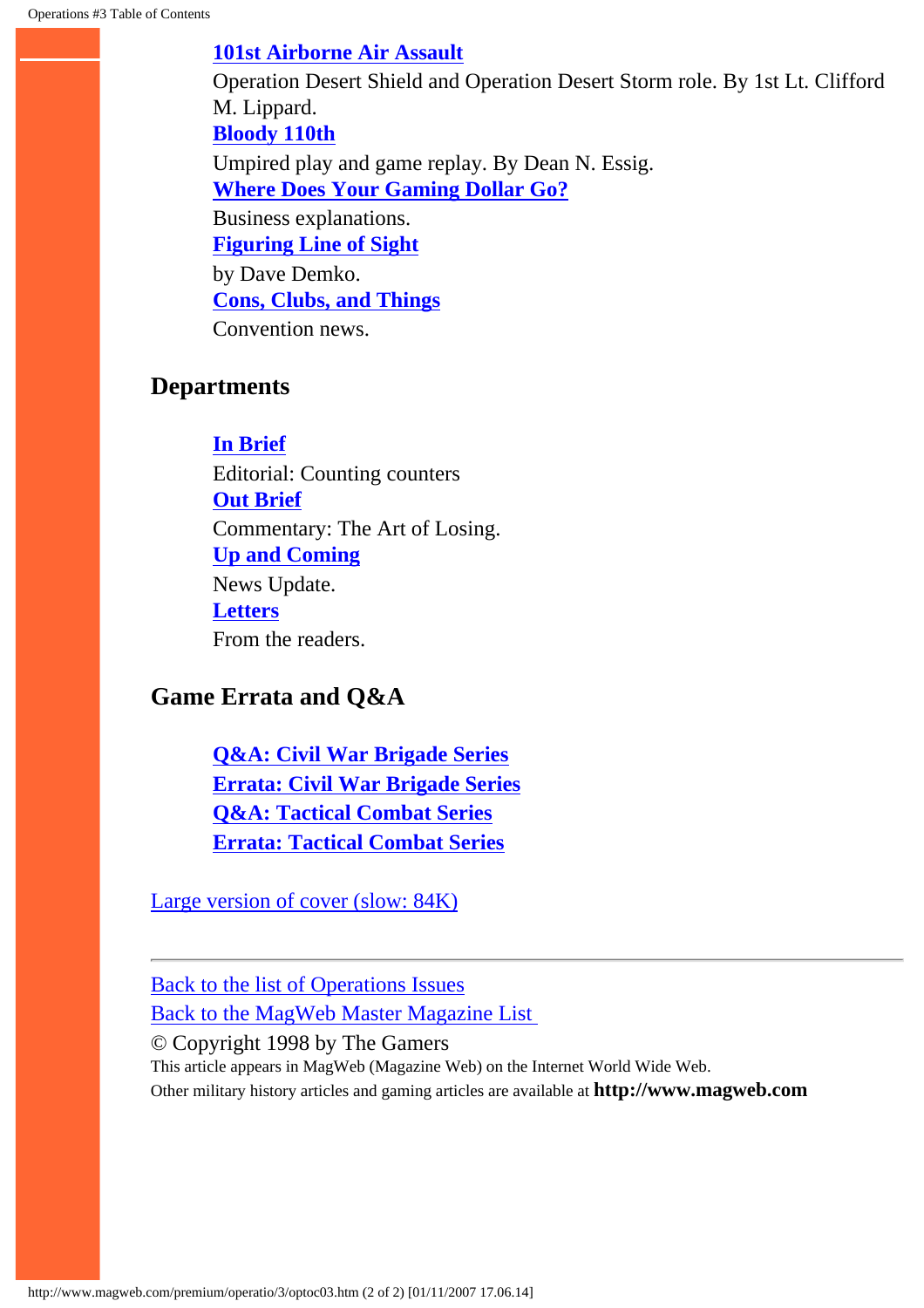<span id="page-2-0"></span>

## **The Limitations of Series Designs**

### **Wargame Design Concepts**

*by Dean N. Essig*

When we first started planning to begin a game company (which eventually became, you guessed it, The Garners), I decided that we would religiously follow a series format. The idea was, and is, that a player need learn one set of rules in order to play a number of games. I believe that one rather complex set of rules takes less time to learn to play when divided over a number of games which use them, than several sets of even the simplest rules which only stand for one game. That is a plus that I still believe can make up for many sins. Chief among the "sins" generated by a series approach is a limitation of topic by the series available, and-as noted in a letter by Mr. Hastings in the Letters section of this issue- potential round-peg/square-hole problems when the series is applied to something it can't quite handle.

To get around both of these problems, multiple series are required. If we were to want an Ancients game, for instance, we would never dream of trying to make use of the Civil War, Brigade or Tactical Combat Series rules. We would need a separate series devoted to a time period and scale that is appropriate. Naturally, this makes with decisions that invariably will cause a row in some players.

For instance, the more I learned about WW2 tactical actions after my background in modern operations, the more I was struck by the similarity between them. That was in the development of the TCS. The TCS's Modern Expansion came later. A player who is convinced that some great revolution in warfighting has occurred since 1945 is going to say that there is no way that the TCS rules could be applied, whole or in part, to modern actions. My research indicates that the process of change since 1945 was much more evolutionary--with changes in lethality and range generating more dispersion and smaller maneuver units-but that the basic methods remain mainly unchanged.

A set of series rules can be applied to a given time period and scale based upon the transition points of revolution in the art of war. Such points are readily identifiablethe origin of gun fire weapons-the development of line and musket tactics-the application of rifle weapons and decline of cavalry-- the tactical impasse generated by the machine gunmotorization, mass armor and aircraft, etc. Certain periods require a change in game style to be able to correctly portray the action-such as the relative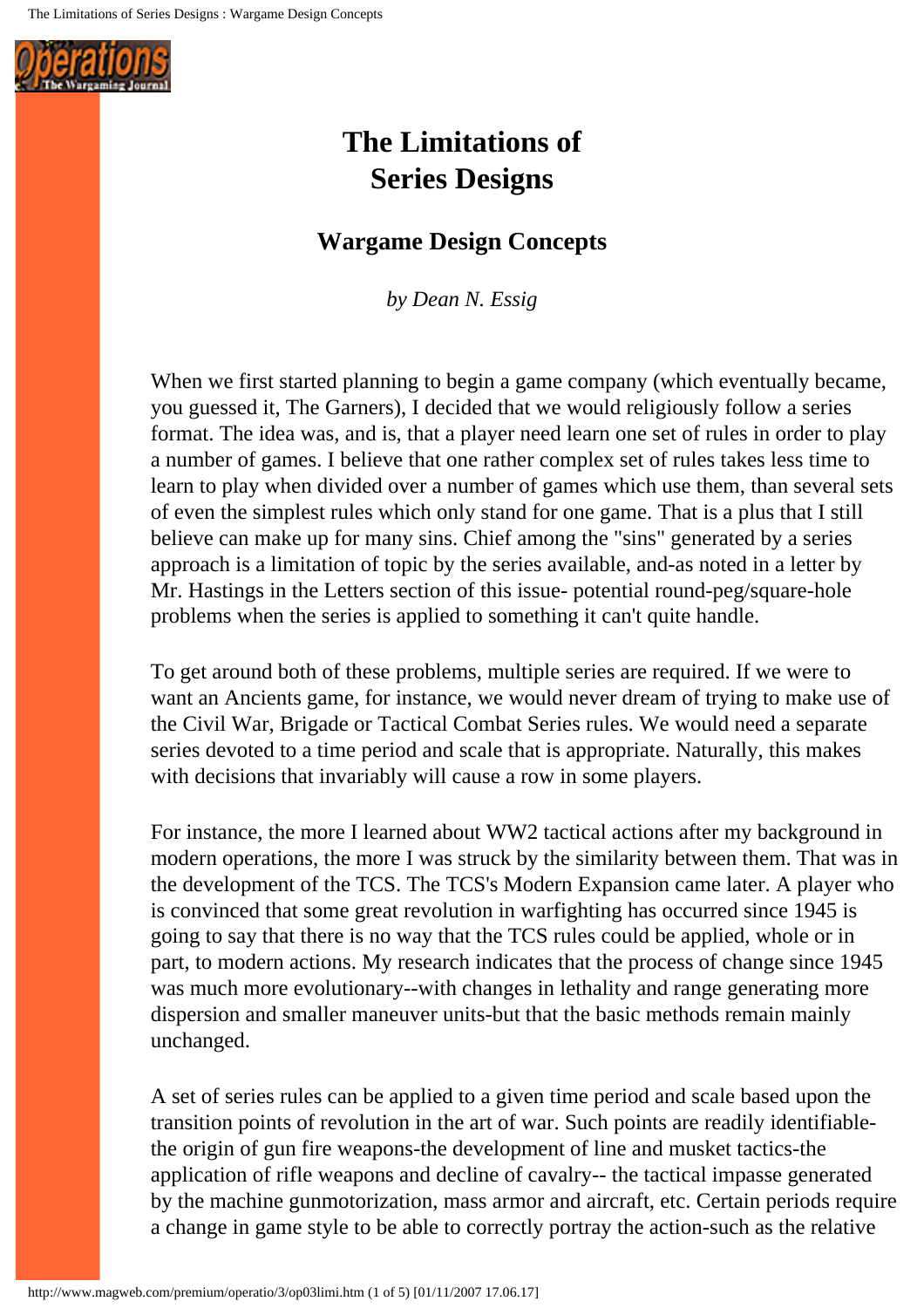merits of musket, artillery, and horse vis a vis the Napoleonic and Civil War time periods.

#### **No Great Revolution**

While much evolution has occurred since 1945, no great revolution has. Units still fight dispersed using fire and maneuver. Armor remains a viable battlefield weapon. Only the attack helicopter and its use as a maneuver element has the potential for a revolutionary change in warfare-much the same way as did the tank when used in blitzkrieg style tactics. That remains to be seen.

Of course, modern warfare enthusiasts will say I'm all wet-but of course the same thing happens when ever you have to draw a line in the sand and state that on this side of the line something is true and on the other it isn't. There will always be a voice pipe up that  $X$  (which lies just over the line) proves that the line is in the wrong place-history is too fuzzy to pin down in the way we need to when designing the parameters of a series.

Naturally, a series is set up with a central point of time and scale where it is designed to be correct. As games are designed away from that center of mass, a case by case decision must be made as to the applicability of the series to the given topic. For instance, I suggested that the CWB rules be applied to the German wars of unification (1866-1871, etc.) but we decided that actions of the Franco-Prussian War wouldn't work because of the large scale introduction of the needle gun and the French 75mm artillery. The earlier war might work (1866, Austria), but not the later.

The second issue of multiple application of a set of rules to more than one engagement (given that the issues of series parameters are not in doubt as in the above) is a different question. It is built upon the one game per system method thought to be followed by SPI in the seventies (a detailed examination of many SPI games will reveal that in fact a couple of different systems were used for the bulk of the games, with what amounts to chrome rules and phases snapped on to give a different appearance.)

This school of design would have us believe that different actions require stand alone rules and that such things as type of ZOC and format of combat table could and should be tailored to a given battle. Sorry, game design art is not, nor has it ever been, capable of making as fine a distinction in design decisions required to tailor basic game concepts to a given battle. What you end up with, instead, is a set of basic game rules with a "Russian Throat Slitting and Repair Phase" tacked on because some Russian general at the battle attempted to commit suicide. The netresult is agame that simulates a given battle no better than a series game of the correct period on the same topic. EXCEPT, you, the player, get to read more rules to be able to play that stand-alone opus.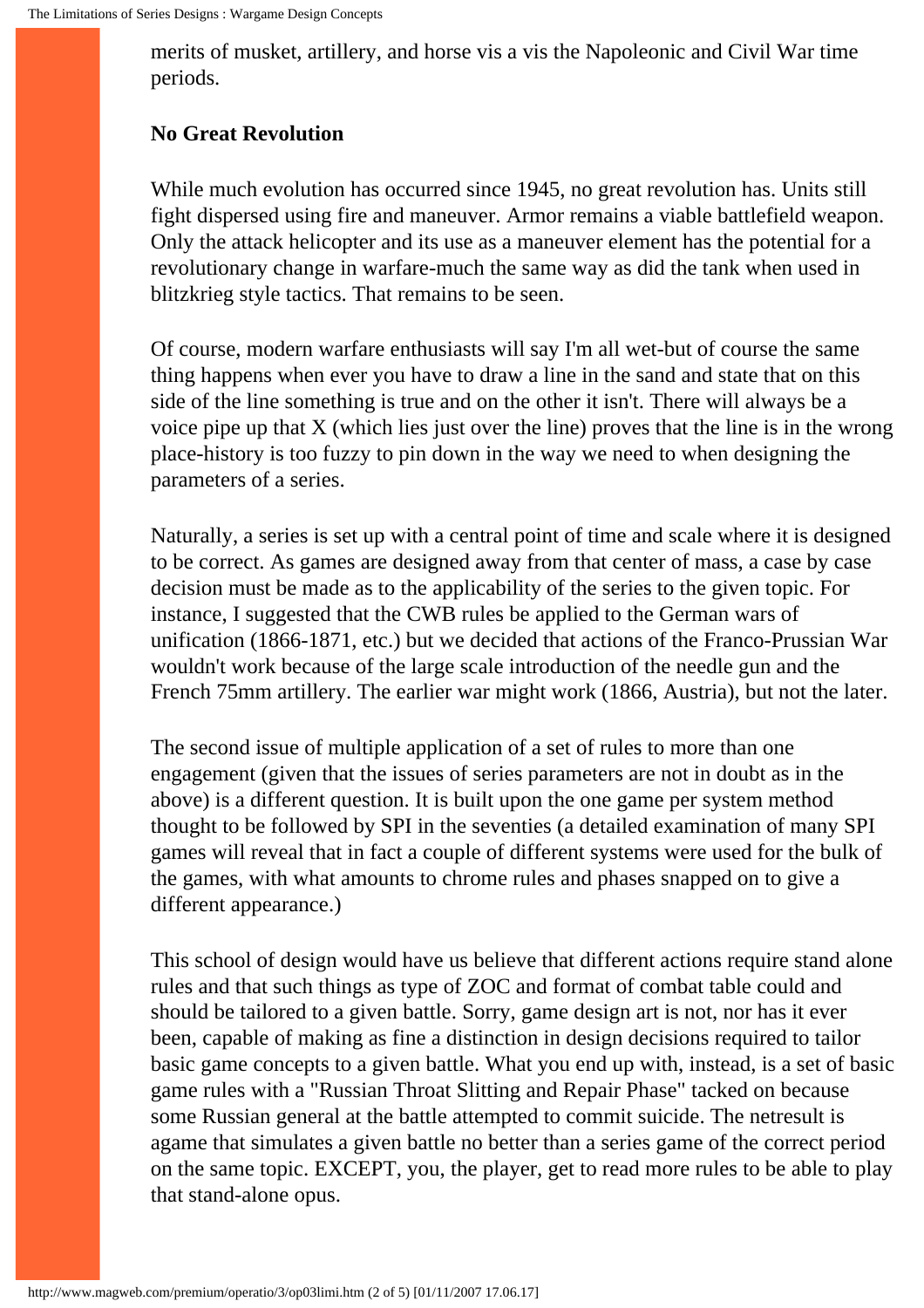The design of a set of series rules (as opposed to a specific set of rules for one game) requires a different train of thought and method. First off, you must be all-inclusive enough to provide a set of rules that will be able to handle different actions in a period with limited special rules. For instance, in the OCS there are rules for amphibious assaults and port capacity even though these are unused in Guderian's Blitzkrieg.

Since the goal is to cover must general situations and not every tiny detail, this is not as difficul t as it might sound at firs t. What is needed is a framework for doing an amphibious assault, not specifics on applying that assault to Norway, as opposed to Tarawa! Certainly, some things end up overlooked and need to be addressed in the game specific rules even though they should have been in the series rules-errors aside, we try to make them as all-inclusive as we can without overloading the system with specific place and time related concepts.

The second skill a satisfactory series designer must have is the ability to give the potential game designer a tool kit to work with. In the series rules there should be variables to apply which can take into account wide variations in armies and methods (the numeric Command Prep Rating in the TCS and the Morale Values in the CWB come to mind.) From these and a limitation placed by the series designer describing what differing values in a variable mean-to allow for consistency between games and the proper functioning of the system, A game designer then only needs to know that the series is designed with an "average" morale being the border between B and C where B is slightly above average, and C slightly below, and not that a B has a 33% chance of being Shaken (or whatever it is) when fired upon. The system of variables in the game must be given in a way where the correct range of values and their application can be readily be determined and applied by the game's designer to his topic.

A further part of the tool box the series designer must provide is the "Standards" sheet for the series. The standards sheet gives explicit instructions about how the units for a given series are to be rated. For instance, the OCS Standards sheet defines the correct manner of determining: the combat factora unit has based on its TO&E; the types of units to be included and not included; barrage values of artillery units whether part of a combat factor or not; unit action ratings and movement rates; and aircraft and HQ values. Both the acceptable range of values and special conditions affecting them must be specified.

The TCS has a vehicle listing that, while not all-inclusive, allows the designer to quickly determine the correct series values for a given vehicle type-even if not explicitly on the chart. What the standards sheet gives the game designer is a method in a concise format of determining unit values consistent with the charts and tables of a given series and any other games in that series. I have not always been so organized with my standards sheets as I should be and as the OCS is--the CWB one consists merely of a quick way of determining the fire level size of a unit based on starting strength and calculation of a unit's wrecked level. The TCS standards is even more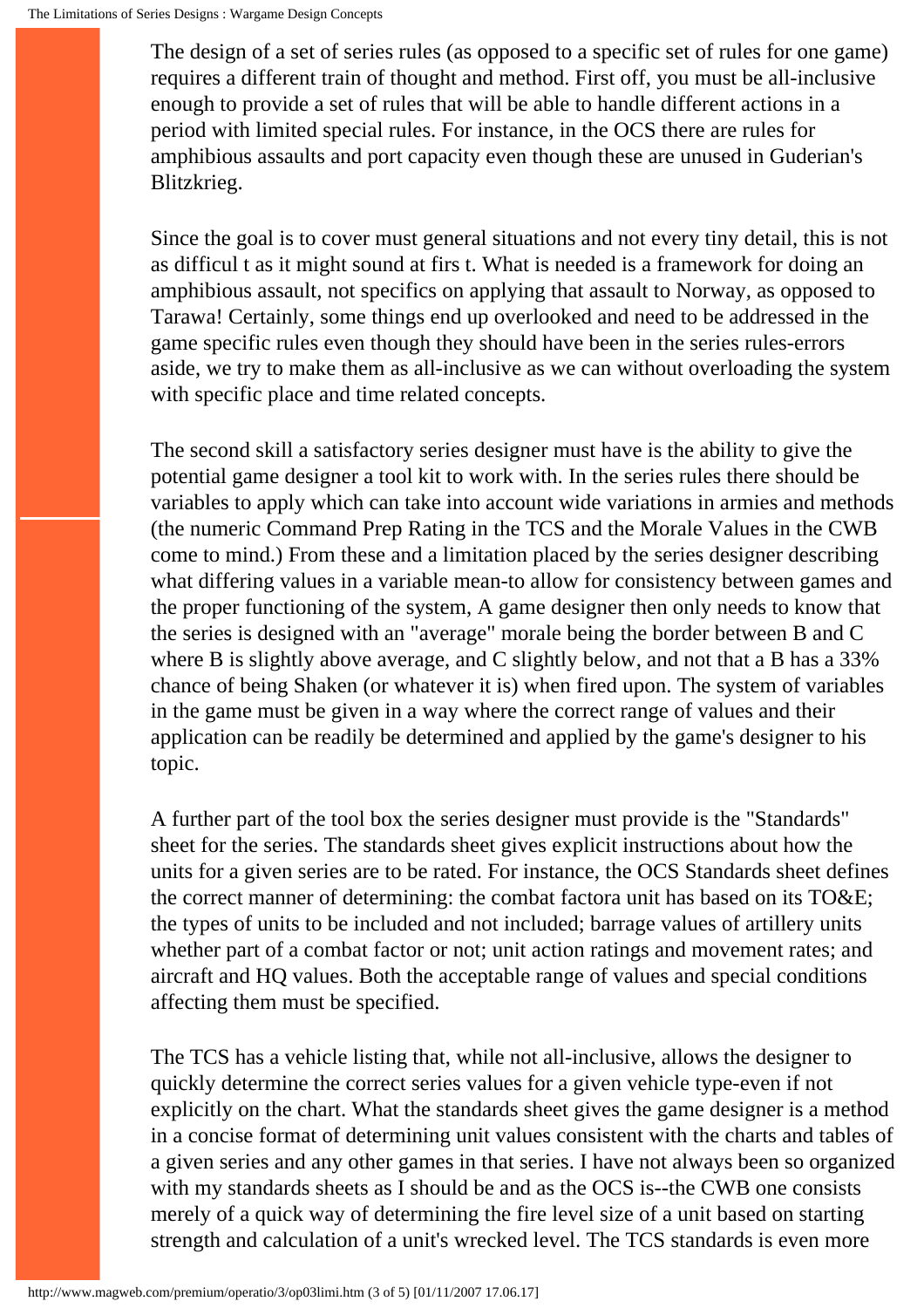unusual. Other than the vehicle listing, it has an "oral tradition" where one generation of designers passes the standards down to the next. Maybe when I design my next TCS game I'll codify the method on paper--and maybe not.

Given that the variables are readily apparent and designed into the rules and the appropriate standards sheet, a game designer of a given topic is now armed with the tools needed to come up with the correct series values for the units and occurrences he is looking at. If the series designer has done his job correctly, the game designer will only need to assign the series values which make sense for his action, come up with an OB and map, and start deciding what special rules might be needed. He doesn't (as would be the case with a stand alone project) have to re-invent the wheel of a movement system, combat system and all the other sundry rules required to make a game function--with the inherent threat of error at every corner.

The game designer's job is greatly simplified if the series designer did his task correctly. The game designer then can concentrate his efforts on examining the action at hand and the play of his game and does not have to deal with the minutia of whether or not his new combat table gives the right results and if he remembered to take into account that change to rail movement in the section on supply. The game designer is left with what we have determined is the fun part of game design-the history and its application to a game.

#### **Pitfalls**

There are pitfalls in the series method of game design. Certainly the series designer may incorrectly define the boundaries of his series or the variables in it, thereby giving the game designer too limited a range to work with (or too much freedom, for that matter) or a license to apply the rules to something it will not simulate-a World War I game using the CWB comes to mind! Since I alone have been responsible for our series rules so far I have been able to follow my own standards of control on series development. Series design seems to have been something I've been specializing in since The Gamers formed. The lessons of repeated series design with the requirement to answer and address all rules questions and complaints send in by our players world-wide have left a deep mark on me and the value of the experience cannot be overestimated. At this point, I can almost tell at a glance when a proposed rule will confuse a large number of players or will not meet the stringent demands of other players as to clear definition. And, that is all for the good.

I cannot say that the series concept is one that would work for all game companies, time periods or designers. Some designers, especially, would find the desire to meddle with the design after release too strong and would be constantly redesigning the system-at that point all resemblance to a series (except perhaps in name) vanishes. Without the key benefit of rule familiarity and the ability to play a game right after cracking open the box and reading a limited set of special rules-there is no point to having a series at all.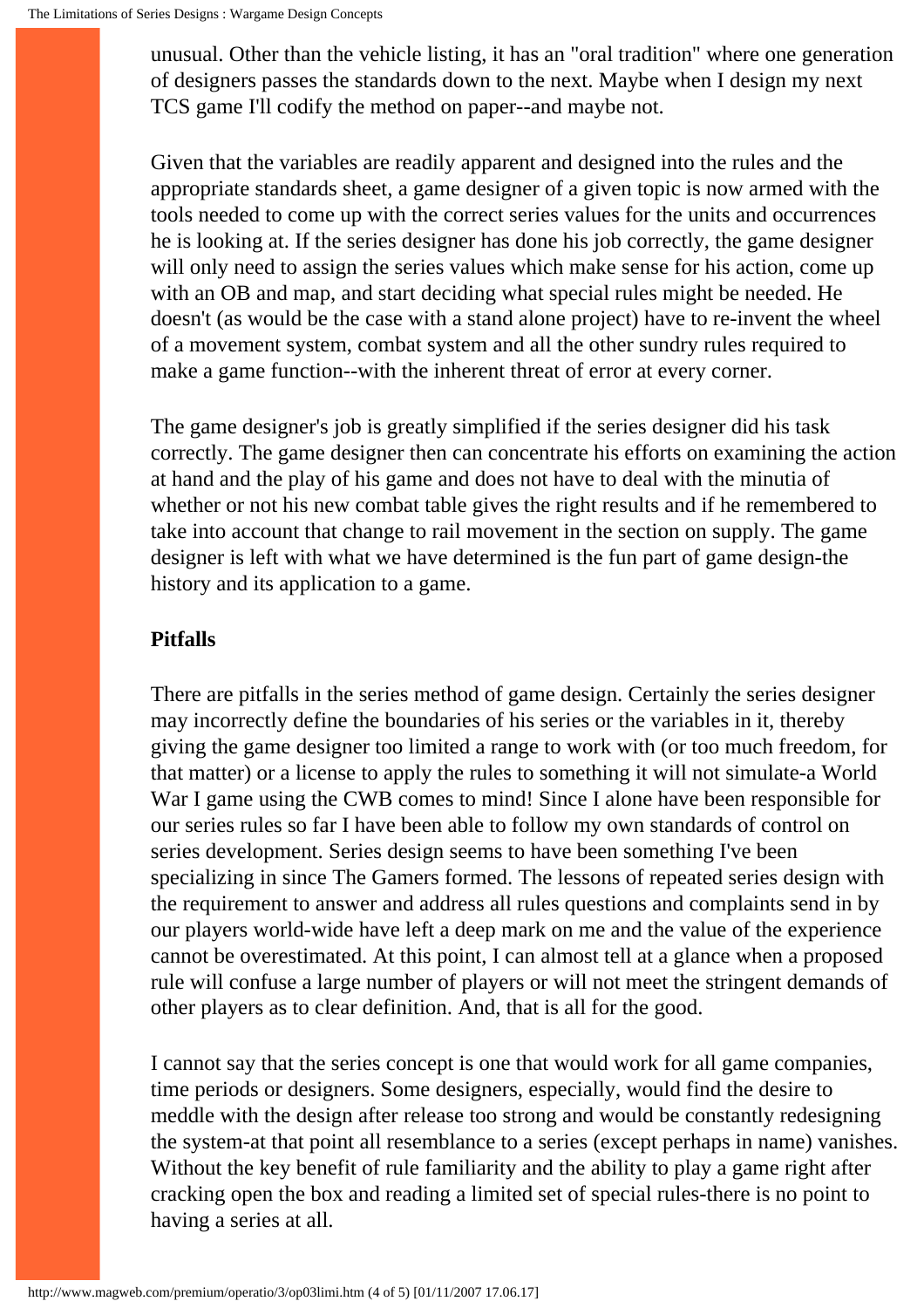This is not to say a series should remain entirely static. It should evolve slowly as more and more play hours are spent finding quirks and anomalies that were not readily apparent during the initial playtesting-where much larger monsters were obscuring them! Certainly this has been the case with both the TCS and CWB. Both are, or soon will be, in second edition form and a third edition of the TCS rules is being tossed aboutas gainers investigate the Point Fire Table and Overwatch Trigger concepts as presented in this issue.

The Gamers, however, remains quite happy with the series concept as we have it defined. Of all the initial ideas and concepts for this company formulated in the fall of 1987, during our inception, the series has stood the test of time the best. It has pleased thousands of gamers world-wide who enjoy being able to crack open a box of the latest entry into "their" series and play it right away.

*Now that both GMT and Decision Gaines are either considering or adopting the series concept, I think my decision in 1987 is more fully vindicated than ever.*

[Back to Table of Contents -- Operations #3](#page-0-0) [Back to Operations List of Issues](http://www.magweb.com/premium/operatio/operiss.htm) [Back to MagWeb Master List of Magazines](http://www.magweb.com/premium/maglist.htm) © Copyright 1991 by The Gamers. This article appears in MagWeb (Magazine Web) on the Internet World Wide Web. Other military history articles and gaming articles are available at **http://www.magweb.com**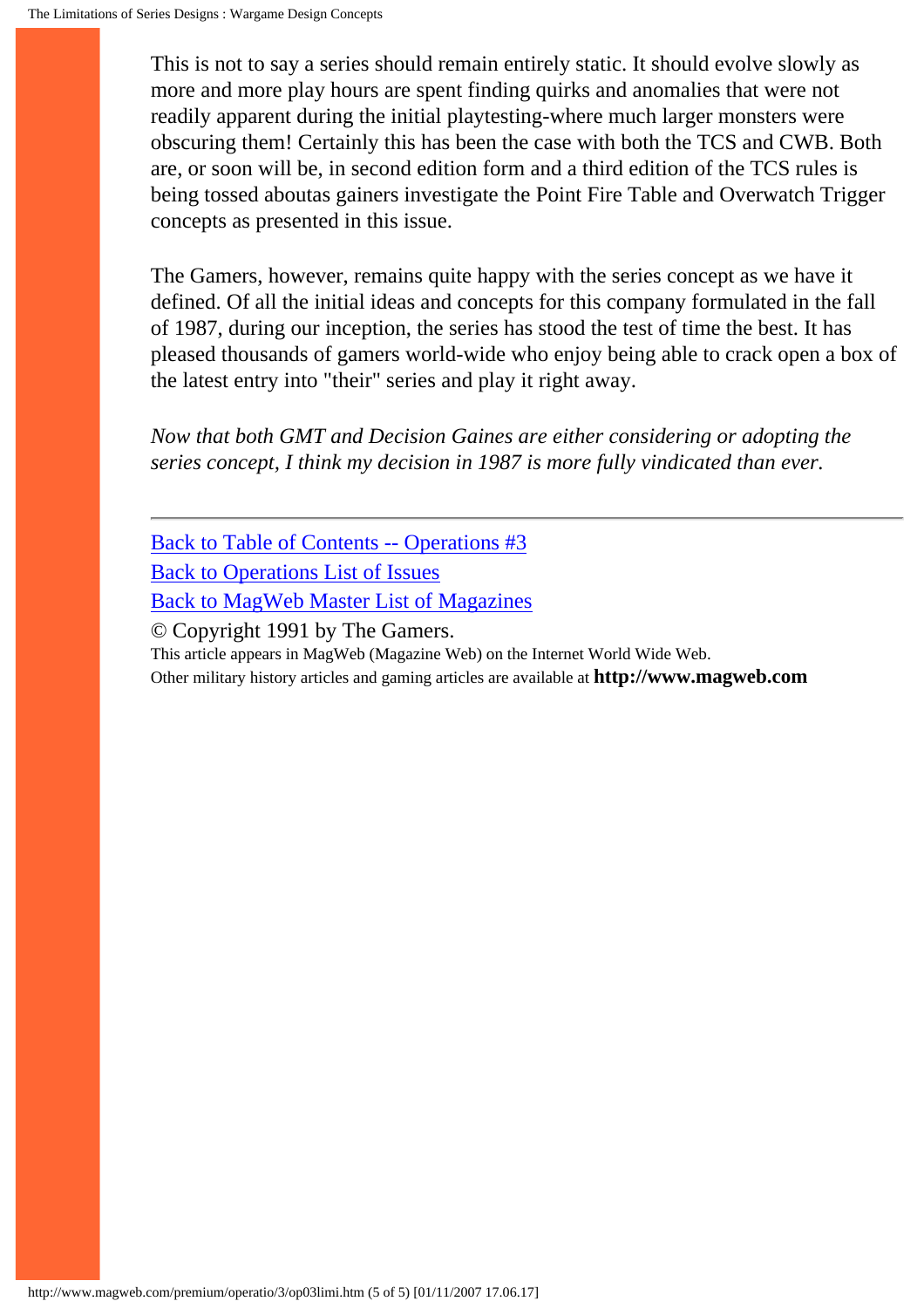<span id="page-7-0"></span>

## **Barren Victory Slopes**

### **Wargame Map**

*by Gerry Palmer*

The following is a list of all slope and extreme slope hexsides in Barren Victory.

Slopes: A1.22-1.23 A1.23-2.22 A1.23-2.23 A1.27-2.27 A1.28-2.27 A2.27-3.28 A2.28-2.29 A3.25-4.25 A3.26-3.27 A3.26-4.25 A3.27-4.27 A4.28-5.29 A4.32-5.33 A4.34-5.34 A6.11-7.12 A7.27-8.26 A7.27-8.27 A7.34-8.33 A7.34-8.34 A7.35-8.34 A7.35-8.35 A7.34-8.33 A7.34-8.34 A7.35-8.34 A7.35-8.35 A8.10-8.11 B2.30-3.30 B3.17-4.16 B3.30-3.31 B5.29-6.29 B5.30-5.31 B6.29-7.29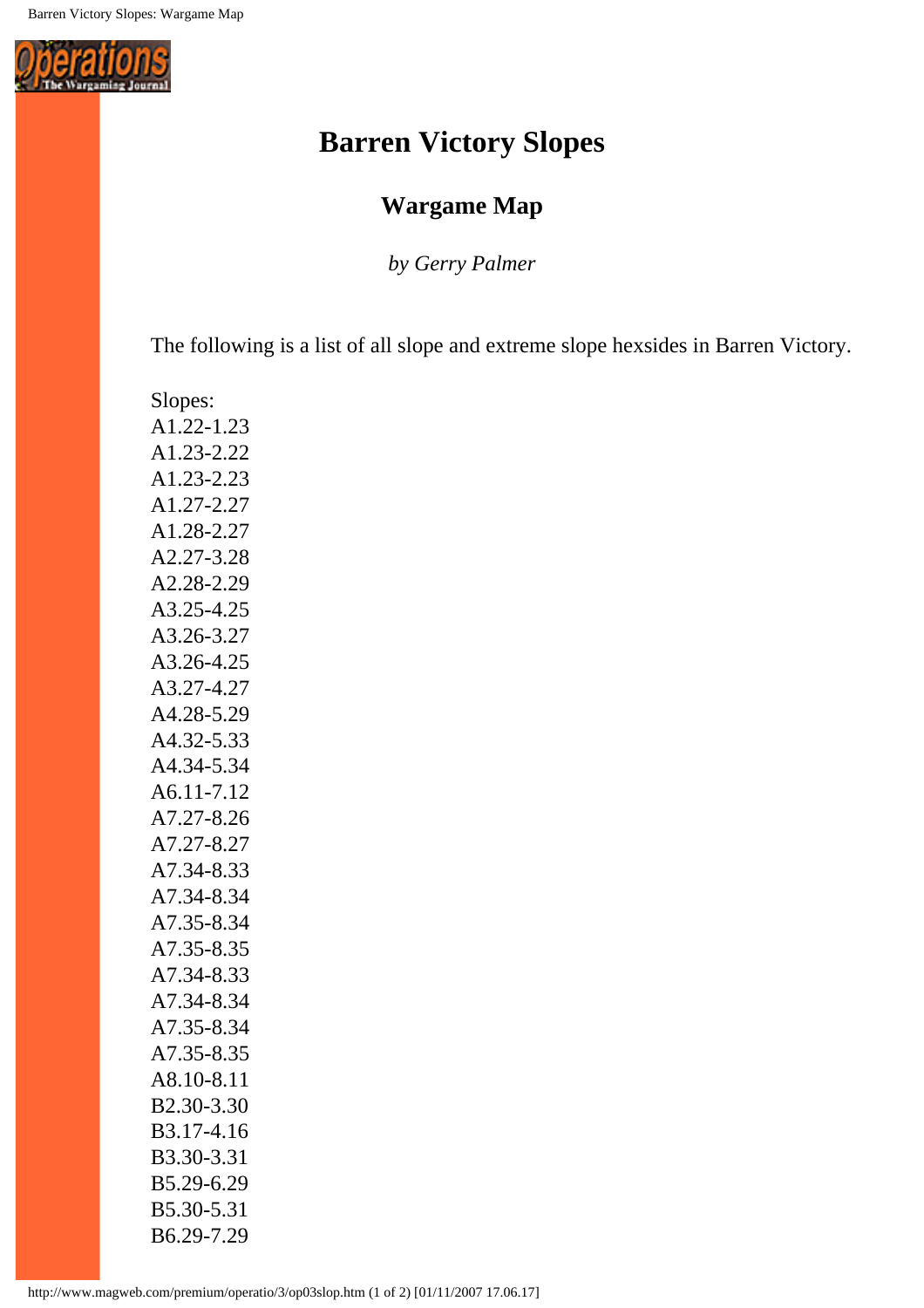B7.29-7.30 B7.29-8.29 B8.28-8.29 B31.10-32.09 B32.09-32.10 B37.25-38.24 B42.01-42.02 B42.03-42.04 B43.28-44.28 B45.27-46.26 Extreme Slopes: A1.24-1.25 A1.25-2.24 A1.25-2.25

A1.27-2.26 A4.244.25 A4.24-5.25 A4.24-5.26 A4.254.26 A4.34-5.35

The above are listed such that the hexside is identified. The order of listing has nothing to do with the direction of the slope.

And, yes, we have improved our slope symbols since these maps were made! Also, we are adopting new slope hexside symbols which will make play for our colorblind players much more acceptable.

[Back to Table of Contents -- Operations #3](#page-0-0) [Back to Operations List of Issues](http://www.magweb.com/premium/operatio/operiss.htm) [Back to MagWeb Master List of Magazines](http://www.magweb.com/premium/maglist.htm) © Copyright 1991 by The Gamers.

This article appears in MagWeb (Magazine Web) on the Internet World Wide Web. Other military history articles and gaming articles are available at **http://www.magweb.com**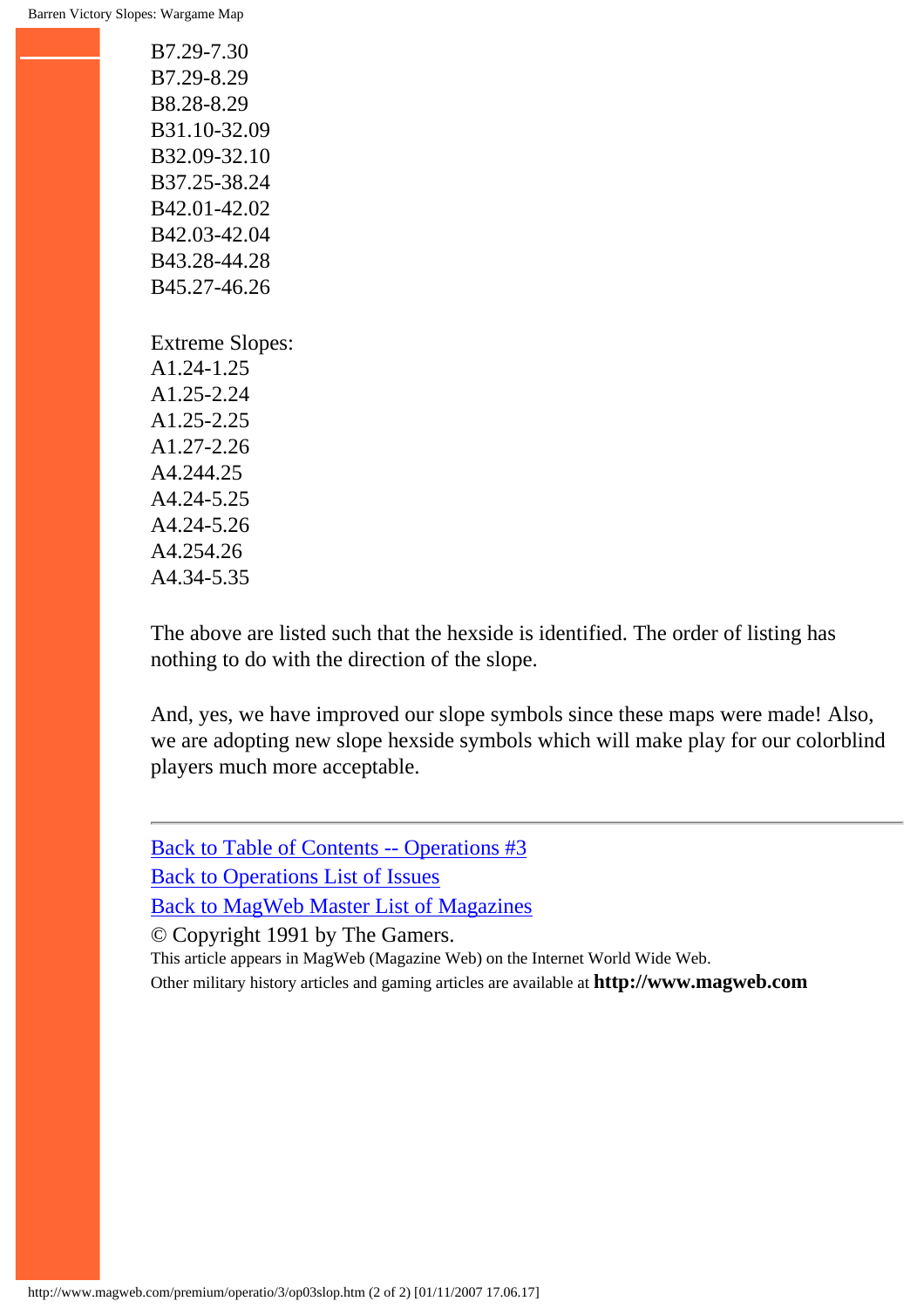<span id="page-9-0"></span>

## **One-Book Willy Goes to War**

### **American Civil War: Wargame Realism**

*by John Kisner*

*..And speed glum heroes up the line to death.*

--Siegfried Sassoon

You know the type, the fellow that reads one book on a subject and is evermore an expert on the subject. Someone like me...

A recurring subject for articles in magazines like Fire & Movement over the years has been the debate over the level of realism in Civil War battle games. And, as often as not, the general conclusion has been that these have been better games than simulations. Having recently acquired and read Military Affairs' Military Analysis of the Civil War I thought the subscribers of this magazine would be interested in hearing how The Gamers' line of Civil War games seems to conform to the excellent article on "Civil War Infantry Assault Tactics" contained therein.

Basically, John K. Mahon's analysis features the following main points. First of all, the more spread out a line was, the greater its tendency to break morale. At the same time, the more spread out a line was, the fewer casualties the troops would suffer. Civil War tactics, then, consisted in managing the tradeoff between unit morale and safety. Furthermore, generals were highly aware of this relationship, and chose tactics over the years accordingly.

Those of you who have played the Civil War, Brigade Series (CWB) know full well what a marvelous morale system is built into the games. What struck me most after reading Mr. Mahon's article were the many subtleties of the system. CWB is not, however, perfect--as I think is shown by the following observations, both pro and con:

1. Much as in Mahon's analysis, brigades which "spread out" in CWB have their morale penalized in so far as each part of the line must roll its morale checks separately. And, as we all know, a brigade that must make three morale checks a fire phase is much more likely to rout than one that is concentrated in a single hex.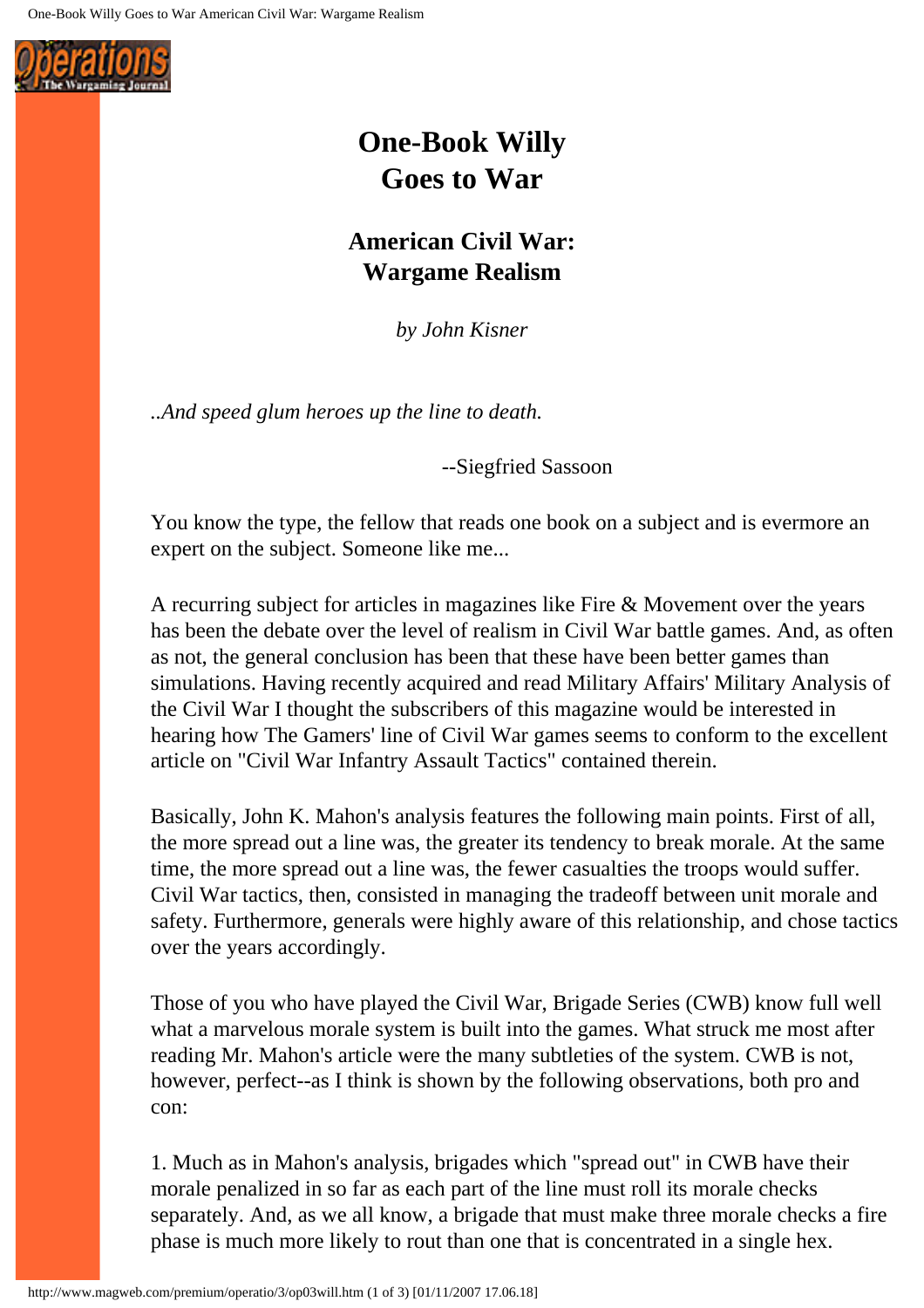2. Unlike Mahon, morale suffers in the case above without regard to the actual "line spacing." For example, an "AAA" brigade and an "A" brigade have the same morale disadvantage when each is spread over three hexes. Obviously, however, the ranks of the former unit are still much more closed.

3. Brigades which spread out do not receive the expected defensive advantage. In fact, in CWB they receive an offensive advantage instead, in that this is the only way all the fire levels in a "big" brigade can fire.

In defense of CWB, I will admit that the chosen scale diminishes somewhat its responsibility to treat battle tactics with the accuracy I would like: it is, after all, a brigade rather than a regimental-level treatment of battle. Nonetheless, it is my feeling that the adoption of the following changes would correct what few faults I have been able to find in an otherwise marvelous design:

#### **Column Formation**

Column formation is created solely as a maneuver formation in CWB. Those of you who have tried to charge across the Stone Bridge at Sharpsburg, an action that must be undertaken in column, already know full well the futility and frustration of trying to use the formation in combat. I suggest two changes that would make use of tightlypacked column attacks (like Ferrero's charge across Burnside's Bridge and Upton's bayonet assault at Spottsylvania) a bit more feasible.

Units in column formation can exchange fire in a close combat with a "C" fire level (regardless of their actual size.)

The Morale Table modifier for being in column is now changed from "-6" to "+6". (This may be too extreme a change, but at the very least I suggest dropping the "-6".)

### **Line Spacing**

The following modifiers are somewhat faulty in that they do not give small brigades the option of choosing their own spacing, but do provide a simple fix to the general problem:

Add the following modifiers to the Morale Chart, based on the total number of fire levels in hex:

- $+1$  if fire levels stacked in hex  $>$ A
- $+0$  if fire levels stacked in hex = A
- 1 if fire levels stacked in hex <A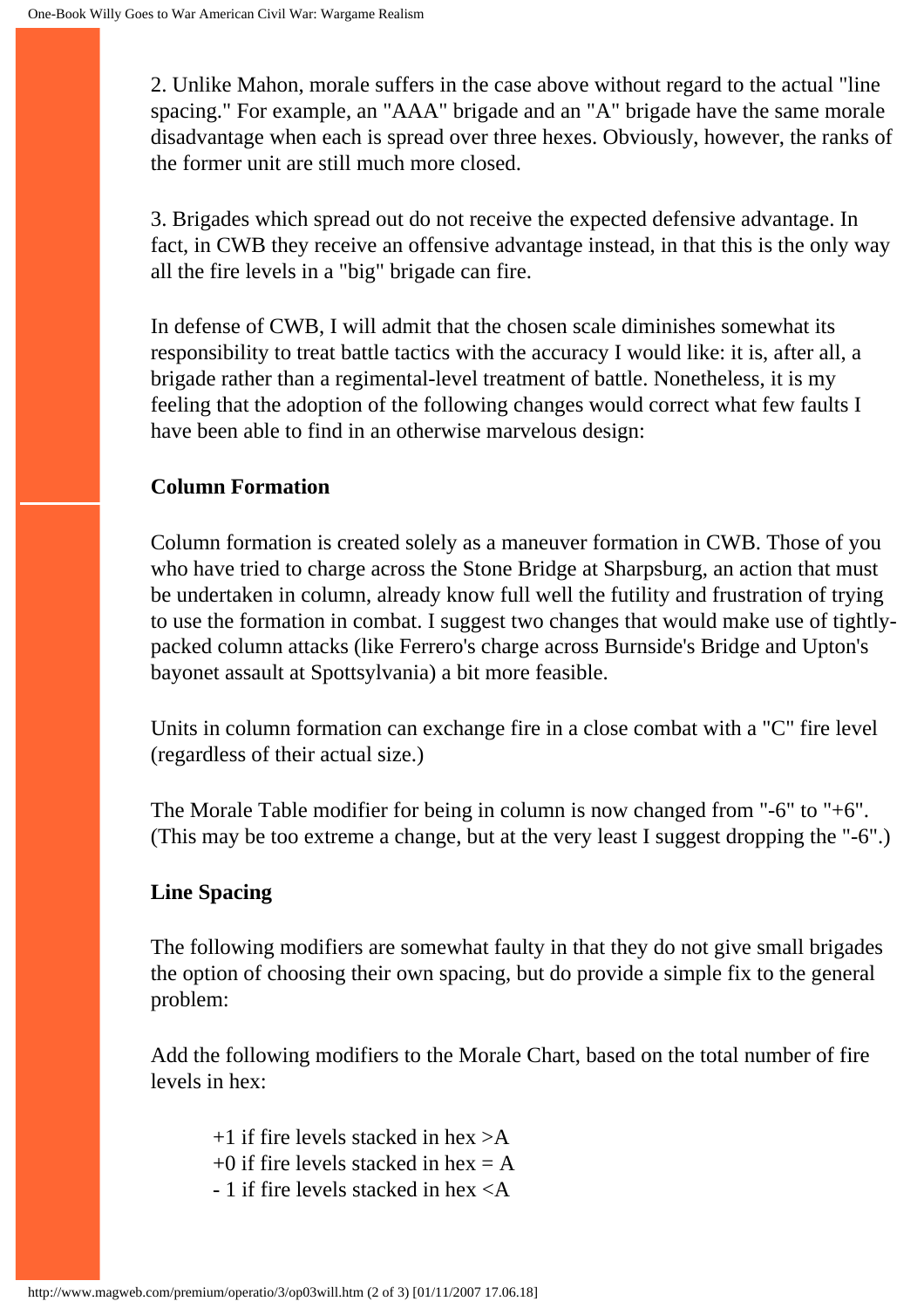Add the following modifiers to the " 1/2 Loss" rounding die roll that often is needed to resolve losses resulting from Fire Combat. Like the modifiers for the Morale Chart, it is based on the total number of fire levels in the hex:

 $+1$  if fire levels stacked in hex & GT A

 $+0$  if fire levels stacked in hex = A

 $-1$  if fire levels stacked in hex &LT A

Adding much more detail to a brigade-level game is probably not cost effective, and those of you who would like to see things like actual skirmisher formations on the map would be wise to allow the dust off Command Perspectives' Sharpsburg rather than tinker much further with CWB. ith these rather simple changes, however, CWB inches a few steps closer to modelling the assault tactics described by Mahon, and my Civil War battle system of choice becomes that much better.

[Back to Table of Contents -- Operations #3](#page-0-0) [Back to Operations List of Issues](http://www.magweb.com/premium/operatio/operiss.htm) [Back to MagWeb Master List of Magazines](http://www.magweb.com/premium/maglist.htm)

© Copyright 1991 by The Gamers.

This article appears in MagWeb (Magazine Web) on the Internet World Wide Web.

Other military history articles and gaming articles are available at **http://www.magweb.com**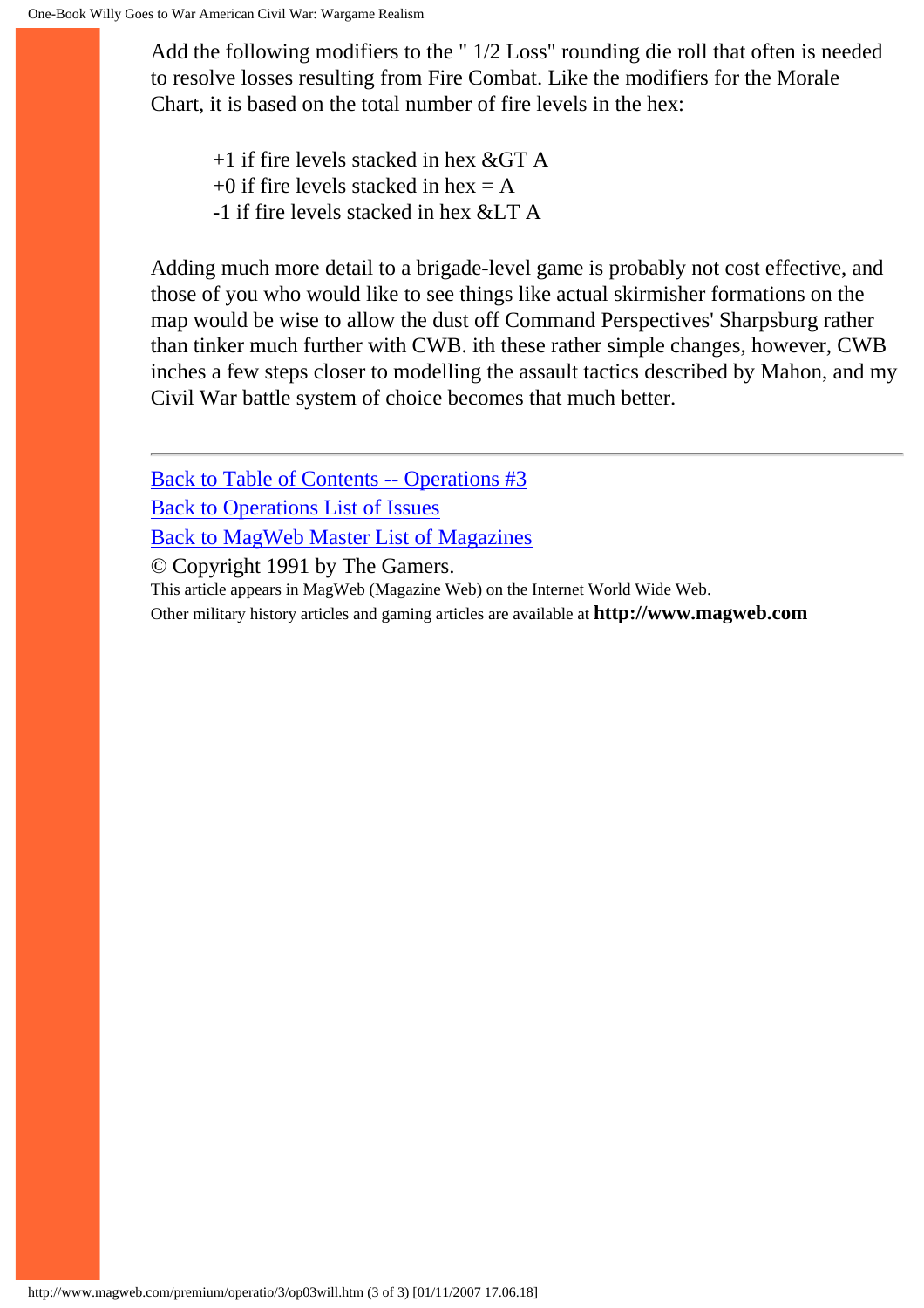<span id="page-12-0"></span>

## **Defensive Orders**

### **American Civil War: Wargame Realism**

*by David Powell*

When playing a CWB game, have you ever wondered why the defensive player gets off so easily concerning the command system? After all, the guy on the attack has to do all the work. He writes the orders, rolls for corps attack stoppage, and when it all falls apart, starts over. In the meantime, the defensive player just sits there, smug in the knowledge that his orders won't fail. After all, in most cases, he doesn't have any.

But what if he did? Why not issue defensive orders as well? I think that by forcing both sides to participate fully in the command system, some very interesting games might result. Therefore, I propose that the following rules be used, and be considered a variant of the CWB command system. All of the below rules should be considered additions to the existing rules, except the No-Orders status, which must be changed to reflect these additions.

No-Orders is no longer defined as being an assumed defensive status. Instead, a unit that is attacked while having no orders is allowed to engage in rifle combat for no more than two turns. By the end of this two turn limit, the force must have accepted some form of orders (via initiative or from a superior) or must immediately implement an Emergency Corps Retreat, paying the straggler die-roll penalty for same. Additionally, a force with no orders, and with no units currently engaged in any combat (except artillery fire from 4 or more hexes distance) has 2 added to the acceptance number for order acceptance, or 1 added to any initiative dice rolls made by leaders in that force. Any unit that has not accepted an order is considered to have no orders, including units that have orders currently delayed.

Defensive orders must be written for all forces that the player wishes to defend positions. Defensive orders are accepted Re any other order. A defensive order needs to specify the geographic limits of the ground to be defended. Sometimes the orders may be fairly simple, as in "defend Cemetery and Culp's Hills from attack from the North." In most cases, defensive orders should specify right and left flanks and some degree of the depth of defense needed. When doubt arises, create a defensive 'box' by specifying limits in all four directions. All of the same conditions that apply when writing normal orders apply to writing defensive ones. Once a force has accepted a defensive order, that force may defend the position to the best of its ability subject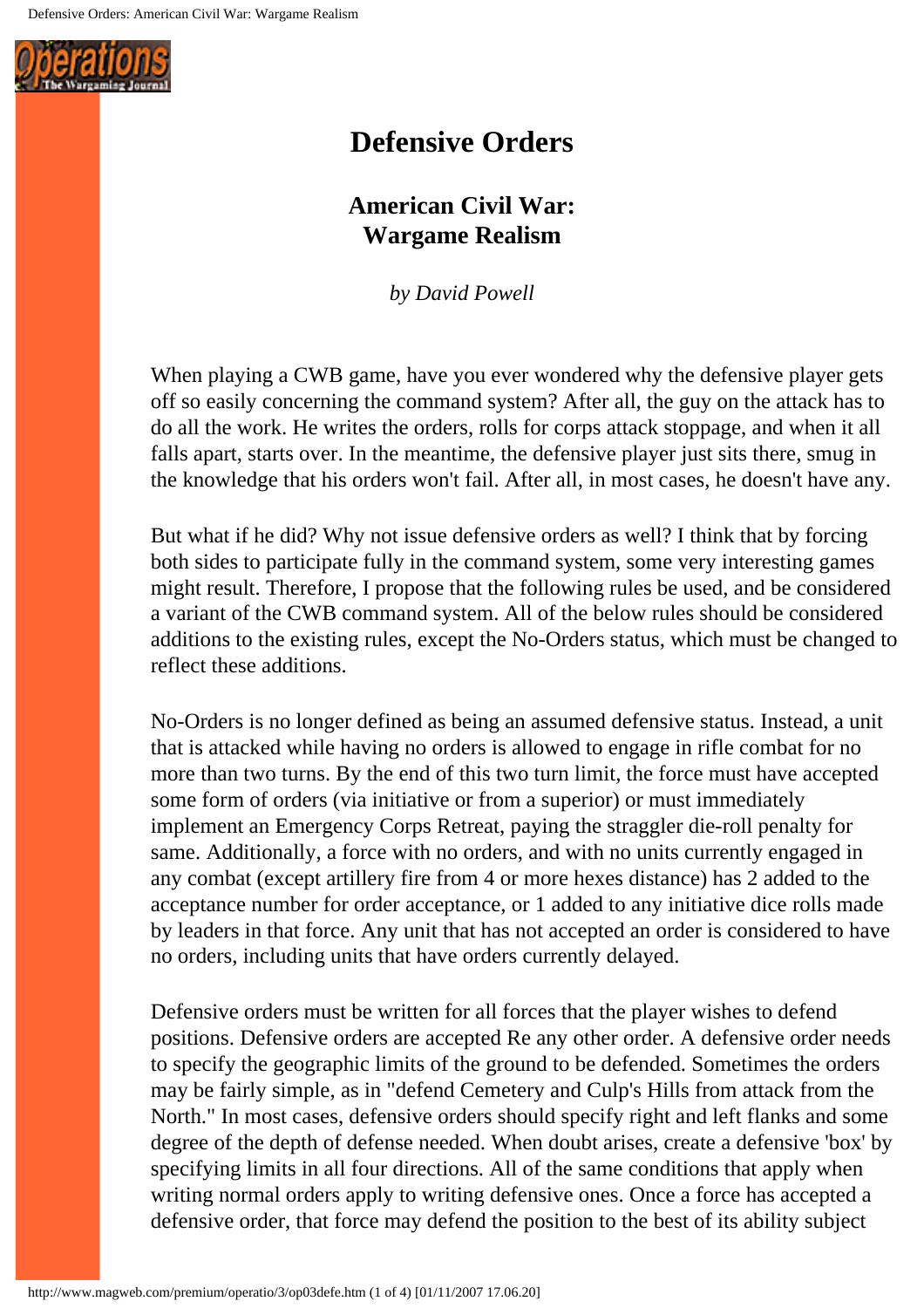only to new orders or an unsuccessful Corps Defense Failure die roll.

### **Corps Defense Failure**

Once a corps with a defensive order has been attacked by enemy infantry or dismounted cavalry units, it must start rolling for Corps Defense Failure. On every Command Phase after the triggering attack, the defensive player must roll two dice on the Corps Attack Stoppage Table, which now does double-duty as the Corps Defense Failure Table as well. Whenever rolling for a defensive order, automatically add one to the roll since defensive orders were usually easier to carry out than attacks. All normal modifiers to the table also apply to units in defensive situations. the dice are rolled and the table is consulted just as if attack stoppage were being checked.

If the force passes the dice roll, nothing happens and the defensive units may continue to fight normally. If the force fails its roll, however, the force must implement an Emergency Corps Retreat in the next friendly Movement and Close Combat Phase. Subsequently, the force is then considered to have no orders.

If the attacking player ceases his attack for any reason, the defensive player no longer needs to make defense failure checks. In other words, the defensive player only rolls for checks during command phases which immediately follow turns where enemy infantry are dismounted cavalry made attacks on units of the defending force. In all cases, enemy artillery bombardment alone does not trigger a defense check dice roll.

Divisions operating under defensive divisional goals are also subject to defensive checks, just as if they were corps. A division rolls on the table as if it were and independent corps of one division strength, and all normal modifiers apply. If the divisional leader is killed or wounded, apply the modifier for a killed or wounded corps commander to the dice roll.

I hope that these variant rules spark some interest out there, and elicit comment from those of you who try out this concept. We at The Gainers would like to hear your opinions concerning the effectiveness of these rules, as well as the results of any games played using defensive orders. Good luck and good hunting!

What follows is a simple listing of various CWB Series games, anda scenarioby scenario breakdown of what units would be considered to have defensive orders at start (if any).

#### **Thunder at the Crossroads**

1. First Day, Historical Battle, and Jackson Lives Scenarios USA: All Union troops' orders are defensive. The Cavalry have defensive Divisional Goals.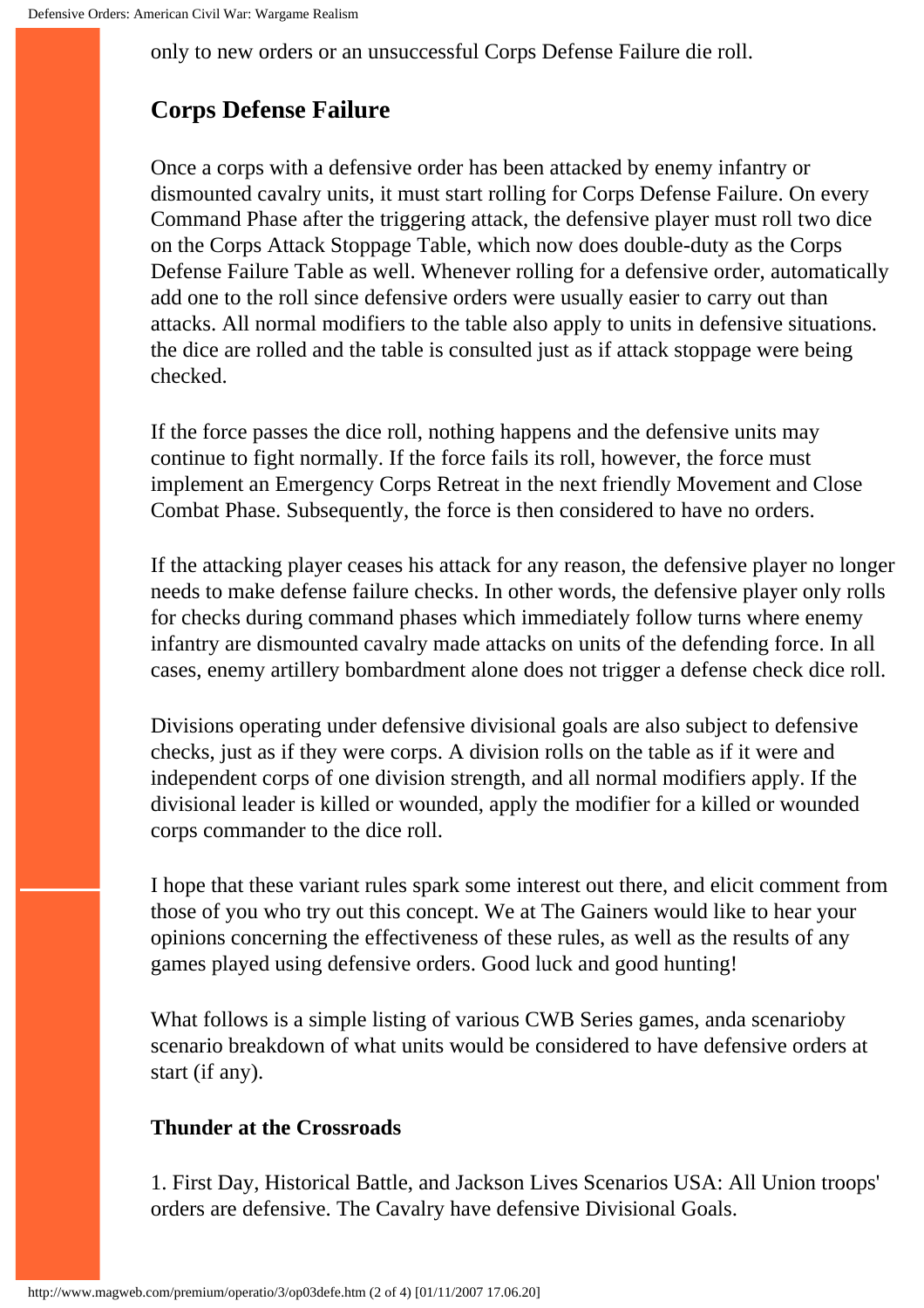CSA: No CSA troops have defensive orders.

2. Second Day Scenario

USA: All units except 3 Corps have defensive orders.

CSA: Pdr/3, And/3, Rds/2, and Erly/2 have defensive orders to defend in place. No other CSA units have defensive orders.

#### **3. Little Round Top Scenario**

USA: All units except 5 Corps have defensive orders. CSA: Same as

Scenario 2. 4. Third Day Scenario USA: All USA troops have defensive orders. 3/6 has a defensive divisional goal.

CSA: 2 Corps and 3 Corps have defensive orders (but notice attachments). Hd/1 and M/l have defensive divisional goals.

5. Fourth Day Scenario.

USA: All units have defensive orders.

CSA: All units have defensive orders except I/Cav.

6. Arrivals.

USA: Only units whoseorders specifically mention defending an objective (or joining a corps HQ whose orders are currently defensive) are considered to have defensive orders.

CSA: No units have defensive orders. (Unless joining a Corps which already has a defensive order.)

#### **August Fury**

1. Scenario One. No units either side have defensive orders at start. 2. Scenarios Two and Six. USA: No units have defensive orders. CSA: The LW has defensive orders. 3. Scenarios Three and Four. USA: No units have defensive orders. CSA: All units have defensive orders. 4. Scenario rive. USA: No units have defensive orders. CSA: LW has defensive orders.

*Next Time: Defensive Orders for Barren Victory.*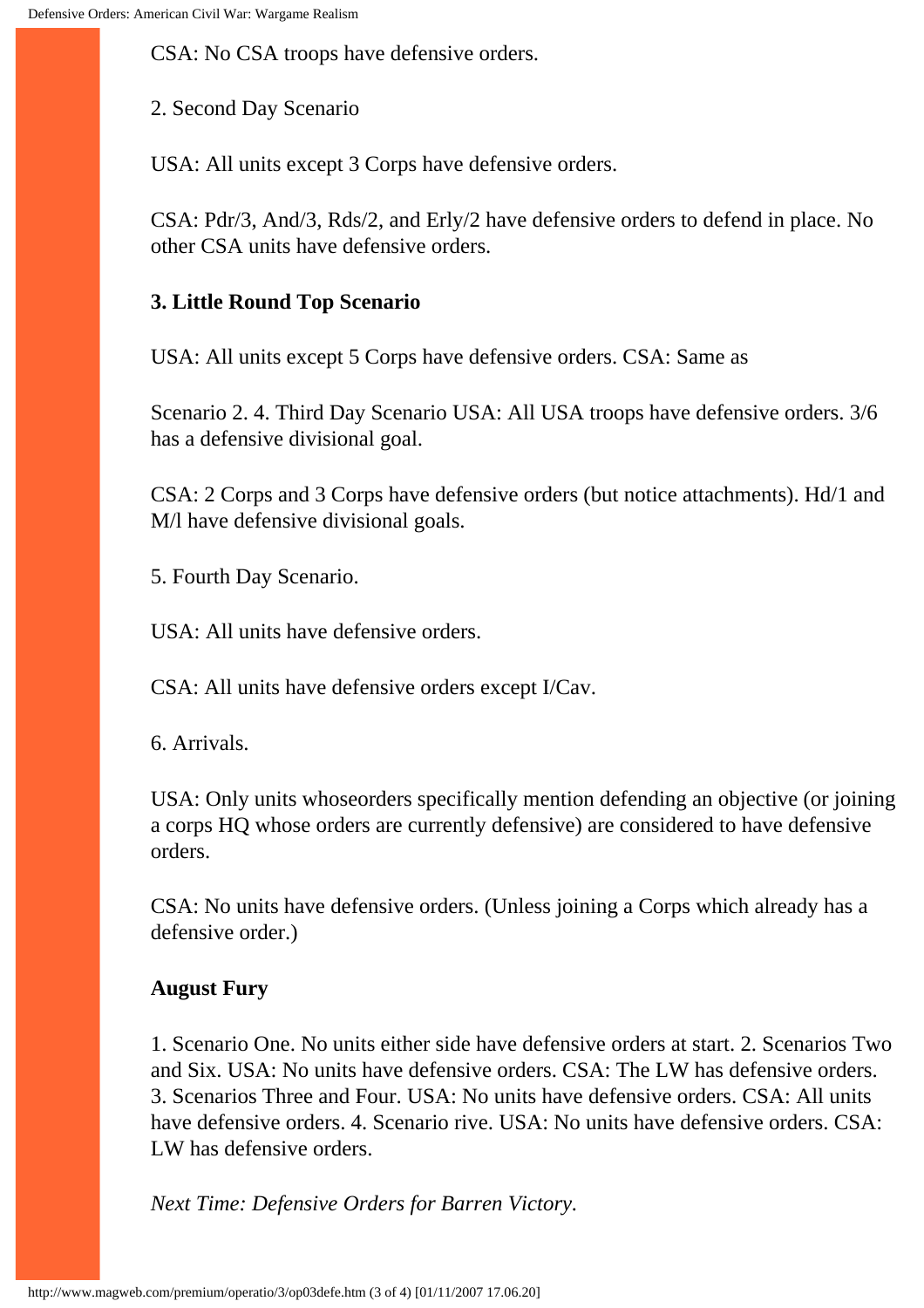[Back to Table of Contents -- Operations #3](#page-0-0)

[Back to Operations List of Issues](http://www.magweb.com/premium/operatio/operiss.htm)

[Back to MagWeb Master List of Magazines](http://www.magweb.com/premium/maglist.htm)

© Copyright 1991 by The Gamers.

This article appears in MagWeb (Magazine Web) on the Internet World Wide Web.

Other military history articles and gaming articles are available at **http://www.magweb.com**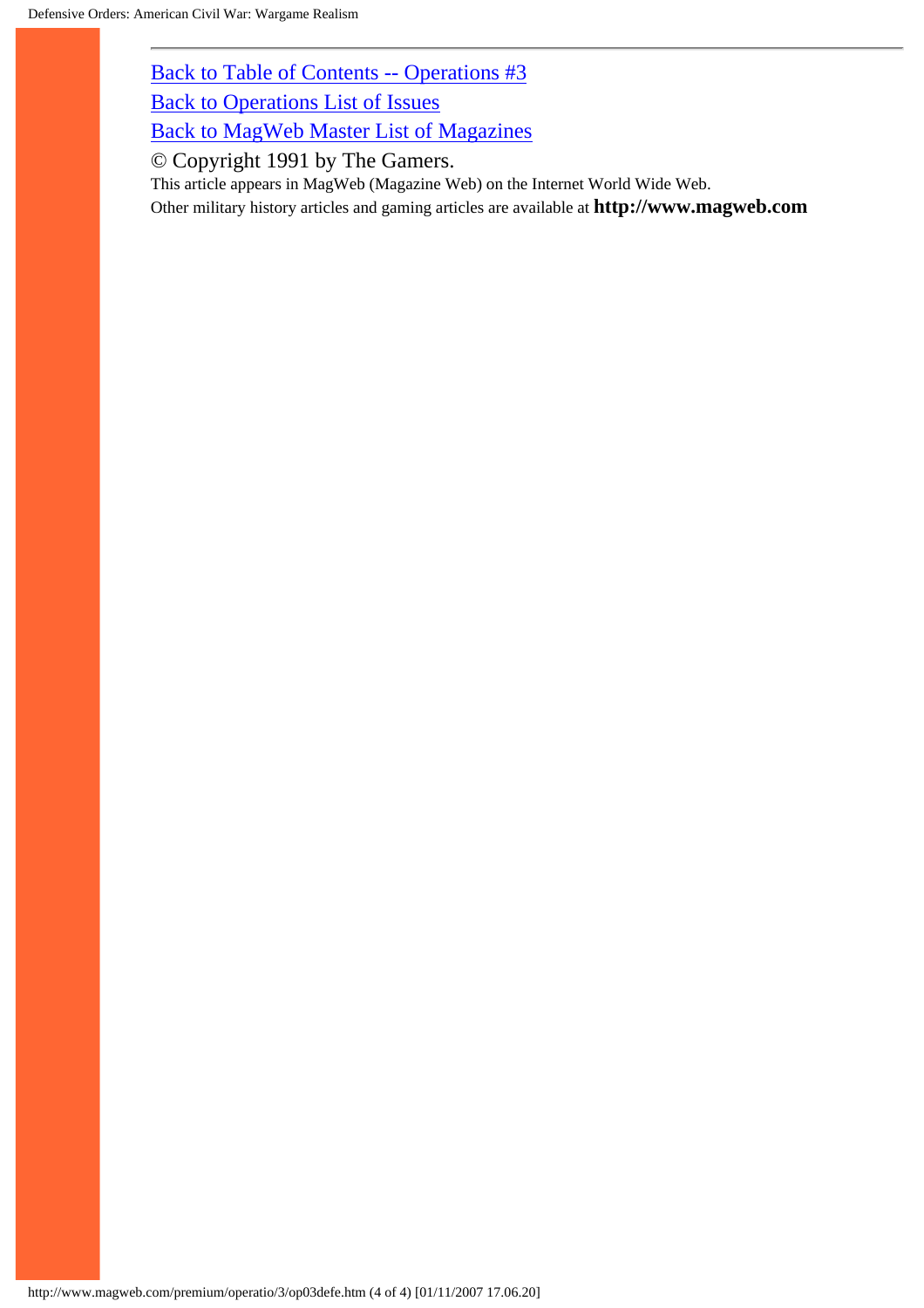<span id="page-16-0"></span>

## **Writing Your Orders: What Do They mean?**

### **American Civil War Wargame**

*by David Powell*

The CWB series is not, by and large, a complex beast learn or play. It does contain an element that may give man potential players pause-written orders. While not a hexby-he plotting system (with all of the slow play that entails), it i necessary to issue to your corps concise instructions for movement and attacks. In effect, this is a freeform orders systen governed by that ominous phrase: "use common sense..."

The series has been around several years now and man gainers have found that they can use the system without fear o. loathing. Others, however, have written to us seeking aid or a least further exposition. For these players, let me try to provide further insight into the "common sense" factor in more detail than is possible in rules booklets or designer's notes.

First of all, we have rewritten the CWB series rules cleaning them up and correcting them where necessary. Certain abuses have been corrected (e.g. the excessive use of initiativeusing initiative to get orders which failed acceptance in the same turn, etc.) These changes have been summarized in an addenda sheet in Barren Victory with the full-rewrite to appear in Bloody Roads South next April.

In general, we have made initiative more difficult to obtain. No order may be checked for acceptance and then, failing that check, use initiative to attempt to get that very same order. A player may try for a different initiative order, but-failing that roll-the original order remains uncancelled and he is still obligated to make acceptance rolls for it.

Note that the receipt (not acceptance) of an order will automatically cancel any orders in delay, but currently a accepted orders remain in force until a new order is accepted. The most recently accepted order always supersedes other instructions. A force may only have two sets of orders (at most) at one time: one currently accepted and being followed, and one in delay which is undergoing the acceptance process.

Furthermore, a given formation may have only one leader in its chain of command can be used to check for initiative in a single turn. If a corps leader is used and fails, then division commanders under him may not then be used to negate the failure of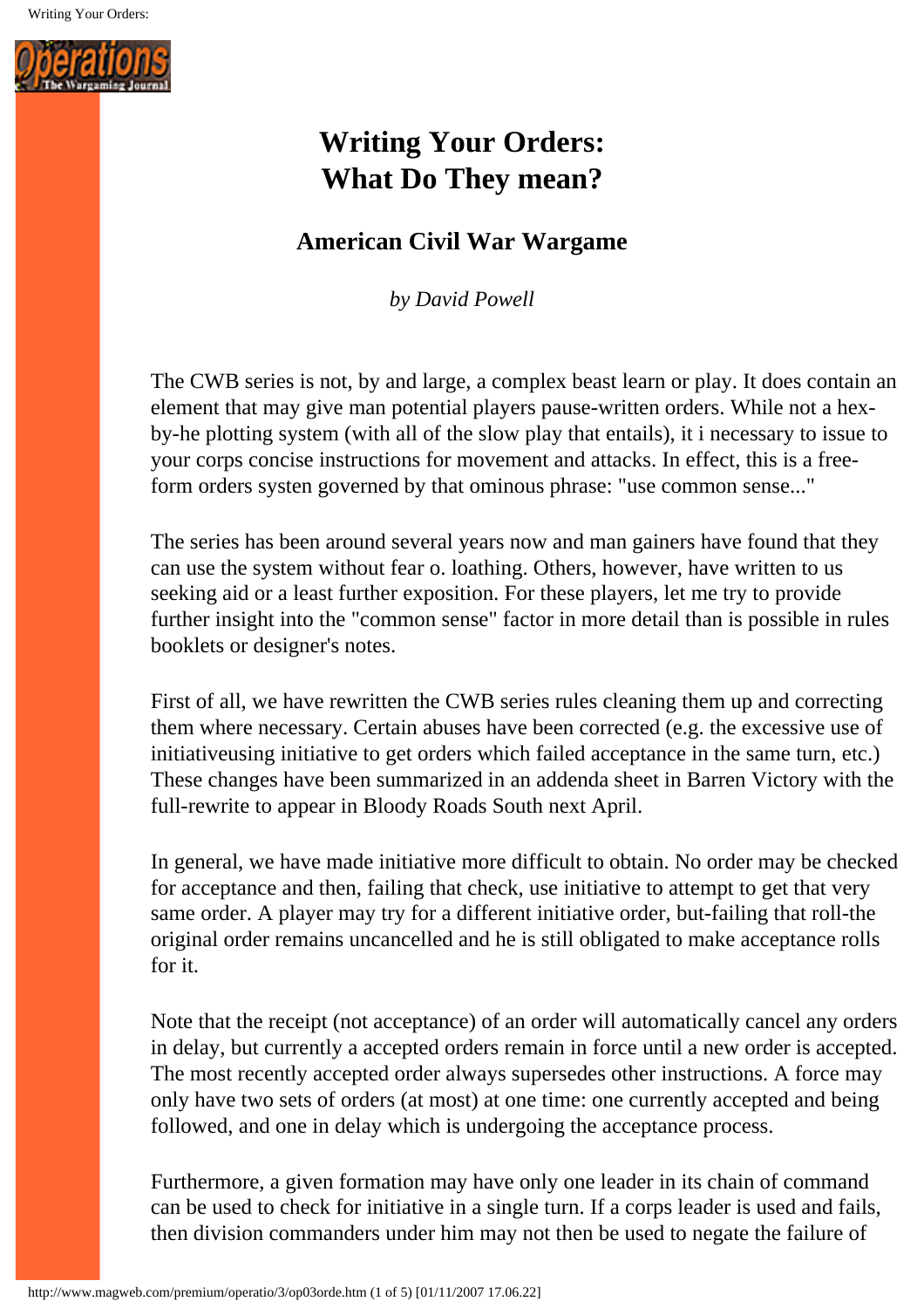the corps leader. The player should select which level of leader he wishes to use to get initiative for a given formation. For example, if Longstreet is commanding the divisions of Hood, McLaws, and Pickett, the player may use either Longstreet or Pickett to obtain initiative for Pickett's division-but not both in a single turn. Note that if a player does use Pickett, he may then use Longstreet to obtain initiative to use for McLaws and Hoodbut such use will then preclude the use of McLaws and Hood in the same manner as above with Pickett.

As an added kicker, we have included a further possible penalty triggered by excessive initiative use: a rule we like to call the "Loose Cannon" effect. Beware of rolling too much, because with a roll of 2, the enemy will get to issue your force an orderup to and including foolish attacks! (BUT, not against your own troops, etc.) This effect last only one turn and you get to conduct the actual execution of the treacherous command. A loose cannon order at the wrong moment can be quite upsetting and embarrassing.

Still, common sense is required. We do not subscribe to the old saw that common sense is anything but common. We, instead, maintain that gainers are intelligent and once the understand the thrust of a concept they can apply it to individual cases with ease.

Command in the Civil War had yet to become the science that's taught today in war colleges world-wide. Compared to the operations orders of the modern military, Civil War instructions between a commander and his subordinate were much more informal. Approaching Gettysburg on July 1st, 1863, Ewell and A.P. Hill (CSA Corps Commanders) were simply ordered to concentrate their troops in the vicinity of Gettysburg and "not to bring on a general engagement before the rest of the army [was] up."

Another example is Lee's infamous Special Orders 191 This is the order which was lost and fell into the hands of McClellan during the Antietam Campaign alerting him to Lee's dispositions. This order, which covered the various movements of all the major elements of Lee's army down to the division level, was only a couple of pages long--9 short paragraphs in all. Yet this order controlled the to movements of more than 40,000 men, accomplishing no less than three different operations, and included logistical instructions.

In short, Civil War orders were usually informal, quickly jotted notes, which ideally covered the commander's full intent. (An ideal that was frequently not attained with the resulting confusion that implies.) Players should try to match this same goal.

The most frequent abuse of the command system is not poor y order writing, but rather stems from the fact that units are allowed to move and fight freely within command radii. Units within command radius can find themselves doing all sorts of things simply because there is no reason to move the HQ. After all, everyone is in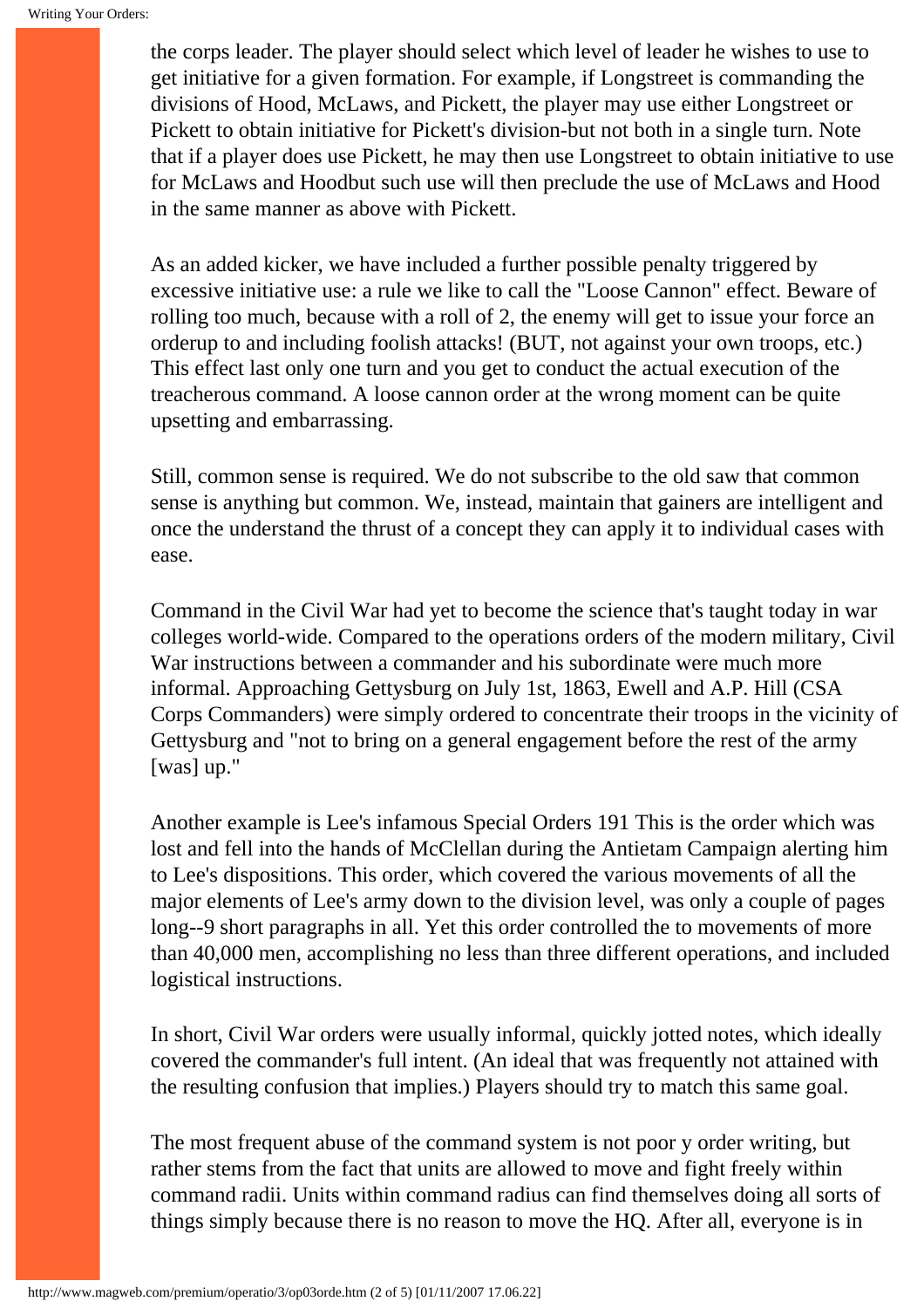command range-so why not attack? Command radius abuse is easily solved. In short, two criteria should be applied-command radius and requirement for orders. Not only must the player check for command range, but must also ask if the involved units need orders to be able to undertake the desired actions. If the answer to the second question is yes, then the next step is to ask if, indeed, these units have orders (either from higher command or via initiative) allowing units to undertake the action in question. If both of these needs are not met, the activity should not occur.

For clarification, I will attempt also to provide more in -dep the definitions of various order types:

**Complex Orders** should be very broadly interpreted. Not only do complex orders cover easily defined attacks such as frontal assaults-Pickett's charge is a very clearcut case of an attack orderbut also movement that could bring about an encounter with the enemy. Any movement towards an objective not currently or last held by friendly units should be construed as a complex order and handled appropriately.

For example, assume that neither player has occupied Little Round Top. If either player wishes to send troops to that location and defend it, such orders would still be complex orders since the hill was not previously held by friendly forces and such movement might initiate combat. If there is any real doubt about the combativeness of a particular movement, make it complex. Imagine that the same doubt is mirrored in the real-life commanders those orders are issued to and that they are preparing to meet the enemy.

**Simple Orders** will be less frequently used. Simple orders are designed to allow troops to be shifted from one position to another within friendly lines, etc. Arriving reinforcements, for example, often are ordered simply to report to the army HQ. Assigning these units a position in a defensive line, so as to shift other troops elsewhere, is a simple order.

The key questions to ask here are: 1. Is the end point of the route still in friendly hands, and 2. Does the route specified involve conflict? An order directing a command to move between friendly controlled points, but specifying a route that is blocked by enemy forces, requires a complex order, not a simple order. As a rule of thumb, a simple order that has its instructions negated by enemy activity is considered unfulfillable and new orders must be issued. Also, simple orders prohibit offensive not defensive combat.

**No Orders** is a condition rather than a positive order. Troops without any orders should be considered to be defending in place. *[Ed. Note: See also the Defensive Orders article in this issue.]*

Forces without orders are still allowed considerable latitude in order to fight off attacks. Implied in this condition is the ability to counterattack on a limited scale,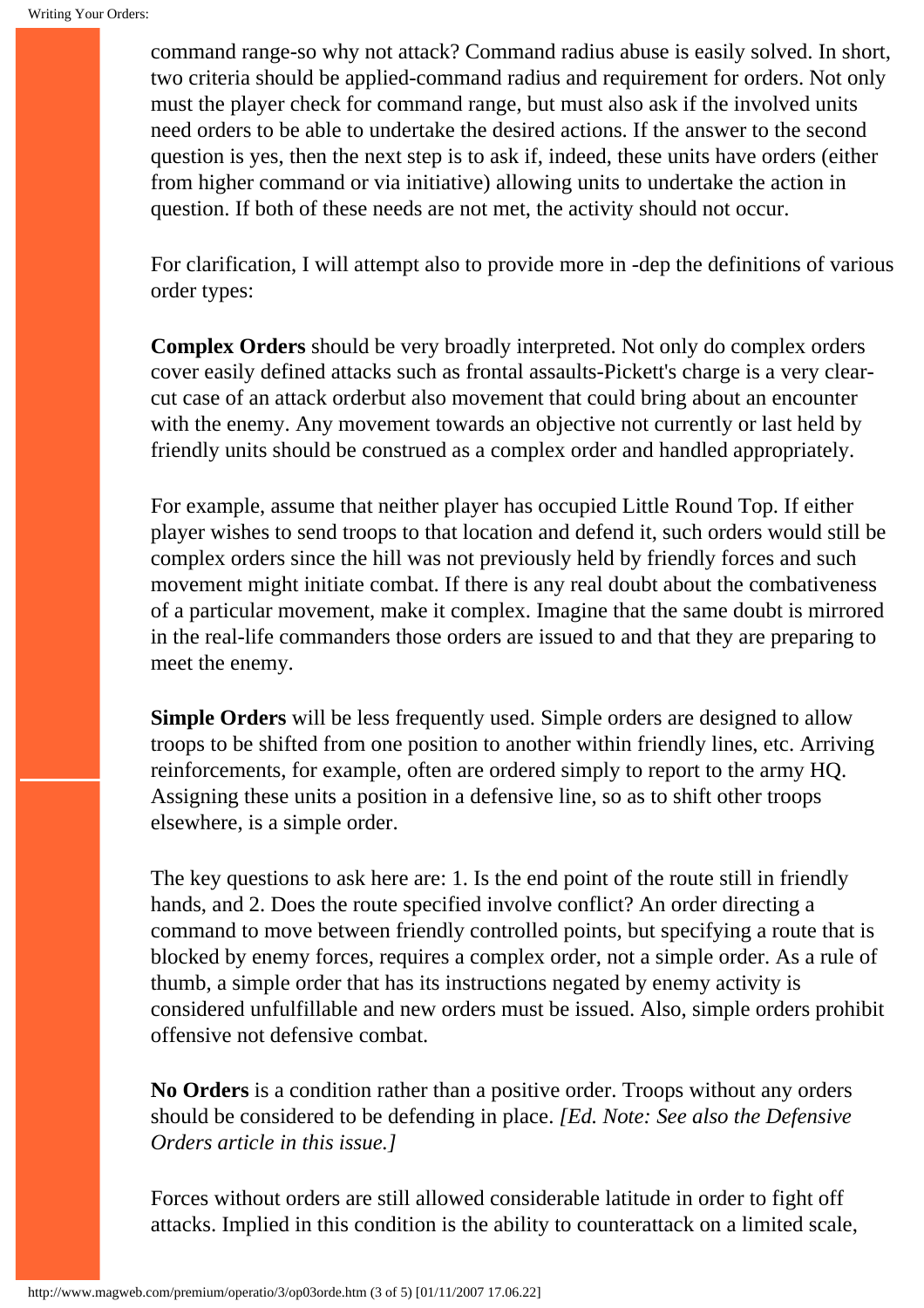which is why the rules state that units do not need orders to move and fight. It is fully within the scope of the rules to allow units, once attacked, to counterattack to recapture lost ground. Of course, units under orders (complex or simple) in this situation are still obligated to try to fulfill (or alter) previous instructions. The mere act of being assaulted while under orders does not automatically void existing commands. Once attacked, however, units without orders should be free to move and fight without restriction up to the limits of command radii. Of course, any action which calls for the Moventent of the Corps HQ must be triggered through orders or emergency corps retreat. In trying to decide if a given combat is legal in the current framework of a unit's orders, remember that a no-orders force cannot initiate attacks in the larger sense of that word. They can fire during "offensive" fire and conduct close combats. They can conduct counterattacks and other such limited offensive actions needed to defend their position.

**Divisional Goals** represent a different kind of order and are most useful for detached missions. In many cases, players won't want to send an entire corps off on some flank protection or other such mission, but will still want a force to guard against emergcncies. Divisional goals should contain more detail than a corps order. A corps is always limited because its HQ is unable to move without positive orders and, therefore, operations are ultimately limited by command radii.

A divisional goal has no such self-governing mechanism. Therefore, a division with a goal to attack or defend a certain locale should have specific geographic limits placed upon its operations. For instance, a division assigned to defend a road between points X and Y would be unable to advance or retreat past X or Y without new orders, initiative or an emergency corps retreat.

Issuing orders is only part of the job. Once implemented, the player is expected to carry them out--even if events have changed enough to make a player regret his earlier choices. The varying amounts of pressure a player brings to bear while carrying out such orders can cause controversy at the game table. However, we do not want to impose any mandatory restrictions on exact percentages engaged or loss levels-rejecting these solutions as "gamey."

No Civil War general sat down with some master chart that told him how much pressure to bring to bear on an objective. He would tend to press the issue as much as he could without endangering his command.

*[Ed. Note: Thereby leaving himse6f open to bitter debate and fingerpointing after the war...]*

In game terms, the player is obligated to make sonte effort to put troops into combat as long as the order holds. Piecemeal brigade attacks or several brigades engaging only at two hex range seem to me to be a fine re-crcation of foot-dragging. In my own reading, I can find several instances where such 'attacks' were 'pressed,' usually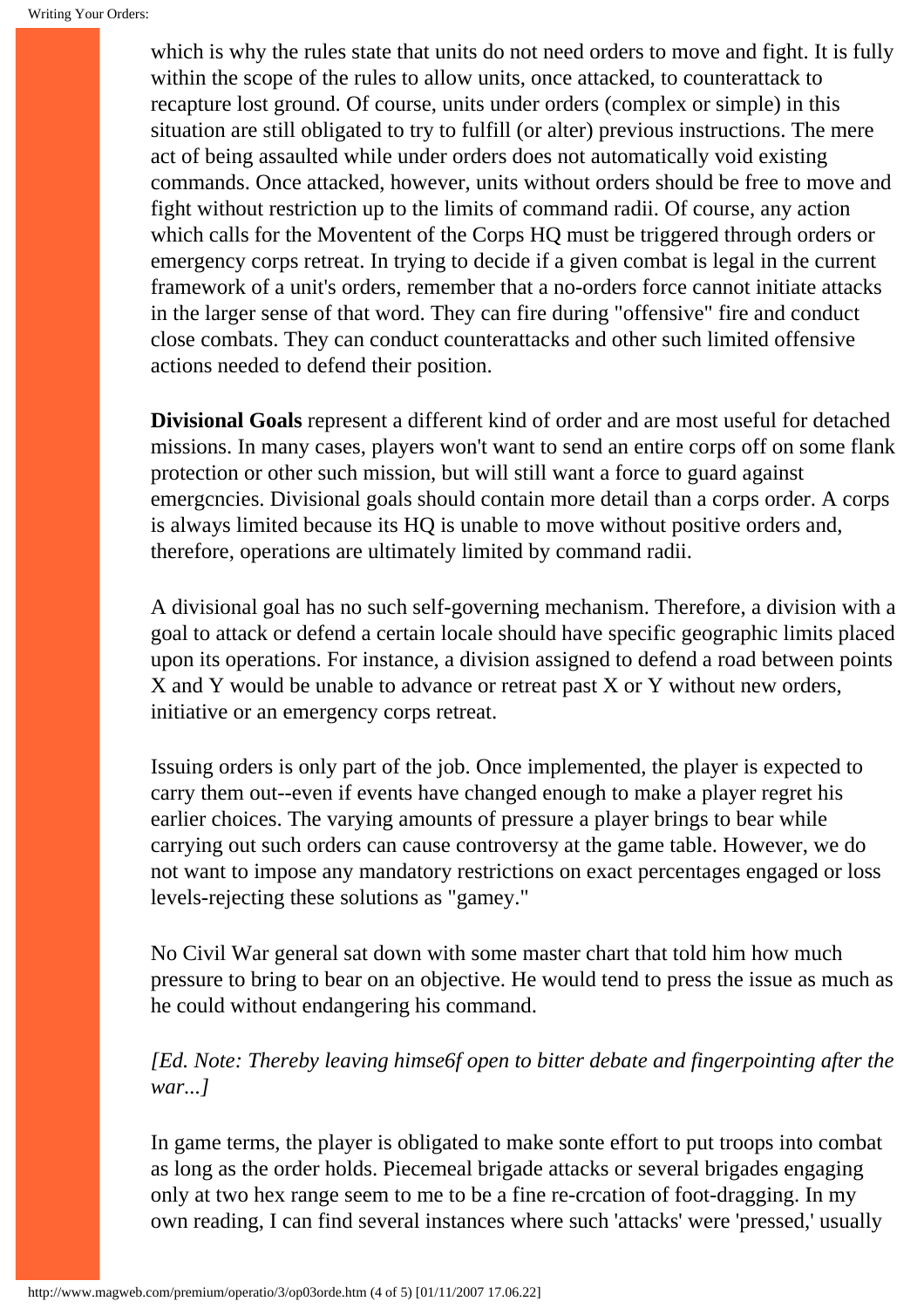to the dismay of the higher command. However, this caution may not suit some players. For those players, I suggest the following:

When any order is written, indicate with a number from 1 to 3 how aggressively it is to be followed. For instance, a player who assigned a I to an attack is allowed to press very lightly perhaps one brigade at a time or the two-hex range option. A player who commits himself to a 3 is doomed to a full scale assault, no matter what the odds. A 2 would commit a player to the middle ground, perhaps using 50% of his force at a time. This number doesn't affect acceptance in any way. Changing intensity value would require a new order or initiative.

*[Ed Note: For the rules lawyers out there who are now planning to issue 1's to everyone in order to have maximum flexibility, not that the above is also the hardest a force can attack at a given level. Giving a force a 1 does not allow it to attack from the one brigade level all the way upit confines the attack to the light pressure and the light pressure alone.]*

Alternatively, a player could jot down a descriptive word or two indicating the intended ferocity of his assault. These would range from "probing attack" to "all out attack." Using a word as opposed to a number would still limit the player to some prearranged guideline, but allows somewhat greater latitude in interpretation.

In closing, a few words need to be said about trust as it applies to the game. A certain minimal amount of trust is expected from all players-to obey orders, etc. Many die rolls are to be made in secret and players should feel comfortable concerning the honesty implied in these rolls.

Personally, I care very little for playing a game where tension of suspicion exists, and make it a point not to repeat games against such opponents. There is no mechanism in our games to prohibit cheating and it is easy to circumvent the system if one intentionally tries. It has been our experience that this presents little problem for the vast majority of our customers.

Our hbby purports to "put you in the driver's seat" (so to speak) and give you some sense of the commander's job. While board games can succeed at this goal only in a limited fashion, much can be done, and I think the CWB accomplishes much in this direction.

[Back to Table of Contents -- Operations #3](#page-0-0) [Back to Operations List of Issues](http://www.magweb.com/premium/operatio/operiss.htm) [Back to MagWeb Master List of Magazines](http://www.magweb.com/premium/maglist.htm) © Copyright 1991 by The Gamers. This article appears in MagWeb (Magazine Web) on the Internet World Wide Web.

Other military history articles and gaming articles are available at **http://www.magweb.com**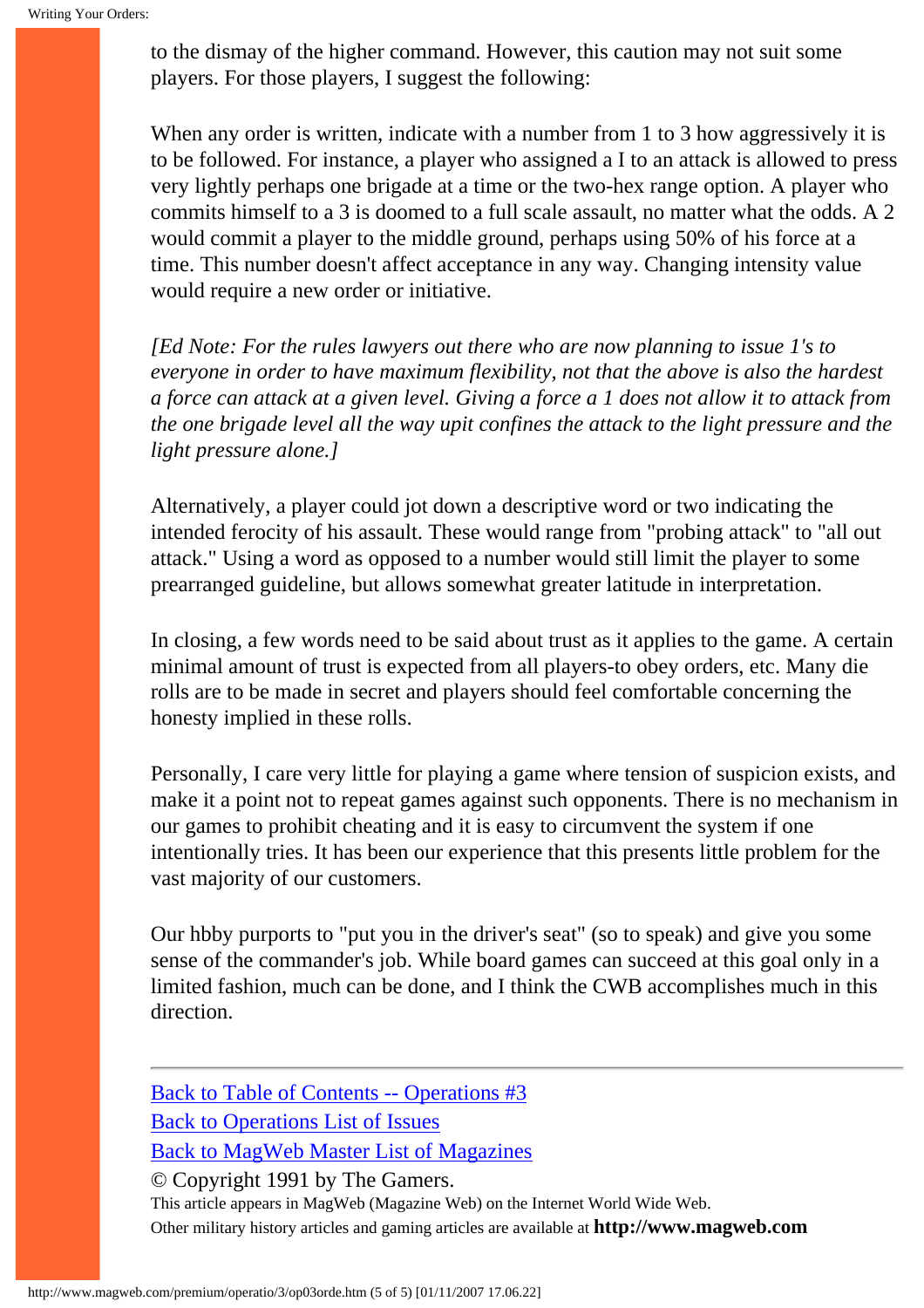<span id="page-21-0"></span>

## **The Cornfield A Scenario for In their Quiet Fields**

### **American Civil War**

*by Dean N. Essig*

As I alluded in the first issue of Operations when I gave the Bloody Lane scenario, here is the second installment. This scenario can be a lot of fun to play and is very quick. It does not, however, require a large amount of rules, etc. Set ups are done as per the normal initial game set up, with the following special rules:

This scenario actually consists of two parts: the First Corps Attack and the Twelfth Corps Attack. The two parts can be played from one to the other (First Corps, then Twelfth) but the Twelfth Corps version cannot be played alone (yet. If there is interest in such a thing I can come up with it later ... ) Note that there is some abstraction evident when played through to 10:00 am as the Union 2nd Corps does not make its appearance. Generally, if that causes a concern, I would have to direct you toward playing the entire game and not this scenario (or at least the 12th Corps addition to it.)

**Map Area:** The portion of the map used in this scenario consists of all map area to the North and West of the hex containing M/ DH/2 and Db(2) at the end of the Sunken Road. While the exact eastern edge of this zone is bluffed-because of the hex grainit can be determined exactly just prior to play to the satisfaction of the players. Note that the Db(1) in the Union First Corps area and Longstreet are both in play.

**Set Up:** Set up both sides as per the printed set up on the map (only those within the restricted area above.)

**Game Length:** Version A(The IstCorpsAlone) 5:30am to7:30 am. Version B (1 st and 12th Corps) 5:30 am to 10:00 am.

**Artillery Ammunition:** Both sides may fire as much as they want.

#### **Reinforcements:**

Union: The 12th Corps is the Union reinforcement (used in either version) and it is a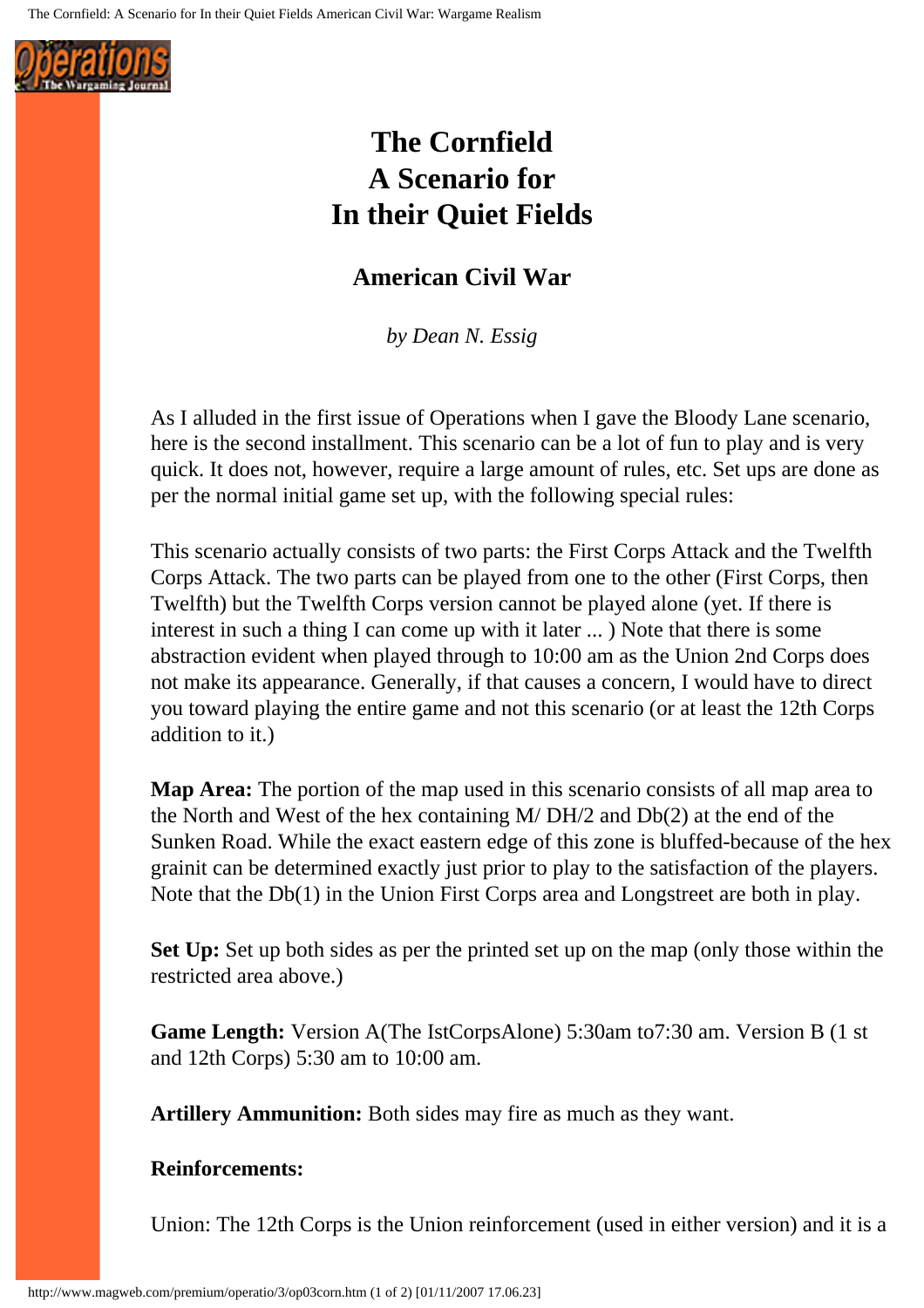variable entry. Roll one die each turn during the Union Corps Attack Stoppage Check Phase. If the number rolled is less than the number of the current turn (5:30 is 1, 7:00 is 4, etc.) then the 12th Corps (all) arrives at the hex where the Smoketown Road from Line's Farm exits the large hunk of woods. The hex is adjacent to the initial set up position for the Db(l) battery which lies along the eastern play boundary.

Confederate: During Version A-None.

During Version B: R.H. Anderson's Division arrives at 8:00 entering the south edge of the play area along the Hagerstown Pike.

#### **Victory Conditions:**

Union: The Union Player wins if, at the end of either version of play, if he holds both the Cornfield and the Dunker Church.

Confederate: The Rebel player wins if he holds both the Cornfield and the Dunker Church at the end of play.

Draw: The game is a draw if neither player can lay claim to both objectives. It is also a draw ifboth players claim to hold the Cornfield but neither has complete control over the feature's extent.

Obviously, historically version A ended in a draw and version B in a Union victory (of sorts.) A victory in these scenarios cannot be counted as more than a tactical success of the most precarious sort. The effect on the battle as a whole and (gasp!) the war itself must betaken with a major dose of salt! But, it's fun anyway...

*Coming soon to a Gamer's mag near you-The Ninth Corps Attack Scenario...*

[Back to Table of Contents -- Operations #3](#page-0-0) [Back to Operations List of Issues](http://www.magweb.com/premium/operatio/operiss.htm) [Back to MagWeb Master List of Magazines](http://www.magweb.com/premium/maglist.htm) © Copyright 1991 by The Gamers.

This article appears in MagWeb (Magazine Web) on the Internet World Wide Web.

Other military history articles and gaming articles are available at **http://www.magweb.com**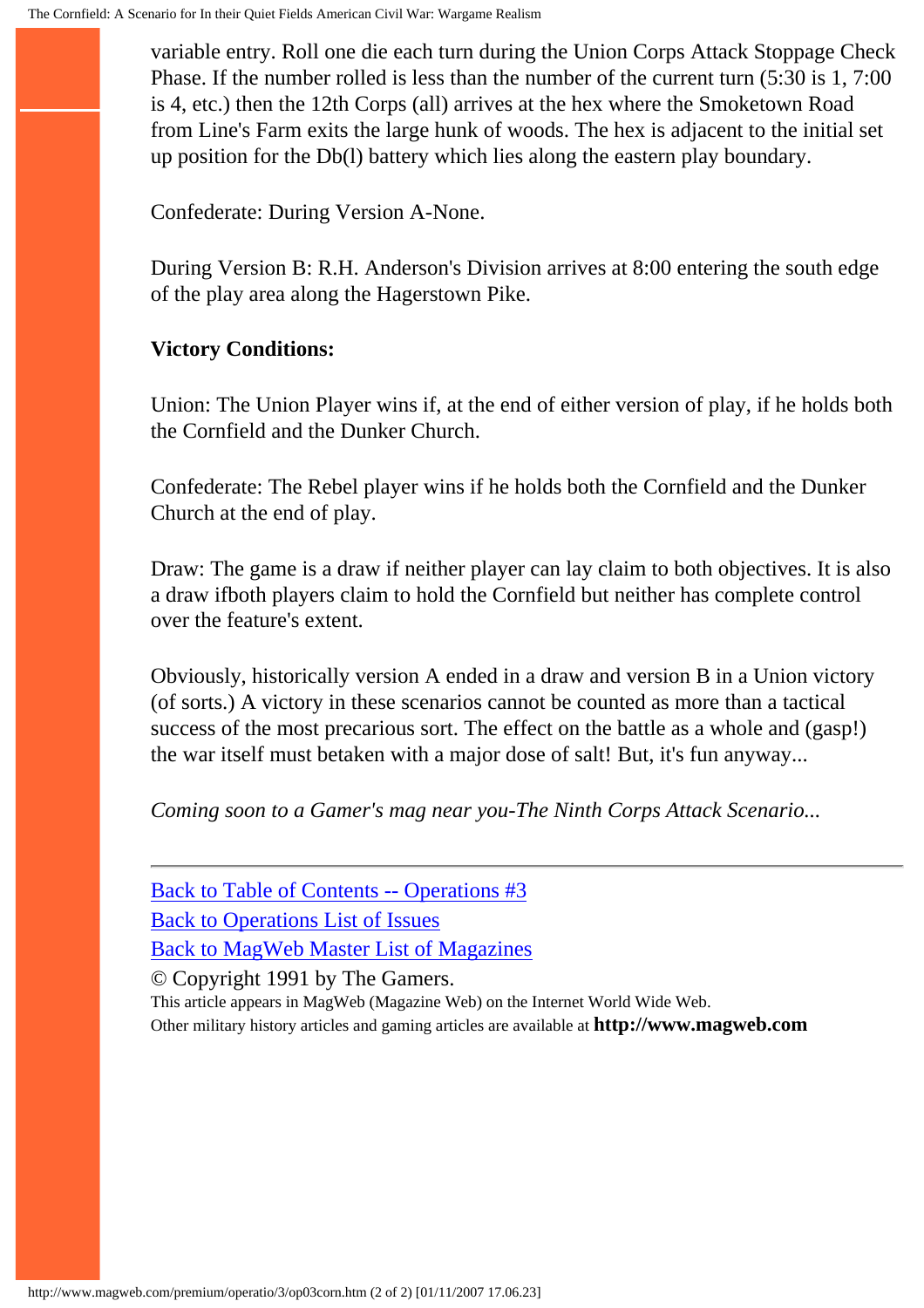<span id="page-23-0"></span>

## **CWB Command System vs. Solitaire Play**

### **American Civil War Wargame**

*by Dean N. Essig*

A frequent comment is made to the effect that our games are somehow less playable solitaire than most because of the command systems in use. A point further from the truth would be hard to make. Our command systems actually enhance and assist solitaire play. This article will look at a solitaire game of Barren Victory I am playing and the influence of the command system on it.

I am playing the full two-day battle (although my progress has been very slow due to other projects), starting with the morning 14th Corps attack and moving from there. A couple of divisions of 14th Corps (Baird, 1/14 and Brannon, 3/14) have been ordered to attack the Confederates around Jay's Mill. The Rebels there (Forrest's Cavalry soon to be reinforced by Walker's Reserve Corps) are the only Confederates on the map to start the game with orders.

I decided if 14th Corps is going to attack, then I should help them out as best I couldso, I rolled for and got initiative to send forward the Union Reserve Corps under Granger. When I play these games solitaire, I try to give only the orders to troops that I reasonably think are based on intelligence they might have a way of knowing. Sending an aide to Granger from Thomas letting him know what 14th Corps is doing is hardly shocking, and that Granger might decide to "join in the fun" is also not surprising.

While the Union units deploy for the big attack on Forrest, Braxton Bragg starts belting out orders-at 9:00arn he issues orders to Hood and Buckner to attack abreast of each other (1st Corps on the right, Buckner's on the left) through the Brotherton House to capture Snodgrass Hill. These orders were based on Bragg's wanting to kick off the show with his own actions and his historical feelings about the location of the Union left flank. He envisions this attack as on the Union extreme left with his troops taking up a blocking position between the Union army and Rossville.

We can see that this reasoning is faulty-but we are letting Bragg do what comes natuarally. This leads to the following situation-14th Corps and Reserve Corps move into position, leaving a gap in the Union lines which Hood and Buckner move through without contest. The Confederates occupy Snodgrass Hill, form a peremeter,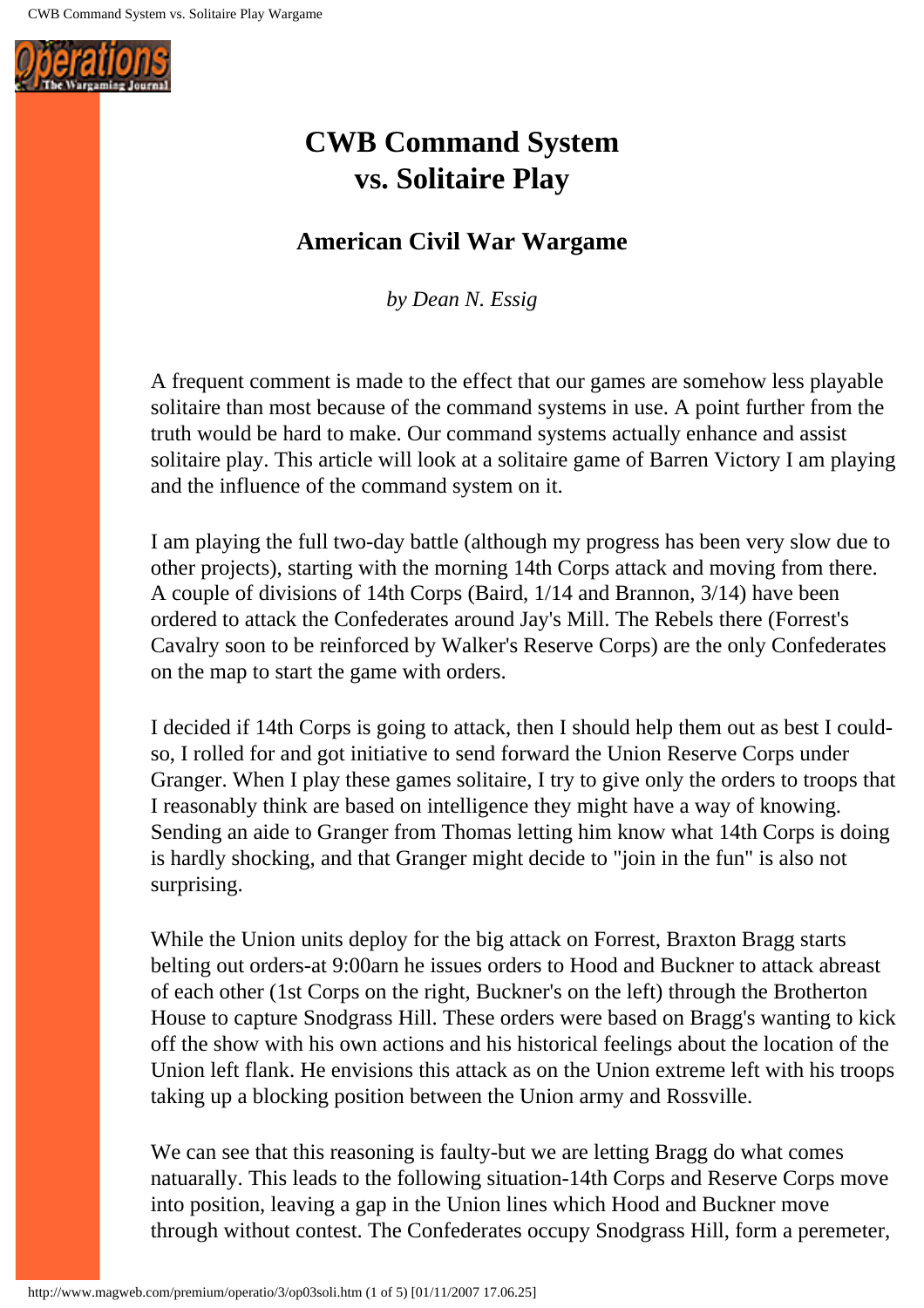and await future developments.

14th Corps lurches into Forrest generating heavy loss on both sides. Before the Reserve Corps could arrive, Thomas fails a corps attack stoppage check and frantically gets initiative to try again. Reserve Corps arrives and starts to deploy when they, too, get a corps attack stoppage. Going it alone again, Thomas continues halfheartedly and fails another check, The attack on Forrest at Jay's Mill ends with a wimper.

Meanwhile, Bragg-who is assumed to have been alerted to the big Yankee attack on Jay's Mill-orders Polk to attack with his corps on the right flank of the Union troops attacking Forrest. A convienient road route into a position which is logically to the right-rear of these troops is obvious and Bragg repeatedly orders Polk to move out. Giving orders from Bragg to Polk is a frustrating experience-as I'm sure it was to Bragg in real life. After several attempts failed, Bragg personally goes to Polk and grabs him by the throat until Polk nods that he will gopresumably before passing out.

The Union command is hardly inactive during this period. Rosecrans arrives and tries to take measure of the situation. He guides Sheridan's Division opposite Lee and Gordon's Mill, relieving 2 1 st Corps of that duty, and orders 21st Corps to attack toward and capture the Brock House. He is presumably unaware of the Snodgrass Hill problem and is only vaugely aware of Thomas' situation. The attack he plans is to support Thomas, although he must realize that on arrival at the Brock House, 21 st Corps will need further orders to more fully support 14th Corps.

Thomas, for his part, manages to get word of the capture of Snodgrass Hill. Seeing his future fame fading before he has a chance to enjoy it, he orders 14th Corps to withdraw from Jay's Mill, form near the Layfayette Road, and attack to capture Snodgrass Hill. The roles are reversed, but his chance for fame and glory still beckons.

Granger takes the 14th Corps orders under advisement, and sits down to have lunch.

Polk finally gets in gear and, after catching his breath, he moves out toward the Union troops attacking Forrest. By the time he arrives, however, 14th Corps is gone and the attack had ended. Without instructions on what to do next, he forms line and does nothing. Bragg, meanwhile, takes stock of what his uncoordinated batch of orders has done and notices that there is nothing between his HQ and the Union army but air and trees. A frantic order is dispatched to Polk to return and form line in the Rebel center. Amazingly enough, Polk likes this idea and moves rapidly back to patch up a line.

Done with his lunch, Gordon Granger decides to join in on 14th Corps' attack on Snodgrass Hill and begins moving the Reserve Corps toward that end. 21st Corpsafter an amazing impersonation of Polk by Crittenden-finally begins its attack. The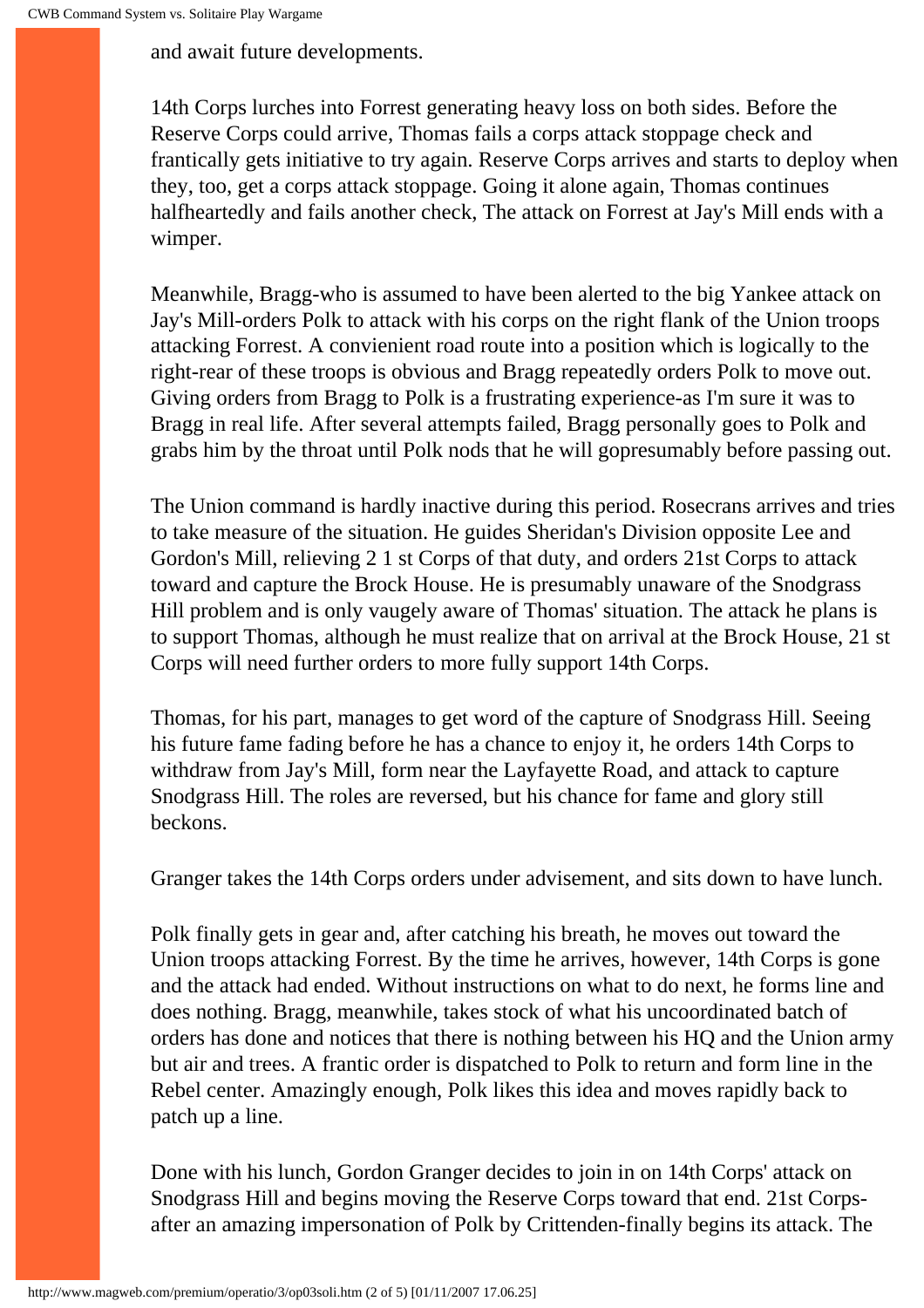net resultof all this confusion is shown in figure 3. Crittenden's attack skims the edge of Polk's new line. After a few turns of useless loss, Rosecrans himself arrives to call the whole thing off.

The attackon Snodgrass Hill is a grotesque repeat of the absymal performance earlier in the day at Jay's Mill. 14th Corps goes in chin first and gets bloodied. Two of its divisions are now wrecked. Refusing to quit-and, believe me, I tried both corps attack stoppage and initiative to end this bloodbath-Thomas pulls his two wrecked divisions out of the attack, and orders Johnson's Division (2/20, attached, and proud of it, until now) to take that [expletive deleted] HILLN! Knowing this is stupid, Johnson says "Yes, sir" and proceeds to try. The attack is supported (laughably) by Negley's Division.

Granger's Reserve Corps arrives at the height of the Snodgrass fighting. They form line. They advance toward the enemy. They look MEAN. Then, they fail their corps attack stoppage roll and leave with a wimper-thanks for all the help guys! I decided it was too late in the day to mess with getting them started again.

The situation at 4:30 pm is as follows: Union losses 6,400; Confederate-5,300. Several leaders have been killed or wounded-Negley, Van Cleve, and Hindman.

Then the unbelievable happens. Johnson's attack reaches the edge of Snodgrass Hill. There, protected by a slope hexside, is Hood's Texas Brigade in a line studded with cannon. Giving it the good ole' college try, Johnson's Division fires everything it has at the Texans, who-with an incredibly bad dice roll- manage to scurry back in terror! The flank of Snodgrass Hill is wide open. Johnson, in sheer amazement, can now run amok atop the hill and it everyone in the flank-oh, happy days!

At the start of the next Union turn, Thomas-looking over the crippled remains of his corps, and untold about the success of Johnson's forlorn hope-fails his corps attack stoppage check. Figuring Johnson would react violently to orders calling off the attack at this time, I rolled immediately for initiative to restart the attack-believeing Johnson himself would have rode back to give Thomas a peice of his mind.

Thomas thinks that's the most idiotic idea he has heard lately, fails the intiative check, and proceeds to pull back for the night. Try simulating this sequence of events and drama without the command system, I dare you. First off, all of 14th Corps would still be attacking at this point, if the smallest hole had opened up, Johnson would have poured into it-while the other Union Divisions would have attacked Hood on two or three sides. You tell me, which is more "realistic," the super-soldier version or what happened in my game?

By the time night has completely fallen, the situation is as it appears in figure 4. Most of the Union army is hemmed into the lower left hand corner of map B. The Confederate army forms a line facing it in a semi-circle facing south around to facing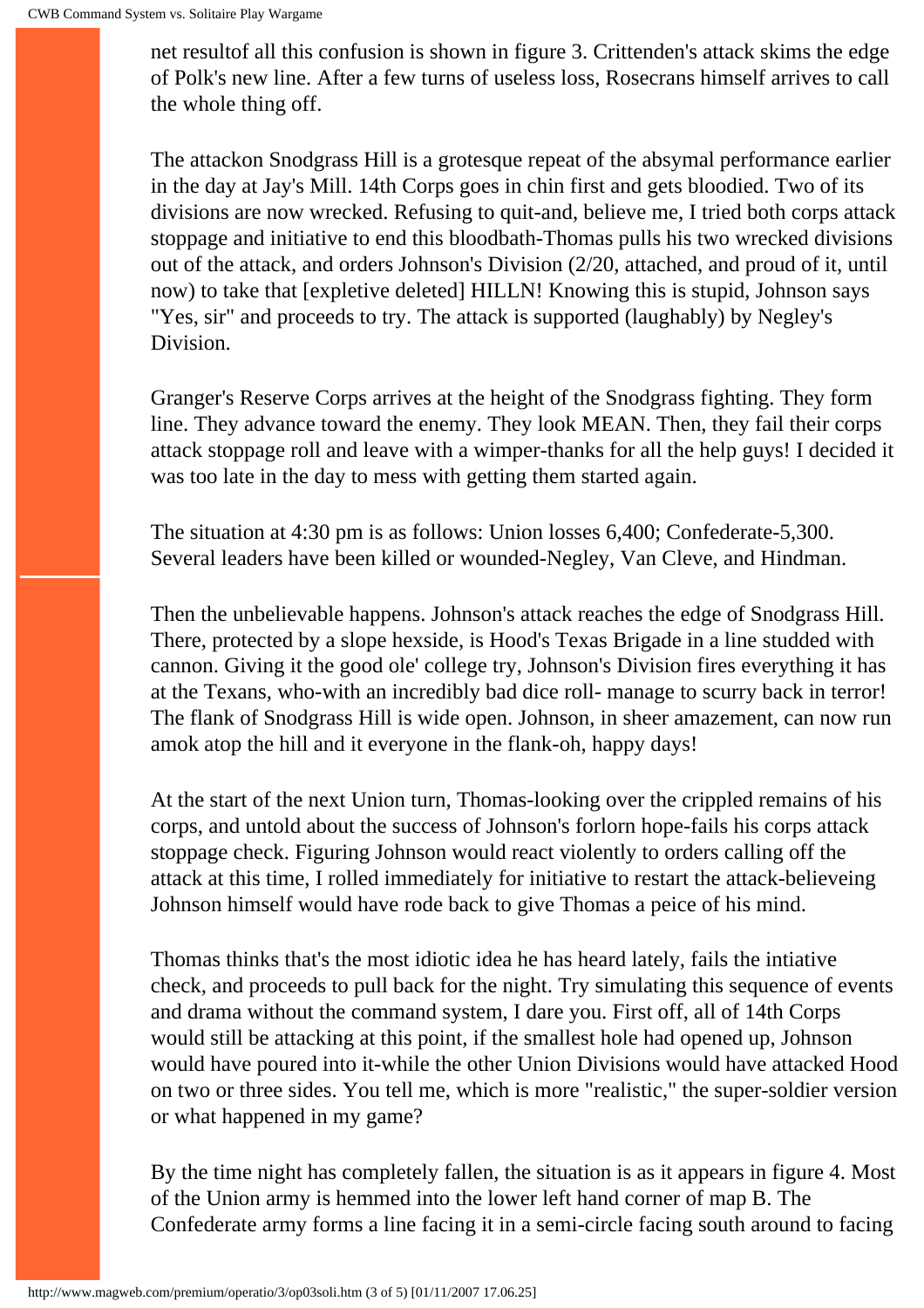west. Hood's Corps, however, forms a short line facing *north* at the extreme right of the Confederate line. They are there to face Granger's Reserve Corps which is now isolated from the rest of the Union army to the north. Sensing disaster if he keeps close to the Confederate line, Granger pulls back to the north some 12 hexes and goes into camp for the night.

Planning for the next morning begins. My first inclination is to have the Rebs go over to the attack. The Union attacked all through the first day in a haphazard and "behind the eight ball" manner-I wanted to see if circumstances would be different for the Rebels. Taking stock of the Confederate army, I've decided D.H. Hill's Corps would have to be the main body for the attack. They have hardly been blooded in the battle (unlike Hood, Buckner, and Forrest) and aren'tcommanded by an idiotlikePolk. Besides, Cleburne's Division is one of die best and its commander is the best. Hill is no slacker either. During the night, Longstreet and McLaws's Division is supposed to show up, so I've decided to add McLaws and Stewart (from Buckner's Corps) to the attack and put Longstreet in overall command of the effort.

The position off Hill's people at the end of the day is good--right at the point of the Union line, a rupture here would destroy the entire Union army, and they have no good line of retreat. The plan would be put together shortly after midnight when everyone is up and would be planned to kick off shortly after daylight.

I had thought about detaching some troops to bag Granger but decided against it. The main object of operations is the destruction of Rosecrans and his army. Granger can be mopped up later. Any detachement of troops to go round him up now would be a waste of forces needed for the real objective everyone not involved in the big assault is holding the Union army in the corner of the map. The only concession to Granger's presence is the facing of Hood's depleted corps. That's just a precaution in case Granger gets froggy and attempts to attack.

Next time I'll cover the action of the second day-with the hammer blow of Longstreet's attack coming at dawn.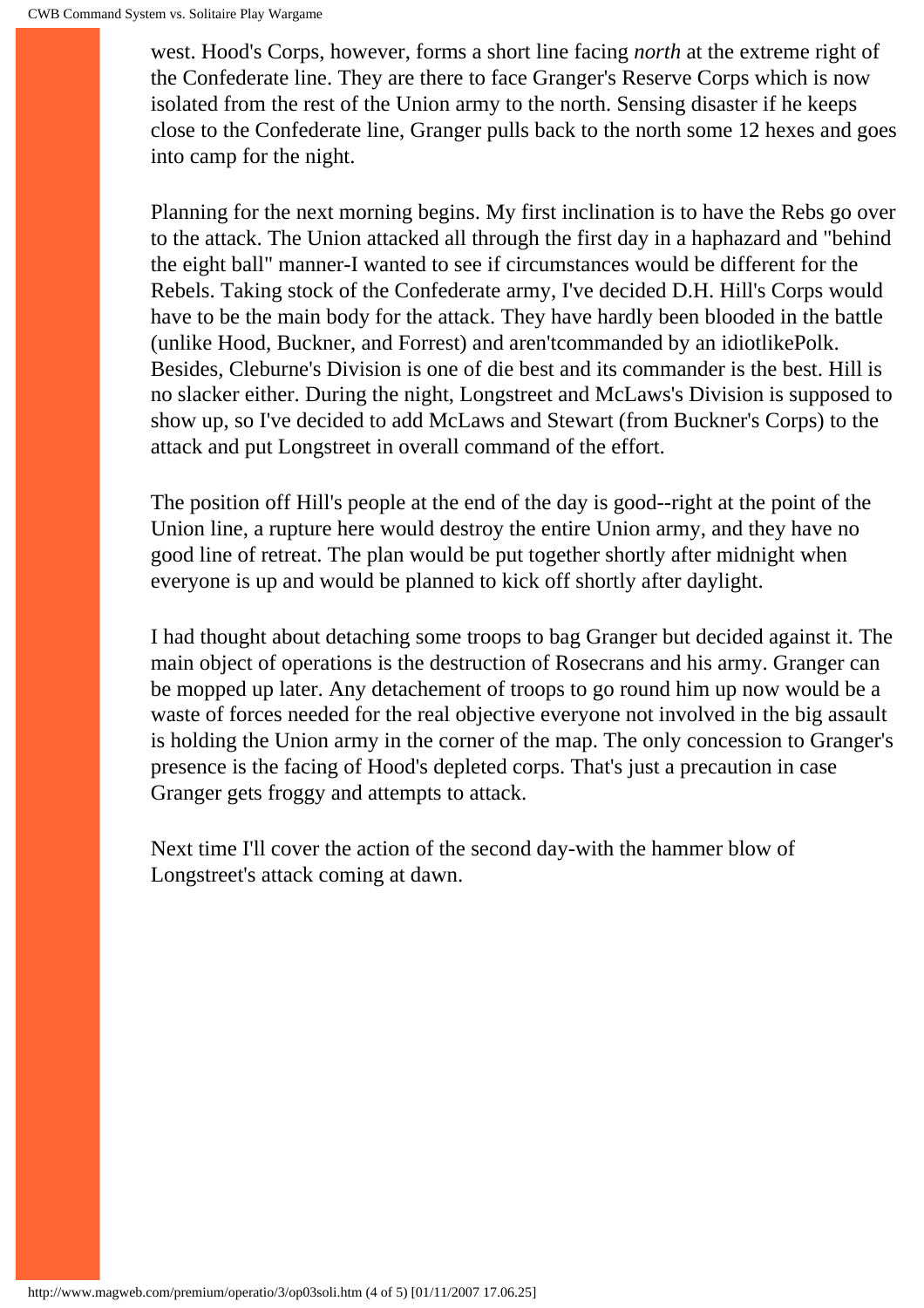

#### **[Jumbo Map \(slow: 176K\)](http://www.magweb.com/premium/operatio/3/op03solj.htm)**

#### **[Barren Victory Solitaire](http://www.magweb.com/premium/operatio/4/op04barr.htm)**

[Back to Table of Contents -- Operations #3](#page-0-0) [Back to Operations List of Issues](http://www.magweb.com/premium/operatio/operiss.htm) [Back to MagWeb Master List of Magazines](http://www.magweb.com/premium/maglist.htm) © Copyright 1991 by The Gamers. This article appears in MagWeb (Magazine Web) on the Internet World Wide Web. Other military history articles and gaming articles are available at **http://www.magweb.com**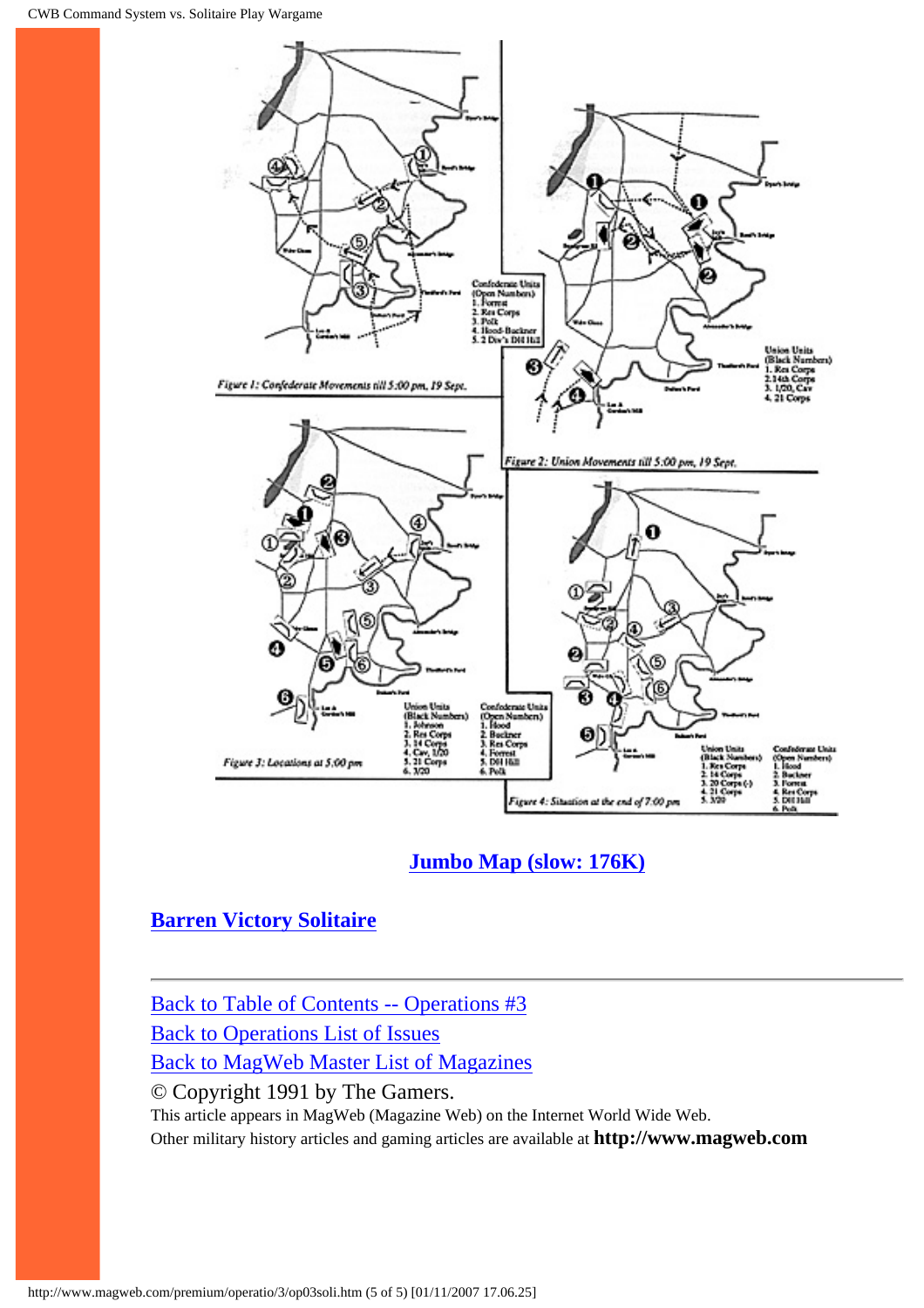<span id="page-28-0"></span>

## **Overwatch Triggers**

### **A Potential 3rd Edition Change**

*by Dean N. Essig*

Shortly after **Omaha** was shipped to the pre-pub purchasers, Rod Miller cornered me on the phone with what he insisted on calling a "fundamental change" in the philosophy of the TCS system. The culprit was the seemingly unobtrusive rule regarding Bocage Hexsides. As was intended, units which move adjacent to a bocage hexside are exempted from creating an overwatch triggerfor enemy units which must use an LOS which crosses the bocage hexside to see the trigger. Rod was sure that if units where exempt in this situation, the same rule should be applied to when units enter the edge of a forest, village, or come up to a regular hedgerow hexside. I wasn't so sure--and felt that the designer had specified the terrain correctly for the effect he wanted (units tended to move along the bocage, not in the open field behind it.)

The more I thought about it, however, the more I became convinced that his argument actually had a great deal of merit. Adjusted correctly, a new overwatch fire trigger rule could add greatly to the TCS's handling of terrain and its effect on tactics. Units would be allowed to move through covered and concealed routes in order to take up firing positions without tripping overwatch fires on themselves. An insignificant hedgerow near your troops may provide the enemy an easy way to get into range to set up for a big suppressive fire. It looks very good.

In writing, however, this rule must be carefully set up--or new loopholes and so on would appear much like a freshly opened can of worms. It would require a painless insertion into the existing rules (to include the latest addenda regarding permission to fire.) The below is the initial roughed out rule--I will be looking for your feedback on its merit, weaknesses, and whether or not inclusion is warranted. At this point, consider it no more than an official optional variant rule.

The idea of this rule is to apply a variable definition of to which point, exactly, the overwatch trigger or LOS is determined. It is best set up in the form of a table:

| <b>Trigger or Reason</b>                        | <b>Trigger or LOS Point</b> | <b>Hexside features of</b><br>Target's hex |
|-------------------------------------------------|-----------------------------|--------------------------------------------|
| Regular Suppressive Fire Center of target's hex |                             | Ignored for LOS                            |
| Triggered by Fire                               | Center of target's hex      | Ignored for LOS                            |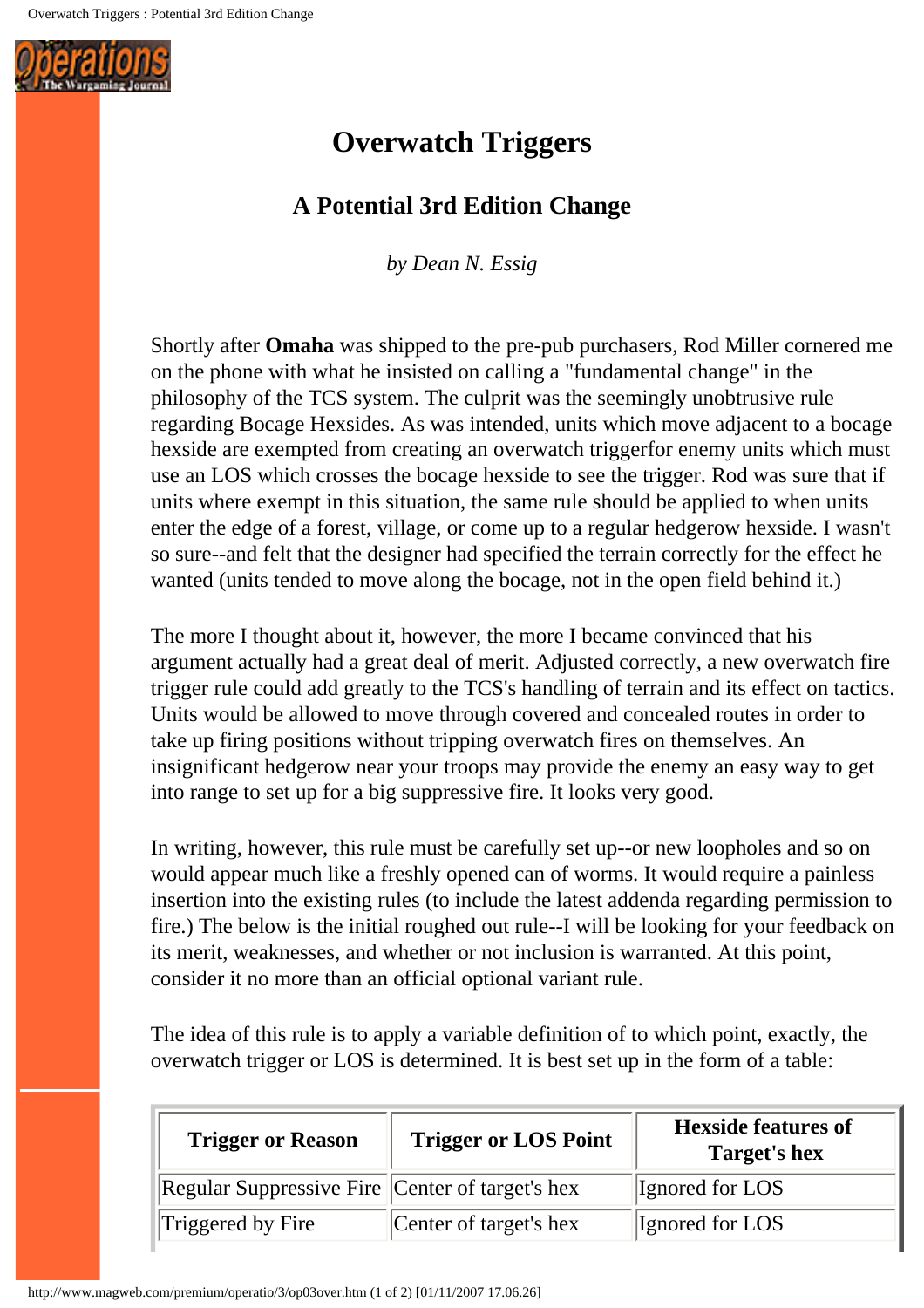| $\Vert$ Triggered by Movement $\Vert$ . | Center of hexside crossed<br>$\ $ to enter hex | <b>Blocks if LOS crosses</b> |
|-----------------------------------------|------------------------------------------------|------------------------------|
|-----------------------------------------|------------------------------------------------|------------------------------|

In all cases, hexside features of the firer's or "trigger observer's" hex are ignored. In all cases, units can always see triggers in hexes adjacent to themselves.

Therefore, a unit moving through a forest to that forest's edge to enter a firing position would be free from a movement generated overwatch trigger if the final hex of movement contains forest which blocks the observer's LOS attempting to reach the hexside the moving unit crossed the enter the hex.

Give this rule a try and see what you think. I believe it opens up a world of new tactical possibilities. Let me know what you think and will consider or ditch this for the 3rd Edition TCS rules.

[Back to Table of Contents -- Operations #3](#page-0-0) [Back to Operations List of Issues](http://www.magweb.com/premium/operatio/operiss.htm) [Back to MagWeb Master List of Magazines](http://www.magweb.com/premium/maglist.htm)

© Copyright 1991 by The Gamers.

This article appears in MagWeb (Magazine Web) on the Internet World Wide Web.

Other military history articles and gaming articles are available at **http://www.magweb.com**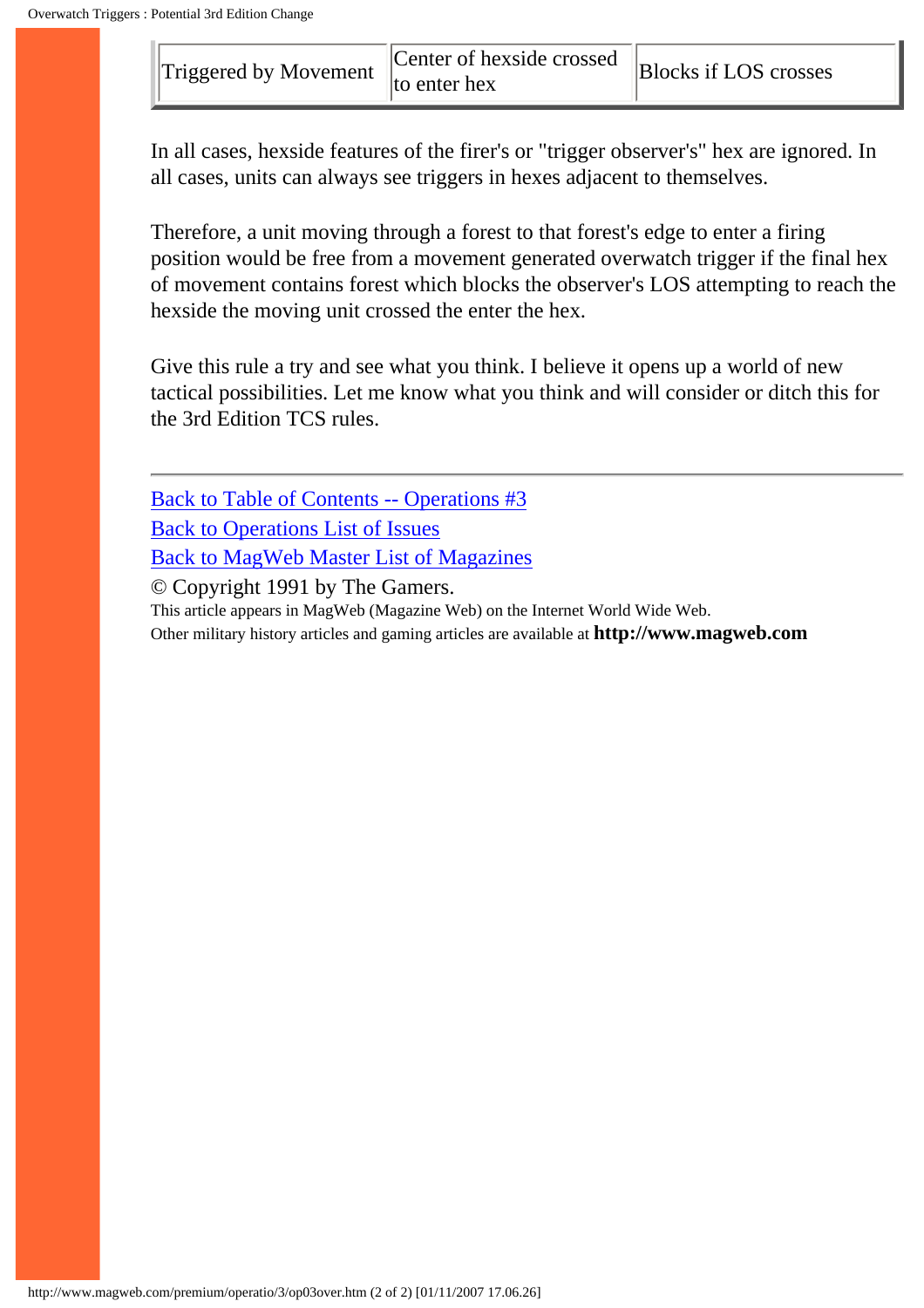<span id="page-30-0"></span>

## **A Forum for Constructive Change**

#### **Towards a 3rd Edition TCS**

*by Dean N. Essig*

The following batch of articles represent a growing interest in modifying the current version of the TCS rules (2nd Edition plus the addenda in **Omaha** and printed here in the last issue.) These modifications address issues both real and merely perceived. As opposed to taking the comments I get and eventually making a decision pertaining to their viability for series change (basically if a change is warranted ... ), I am bringing out the most frequent comments for your examination. No such comment is valid without a viable alternative presented in which the critic can suggest a method of change which not only addresses the perceived "problem" but also does not engender further problems of its own.

As we are now entering a down period in TCS production (the next release isn't until 1993) and at that time the rulebook will need to be re-printed, we are in a perfect period to examine the system and see if any constructive changes are needed. If you have any thoughts or comments regarding what is presented here, other issues not yet addressed, or comments on what not to change, be sure to write and comment. By all means set up small scenarios from any of the existing games and test these ideas to see if they are to your liking...

#### **More Tactical Combat Series Wargame**

**[Some TCS Ideas](#page-31-0) [TCS Terrain Effects Chart](#page-34-0) [TCS New Fire Point Table](#page-35-0)**

[Back to Table of Contents -- Operations #3](#page-0-0) [Back to Operations List of Issues](http://www.magweb.com/premium/operatio/operiss.htm) [Back to MagWeb Master List of Magazines](http://www.magweb.com/premium/maglist.htm) © Copyright 1991 by The Gamers. This article appears in MagWeb (Magazine Web) on the Internet World Wide Web. Other military history articles and gaming articles are available at **http://www.magweb.com**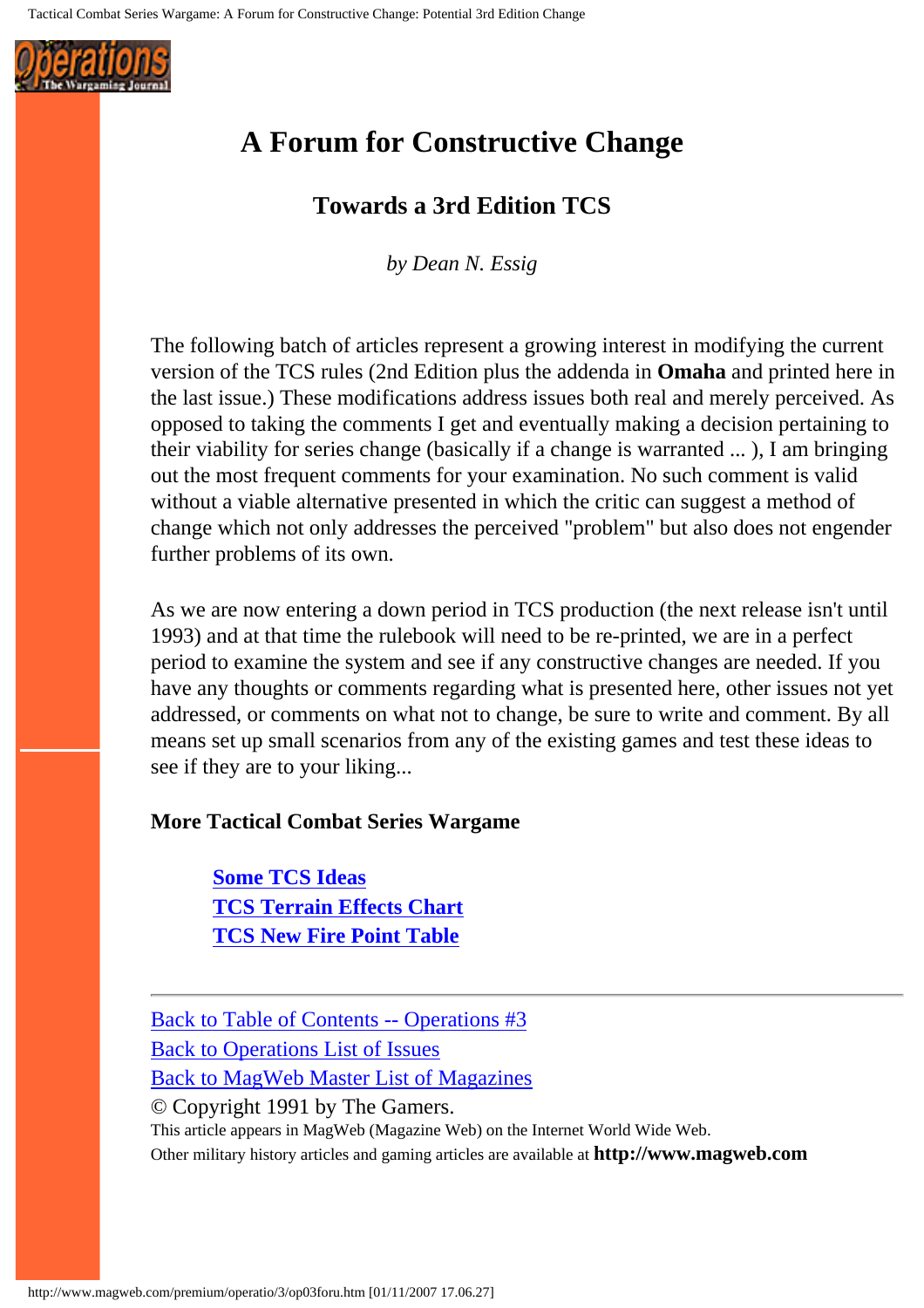<span id="page-31-0"></span>

## **Some TCS Ideas**

#### **Towards a 3rd Edition TCS**

*by Mark R. Stricker*

*[Ed. Note: The following is condensed from a rather lengthy letter. I have consolidated here the variants and house rules used by Mr. Stricker's group.]*

I recently came across the premier issue of Operations, and since I currently have five of your games I decided to pick up a copy. I noticed that in your "InBrief" article you asked for help in two areas: subscriptions and letters. Well, you will find my payment for a one year subscription enclosed. And, since you are one of the few game companies who have asked for our comments, the rest of this letter contains the thoughts of several players in my gaming group. Let me preface these comments with some background on our group and where our areas of interest and expertise are.

Currently, all of our group are assigned to the Intelligence Directorate of United States Central Command. Although we did not have as much time to game as we would have Red over the past year (wars tend to disrupt your routine), we have enjoyed several of the simulations published by The Gamers when we have found the time. In particular ' the Tactical Combat Series has produced many hours of enjoyable play and much discussion. As an Army officer who has been a Battalion/ Squadron and Brigade S-2, I wish this series had been available when I was using other wargames as training tools for the officers in my units.

As I rotate back to Saudi Arabia for 90 days (yes, there are still over 40,000 US personnel in the Arabian Gulf area) I will be taking Bloody 110 and Force Eagle's War along with me. I hope to obtain a copy of Objective: Schmidt from my local game store before I leave, since I understand it has the new second edition rules. So much for background, the following reflects some of the changes and additions we are now using.

Our feeling is that the TCS is one of the best simulations of tactical level modern and World War II combat on the market. Obviously, the command system is a strong point as are the infantry rules; however we have decided to make some modifications to the armor rules. First, we have started to use the "overwatch marker," "facing" (in a modified form), and "mode change in movement" rules which were proposed in a recent Moves article written by Mr. John Kisner.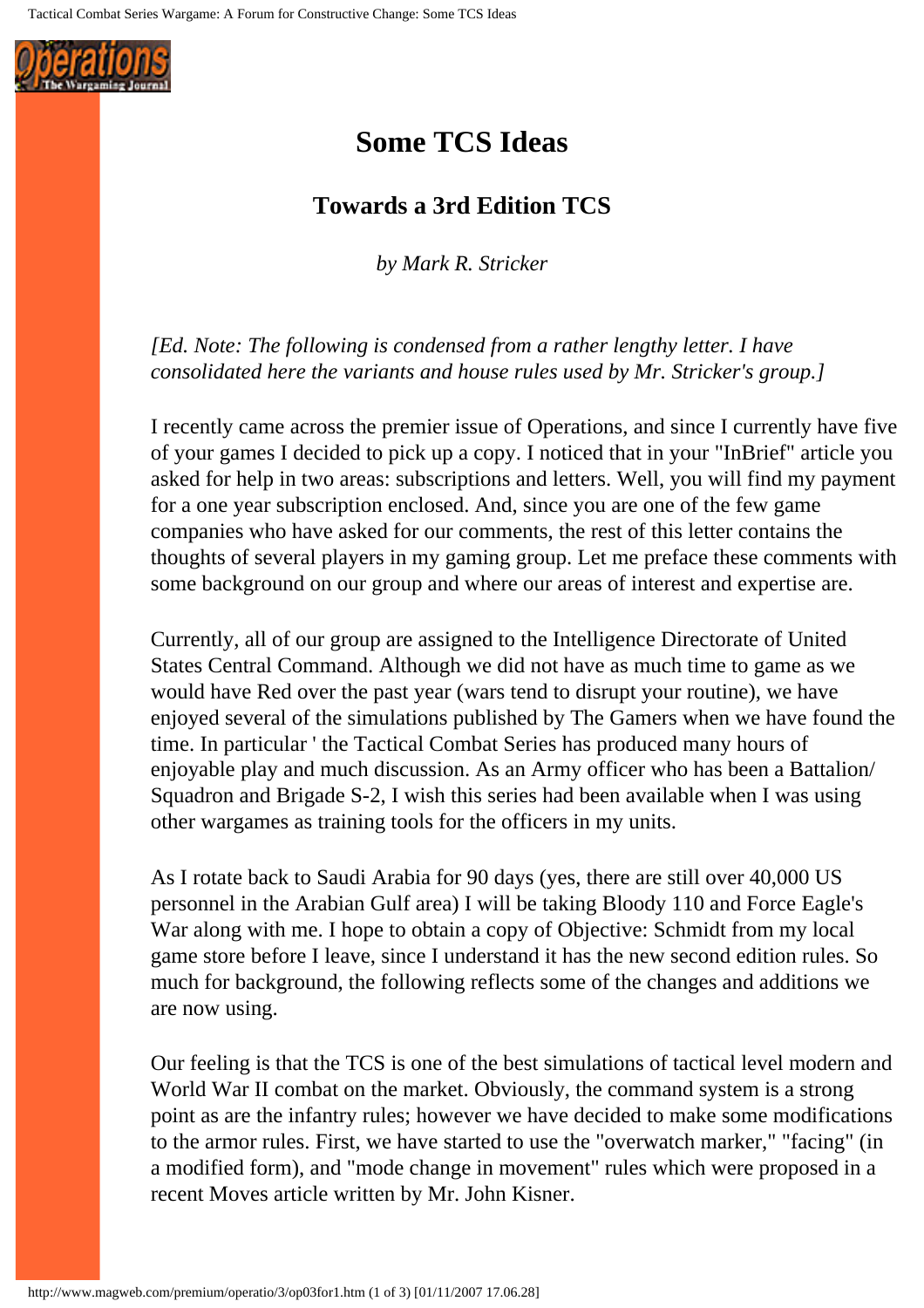*[Ed. Note: The mode change in movement rule was applied to TCS in the addenda in our last issue and in the Omaha game rules. I still disagree that facing has any place in a game with 20 minute game turns!]* 

There are many flawed wargames which just collect dust on my closet shelf, but the virtues of the TCS system outweigh areas where we feel the rules might be weak.

*[Ed. Note: The original letter here explained why Mr. Stricker developed a new Point Fire Table. I have omitted that section as an "official" new Point Fire Table is proposed in this issue. His table (while using two dice) has much the same probabilities and feel as the one printed on page 19.]*

As I mentioned earlier, we have made a few changes to the TCS rules. Here are some additional rules we are using:

**Armor Platoons:** We came up with this rule to cut down on the number of counters on the map, and bring in some of the doctrinal characteristics of particular nationalities (i.e. Soviets.) Instead of vehicle units having only one step, the vehicle counter on the map represents a vehicle unit of up to a platoon (2-5 steps.) Step loss markers are placed under the counter to indicate the number of vehicles in the unit. For combat purposes, the vehicle unit is generally treated as individual vehicles occupying the same hex. The unit will, however, conduct actions together. Use of the platoon rule is optional for some armies, but others must use it. We have all modern Soviet tank units operate in platoons with three steps. Unlike US armor platoons, the Soviet units may not break down below the platoon level. Additionally, we force all steps in a Soviet platoon to engage the same target. If this is point fire and there is more than one target in the hex, the Soviet player must designate the vehicle being engaged. We have also found that this rule forces Soviet units to operate on frontages which are more doctrinal.

**Wheeled Vehicles:** We have modified the movement rates for non-truck wheeled vehicles *[Ed. Note: roughly x112.]* This cuts their cross-country movement, but we changed the primary road movement rate to 1/4 and the secondary road movement rate to 1/3. We felt that the off-road rates which you gave were too high.

**Rate of Fire:** We changed the "permission to fire" roll for overwatch fire to a number which varies with vehicle type. Now a Sherman with its fast turret traverse will get off more shots (since its subsequent overwatch fires will be allowed on a roll of 4-6) than a slower firing Tiger 11 (roll of 6 only.)

**Modifiers for Flanking Fire:** We use all of the facing rules proposed by Mr. Kisner with the exception of his modifiers to defensive strength. We use one modifying situation for the defensive strength of the target-if the incoming shot is not entering the target's hex through the 60 degree frontal hexside, then the target's defensive rating is cut in half (rounding down.) We felt this was easier than keeping track of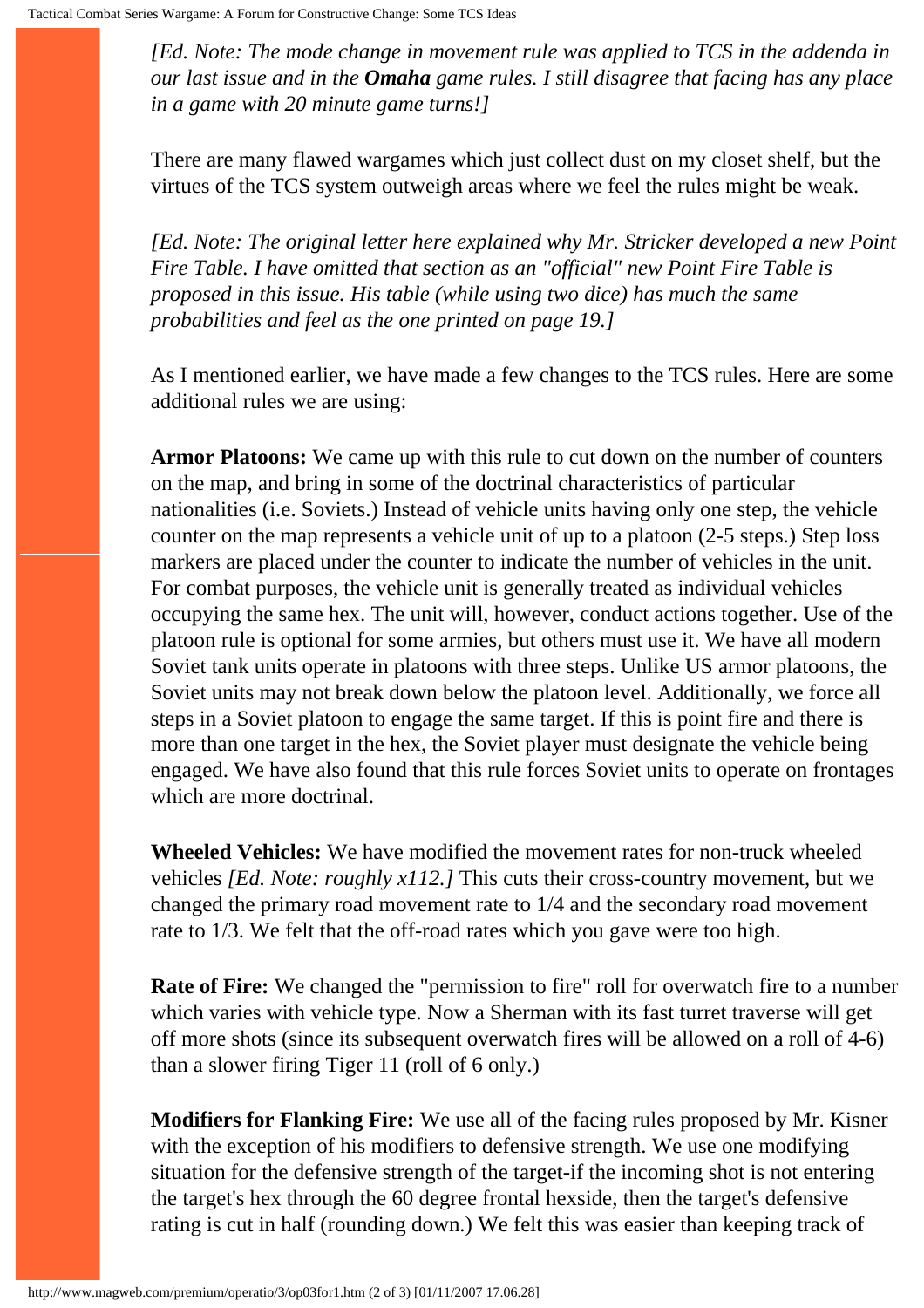three different target aspects as required by Mr. Kisner's rule.

**Direct Fire HE:** We found that the area attack values for point firer type units seemed low. We use the cannon size of each vehicle and allow the weapon to fire its artillery firepower for that caliber out to nominal range. As with artillery, range effects do not apply. Now a 150mm SP gun can attack with a seven firepower. Without this rule it has less attack strength against area targets than some 75mm guns.

*[Ed. Note: I believe this change is incorrect--rhe values in the current version of the game take into account both the limited HE ammo in tanks and the multiple machineguns available (usually) for fire at closer ranges. That is why tank guns when firing at area targets use the same range effects as other units.]*

#### **More Tactical Combat Series Wargame**

**[TCS Forum Introduction](#page-30-0) [Some TCS Ideas](#page-31-0) [TCS Terrain Effects Chart](#page-34-0) [TCS New Fire Point Table](#page-35-0)**

[Back to Table of Contents -- Operations #3](#page-0-0) [Back to Operations List of Issues](http://www.magweb.com/premium/operatio/operiss.htm) [Back to MagWeb Master List of Magazines](http://www.magweb.com/premium/maglist.htm)

© Copyright 1991 by The Gamers.

This article appears in MagWeb (Magazine Web) on the Internet World Wide Web. Other military history articles and gaming articles are available at **http://www.magweb.com**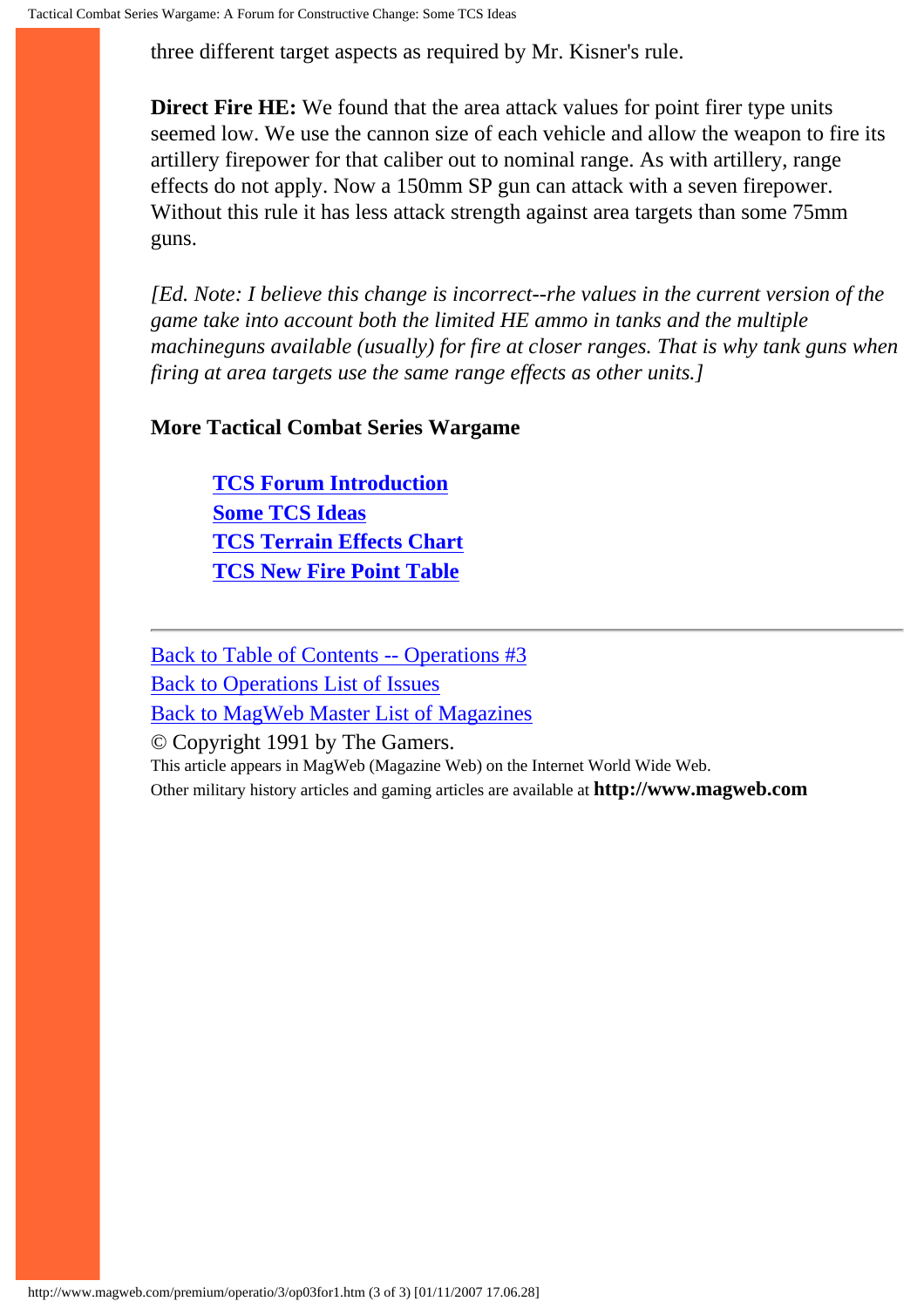<span id="page-34-0"></span>

## **The Terrain Effects Chart**

#### **Towards a 3rd Edition TCS**

*by Dean N. Essig*

Prompted by the comments of a player on GEnie, I looked again at the Terrain Effects on Combat Chart in the TCS rules. His point was that dug-in troops in urban terrain were *too* hard to blast out. I'm sure he understood that they should be hard (doctrine states a 3:1 attack is desirable in the open, but 12:1 or more is needed in urban areas), but his point may be valid that it may be too hard given the modifiers in the current system. See the following TEC let me know what you think...

#### **More Tactical Combat Series Wargame**

**[TCS Forum Introduction](#page-30-0) [Some TCS Ideas](#page-31-0) [TCS Terrain Effects Chart](#page-34-0) [TCS New Fire Point Table](#page-35-0)**

[Back to Table of Contents -- Operations #3](#page-0-0) [Back to Operations List of Issues](http://www.magweb.com/premium/operatio/operiss.htm) [Back to MagWeb Master List of Magazines](http://www.magweb.com/premium/maglist.htm)

© Copyright 1991 by The Gamers. This article appears in MagWeb (Magazine Web) on the Internet World Wide Web. Other military history articles and gaming articles are available at **http://www.magweb.com**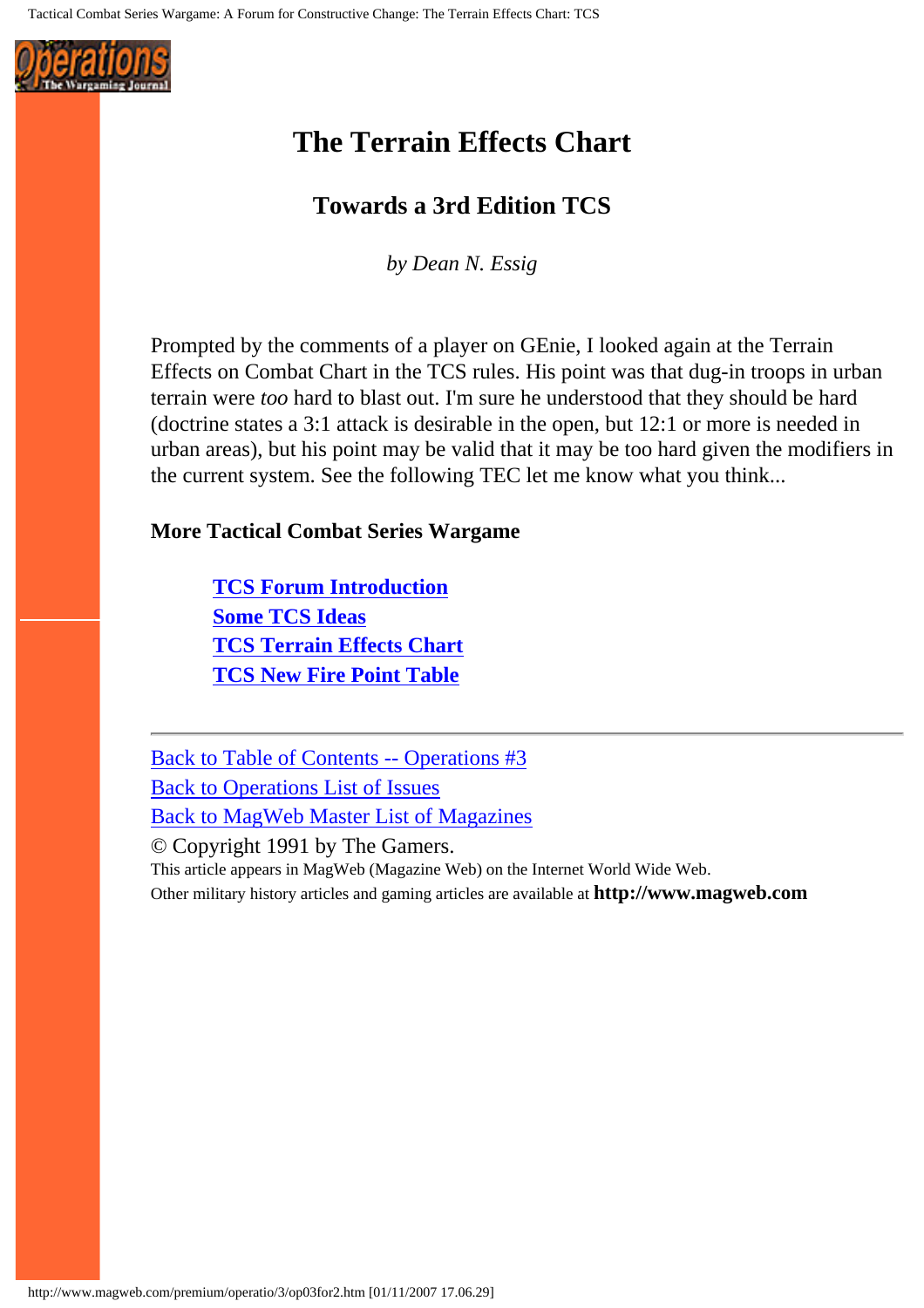<span id="page-35-0"></span>

## **New TCS Point Fire Table**

#### **A Proposal**

*by Dean N. Essig*

A number of players have taken time to comment that they did not feel the current TCS Point Fire Table did justice to some tank vs. tank engagements. Some came with no more than a "Panthers are godlike" attitude and I had to dismiss their arguments as subjective. Others, however, gave a good case for a new point table which would increase the difference in probability based on the differential-in effect it would change faster as you moved away from a zero differential. Taken it its simplest form, this too would not work. The better tanks (out there at the  $+3$  or more level) would literally wipe weak ones off the face of the earth. The problem was, in that area, that these tanks would be trading excessive armor penetration for increased hit probability, which is wrong. A more correct table would tail off rapidly in attacks at less than 0, but would maintain a slower increase on the positive side.

A second problem was that there are only so many numbers available to use on two dice and the original table was limited by them. The proposed table below uses three dice (3-18) to help with that limitation. A problem generated by this change was the various modifiers applied to the original table. Were they still valid? After some examination, I found that the differences in probability were not all that great between the two tables and only a little accuracy was sacrificed by using the existing modifiers. This effect is greatest with large modifiers-but then, I never liked they way they affected the table at the extremes anyway.

For those of you who dislike the current TCS table, use the one below and send me some feedback. If it is liked, it may be incorporated into the 3rd Edition rules.

Many thanks to those who wrote and asked about this problem- for bringing it to my attention and especially for giving alternative ideas too. Many thanks to CPT Mark Stricker and Rod Miller for their suggestions and help.

Also provided is the exact percentages of chance on which the table is based for players who might want to use percentile dice to avoid the slight probability distortions caused by the limitations imposed on the available probabilities with three dice.

### **Tactical Combat Series Suggested Tables:**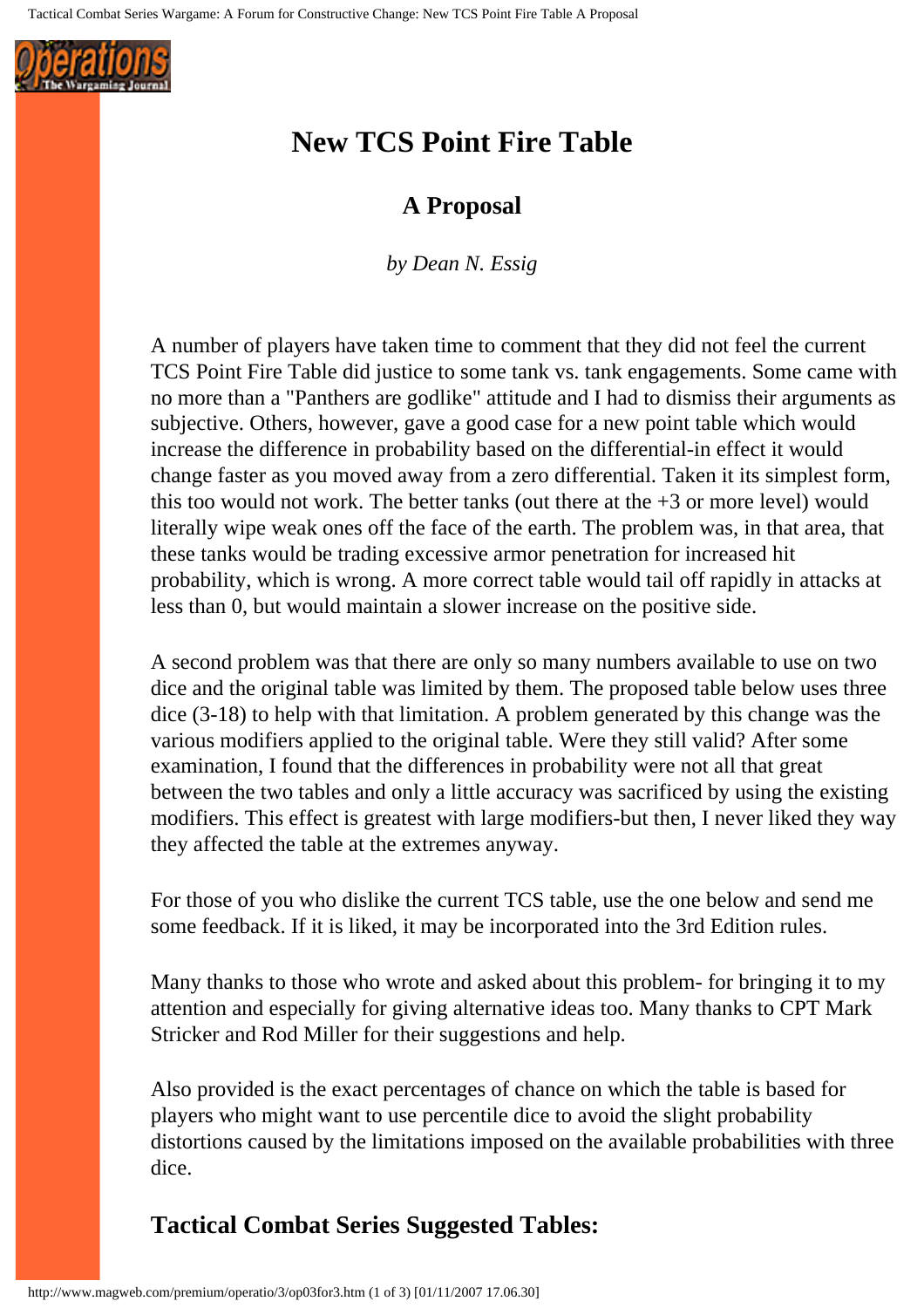What do YOU think?

# **Point Fire Table**

|                       | <b>Firer's Attack Minus Target's Defense</b>      |    |    |                                       |  |                            |  |  |  |             |
|-----------------------|---------------------------------------------------|----|----|---------------------------------------|--|----------------------------|--|--|--|-------------|
| Range                 | +5 or More $  +4,+3  +2  +1  0  -1  -2  -3  -4  $ |    |    |                                       |  |                            |  |  |  | $\vert$ - 5 |
| $ 2 \text{ or }$ Less | $\overline{6}$                                    | 8  | 19 | $ 10\rangle$                          |  | $\ 11\ 12\ 13\ 13\ 14\ 15$ |  |  |  |             |
| Close                 | 19                                                | 10 | 10 |                                       |  | 12  13  13  14  15  16     |  |  |  |             |
| Nominal               |                                                   | 12 |    | 12   13   13   14   15   16   16   18 |  |                            |  |  |  |             |
| Long                  | 13                                                | 14 |    | 14   15   15   16   17   18   18      |  |                            |  |  |  |             |

Use modifiers from original table, roll three dice instead of two.

Roll # or more to kill (after modifiers). P means shot is incapable of effect.

Note that shots at less than -5 are automatically of no effect at any range and are not allowed. The above table has been slightly tailored ("creative rounding") to give a desired effect of limiting the effectiveness Of Poor shots at great ranges. The base probabilities are below, but have not been re-aligned as are the above. I would suggest that the above table be used or that players carefully tailor fire below to be more like the above.

# **Point Fire Table Probabilities (Unmodified)**

|                                      | <b>Firer's Attack Minus Target's Defense</b>           |    |                                                               |                                 |  |  |  |                                                                   |  |  |
|--------------------------------------|--------------------------------------------------------|----|---------------------------------------------------------------|---------------------------------|--|--|--|-------------------------------------------------------------------|--|--|
| Range                                | +5 or More $ +4,+3 +2 +1 $ 0   -1   -2   -3   -4   - 5 |    |                                                               |                                 |  |  |  |                                                                   |  |  |
| $\vert 2$ or Less $\vert 95 \rangle$ |                                                        | 84 | $ 71 $ 60 48 40 31 24 16 8                                    |                                 |  |  |  |                                                                   |  |  |
| Close                                | 175                                                    | 66 | 56   47   38   31   25   19   13   6                          |                                 |  |  |  |                                                                   |  |  |
| Nominal                              | 50                                                     | 44 |                                                               | 38   31   25   21   16   13   8 |  |  |  |                                                                   |  |  |
| Long                                 | 20                                                     | 18 | $\left 15\right \left 13\right \left 10\right \left 8\right $ |                                 |  |  |  | $\begin{array}{ c c c c } \hline 7 & 5 & 3 \\ \hline \end{array}$ |  |  |

# **Terrain Effects on Combat**

| <b>Point Fire Table</b> |
|-------------------------|
|                         |
|                         |
|                         |
|                         |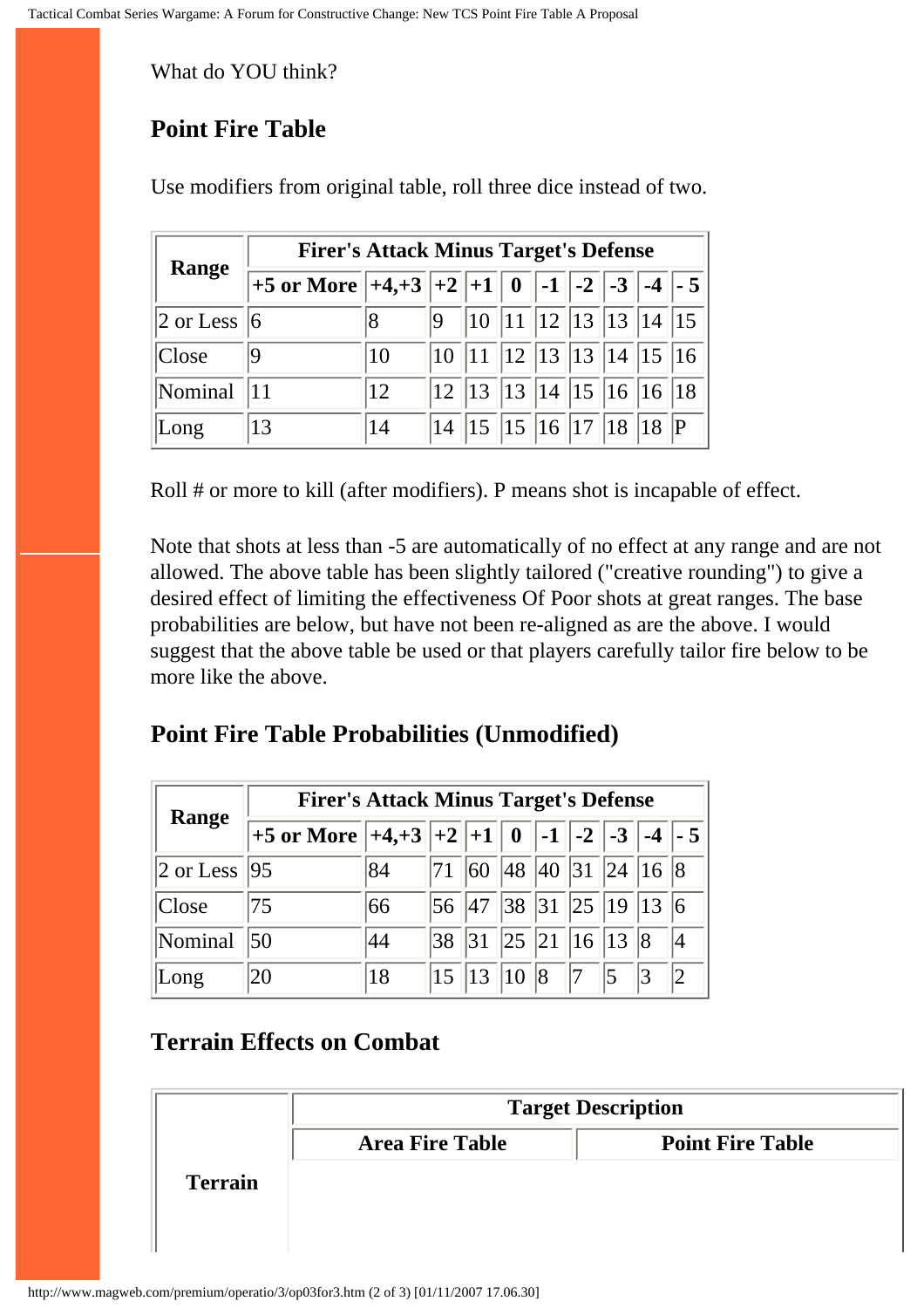|                      | <b>Fire Mode</b>                       | <b>Move Mode</b><br><i>(carrier)</i><br>mounted)            | <b>Fire</b><br><b>Mode</b><br>(not AT<br>gun) | Move<br><b>Mode</b> | <b>Fire Mode</b><br>(AT Gun<br>only) |  |
|----------------------|----------------------------------------|-------------------------------------------------------------|-----------------------------------------------|---------------------|--------------------------------------|--|
| $\sqrt{\text{Open}}$ | $NE(-2)$                               | $+2(NE)$                                                    | $+2$                                          | $+1$                | $+1(-2)$                             |  |
| Swamp                | $-1(-2)$                               | $NE(-1)$                                                    | $+3$                                          | $+3$                | $NE(-2)$                             |  |
| Woods/Hedge          | $-1(-2)$                               | $+1(-1)$                                                    | $N\mathrm{E}$                                 | $-1$                | $-1(-2)$                             |  |
| <b>Buildings</b>     | $-1(-2)$                               | NE(4)                                                       | $-1$                                          | <b>NE</b>           | $-1(-2)$                             |  |
| Forest               | $-2(-3)$                               | $-1(-1)$                                                    | $-2$                                          | $+2$                | $-2(-3)$                             |  |
| City/Village         | $-3(-4)$<br>#-Normal<br>$(\#)$ -Dug in | $+1(-2)$<br>#-Normal<br>$(\#)$ - Suppressed<br>or paralyzed | $-2$                                          | $-1$                | $-3(4)$<br>#-Normal<br>$(\#)$ Dug in |  |

#### **More Tactical Combat Series Wargame**

**[TCS Forum Introduction](#page-30-0) [Some TCS Ideas](#page-31-0) [TCS Terrain Effects Chart](#page-34-0) [TCS New Fire Point Table](#page-35-0)**

[Back to Table of Contents -- Operations #3](#page-0-0) [Back to Operations List of Issues](http://www.magweb.com/premium/operatio/operiss.htm) [Back to MagWeb Master List of Magazines](http://www.magweb.com/premium/maglist.htm)

© Copyright 1991 by The Gamers.

This article appears in MagWeb (Magazine Web) on the Internet World Wide Web.

Other military history articles and gaming articles are available at **http://www.magweb.com**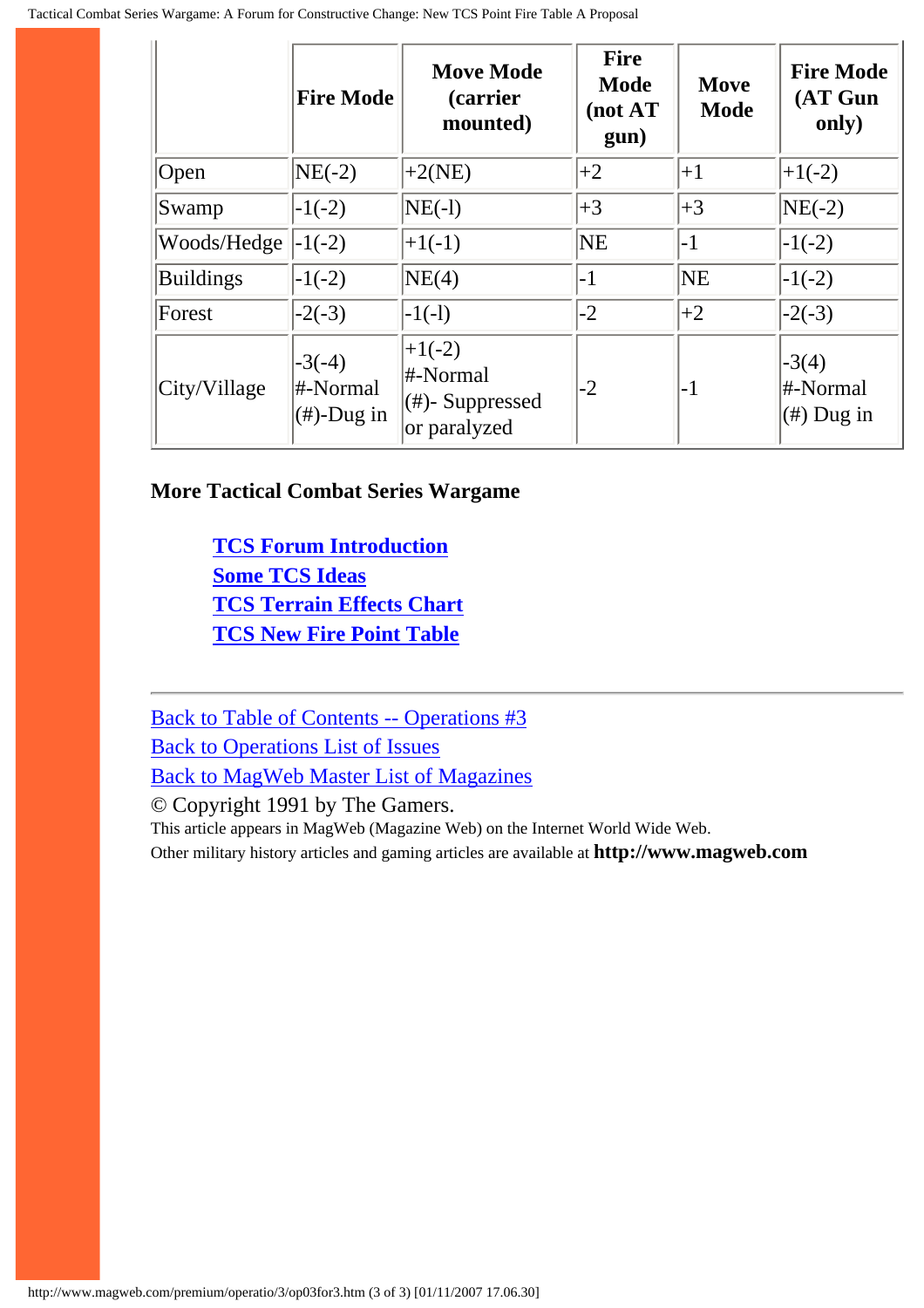

# **Force Eagle's War**

# **A New Unit Tri-Cap Division**

*by James E. Meldrum*

During the 1970's, the US Army considered forming a new kind of unit-the Tri-Cap Division. Tri-Cap was an acronyrn for "triple capability." This new formation was to be a flexible, quick-reaction unit capable of launching a counterat tack able to stop any advancing Soviet unit in its tracks.

A Tri-Cap division was to have consisted of three very different components plus the usual assets. These were a brigade each of attack helicopters, airmobile infantry, and armor. Whenever a Soviet breakthrough occurred, elements of the Tri-Cap division would move to intercept. The attack helicopters would rush in and shoot up the Soviet spearhead. The airmobile infantry would drop in front of the breakthrough to seal off the gap and halt the enemy advance. Meanwhile, the armored brigade would move up and eliminate the Soviet spearhead and force remaining Soviet units back.

*[Ed. Note: This thinking (the Army's, not Mr. Meldrum's) reflects a very linear attrition-based doctrine. Note that the division is using its force on the enemy spearhead (their strongest point) in an attempt toplug a gap andforce them back to*  "their" side of the line. A more modern doctrine would allow the spearhead in, cut it *off from its support, and mop up the spearhead afterward. That type of plan focuses our strength on their weakness-the support of the spearhead. Once unhooked from support, the supply-hungry spearhead will be much easier to destroy. This is a doctrinal point I wanted to make before Mr. Meldrum moves on. I won't interfere with his article again. I just wanted players to notice the type of doctrine the Army is using at this point in their development.]*

The problem, however, is that the Tri-Cap division was good for only one thing: the set-piece counterattack. Army research and wargaming revealed that this kind of unit was not able to take and hold ground. It was also far too prone to attrition. Such a unit would work well against Soviet units strung out across miles of European roads and fields, but to go up against a concentrated Soviet Tank Division would be an entirely different proposition.

The Army's unsuccessful experiment with the Tri-Cap division, however, does appear to have left its mark on current US Army formations.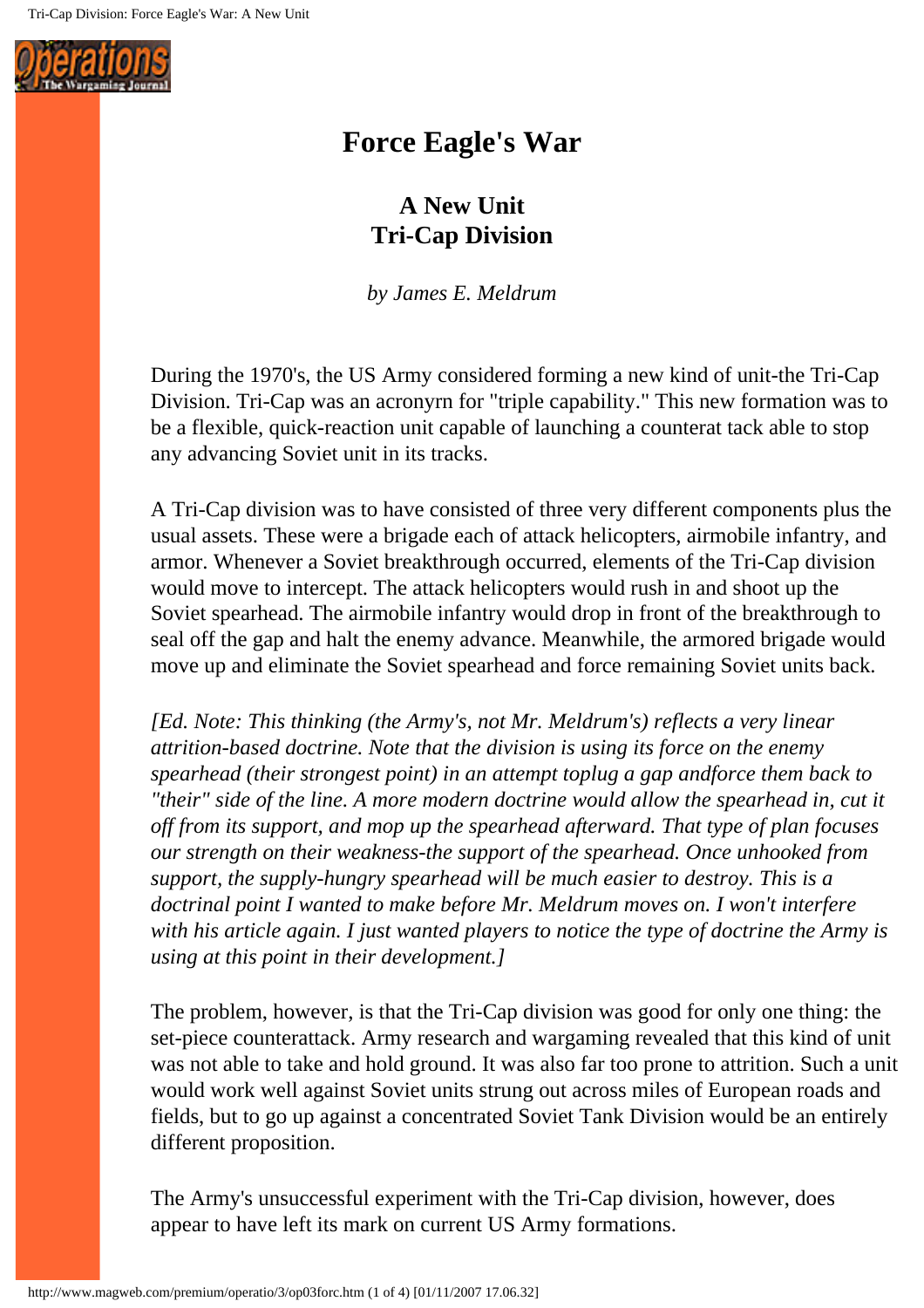Currently, most US Army heavy divisions have an attached Aviation Battalion consisting of scout, attack, and transport helicopters. Also, US Army Armor and Mechanized Infantry Divisions are almost identical in composition with only an emphasis on either armor or mech depending on the formation. This is in contrast to the Tri-Cap division which was basically an Airmobile Division with an attached Armored Brigade. So, it seems that the "legacy" of the Tri-Cap experiment was to balance US Army heavy divisions with respect to their composition and to add aviation capability to improve their firepower and flexibility. Adding transport helicopters also permits heavy divisions to "convert" a limited number of their organic mechanized infantry into airmobile infantry.

The main objective of this article is to provide players with a Tri-Cap unitthat they can substitute into existing scenarios using existing game equipment. Players can then see for themselves whether the Tri-Cap concept would have actually worked in the field or whether it would have proved unworkable in combat.

There are actually two separate Tri-Cap units for this game. The first is intended to be a battalion-sized unit composed of several companies and additional assets. This intended for use in the in the campaign game and NATO scenarios of Force Eagle's War. The second formation is intended to be a companysize "slice" of the battalion for use in the company/team scenarios. This is just a company-sized force with a proportion of the same number of vehicles and assets as the battalion.

*[Ed. Note: Jim, does your research indicate the application of Tri-Cap doctrine down to the company level? I was under the impression that Tri- Cap was the function of the division and it didn't form Tri-Cap "task forces." I'm just curious if this is the way the doctrine was meant to work or if its a representation in miniature of it. A t this point it is not clear to me and I am interested in it.]*

Unless otherwise mentioned, all rules from Force Eagle's War are in effect at all times. Please refer to the original game rules for resolving disputes between the game rules and the variant material presented here. Unless specifically mentioned, all scenario parameters remain unchanged.

### **Force Eagle's War Scenarios:**

For Scenario 1, use a Tri-Cap unit composed of.

All Task Force Eagle HQ and asset units All helicopters All units of 2-75 th Rangers All units of companies A, B, and E.

Set up is the same as for scenario I for both sides. The US player may add one task force asset as an option. Tlie AH64's enter on turn one, followed by the UH60's and the Rangers at 0600. All remaining US units enter play at 0800.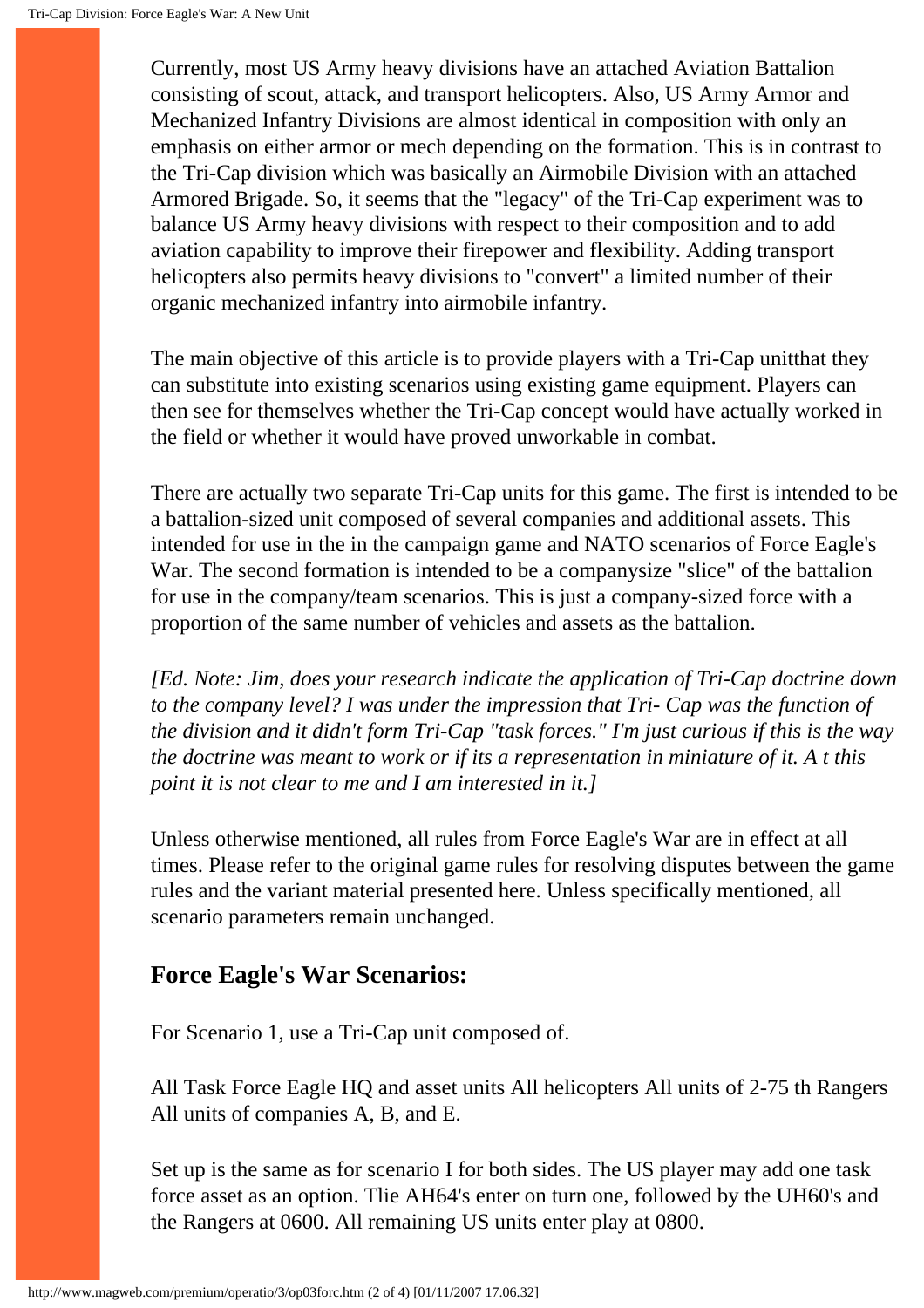#### **Scenario 3:**

All US HQ units, assets and Company A are deployed as per the regular scenario. All Rangers and helicopters are in the US Holding Box. The Soviet player may use either the Tank Battalion or MRB Lbut not both. Soviet attack helicopter use is optional but not recommended.

#### **Scenario 5:**

All scenario parameters are the same. Deploy all US HQ units and assets plus all units of Company A on the map at full strength. The UH60 and Rangers are in the holding box, Soviets may use either the Tank Battalion or MRB 1. but not both.

#### **Scenario 9.**

All scenario parameters are the same. Deploy the US HQ, assets and A/2-75 Rangers as indicated in theregular scenario. Place 3x AH64in theUS HoldingBox for theUS player. Sovietsuse theunits and set up from the regular scenario.

#### **Company and Team Scenarios:**

The Tri-Cap unit for these scenarios consists of: US Tank Heavy Team' version 1; battalion/task force elements; A/2-75 Rangers, 6x UH60.

Modify the company and team scenarios as follows:

1 -Same but US tanks enter on turn 2, all other US units enter on turn I .

2--Same as 1.

3-As indicated.

4-Put the AH64's in the US Holding Box. They may appear on rum 5.

5- Same as 4.

6-As indicated.

### **NATO Scenarios:**

The Tri-Cap unit for the NATO scenarios consists of all Force Eagle HQ units and assets, all AH64 and UH60 helicopters, all Rangers, and all units of Companies A, B and E.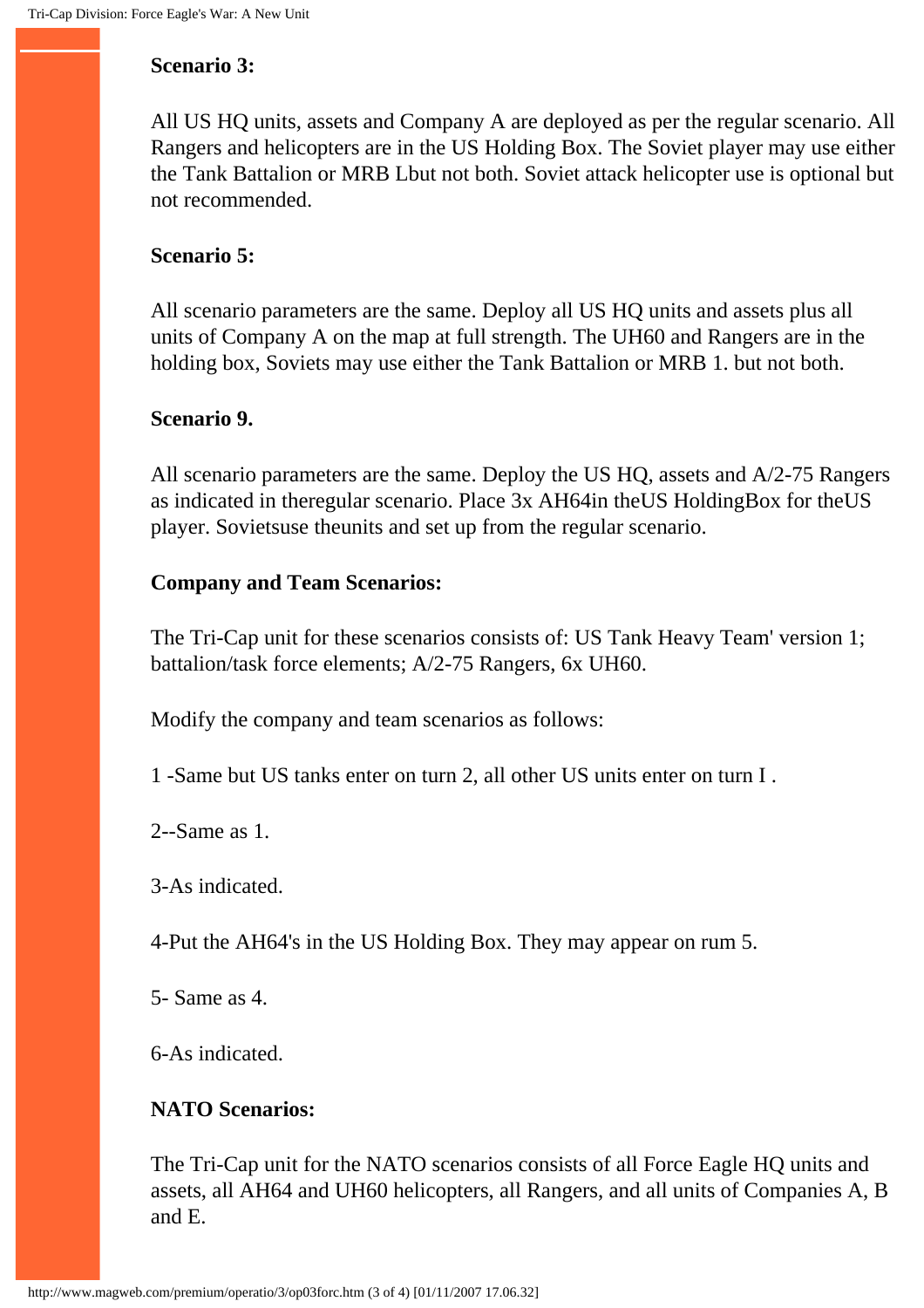Modify the NATO scenarios as follows:

1-Same as US attack helicopters enter on the 0600 game turn.

2-As indicated.

3-As indicated.

4-Reverse sides: US becomes the Soviet player anduses the Soviet set ups and victory conditions-and vice-versa. The Soviet player must use the Tank Battalion.

5-Use the initial set up. At 1100, the UH60's and Rangers enter play. As an option, add 2x AH64. At 1300, the US HQ, assets, and Companies A, B, and E enter play.

Note: In all Tri-Cap scenarios in this article, the Rangers may notenter play unless carried in by UH60 helicopters. The UH60's may enter and leave themaps anynumber oftimes until allofthe US Rangers have been moved from the US Holding Box onto the map.

If the Soviet player has shot down all of the US transport helicopters, then the US player gets sufficient UH60 units to enter all remaining Ranger units into play one rum later. The Soviet player, however, gets credit for shooting down the lielicopters together with the units that they were originally carrying.

**[Response: Letter to Editor \(Ops 4\)](http://www.magweb.com/premium/operatio/4/op04lett.htm)**

[Back to Table of Contents -- Operations #3](#page-0-0) [Back to Operations List of Issues](http://www.magweb.com/premium/operatio/operiss.htm) [Back to MagWeb Master List of Magazines](http://www.magweb.com/premium/maglist.htm) © Copyright 1991 by The Gamers. This article appears in MagWeb (Magazine Web) on the Internet World Wide Web. Other military history articles and gaming articles are available at **http://www.magweb.com**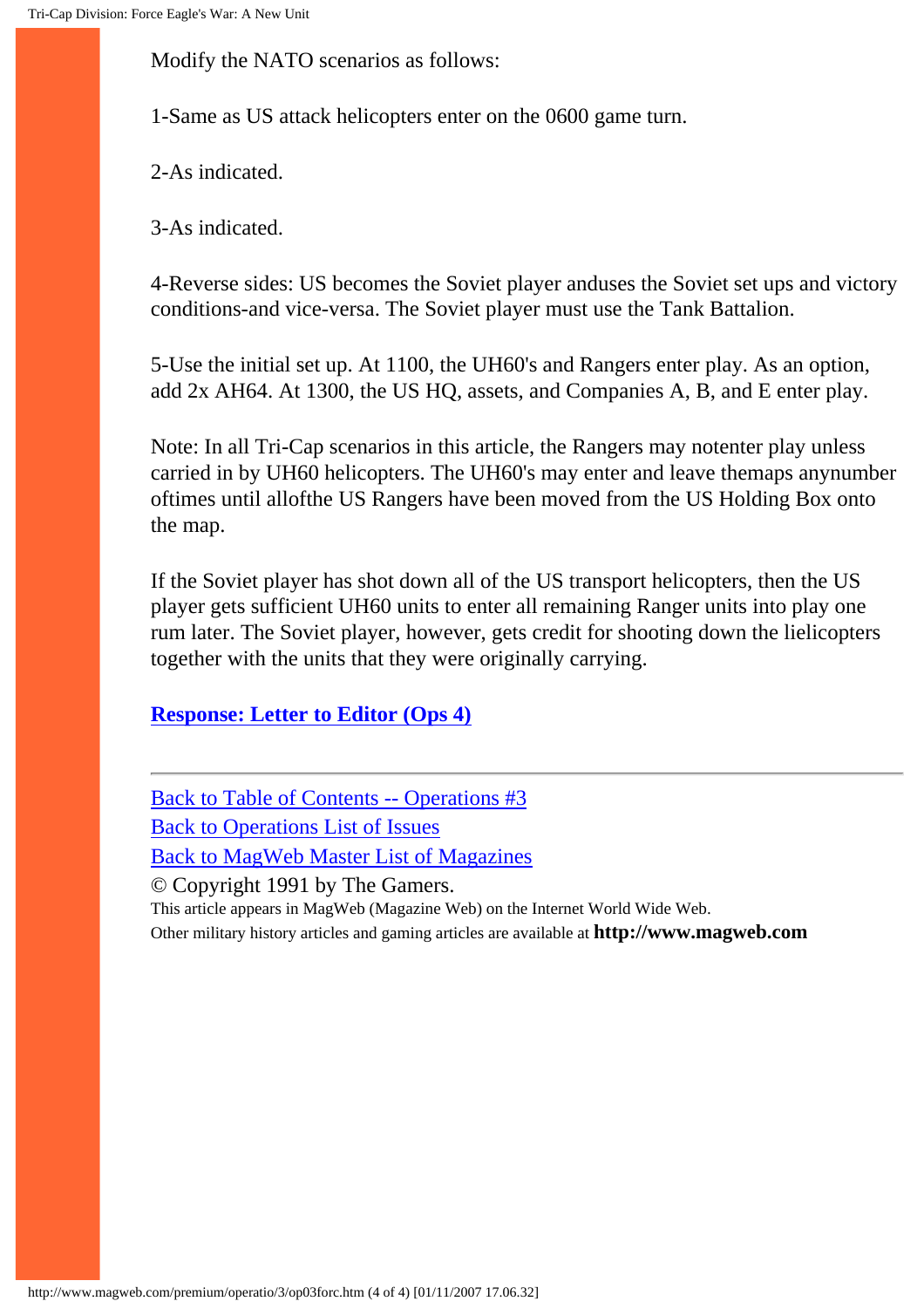

# **The Mother of All Rules Changes**

# **Guderian's Blitzkrieg**

*by Dean N. Essig*

While the last issue was at the printer and final preparations were being made to conduct the actual playtests of **Guderian's Blitzkrieg**, a few OCS issues came to a head. The changes based on those issues caused some of the "OCS: a First Peek" statements of last issue to be incorrect.

Specifically, the combat chit was exterminated as a game concept. During months of playtesting, I found myself repeatedly questioning the value of the chit selected combat levels. Combat seemed unwieldy and awkward. More often than not, I had little or no opinion as to which chit to pick for a given combat-there weren't many combats in which a decent case could be given as to one level or the other. In the original system, after the announcement of a combat, each player selected a '.combat chit" which determined the level of intensity he wanted. The idea of having players commit themselves to a level before odds were chosen was a good one-its execution, however, left something to be desired. Because of its good points, I gave this system the benefit of a doubt and allowed it to run its course without major change throughout the series rules tests using our test-bed game.

As time went on and I watched the effects of the system and player reactions to it, the concern regularly resurfaced. Any of the playtesters could tell I was unhappy with the system as it stood, but none of us had any profound ideas on how to fix it. We let the issue ride.

The combat chit system's rope ran out while I was doing final preparations for GB's first real playtests. All the problems I saw in the system came into the open and could no longer be considered acceptable-there were too many combats going on in GB to allow them anything but a streamlined appearance. I didn't like the way most combats had little priority for one player or the other-such that no intelligent decision as to level could be made. We forever had to remind ourselves to "pick yer chits" and so on. The mental bridge between the Combat Table result and the cross- indexing to find the final result was a pain and frequently caused attentions to drift. And, most importantly, the thing took too long. It had to be replaced.

At the same time as this was all coming together, we were finishing another playtest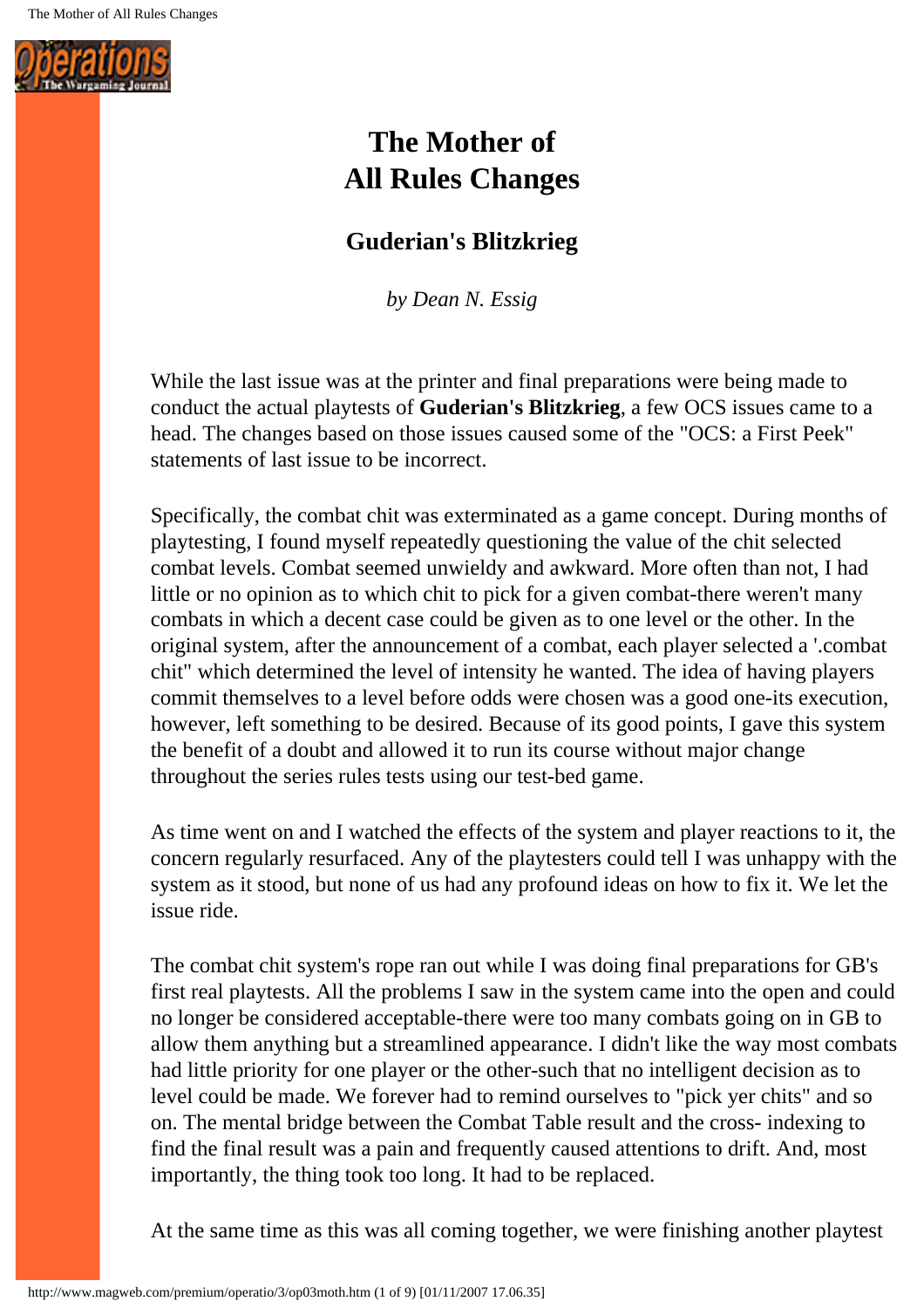of Stalingrad Pocket. And, we were having a blast ai t. Combats in that game were very simple to calculate and resolve-a marked difference to what we were doing across the table in the OCS game. I began to feel that a combat resolution sequence more like SP would make GB a better game. The time came to make the change.

The first thing that had to go was the combat chits. The selection of these little monsters was the root of most of the problems we had. With them gone, the Combat Table itself could be streamlined by applying the old "normal vs normal" results throughout, thus eliminating the cross-indexing problems we had before. I went through and simplified the "special modifiers" (these affect different unit types in different ways in order to show terrain effects) so that they were easier to remember and use. These changes resolved the original problems of speed and complexity, but they also dispensed with the good things involved with the combat chits. Namely, this was the ability to dictate how hard you wanted your troops to fight.

Before I decided to make the changes above, I had determined that I would not make any changes unless some of the good things of the current system could be retained-I didn't want to kill the patient while saving him! The answer was to allow each player to pick (as an option) to fight extra hard--*at all costs attacks* and *last bullet defenses*.

Since these remained entirely out of the way until a player actually wanted to use them, they did not interfere with the above new-found playability. The way it works is that either player may elect one of these choices when the combat is announced. Normally, they are quietly ignored. The at all costs attack doubles the attackers supply requirements and allows two rolls on the Combat Table instead of the usual one. The second roll comes with an add on -4 DRM. The result is that given one of these attacks, at good odds, the defender will take a lot of lumps and the attacker will take some of his own. At poor odds, the attacker will probably bloody himself trying to take the hex. Since this form of attack must be announced before the odds are determined, a player cannot be sure of only doing AAC's at decent odds.

The defender's version, Last Man/ Last Bullet (L1vV LB) gives an additional -3 DRM to the attack. At first glance, any defender would be quick to say, "I'll do that all the time..." What's the catch? Many combat results have an "option number" which may be taken as step losses or hexes: of retreat. Normally, the defender has a free choice. Not so when he makes an LTYV LB-all options must be taken as step losses. Again, the actual effects of his choice will not be known until the odds are determined and dice rolled. At lower odds, he may inflict heavier loss on the attacker at little or no cost to himself. At high odds, he may destroy himself for little gain.

Dave Powell expressed an excellent concern of what happens when both players pick the optional level of attack-a immovable object meeting an irresistible force, as it were. My final decision on that issue was to simply combine the effectsgiving one dice roll with an additional -3 and another with an additional -7. This will generate the sort of bloodbaths you get when good troops fight over important objectives-like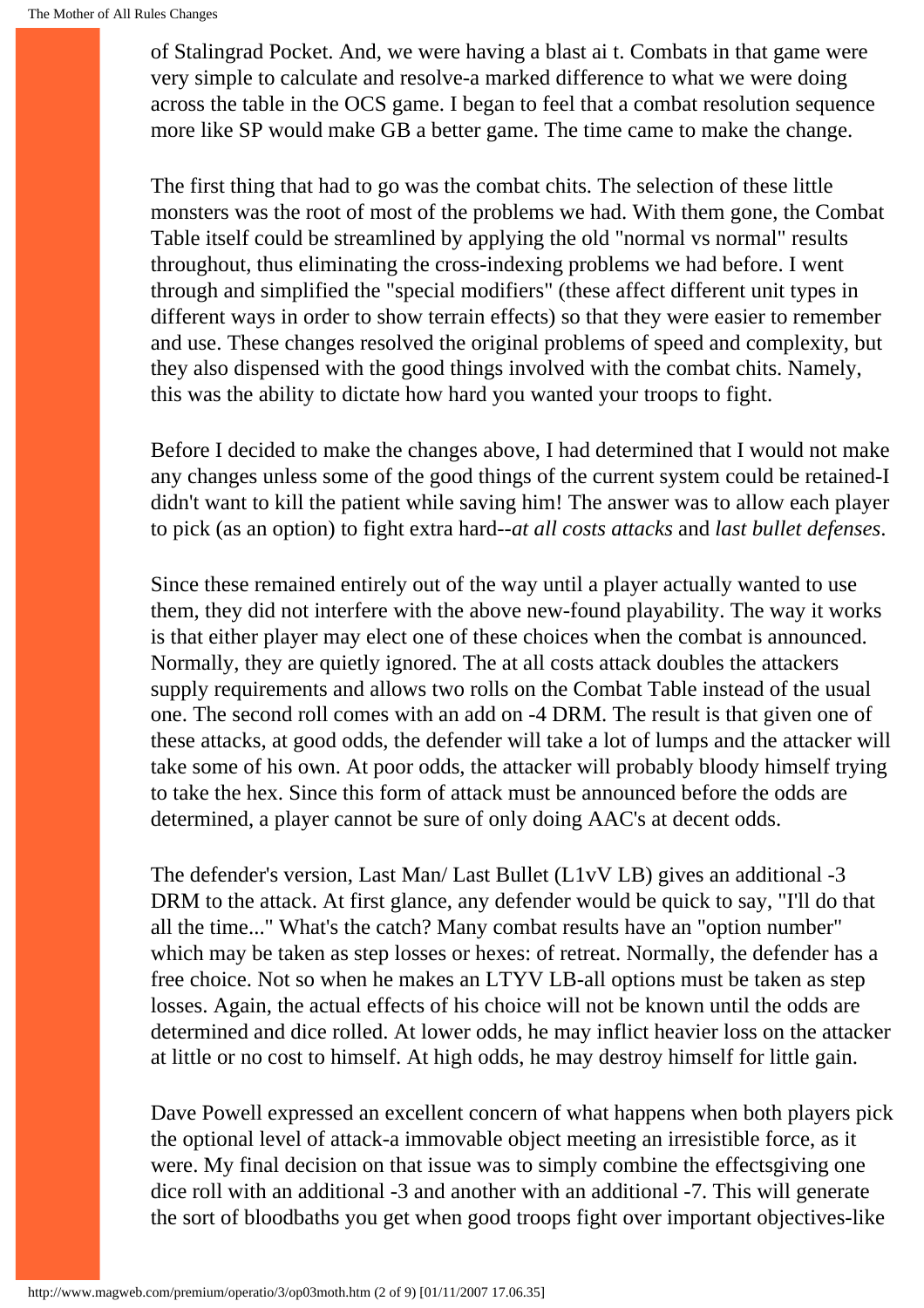the city of Stalingrad or, in GB's case, Moscow. It works easily and well--I like it.

After allowing the problem to show itself repeatedly for months while differing any decision until reasonably thorough tests were done, the final set of changes came about rapidly and gave decent results from the first. This was the benefit gained by waiting as long as I did-I was able to make the right fix, to the right problems, and for the right reasons. Further playtests will decide if any adjustments are needed.

Other than the death of the combat chit, the system remains much as advertised in the last issue. A few numeric and table modifications were made to clear up concerns of mine dealing with attacker supply, flak and ground support air effects. These changes are in the background of what is going on in the game and behind the scenes/out of sight of the players. A conceptual adjustment was made to the disorganized combat result such that defenders now are given a DG result whenever they retreat 2 or more hexes. DG's happened entirely too infrequently previously and I decided that any time a defender retreats 10 miles or more he should require a brief period to regroup and get everyone settled into their new surroundings. During this time, the defending troops are vulnerable to attack by enemy units in the exploitation phase. A good and justified effect.

### **Work on Guderian's Blitzkrieg**

After much gnashing of teeth, order has finally been made of the German logistical situation at the beginning of the game. The first GB playtest revealed that the allotment of supply points to the Germans was far too small and the Nazi offensive ran out of gas almost before it started. Much digging revealed that records of the German supply services at this time of the war are laughable-they were, after all, very busy! Accounts of the stockpiles available prior to the campaign are nearly nonexistent. Comments during the campaign are subjective and not based on any sort of firm numbers- numbers, as they do exist, are local in nature and cannot be applied on the broad front.

After the historical record drew a blank, I sat down to determine (in game terms) what was needed based on different amounts of stockpiling. This was given in terms of the number of weeks at full supply the troops drawing from a given dump had available. The numbers tried were from one to 2 weeks worth in the forward dumps and the same in the main dumps from which to resupply forward. After much calculator work and another rereading of the pertinent sections of Van Creveld's Supplying War, I gave them 1.5 weeks in the forward dumps and 1.0 weeks in the rear. This amount will be subject to the adjustments of further playtests, but seems good for now.

German SP's each week are made available at the railheads of Smolensk and Konotop based on an availability table. This table too has been a source of heartburn. It is built around the rough amount the German force needs each week, with variability each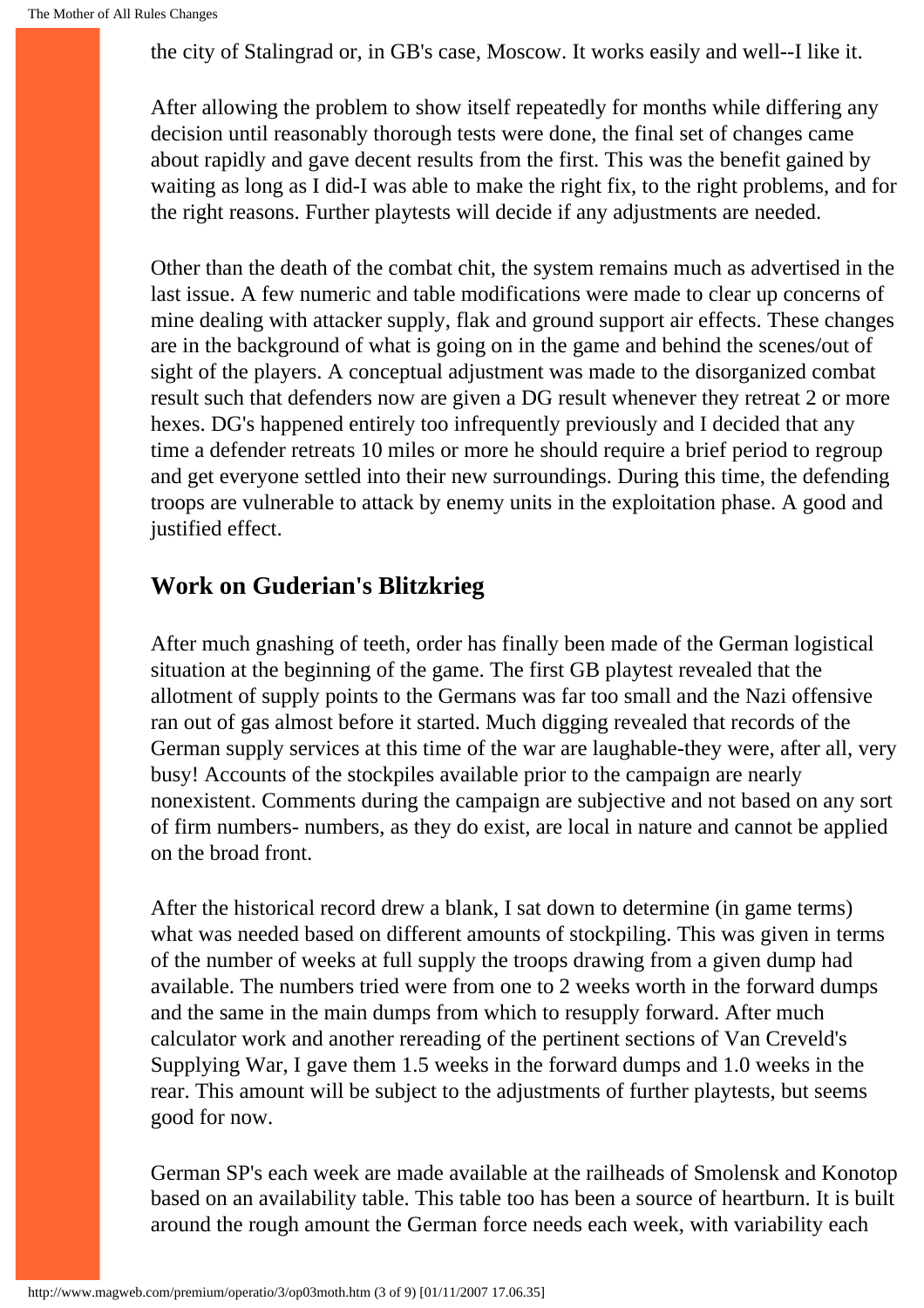way. As the game progresses the average number of SP's entering drops. The problem is if I allow it to drop at the rate which seems to be required by history, the Germans might as well quit the game before it begins because by the halfway mark they will be at a consistent No Supply status and doomed. The problem is that the German units were slightly more frugal than the supply tables give them credit for, and they were adept at scrounging what they could from the land and the villages they ran into. This leads to a slight abstraction in the size of a supply point (varying its exact tonnage) which then allows all these things to take their place properly.

On-map German rail capability was, on the other hand, fairly easy to deal with. The capability was fairly limited and the extent of its use was limited severely by the amount of converted rail available. The big thing here was the effect of the deep freeze weather on the German-built locomotives. German engines had their water pipes built outside their boilers. When it got as cold as it did in the Russian winter, they would freeze and burst ' Therefore, German rail capability drops some70% when thecold weather hits.

Speaking of weather, the Rasputitsa is often invoked as the reason for the German defeat in front of Moscow. Usual ly the mud is blamed in conjunction with the winter cold. This is trueas far as it goes-but is not the reason for the defeat. The defeat occurred for three main reasons and weather is but one. The other two reasons are the Red Anny and German logistics.

German generals (who gave us our popular accounts of the war in the East) were loath to give any credit to the Red Army for their defeat. The Soviet army was portrayed as an inept, slobbering horde of sub-humans who only managed to win through sheer weight of numbers. Sound like Nazi racial theory? It is.

Don't get me wrong, the Red Army had a lot to learn in the fall of 1941. The simple fact is that they did so. By the summer of 1944, they all but obliterated the masters of the blitzkrieg at their own game. They did not have the kind of intensely educated lower enlisted ranks as did the Germans-they had to make due at higher levels. Make no mistake, by the end of the war, the Red Army was a master of the operational art. They made their first tentative steps in that direction in the fall of 1941 and spring of 1942. In GB, this progression can be seen as the Soviet player can develop operational level groups by the end of the game and strike back at the Nazi "supermen" as they huddle in the cold!

The other major cause for the failure of the offensive aimed at Moscow and Operation Barbarossa itself, was the German logistical system's utter failure to "make ends meet." In a flying leap of unreality and overconfidence, OKH planned a war in Russia that just couldn't work. The limited availability of wheeled transport, overexpectations of Russian rail abilities, the lack of a war footing at home, all doomed the operation from the outset.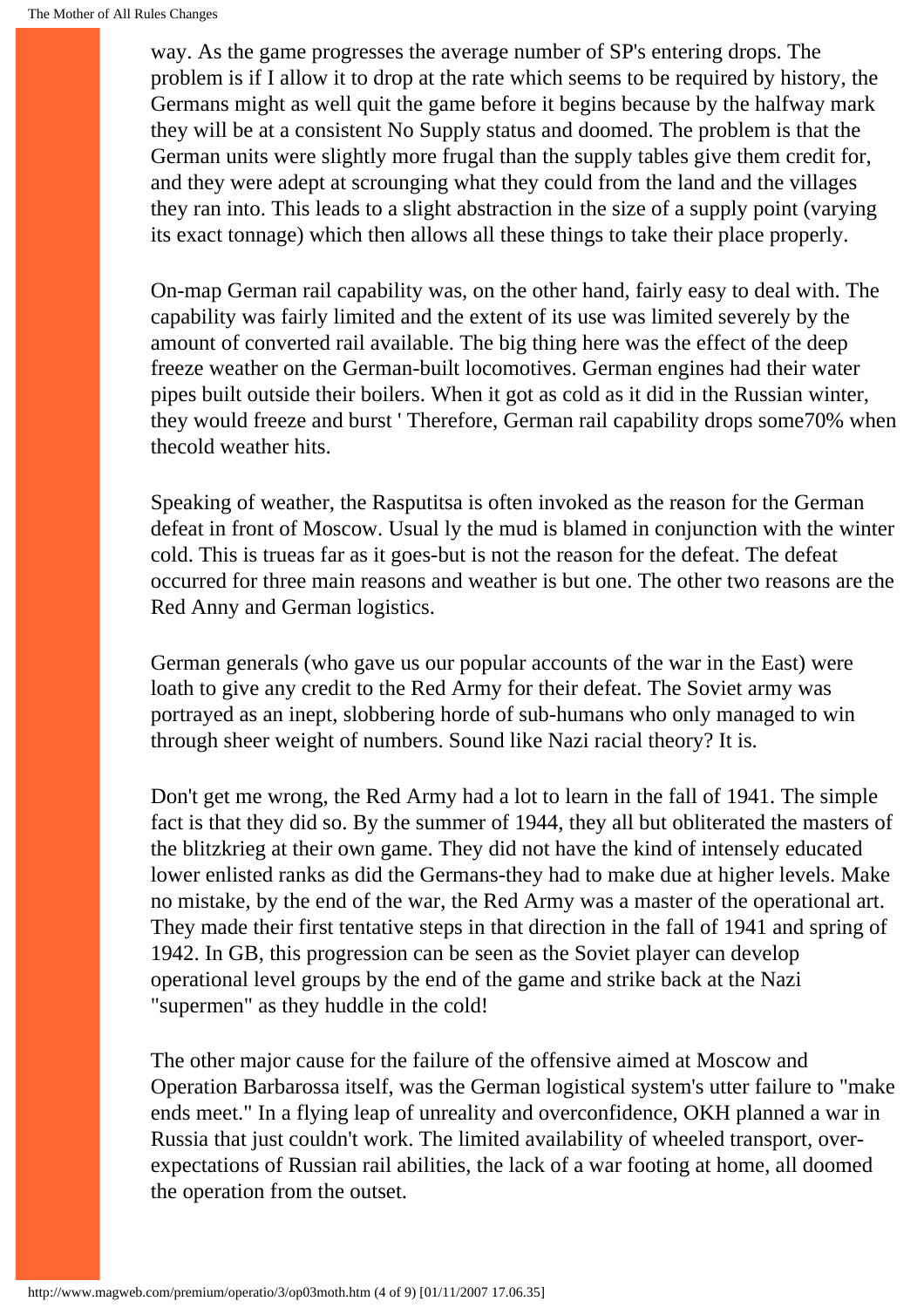Unless OKH was correct in assuming a "couple of months duration, at most," there was no way it could work. By the time in GB, German logistical systems have all but failed and the entire effort is hanging on by its fingernails. Before the mud season, the German rail lines and the feeders running to the front had almost collapsed. I've been generous with German rail deliveries in GB and its still not quite enough. By the time the winter really hit, the rail system had more or less failed. Truck transport, limited as it was, was more efficient and reliable than the rail lines and consistently out- performed them. It's amazing the thing worked at all and their weren't mass German surrenders by the fall of 1941.

There you have a brief look at some of in y thinking and conclusions that went into the **Guderian's Blitzkrieg** game. Here we have the German army, arguably the best in the world at the time, unleashing its final assault on the capital of the Soviet Uniona blow that *might* win the war-and this operation is hanging on a thin thread of logistics. They have roughly 3-4 turns of good weather before both armies get stuck in the mud for three weeks. It is indeed a very delicate situation requiring masterful use of the resources at hand to pull it off. There is no time to lose-a mistake that costs a turn may doom the attack entirely. Building throughout the period is the new Soviet Army which will destroy the weakened Panzer spearheads if they do not win and win fast.

### **What we have here is a situation...**

For the second major playtest of GB, all of the corrective adjustments based on the first are in effect. Ibis game will be a dress rehearsal for the third playtest-the one at our fall retreat. The goals of #2 are to examine the refinements made in #1, test the game further to see if other refinements are needed, and catch any anomalies before game #3 and the playtest copies are sent out to blindtesters.

Since I'm the Germans (John and Owen have split the Russians between them) I'll give you an idea of my plans and how they went in #2. The game's first turn actually occurs the week before the offensive began historically. This is done to allow players to determine for themselves the relative merits of either another week to accumulate supplies or to gain an extra week of good weather. I've chosen to straddle the fence. On turn one, the 2nd Panzer Group will be launching its initial offensive-with two corps at full supply and the third at low supply. 4th Army and 4th Panzer Group will be in low supply and static. 2nd Army does not arrive until turn 2, and does not figure into these calculations.

My initial operational posture is designed to capture some of the benefits of both uses of the first turn. I will be able to stockpile some supply, and I will have the extra week of good weaLher-applied to the south where its most important.

The missions of the corps of 2nd Panzer Group are straightforward. 47th Panzer Corps is to decimate the l3thArmy. It is at full supply and well reinforced with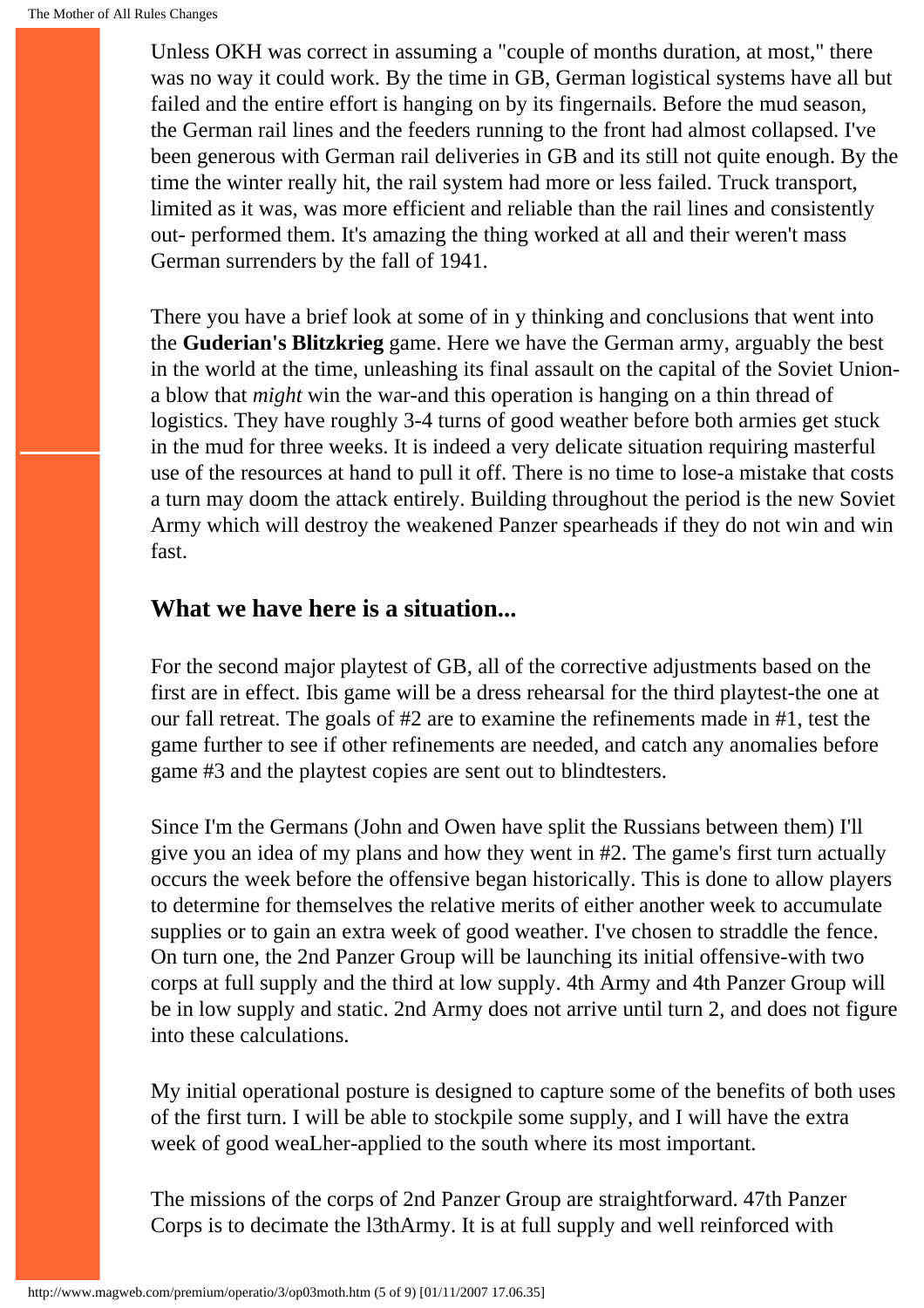independent artillery units. The portions of 13th Army that live through this will be pushed north and east as the 47th Corps does a left wheel to redirect its forces towards the north. This operation should freeup the rail line running to Orel.

24th Panzer Corps is to run through the gap between 13th Army and its neighbor to the south, the 40th Army. It is at low supply-which inhibits its ability to attack but not to move, which is what I need. It has been reinforced by a few assets which are capable of speed-an MG Battalion, an Assault Engineer Battalion, and a fullymotorized artillery regiment. 24th Panzer is to literally blitzkrieg out to Orel and beyond-final dispositions to be determined based on Soviet reactions.

This movement will disrupt Soviet rail links, seize control of the entire line to Orel, and allow regauging to begin right away. This firstphase of the 24th Panzer Corps operations is to be completed by the end of turn 1. In support of this drive, almost all of 2nd Panzer Group's truck assets will load at Konotop and begin a relay to Orel. I want Orel to be loaded with supply by the time the mud hits. A large Orel dump will also allow deeper operations in later phases of the attack.

24th Panzer Corps also is tasked with the capture of the Soviet Orel airbase. I do not expect to do any damage to the aircraft there-they will displace unless inactive-but want the base to start ferrying supplies by air. Also, displacing the Luftwaffe forward won't hurt for future operations.

While not under 24th Panzer Corps control, the 2nd SS Motorized Division makes its appearance on turn two. In order to completely annoy the enemy, these gangsters will be tasked with a drive through the Russian hinterland in order to seize the ungarrisoned (I hope) city of Voronezh. With luck they might grab a big Russian dump and the airbase south of the city. With these (or, at least, the airbase), I'll be able to keep Das Reich in supply and defending the city.

Since Voronezh is one of the two Soviet supply centers on the map (the other being Moscow itself), I'm hoping this will disrupt the thought patterns of the Russian players and severely limit their ability to mess with the 2nd Panzer Group's right flank which will get more and more into the air as they advance. Historically, the Soviet Winter counteroffensive on this front came against that very flank--which is obvious a weak point in the historical German plan of operations.

Right flank operations are the province of the 48th Panzer Corps. Its mission is to destroy the 40th Army to its front and then advance on the right of 24th Corps covering the Army's right as it goes. It is at full supply and has been heavily reinforced (mainly with Assault Gun Battalions and artillery regiments.) I'm hoping to finish the 40th Army off to the last man by the end of turn 2.

Since 4th Army and 4th Panzer Group will be sitting on their hands for the first couple of turns (providing a threat value but little else), I've allocated the lion's share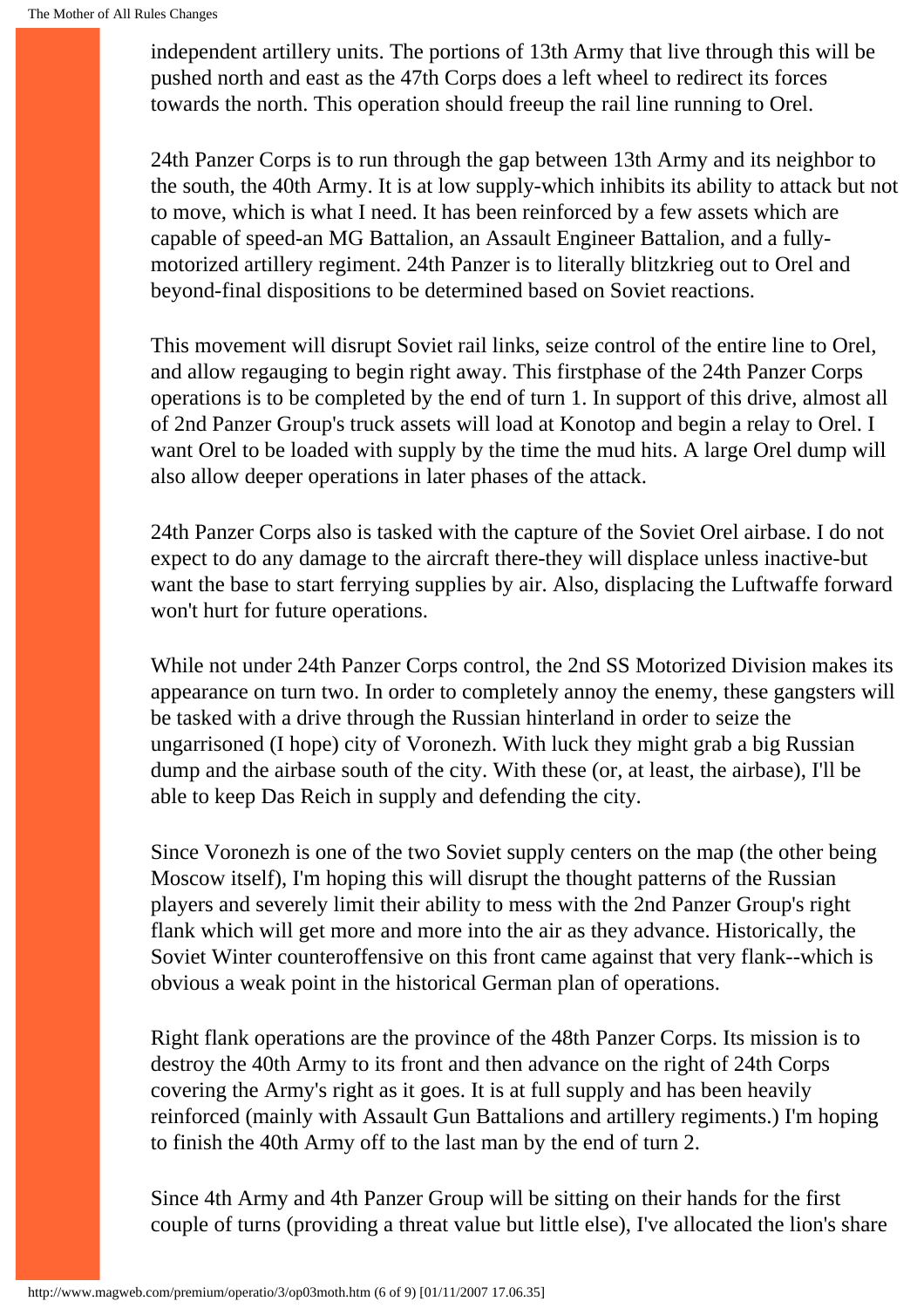of Luftwaffe assets, including all the Ju-52's, to 2nd Panzer Group's operations. A few meager ground support aircraft have been given to the northern two armies-an ability to hit opportunity targets but little more. A decent fighter force has been provided to each German airbase because our first playtest showed a strong desire on the part of my two Russians to launch deep raids against German dumps with their strategic bomber force. A lucky bombing mission versus one of my big dumps will be a disaster for the German effort and I'm going to disperse the Luftwaffe's fighter strength more than I'd like, in order to ward off such raids.

4th Panzer Group is to await developments. It could launch a massive thrust due east (which is what they did historically), but I'm more inclined to avoid the losses that would give, keep these Panzer Divisions safe for reinforcement elsewhere, and save on supply consumption. Possibly after the fall of Bryansk, I'll dispatch this Panzer Group to the south east so they can add strength to 2nd Panzer Group's attack. The again, some or all of these divisions may be removed from play if the 4th Panzer Group is withdrawn from play (to join in the fighting north of the maps.) I'll wait and see.

2nd Army, which enters on turn 2, will either follow- up 2nd Panzer Group or seal off Bryansk from the west. More than likely these troops will be engaged in the taking of Bryansk from one side or another.

4th Army will be poised to advance slowly due cast toward Moscow to keep the pressure on the Russians if they decide to strip their line in this area to deal with other threats. Being an infantry army, I cannot expect any rapid dashes from them like I can of the Panzer forces. If they must plod, at least let them plod in the right direction by the shortest route.

This outlines my planning before the start of the game. After the playtest shows how it went, I'll report below on the actual outcome...

### **The Playtest, Game #2.**

It was both brutal and a lot of fun. The new German supply dumps seem to have enough in them. I went into "hyper aggressive" and attacked where ever possible. By the end of the turn, the Soviet 13th and 40th Armies were all but destroyed. The 24th Panzer Corps blitzed up the middle, was delayed briefly by an interesting Soviet counterattack while strung out on the road, and seized Orel. Falling into my hands by that capture was the Soviet Supply Dump at Orel which had grown from its initial 3 SP's to over 30 by the time I got it. Uncle Joe has fueled up my panzer columns quite well and I give him many thanks.

The flipside of the first turn was that all that attacking cost the Germans heavily in almost irreplaceable panzer and recon battalions. The Soviet players may not realize it but the armored spearhead of the 2nd Panzer Group has been almost crippled. Most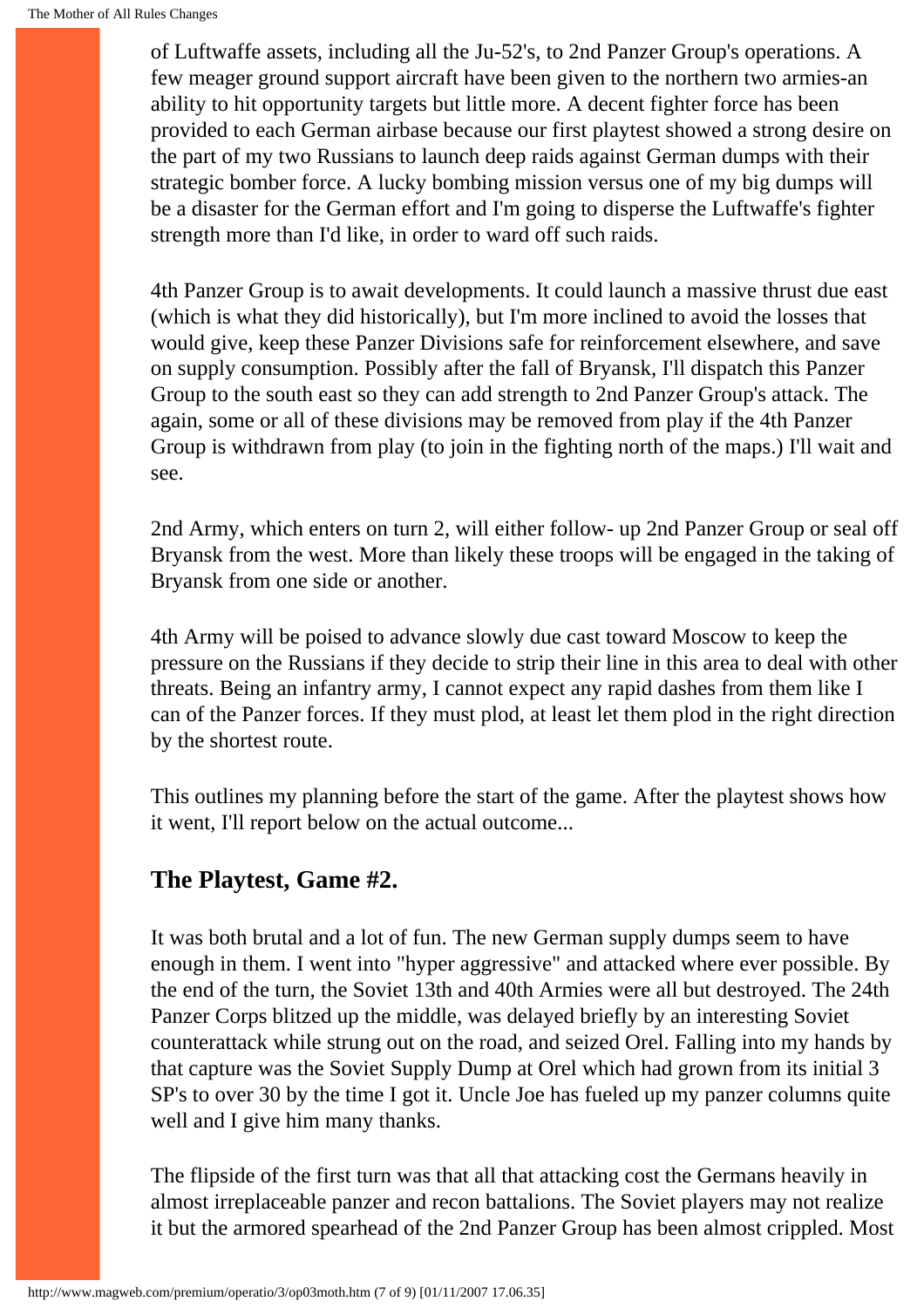of the panzer divisions in that group have lost one or more of their "heavies'!--the three panzer and one armored recon battalion in each. I'm not sure of the effect of this loss on the rest of the German effort and I have yet to see if I can rebuild many of these units using repls.

Because of all the activity, play took along time. Even so, playtester enthusiasm for the system and the game reached a new high--which was very encouraging. I was apprehensive about the application of the system to the much more unit intensive and active Eastern Front environment after having its roots in the limited numbers of units in our North Africa game. The very positive comments from the playtesters after the session, including the interest in solving the intriguing operational problems involved (How do I best use my reserves? Is the frontal reserve best placed forward or to the rear? What's the best way to set up the rear services to provide supply to the front? ... ), showed that play was absorbing and interesting---even to the Russians who took a fair number of lumps in that turn.

As the 2nd Panzer Group advanced into Russian territory it soon became painfully evident that all that advancing wasn't really doing the Germans much good. The advance was a lot of fun and dramatic. Most of the 2nd Panzer Group dashed into the Russian hinterland at great speed-ranging far and wide. The main objective (Moscow) however stands at the far cornerof the map opposite the Group's start linethey must traverse the map's diagonal. It is a long way. We looked at it and after the initial reactions, the Russian players decided that all that advancing hadn't really given the Germans much of an advantage.

At the very pinnacle of the advance, weakened Panzer Divisions would have to assail a strong Russian position in the woods. And, this would be at a tightest stretch of the logistical system. Basically, they had traded space for time-allowing the depth of their position to absorb the force of the German Blitzkrieg. This is what happened historically, too. That has been my belief for a long time that blitzkrieg operations require relatively close objectives- their intensity cannot be produced for long and deep operations may require the blitz to last longer than most forces are capable of. Future playtests will determine if the power needed to crack the Russian line near Tula is available to the Germans or not-with adjustments made to the victory conditions as warranted.

A diversion from the plan above occurred when the 9th Panzer Division went into high gear and took Voronezh. Large Soviet dumps were captured at Orel and Voronezh which placed the entire operation ahead of schedule logistically.

Unfortunately, we had to stop play at that juncture because it was time to restart the game for test #3 at the retreat. A large number of minor modifications to various numeric values in the game rules were made which will be tested in game #3--which I'm hoping will run through more of the 13 tam game than #2 was able to. I'll report on that playtest next time. See you then.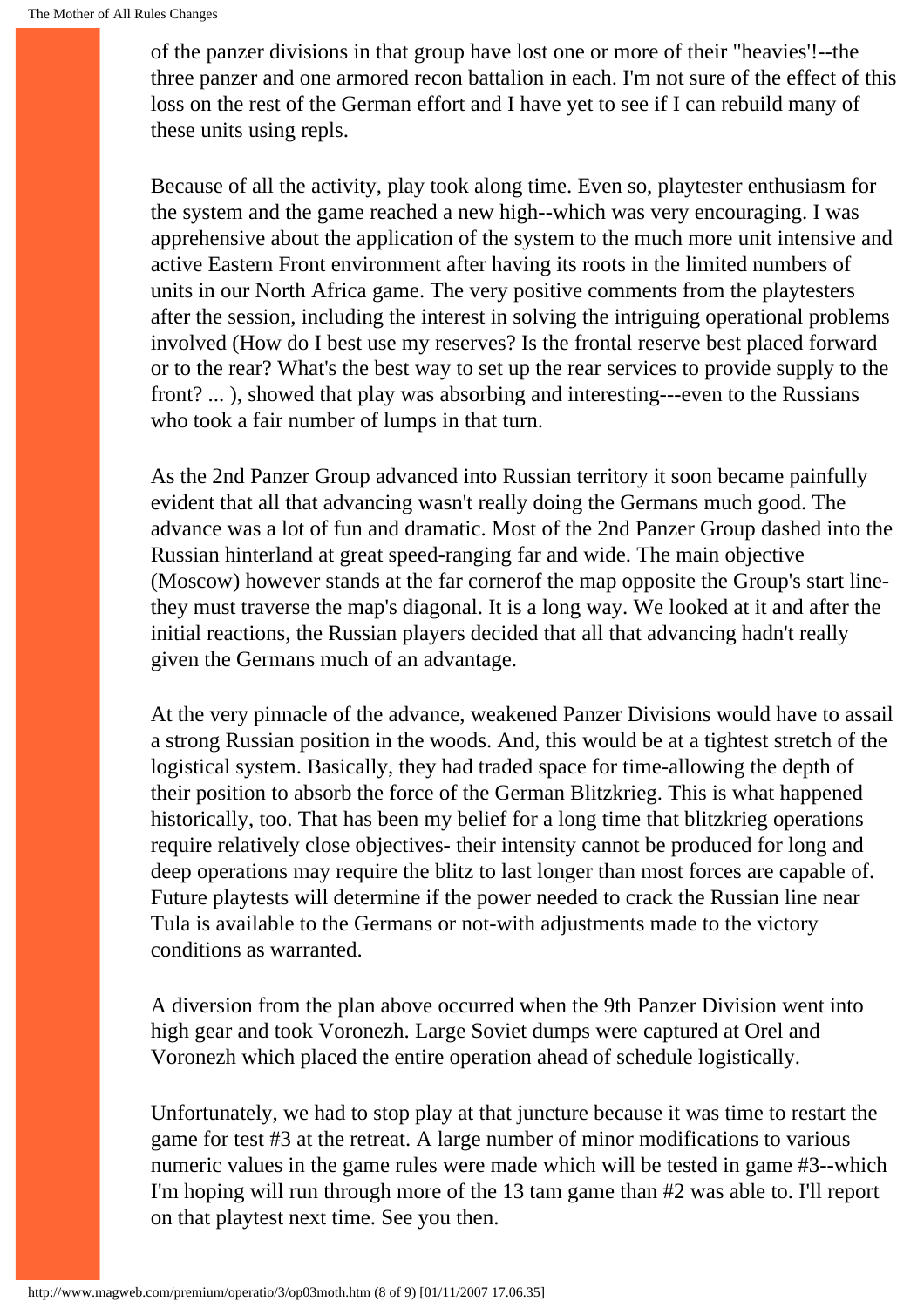PS-A number of you have written and called expressing how much you were looking forward to theOCS as a "quicker to play" alternative to our TCS games. If you want quicker, I'll have to suggest that you look to our SCSgames (Stalingrad Pocket) and not the OCS or (especially) **Guderian's Blitzkrieg**. Let's put it this way, while not overly complex, GB requires a large amount of thought on the subtle interactions between the forces, modes and phases so as to not be caught short by the enemy. Plus, GB gives a lot of action-overruns, attacks, air missions-which takes up a bit of time each, but when put together take quite a while. Average turn (actually two turns and an overphase) play time of the first few turns probably ranges in the 2-3 hour timeframe for *experienced* players who know the system. Turns during the mud season are shorter since there is little going on. GB is the perfect game for you if you like intense games of moderate complexity, have a place to leave two maps set up for extended periods, and don't mind a gaming session once a week or so of two hours in length to knock out another game-week.

[Back to Table of Contents -- Operations #3](#page-0-0) [Back to Operations List of Issues](http://www.magweb.com/premium/operatio/operiss.htm) [Back to MagWeb Master List of Magazines](http://www.magweb.com/premium/maglist.htm)

© Copyright 1991 by The Gamers.

This article appears in MagWeb (Magazine Web) on the Internet World Wide Web.

Other military history articles and gaming articles are available at **http://www.magweb.com**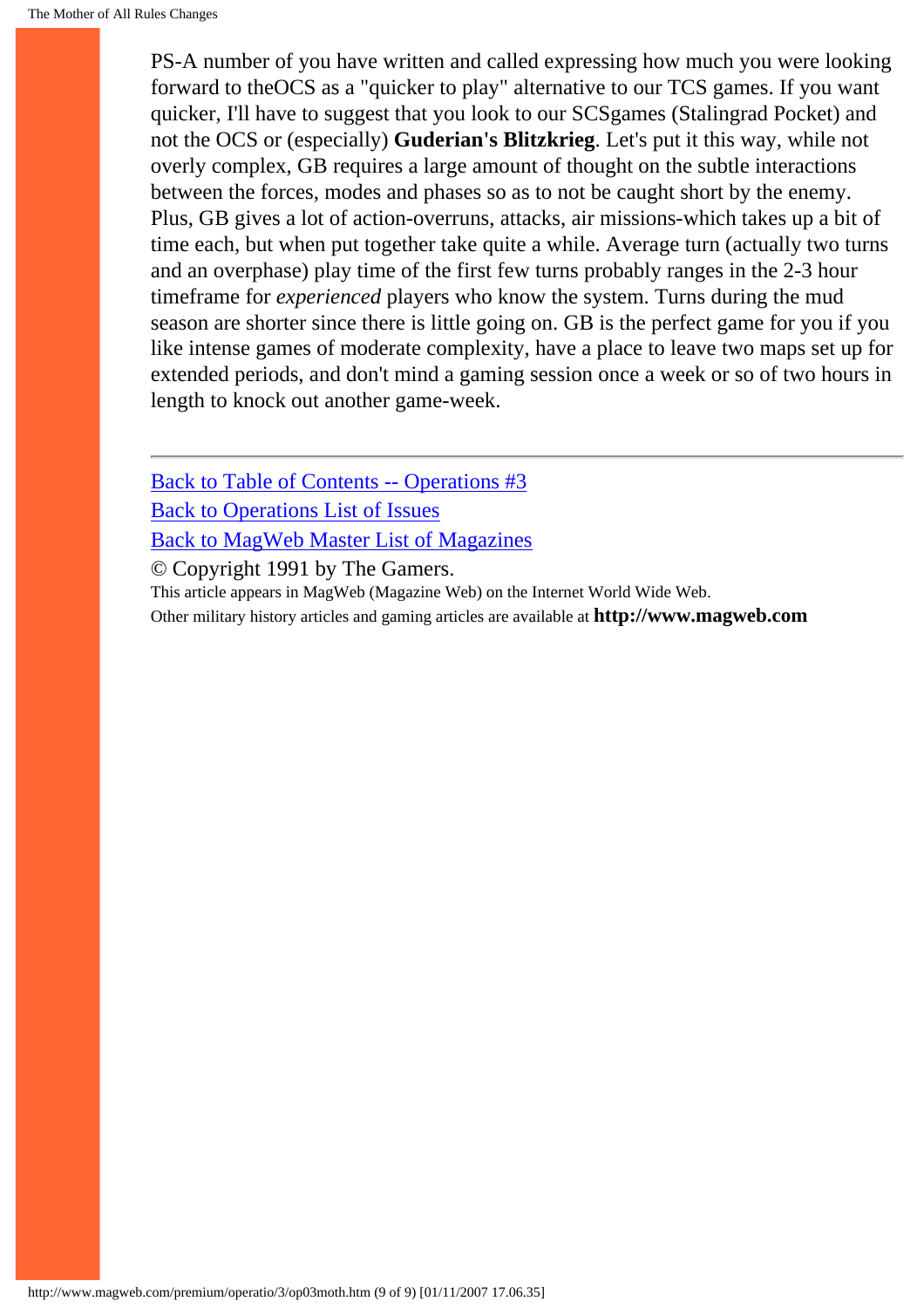

# **A TCS Proposal**

## **Ost-Front**

*by Dean N. Essig*

The following is a game proposal for the TCS. If you like this idea, let me know. I already know of people who will fight this, so the only way it will fly if support is generated from you, the readership.

Many have suggested we do a TCS game covering an action on the Eastern Front, but no one has yet to be able to pin anything specific down to do. Several have suggested Kursk (or parts thereof) but that seems a bit too big. What follows is an idea for a solution.

The game proposed would be "representative" of East Front actions, but not specific to a real one. It would consist of a counter mix containing several different TO&E forces (different models of the German Infantry Battalion, as it evolved during the war, say) and a large mix of vehicles from both sides. A side might be capable of fielding a couple of infantry battalions and numerous tank platoons or companies. The mix would be made to maximize the ability of the player to generate his own scenarios.

There would be 5 maps in the game 4x 22xl4" maps, 1x 6x22" map and a 6x22" play aid. This is the same as a two map game, except the two maps have been split up into smaller parts. While not geomorphic, these small maps would give representative portions of East Front terrain. For instance, these might be Steppe, Hills & Villages, Forest, Urban (this would be the 6x22"), and Mixed terrain.

The Command System could be either ignored or abbreviated to quicken play. Since all the scenarios would be of short duration (8-12 turns), a single op sheet per side would suffice. I've been thinking about generating a number of op sheets per scenario for each side so a player could just pick one and go, or make his own as he desires. Since this pre-game op sheet determination would be a] I that would be needed, it wouldn't be hard to arrange a game in advance, and have both sides work on their "master plans" before the game-so they can show up ready to play.

A mix of methods would be used. A given scenario would have the capability of being done in the normal op sheet fashion, using game supplied op sheets, no command at all, or with simple Objectives given. As an example of the latter, one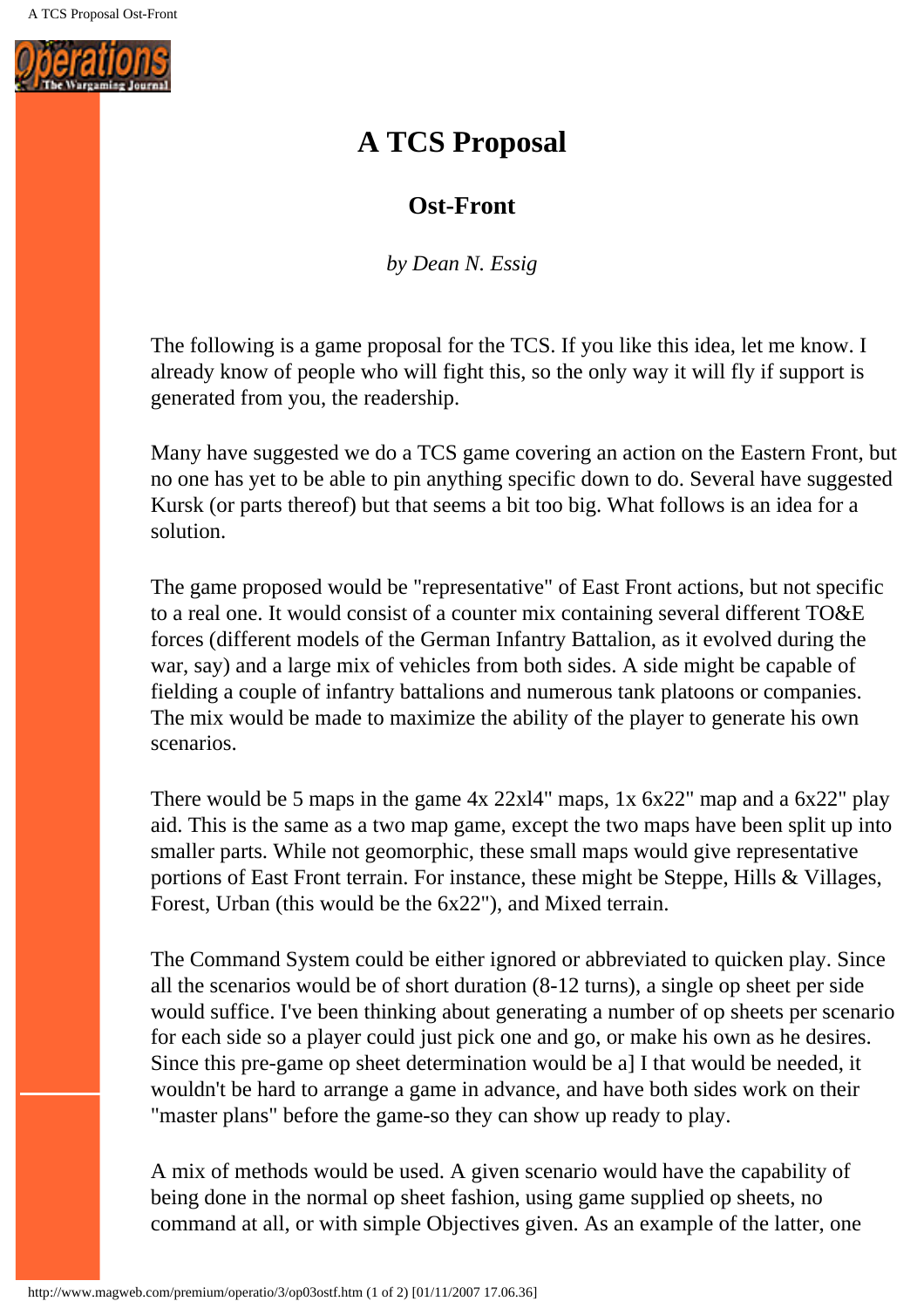side might be given orders to "Defend hill 373" and the other orders to "Capture hill 373." The small size of the maps and the short duration of the game would help keep distortions caused by the Command system being truncated or ignored in this manner.

The game would come with some 20 scenarios with a great variety of actions in different types of terrain. Scenarios would place a premium on tactical handling of forces.

The potential for modules with new maps and forces from different countries would exist. Scenarios would be designed to allow play in a couple of hours or less and custom scenarios would be encouraged.

Such a game would be priced at the \$34.00 level. Give me your opinion, if this project is to be started at all, it will need a high level of support.

[Back to Table of Contents -- Operations #3](#page-0-0) [Back to Operations List of Issues](http://www.magweb.com/premium/operatio/operiss.htm) [Back to MagWeb Master List of Magazines](http://www.magweb.com/premium/maglist.htm) © Copyright 1991 by The Gamers.

This article appears in MagWeb (Magazine Web) on the Internet World Wide Web.

Other military history articles and gaming articles are available at **http://www.magweb.com**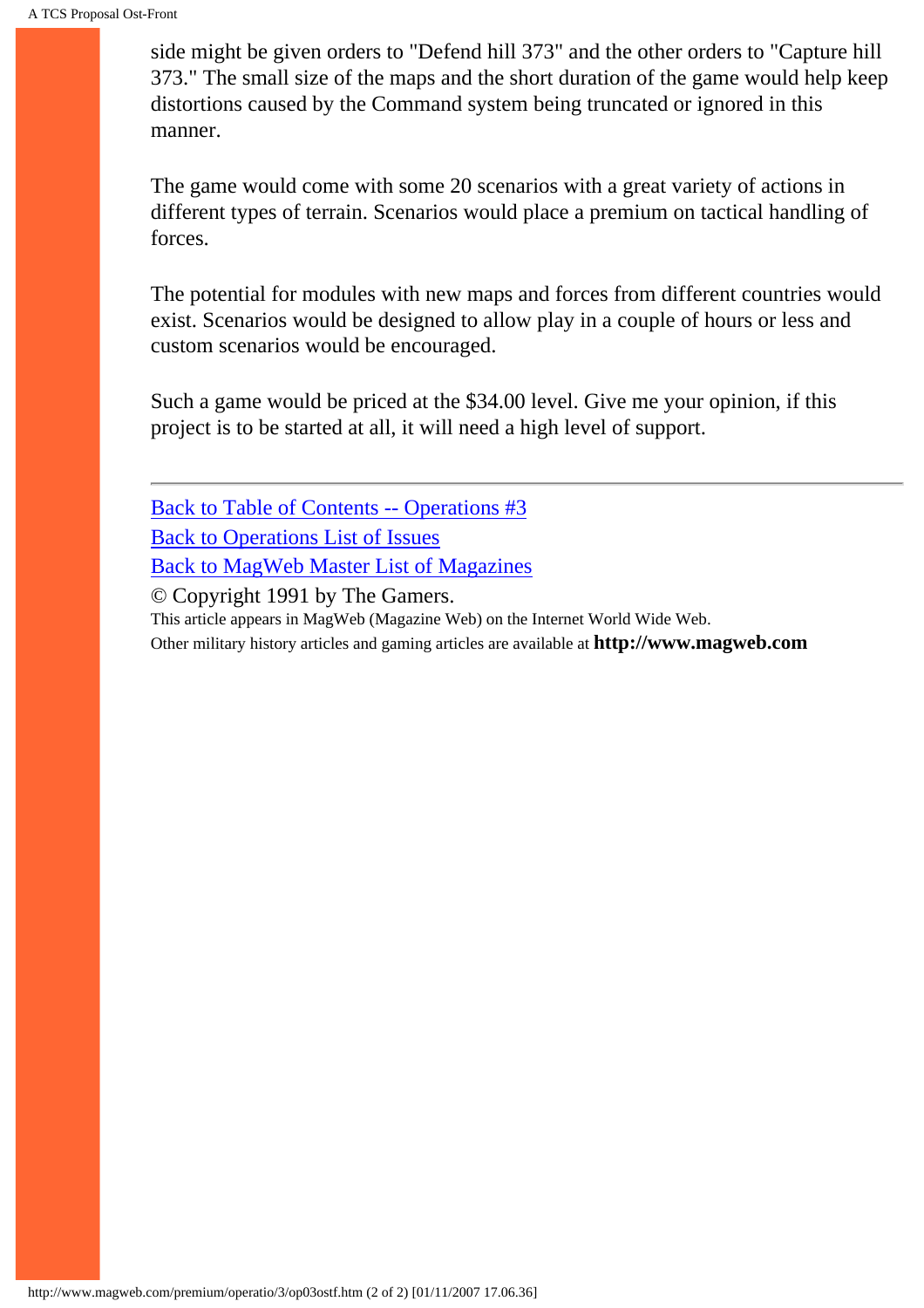

# **101st Airborne Division (Air Assault)**

**Operations Desert Shield Desert Storm Command Report 1 Jul 91** 

*by 1LT Clifford M. Lippard*

## **A Line in the Sand**

On 2 Aug 90, tank led Iraqi troops stormed into Kuwait after months of arguments over oil pricing. Kuwait was overcome in less than a day. On 6 Aug, the United Nations Security Council imposed economic sanctions against Iraq. On 7 Aug, President Bush ordered U.S. armed forces into Saudi Arabia to prevent further aggression.

FORSCOM issued its Operation Desert Shield deployment order to the 101st Airborne Division (Air Assault) at 0023 Zulu on 10 Aug 90. The 101 st was going to war for the first time since Vietnam. The division issued FRAGO 90-1 at 0445 Zulu. This FRAGO provided guidance to the division's units on leave cancellations and the postponement of permanent change of station moves. Also on 10 Aug 90, the division's Assault Command Post (ACP) personnel began processing for deployment.

Before deploying, the 101st had to pull back to Fort Campbell numerous units from far-flung training exercises. The division had an aviation element supporting the US Southern Command with JointTask Force Bravo in Honduras, the 2-187th Infantry task force at the Jungle Operations Training Center in Panama, and the 3-327th Infantry task force training cadets at the United States Military Academy.

A third battalion task force, the 2-502nd Infantry, was preparing to deploy as part of the United Nations' peacekeeping force in the Sinai. Additionally, the 101st had air defense artillery soldiers from A and HHB/2-44th Air Defense Artillery at Fort Knox, KY, training West Point cadets, and selected leaders involved in the training and evaluation of National Guard and Reserve forces.

The training in Honduras and Panama was cancelled on 10 Aug 90. The next day, the 2-502nd peacekeeping mission was cancelled. By 17 Aug, with the return from West Point of the 3327th Inf, most of the division was back at Fort Campbell preparing for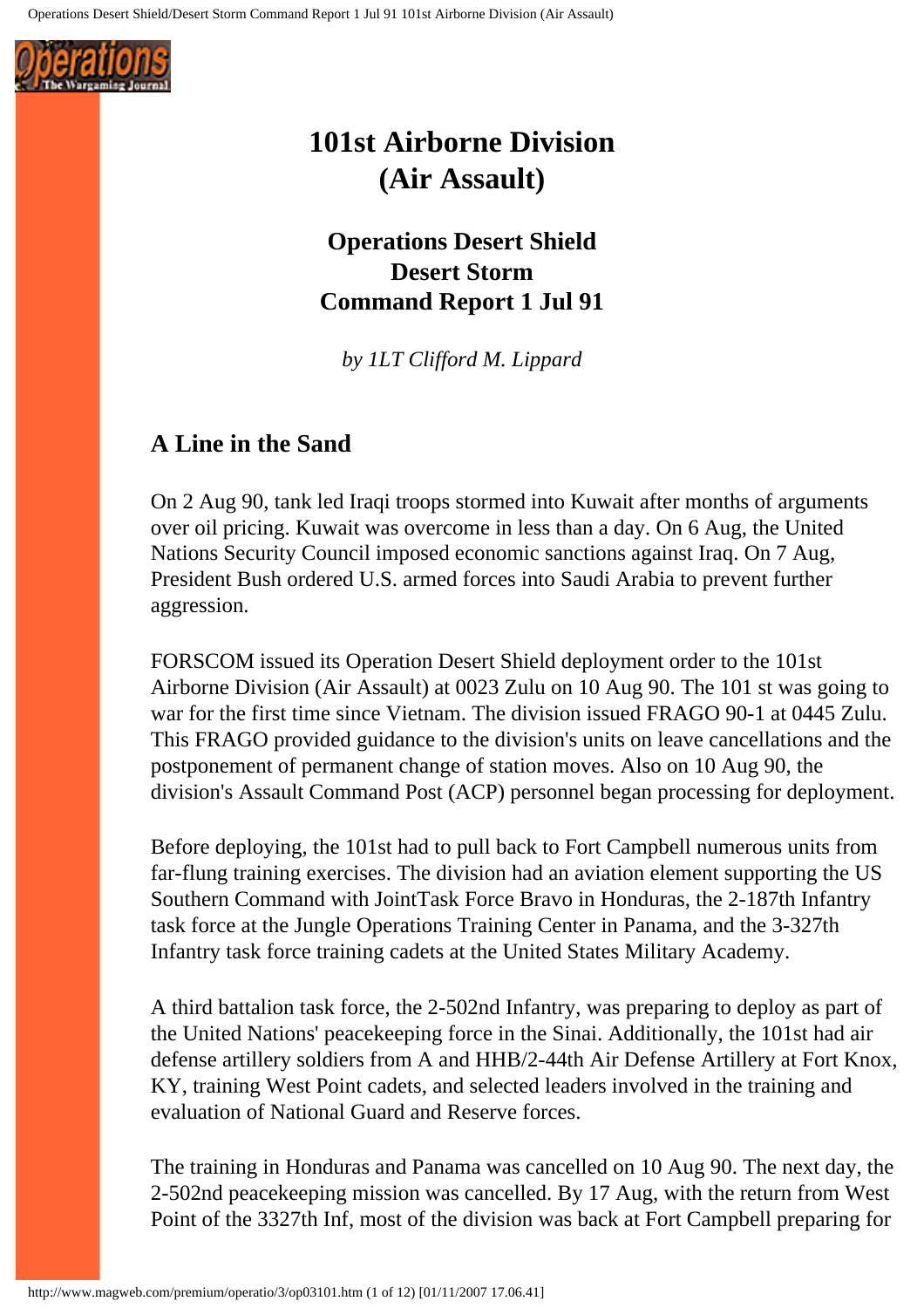war. The last of the helicopters serving in Honduras would not return until 24 Aug.

The division staff had also just returned from an offpost deployment when Iraq invaded Kuwait on 2 Aug 90. They had been at FortBragg, NC taking part in the INTERNALLOOK command post exercise. The US Central Command had based the INTERNAL LOOK scenario on an Iraqi invasion of Saudi Arabia. This exercise not only foreshadowed the coming crisis, itprovided the division staff with a valuable familiarization of the Persian Gulf region.

The first 101st Abn Div soldiers to deploy to Saudi Arabia were the five troopers of the division's Advon Party. The Advon reported to Fort Bragg on 12 Aug 90 and departed for Saudi Arabia at 2150 Zulu on 14 Aug 90. They arrived in Saudi Arabia on 15 Aug 90. Major Huber, Chief, G3 Operations, and Captain Lake, of the G4 staff, simultaneously stepped onto the airport tarmac at Dhahran so that they could both claim to be the first Screaming Eagles in the Kingdom of Saudi Arabia.

The first combat force to deploy from the division was the first Division Ready Brigade (DRB-1). The DRB-1 was made up of an aviation task force and the Second Air Assault Brigade Task Force. Two C5A and three C 141 Air Force jets carrying the first wave of the DRB-1 equipment departed Campbell Army Airfield at 2230 Zulu on 17 Aug 90.

### **Transport**

It would take thirteen days for fifty-six C 141s and fortynine C5As to transport the task forces' 2,742 personnel, 117 helicopters, 487 vehicles and 123 equipment pallets. This strategic deployment was done multiechelon and started well. However, several last-minute adjustments to the Time Phased Force Deployment List (TPFDL) were made by higher commanders. This caused the deployment to become hectic and required constant re- configurations for transportation. Once in Saudi Arabia, the DRB-1 force was configured to provide division command and control and a brigade task force with attack aviation and sustainment support.

The DRB-1 movement, as well as the movement of the rest of the division and the 101st Support Group (Corps), was coordinated and controlled primarily through the division's Emergency Operations Center (EOC) at Fort Campbell. The EOC monitored movement requirements and progress, requested transportation assets, and positioned liaison officers at the Jacksonville port. The EOC also coordinated the movement of the 2229th Aviation Attack (AATX) Battalion from Fort Rucker, AL, and the movement of OH58D Kiowas from the 1-9th Cav from Fort Lewis, Washington. These forces were attached to the division throughout the conflict.

Simultaneous with the DRB-1 airflow, the rest of the division was moving vehicles and aircraft to the port at Jacksonville, FL, for shipment to Saudi Arabia. The division received its call to port order from the Military Traffic Management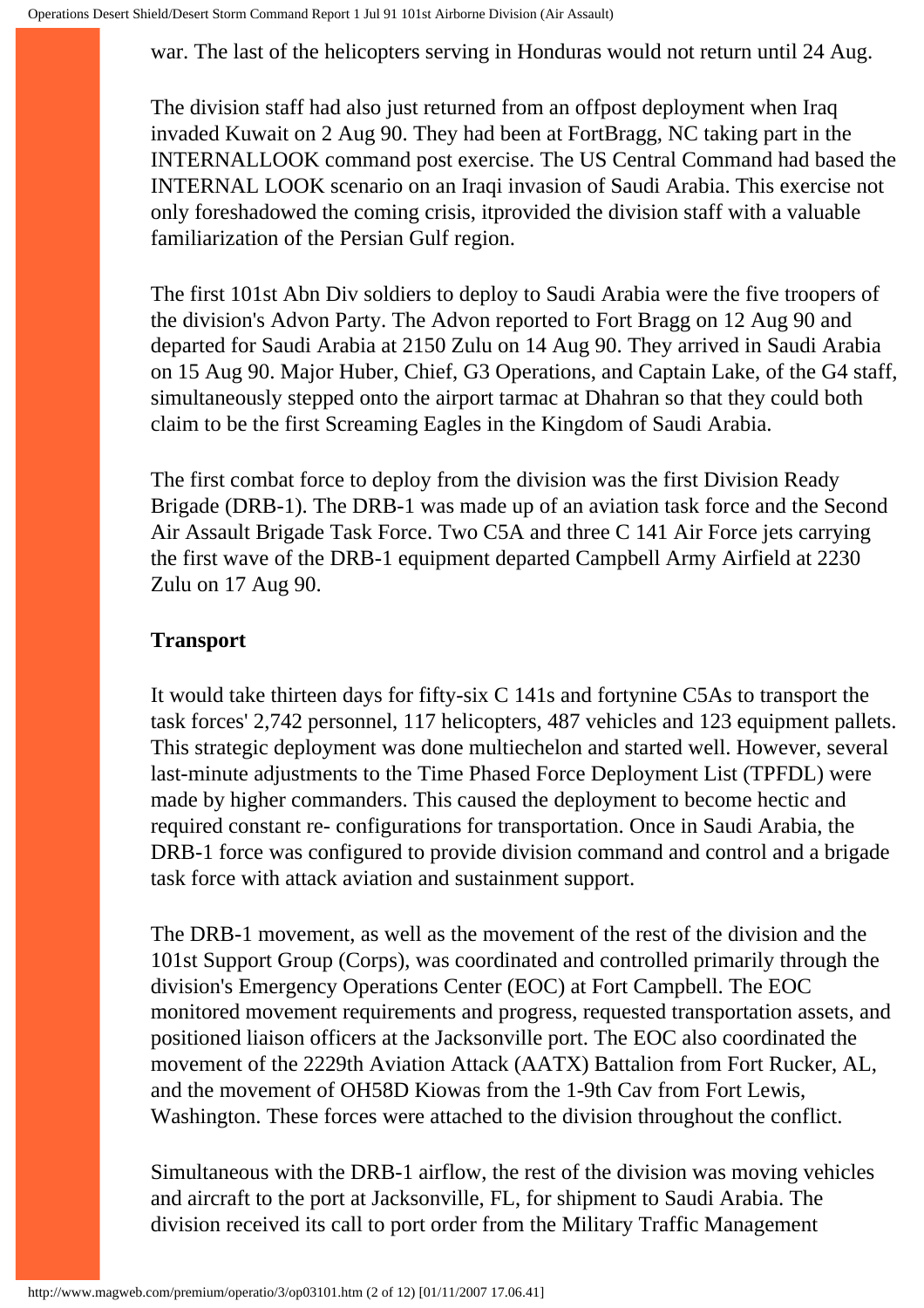Command (MTMC) at 1930 on 13 Aug 90. MTMC directed the division to move its vehicles, equipment and aircraft to the port at Jacksonville, FL. The vehicles were to report to the port's Blount Island Terminal. Enroute to Jacksonville, self-deploying helicopters were to land at Camp Blanding, FL, for shipping preparations.

Operations at Jacksonville went smoothly as the division organized, prepared and loaded 5,258 pieces of equipment. During the convoys to Florida, the 101st had a glimpse of the tremendous public support the military would enjoy throughout Operations Desert Shield and Desert Storm. Throngs of flag waving people lined interstate overpasses all along the route to the port at Jacksonville.

Once at Jacksonville, the equipment was loaded on ten ships of various sizes. The American Eagle, the first ship carrying 10 1 st equipment to depart Jacksonville (19 Aug) for Ad Damman, Saudi Arabia, had also carried the division's equipment to Vietnam. The American Eagle departed Jacksonville on 19 Aug 90. Each of the ten ships, had on-board a handful of 101st soldiers serving as equipment supercargoes.

The ten ships crossed the Atlantic Ocean, moved through the Mediterranean Sea, and transited the Suez Canal into the Red Sea. They then made the turn around the Arabian Peninsular the Persian Gulf port of Ad Damman, just north of Dhahran. The average trip took 23 days. The sea transport was not without problems, as a number of the cargo ships of the Navy's contingency fleet were in poor repair.

While posturing for movement, the division implemented an extensive training plan to prepare its soldiers for duty in the desert. The 101st placed emphasis on NBC training, weapons skills and increased physical training. A key component of this training plan was the division's pre-deployment schools, which provided additional training to approximately one third of the division's soldiers in such critical areas as field sanitation, M60/M249 techniques and combat lifesaver skills.

The bulk of the division's manpower deployed from Campbell Army Airfield to Saudi Arabia in commercial aircraft from the Commercial Aircraft Reserve Fleet (CRAF). Thirty-six aircraft deployed 13,500 soldiers over a twenty day period, from 5 to 25 September 1990. They arrived in Saudi Arabia at Dhahran Airport, and were then transported to King Fahd International Airport (KFIA), an incomplete international airport located 35 miles north of Dhahran.

### **Heat**

The soldiers stepped off of the aircraft into intense heat. Temperatures ranged from 120 to 140 degrees Fahrenheit on the airfield surface during the hottest part of the day. Brigadier General Shelton, the division's Assistant Division Commander for Operations (ADC(O)), was credited with saying that Hell could not compete with the heat in Saudi Arabia. The division avoided mass heat casualties through the implementation of an acclimation period at its KFIA reception center.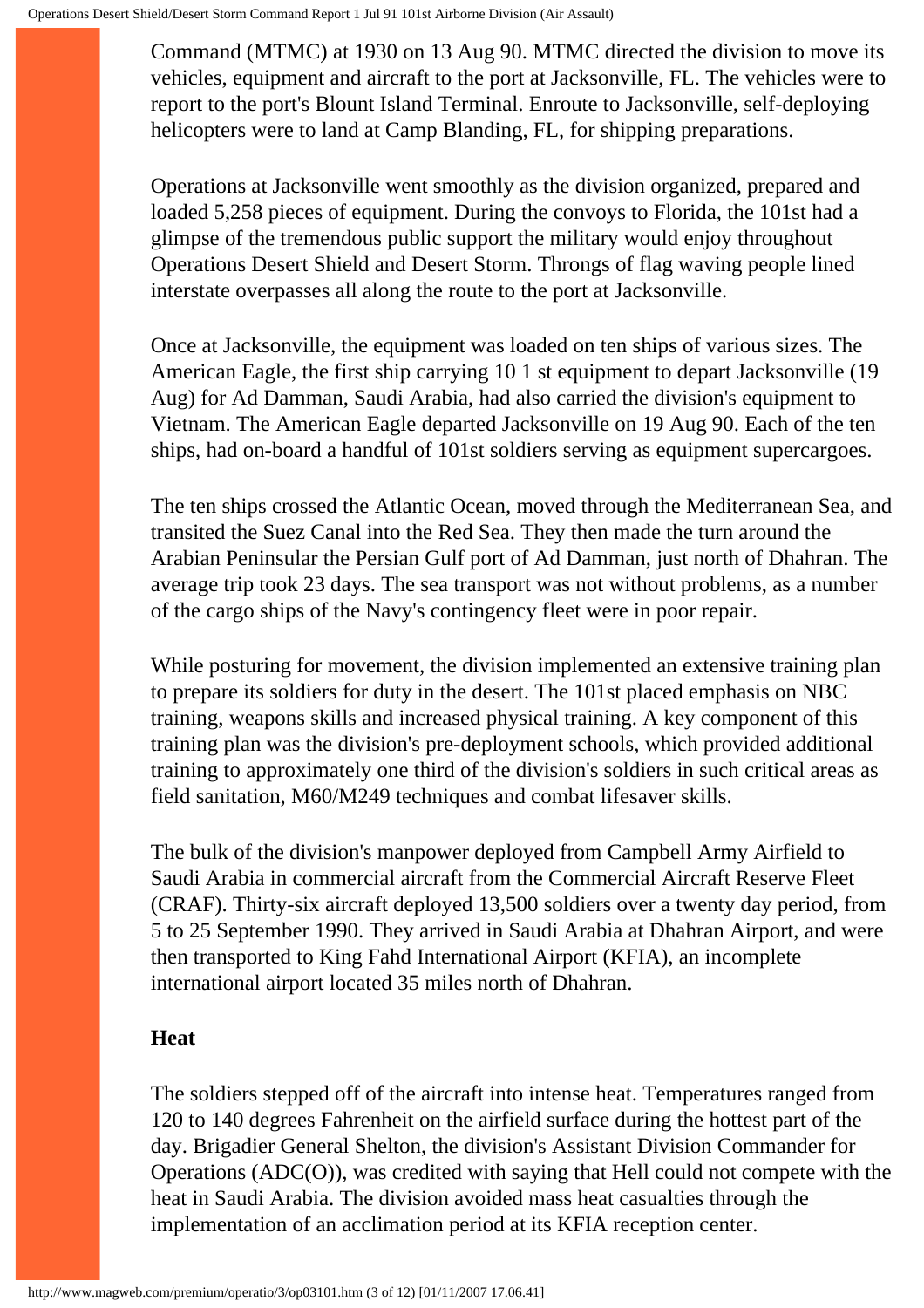The division built its base camp at KFIA. The camp was called Camp Eagle II in recognition of the 101st Airborne's Vietnam base camp, named Camp Eagle. Camp Eagle II resembled nothing so much as the Civil Was era's massive fields of white tents. Row afterrow of tents provided the living quarters for the division's soldiers. Camp Eagle II provided such life support systems as showers and latrines. Camp Eagle II also provided the division a link to key logistical nodes. The base camp was critical to the division in the earliest days of the deployment, for the air assault troopers had to be prepared to fight immediately upon their arrival.

As the Screaming Eagles began arriving in Saudi Arabia, the division staff started to shift their planning focus from strategic deployment to tactical employment.

With the 101st capabilities in mind, the XVIII Airborne Corps was already tasking the division to participate in defensive operations well forwarding Saudi Arabia as early as 30Aug90. On 1 Sep, the division deployed an aviation task force with an infantry platoon and combat service support elements to the vicinity of An Nu Ayriyah. The division was to establish a forward operating base (FOB) there in order to support covering force operations. The corps had named the base FOB Essex. On 2 Sep, the division received permission to rename the base FOB Bastogne in honor of the site of the division's historic stand in World War II.

The division officially assumed control of FOB Bastogne from the 82nd Abn Div on 4 Sep 90. The mission included an aviation screen in Area of Operations (AO) Apache. A day prior, the division was relieved of a mission it had had to provide medical evacuation helicopter support to the Corps.

### **First Operational Plan**

The division issued its first operation plan (OPLAN) of Operation Desert Shield, OPLAN 90-1 (Eagle Defense), on 11 Sep 90. The mission statement read: "when directed 101st Airborne Division (Air Assault) (-) defends King Fahd International Airport (KFIA) to protect the airport and key facilities."

In developing this plan, the division staff proposed two possible courses of action. Both courses of action took into account the division's then current strength and unit locations. the 101st had its Aviation Brigade TAC, B/1-101 AATIC, B/3-502d Infantry and a platoon minus from B/426th Supply and Transportation Battalion forward in FOB Bastogne. The rest of the division then in theater, to include the I-502d Infantry (-), the 3502d Infantry (-), 2-44th Air Defense Artillery (-), 2d FASCO, 1320th Field Artillery (-), 1-101AATK (-), 2-229th AATK, and TF 9- 101 st Aviation, was located in Camp Eagle II. Both courses of action also took into account the continued arrival in Saudi Arabia of the division's combat power. Both proposals called for a defense strengthened over a period of three weeks by newly arriving troops.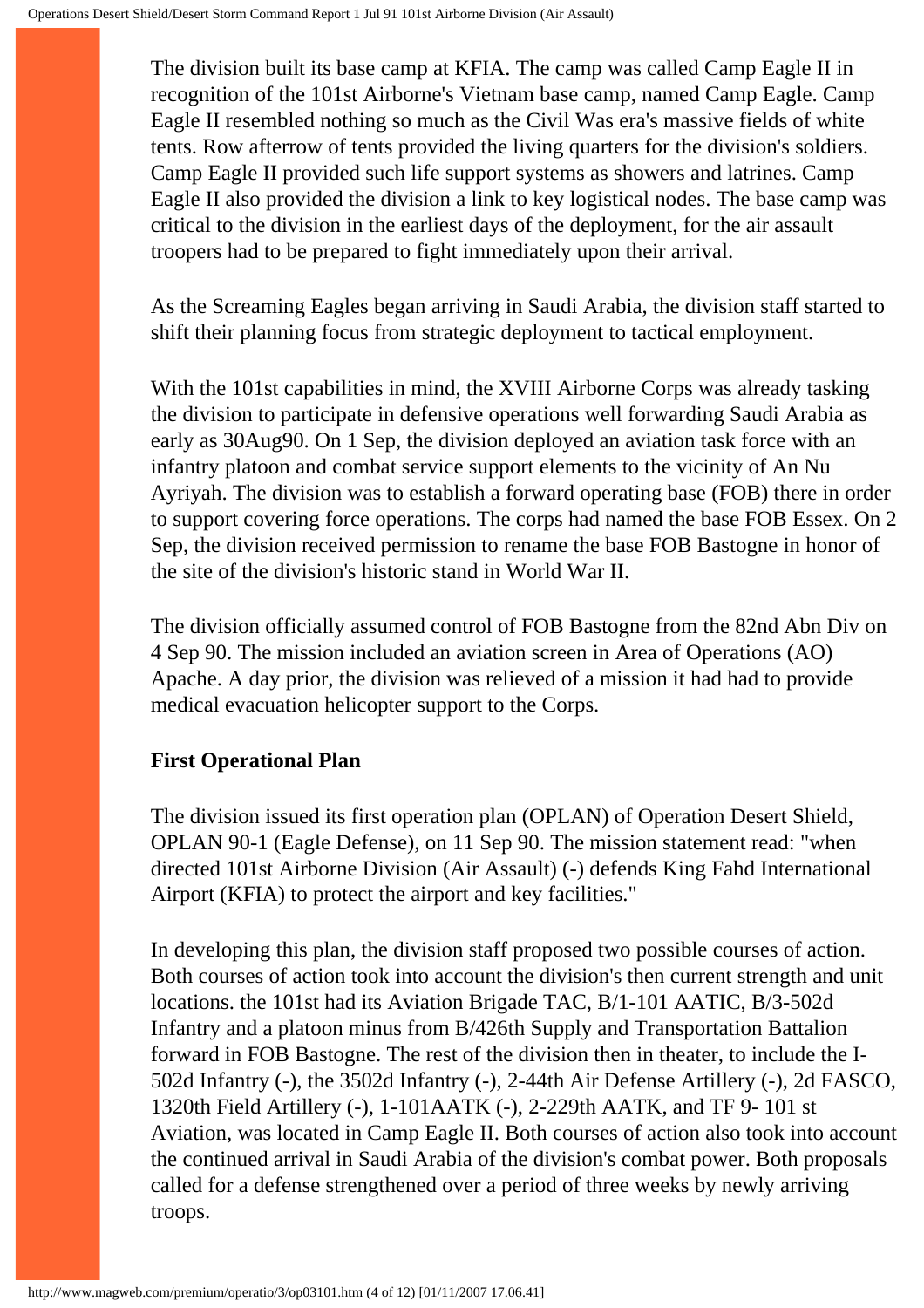Course of action one proposed that the division defend with the Aviation Brigade and the Second Air Assault Brigade Task Force conducting a delay between phase lines Stone and Cantaloupe. One infantry battalion would conduct a cluster defense while an infantry brigade (-), would establish anti-armor positions along likely Iraqi avenues of approach. Another infantry brigade would eventually establish blocking positions along the main highway leading to KFIA.

The second course of action proposed that the division integrate into the right flank of the 82nd Abn Div's defense of Dhahran. This proposal called for a battalion air assault north to establish blocking positions along likely avenues of approach. The division commander selected course of action one, which was developed into OPLAN 90-1.

OPLAN 90-1 directed that the division's troops in FOB Bastogne conduct covering force operations in sector with the bulk of Aviation Brigade prepared to attack in support of this defense. Meanwhile, each unit at Camp Eagle II would prepare to augment the base defense. Three battle positions were to be established outside the base perimeter, with priority of manning going to Battle Position 1. Each infantry brigade, as they arrived in Saudi Arabia, was to be prepared to establish anti-armor ambushes along the avenues of approach to KFIA. Each infantry brigade was also to be prepared to provide a platoon sized reaction force. 2-71th Cav would provide aerial observers to adjust artillery fire forward of the battle positions. DISCOM was to provide all 2 1/2 ton and larger trucks not carrying ammunition to the infantry for troop transportation.

The 101st would have probably been hard pressed to support this defensive plan due to the lack of adequate ammunition stocks and late echelonment of Corps and EAC combat service support elements into the theater. This late arrival strained the ability of combat forces to sustain themselves through the first few months of Operation Desert Shield. The division was forced to be self- sustaining from a bare-bones General Support Supply Base for much of the operation. Host nation support proved to be absolutely essential for providing various types of required equipment, transportation and life support services.

The division suffered from an initially low supply of ammunition due to an unrealistic ammunition basic load. The Division Ready Brigade ammunition package maintained at Fort Campbell was insufficient to meet the needs of a deployment involving the entire division. The Forces Command plan to have necessary ammunition meet the division at the port of debarkation was never realized.

As more and more of the division's forces arrived, the division amended OPLAN 90- 1 to reflect the increase in strength. During Sep 90, the division staff developed an updated plan, OPLAN 90-2, for the conduct of the Corps covering force mission vicinity An Nuayriya. OPLAN 90-2 proposed that the 101st conduct screening and covering force operations in AO Apache, provide attack helicopter support and fire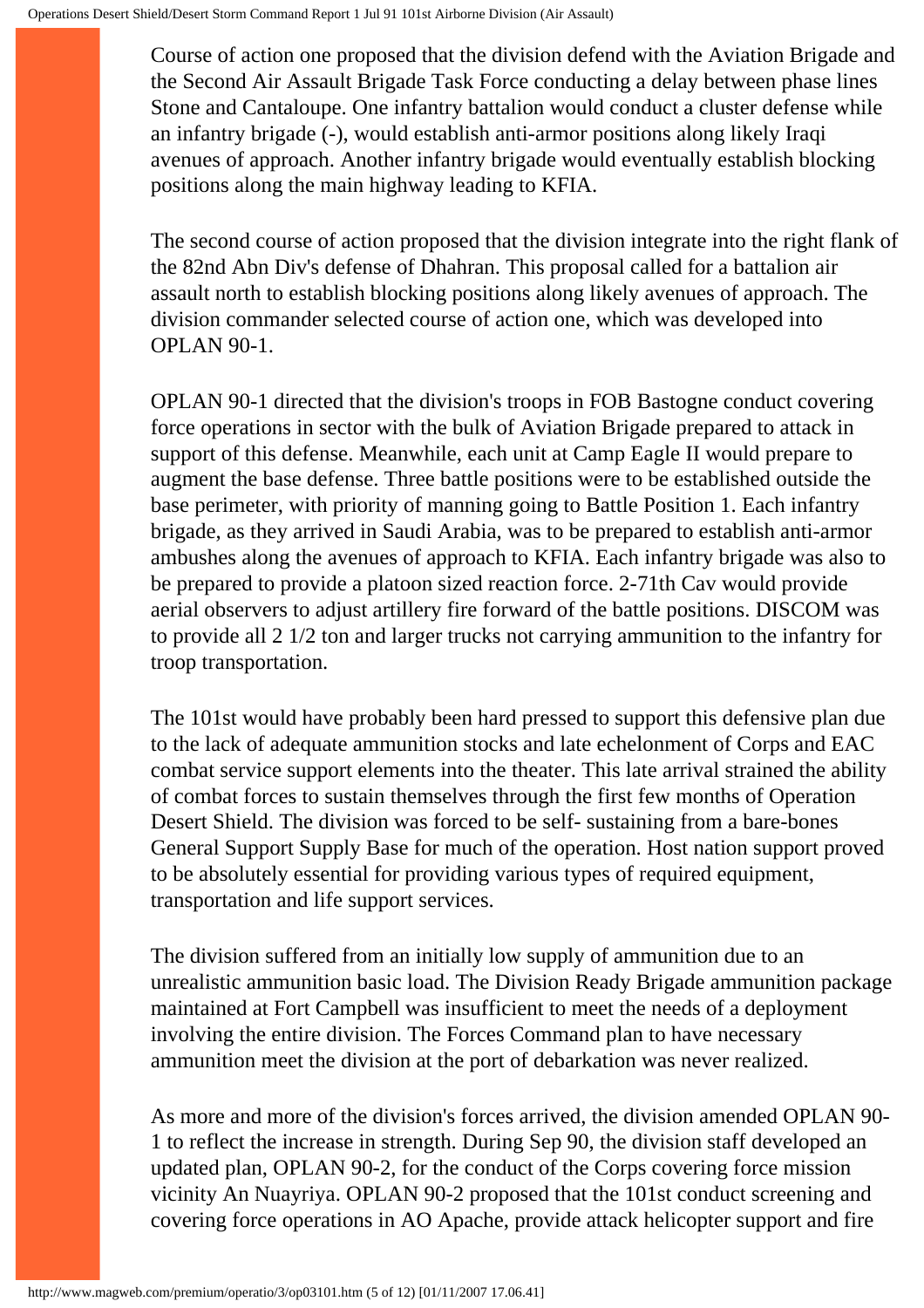support to the Eastern Province Area Command (EPAQ forces (deployed between the 101st and the Kuwaiti border) to disrupt and delay Iraqi forces and assist in the passage of lines of EPAC forces. On order, the division would screen the west flank of the 18 Abn Corps, revert to the corps reserve and prepare to defend KFIA.

#### **Assumptions**

OPLAN 90-2 was based on the assumptions that all of the division's forces would be in Saudi Arabia by 6 Oct 90 and that there would be eight to twelve hours warning prior to the initiation ofhostilities. Italso assumed thatonebrigade wouldbe located at Camp Eagle II at the start of hostilities. OPLAN 90-2 was never published, but it did serve as a foundation for the development of OPLAN 90-3.

OPLAN 90-3 (Operation Desert Destiny) was the division's mature theater OPLAN for the defense of Saudi Arabia. Published on 15 Oct, OPLAN 90-3 was extensively rehearsed and would have been executed had Iraq attacked into Saudi Arabia.

The division based OPLAN 90-3 on intelligence predictions that an Iraqi attack would have the objective of seizing and controlling the petroleum handling facilities at Dhahran and Abqaiq within 72 and 96 hours. Of the nine divisions that Iraq then had in forward positions in Kuwait it was expected that Iraq would commit six to the initial assault.

One mechanized division and two armor divisions would make the main attack while one each mechanized and armor division would make a supporting attack. A third infantry division would make a fixing attack and Republican Guard Force Corps forces would exploit any successes within 48 hours after the initial assault. The 101st expected to be hit head on by one division, followed twelve hours later by a flank attack by a second division.

The l8th Abn Corps had the on order mission to establish a defense in sector to defeat attacking Iraqi forces, defend approaches and critical oil facilities vicinity Abqaiq-Al Hufuf and defend the approaches to the Ad Damman-Dhahran enclave. TheCorps wasalso to ensure theintegrity ofARCENT'S western flank and facilitate the transition to offensive operations. The 101st's plan supported the Corps' mission.

### **Op Plan 90-3**

The 101st mission in OPLAN 90-3 was similar to that in OPLAN 90-2. The division's mission was to, when directed, conduct covering force operations in sector, provide attack helicopter and fire support to EPAC forces to disrupt and delay Iraqi forces, and assist in the passage of lines of EPAC forces. On order, the division was to guard in sector to protect the western flank of the 18th Abn Corps. The division was also to be prepared to conduct future operations as required.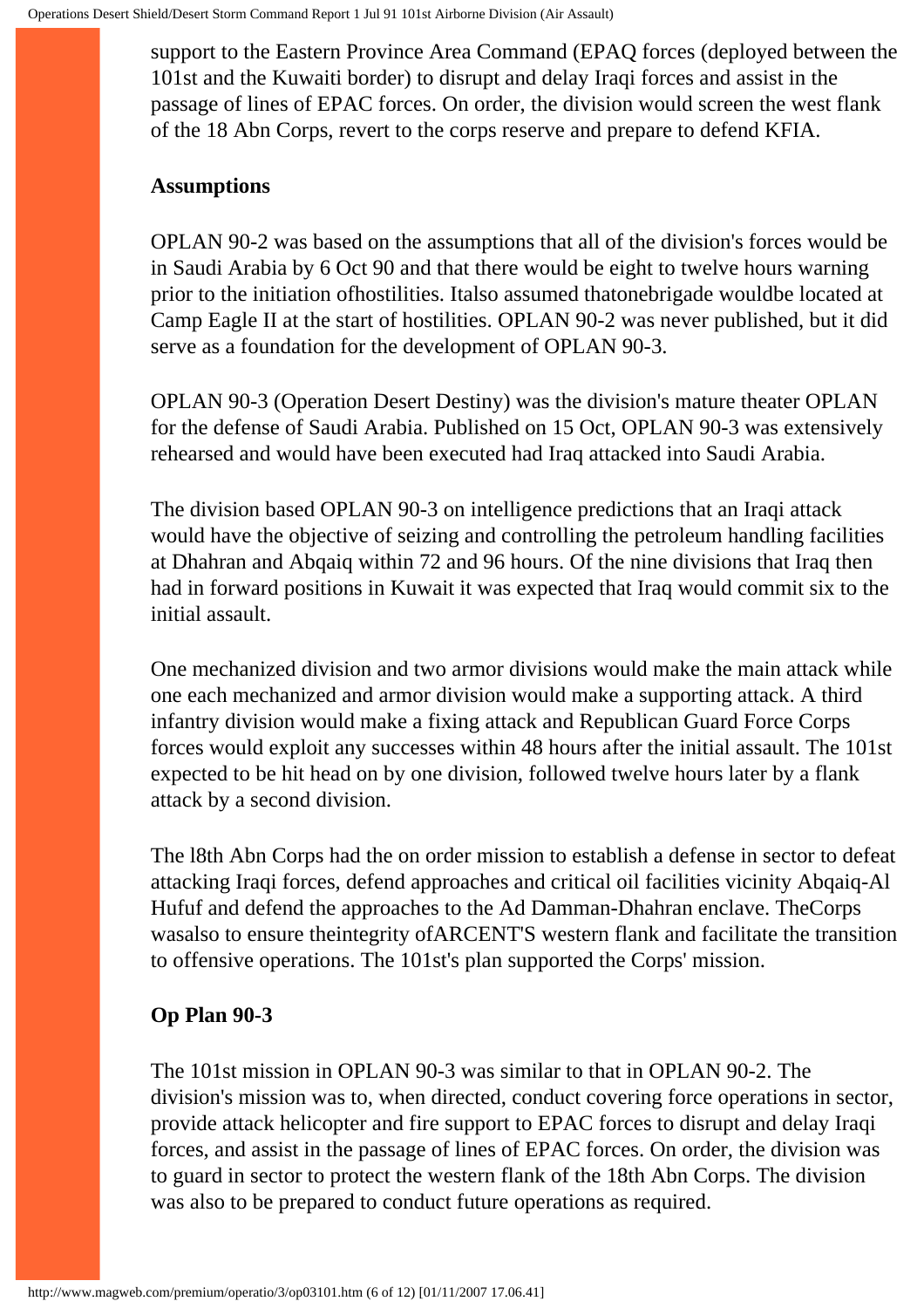In order to conduct this mission, the 101st was given operational control of the 3d Armored Cavalry Regiment (ACR), with its 123 Abrams tanks, 116 Bradley cavalry fighting vehicles, 26 Cobra helicopters and 24 self-propelled 155mm howitzers. The attachment of the 12th Combat Aviation Brigade further augmented the division with 37 Apaches, 7 Chinooks and 22 Iroquois helicopters. The division artillery was reinforced by the 75th and 212th Field Artillery Brigades.

The division developed a five phase plan based on the Commanding General's intent to execute the covering force mission with maximum use of the division's mobility and tank killing capabilities. Highly mobile forward operating bases and forward area refuel points would support the covering force mission.

The first phase of the plan called for the movement of the 101st from Camp Eagle II to AO Normandy, the covering force area (CFA). AO Normandy covered 4600 square kilometers of land. Movement would have been by air and ground with priority of movement going to the infantry brigade task force (TF) at Camp Eagle II, DIVARTY, the division main command post, the two aviation brigades and then DISCOM. Two infantry brigades and the 3d ACR would already be positioned in the CFA.

The covering force operations, phase II of the plan, would have begun with the initiation of hostilities and ended with a battle hand over to the 24th Infantry Division (Mechanized). The 101st Abn Div (Air Assault) was to provide Aviation Brigade's attack helicopters in support of the EPAC forces. The rest of the division was to cover in sector with two brigades abreast in the north and three abreast in the south. First Brigade TF and the 12th CAB were to be positioned along Phase Line Shovel, with First Brigade TF covering in the west and the 12th CAB covering in the east. South of Phase Line Axe, Second Brigade TF would take up position in the west, Third Brigade TF in thecenter and the 3rd ACR in the east. The 3rd ACR, operating out of FOB Bastogne in defense of An Nu Ayriyah, would have been the main effort of the covering force operations.

On order, First Brigade TF was to conduct a battle hand over to Second Brigade TF and then move to AO Carentan, which occupied 6200 square kilometers of land along the corps western flank. Also on order, the 12th CAB was to conduct a battle handover with Third Brigade TF and the 3rd ACR. The 12th CAB would occupy Assembly Area (AA) Clarksville and become the division reserve, with priority of supportgoing to the 3rd ACR. The 2-17th Cav would screen northwest of the division along Tapline Road. Upon completion of EPAC support, Aviation Brigade would put one aviation attack battalion under the operational control of First Brigade TF, move to FOB Oasis and become the division reserve with priority of commitment to the west flank.

During Phase III, the 101st would withdraw from the covering force area, conduct a rearward passage of lines through the 24th Infantry Division (Mechanized) and move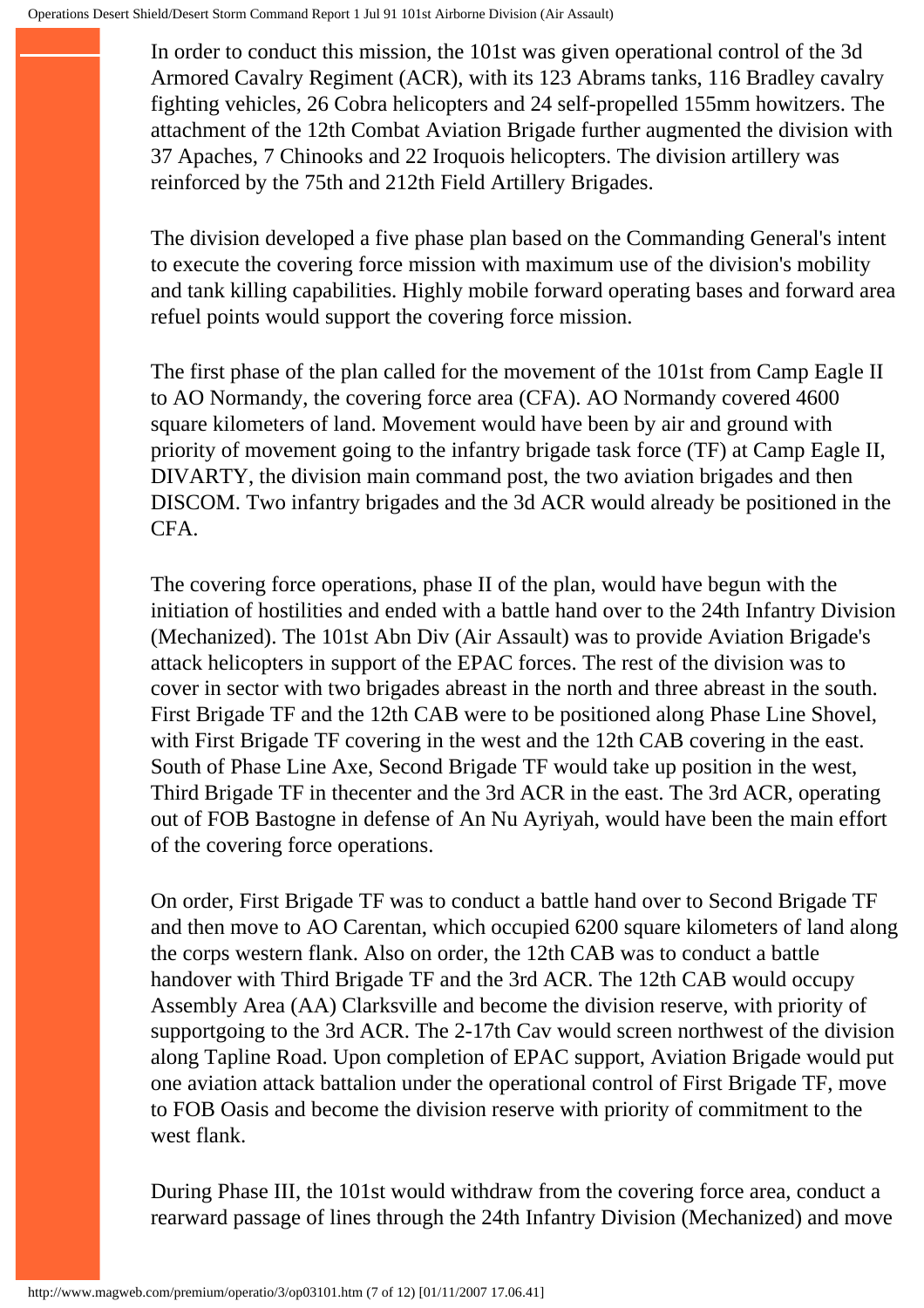toward its guard positions in AO Carentan. Following the passage of lines, the 3rd ACR would become attached to the 24th ID and the 12th CAB would be released to the 18th Abn Corps. Aviation Brigade would remain the division reserve with priority of commitment to deep attacks against high value targets along Tapline Road.

Phase IV called for the division to occupy its guard positions with Third Brigade TF in the south, First in the center and the Second in the north. Third Brigade TF was to be prepared to become the Corps reserve. The 2-17th Cav would maintain its screen along Tapline Road and Aviation Brigade would continue as the division reserve.

Phase V, the future operations phase, provided for a counterattack against theIraqi secondechelon forces. The 101st was to support the Ist Cavalry Division, which was the main effort for the counter attack. The division conducted a field training exercise in Oct 90 to rehearse the passage of lines phase of OPLAN 90-3 down to the company level.

On 10 Nov 90, the division issued Change I to OPLAN 90-3. The major change was that the 12th CAB would remain under the division's control throughout the plan. The 12th CAB was to conduct a counterattack in support of the division's passage of lines. Following the passage of lines the 12th CAB was to move to FOB A Shau or FOB Dak To and prepare for future operations.

#### **Aggressive Plan**

This aggressive plan for the defense of Saudi Arabia required an equally aggressive logistical support plan. The Division Support Command (DISCOM) was task organized to provide support to all assigned and attached units. A division support area (DSA), located at Camp Eagle II, would support division forward operating bases (FOBs), which in turn would support logistic assaultbases (LABs) ateach brigade. Each of these light, tailored bases would be resourced from DISCOM's assets.

LABs are designed to provide the smallest capable element forward to support logistical requirements. LABs are supported through the more robust FOBs. 3d ACR, which was only under the division's operational control, would have been supported by either the 24th ID or the 1st COSCOM.

During Phase I of OPLAN 90-3, two FOBs, FOB Bastogne and FOB Oasis, were to support the division's brigades' LABs. FOB Bastogne was to support the Third Brigade TF and the 12th CAB LABs, while FOB Oasis was to support the First, Second and Aviation Brigade LABs. In Phase II, DISCOM was to establish two additional FOBs, FOB A Shan and FOB Dak To. During Phase III, DISCOM would have displaced the FOB Bastogne assets to FOB Dak To, and the FOB Oasis assets to FOB A Shau. These FOBs would continue to support the LABs during Phase IV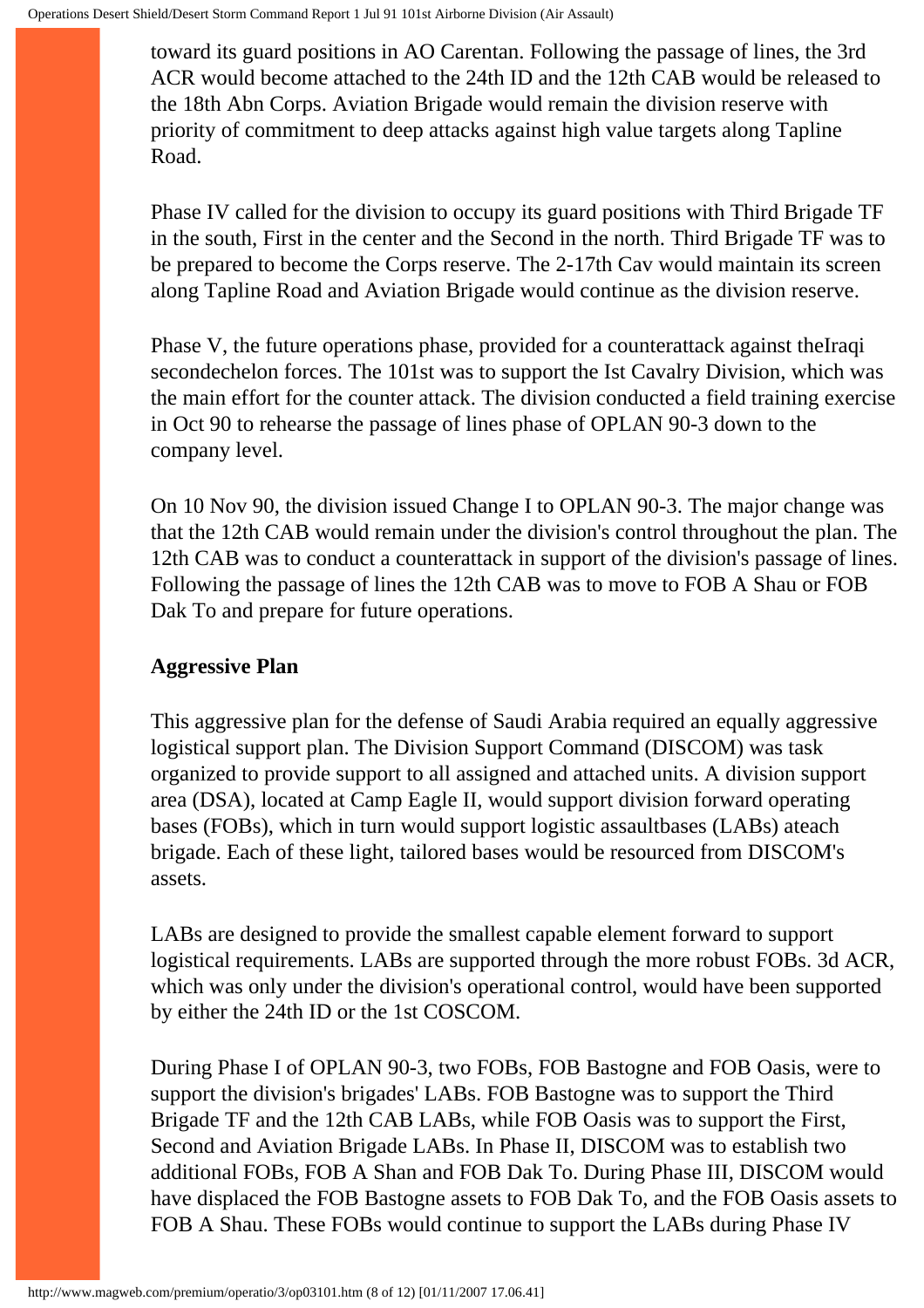while the 1st COSCOM would be providing throughput supply of cargo and equipment to the FOBs. The division's external support from the lst COSCOM would have been primarily supplied by the 101st Support Group (Corps). DISCOM was to be prepared to support the division using the DSA/FOB/LAB concept throughout future operations.

During November, the division conducted a second field training exercise to rehearse the defense of Saudi Arabia. This exercise rehearsed the division's command posts on the critical phases of the defensive plan and the timing of the 3rd ACR and 12th CAB counterattacks. The counterattacks were executed on a scaled down size.

In addition to the field training exercises, the division established a very rigorous training program to prepare for battle. At all times, two thirds of the division was deployed forward in the covering force area, while the other one third was refitting at Camp Eagle 11. A unit spent thirty days forward for every fifteen spent at the base camp. During this time, the division improved and adapted many air assault techniques. The division also made extensive use of training areas and ranges established in Saudi Arabia. This training plan paid large dividends in preparation for combat.

The Iraqis did not simply sit still during the months from Aug through Dec. The Iraqis had established a multi-belted, hardened defense in the eastern portion of the Kuwai ti Theatre of Operations (KTO). Military intelligence expected Iraq to develop strong point defenses in the west in the vicinity of As Salman and An Nasiriyah. The Republican Guards were the Iraqi's reserve force for the entire theater.

The 101st continued in the defense throughout the holiday season. Secretary of the Army Stone, General Powell and President Bush visited with the troops during this period. Also, visits by such celebrities as Bob Hope, Johnny Bench, Jay Leno and Steve Martin were well appreciated by the soldiers. Morale continued to stay high as the soldiers were served outstanding holiday meals and were entertained by the division band. The constant influx of mail, both personal and that addressed to "any soldier," also helped boost morale. The holidays passed rapidly as the division began to prepare for the inevitable attack into Iraq.

Even as it concentrated on the defense of Saudi Arabia, the division was already leaning forward in preparation for any offensive strike to liberate Kuwait. The division developed two offensive OPLANs, OPLAN 90-4 and OPLAN 90-5. OPLAN 90-4, which was eventually shelved, was developed during Nov 90. It called for the 101 st to conduct a wide envelopment from the west, in order to block Iraqi escape routes in the Euphrates River Valley, vicinity of As Sarnawa.

### **OPLAN 90-4**

OPLAN 90-4 supported the 18 Abn Corps' mission, which was "on order, 18 Abn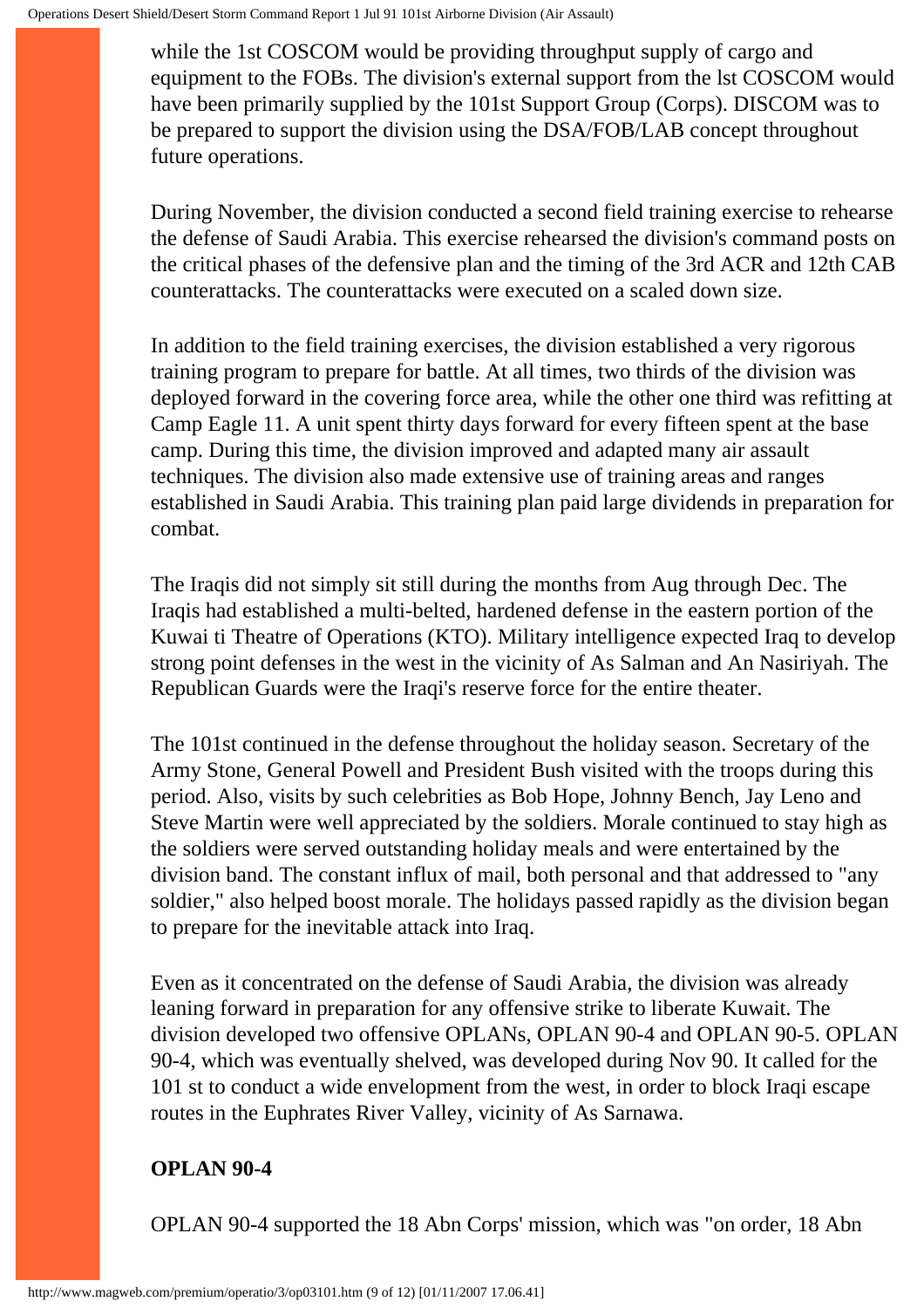Corps attacks to penetrate Iraqi forward defenses and to occupy blocking positions along the Euphrates River in order to prevent reinforcement of and escape from the KTO by Iraqi forces; on order, continues the attack east to assist in the destruction of the RGFC (Republican Guard Force Corps)." The division's mission statement was "at G-day H-hour 101st Abn Div (AASLT), air assaults to establish a forward operating base (FOB) Viper and attacks by air assault to establish blocking position vicinity Objective Green (As Samawah) to prevent enemy movement through Objective Green, -defeat enemy forces in Objective Green, establish FOB Scorpion and screens corps northern flank. On order, 101st Abn Div (AASLT) attacks Objective Silver (An Nasiriyah) by air assault to defeat enemy forces in Objective Silver and to deny enemy access to crossing sites over the Euphrates River; continues to screen corps northern flank and prepares for future offensive operations."

OPLAN 90-4 defined four maneuver phases. Phase I was a logistics buildup at Logsite Romeo, a logistics base to be established near King Khalid military city. Phase II would be the prepositioning of the division's troops in a tactical assembly area far to the northwest of King Khalid military City. Phase III was to be the seizure of FOB Viper, Objective Green and Objective Silver. At the end of Phase III, the division would consolidate in Objective Silver in preparation for Phase IV, future operations, which called for air assaults either to the south-east or north-west of Objective Silver to destroy enemy forces.

The OPLAN 90-4 mission was feasible, but further analysis showed it would be difficult to reposition forces and sustainment operations that far west. It was replaced by OPLAN 90- 5, which gave the division a zone of operations further east. OPLAN 90-5 supported the 18th AirborneCorps mission, which was "on order, l8th Airborne Corps attacks to penetrate Iraqi forward defenses and to interdict Iraqi lines of communication along the Euphrates River in order to prevent reinforcement of and escape from the Kuwaiti theater of Operations by Iraqi forces; on order, continues the attack east to assist in the destruction of the RGFC."

The 101st Abn Div mission was "when directed, 101 st Airborne Division (Air Assault) moves by air and ground to TAA Campbell, and prepares for offensive operations; commencing G-day conducts air assault to establish FOB Cobra and attacks to interdict, block and defeat enemy forces operating in and through AO Eagle; on order conducts attacks to the east to assist in the defeat of RGFC forces."

While the 101st would be air assaulting to the Euphrates, the French 6th Light Armor Division, to the west, would be attacking to seize As Salman. The 82d Abn Div was to support the French. The 24th ID would attack to our east and position their forces north of Phase Line Viking, while the 3rd Armored Cavalry Regiment was to screen and establish a blocking position along the corps' eastern flank.

#### **OPLAN 90-5**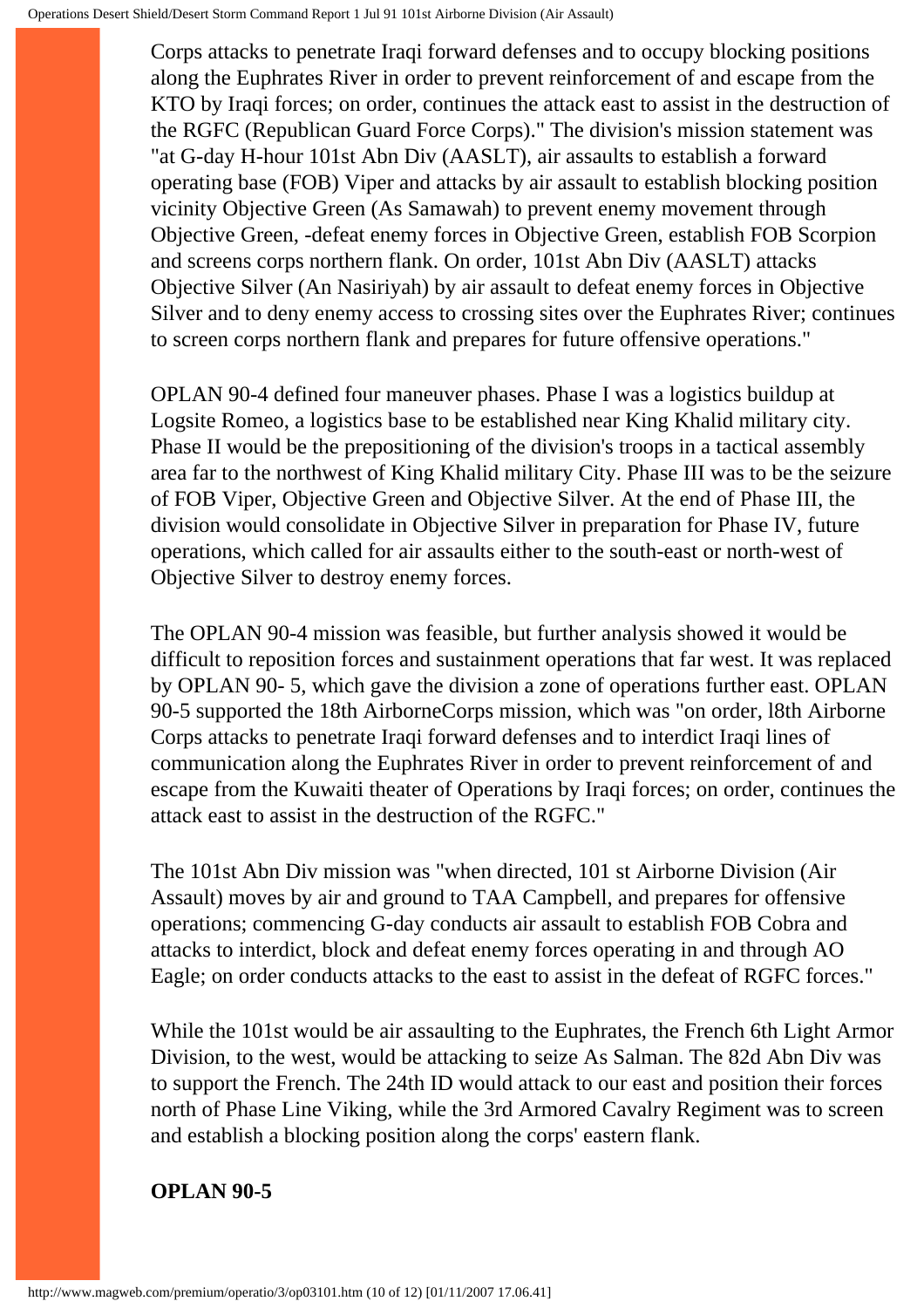Like OPLAN 904, OPLAN 90-5 defined four maneuver phases. Phase I was again a logistics buildup in preparation to support a short duration, high tempo, high consumption ground offensive. Phase II called for the division to reposition its forces from Camp Eagle II and the covering force area into a tactical assembly area several kilometers southeast of Rhafha, Saudi Arabia.

Phase III, offensive operations, of OPLAN 90-5 contained four subphases. Subphase A was the seizure of FOB Cobra, deep in Iraq, by the division's First Brigade TF. Subphase B was the buildup of a robust FOB Cobra by DISCOM in order to support security operations in the FOB and prepare for further air assaults into AO Eagle. Subphase C was an armed aerial reconnaissance into AO Eagle on the second day of the ground war. This attack would cut Iraq's lines of communications along the Euphrates River. Second Brigade TF would then attack into the Tallil Airfield (Objective Strike) on the fourth day of the ground war to prepare for further strikes during Phase IV, future operations.

The Division Support Command (DISCOM) was again to provide tailored direct logistical support to all of the division's assigned and attached units. The division support area (DSA) was to be located in the Tactical Assembly Area (TAA). DISCOM was to establish the FOB Cobra base and be prepared to establish a second FOB as required. The DSA was to move from the TAA to FOB Cobra during Phase III of the plan. Throughput supplies were to be pushed by the lst COSCOM, with the division's primary support again coming from the 101 Support Group (corps).

The division developed several innovative supply procedures. Among these was the use of one fuel, Jet A-1, for both ground vehicles and aircraft and the use of configured support packages for forward deployed troops. Innovations such as these, when combined with the light logistics tail allowed by the tailored FOBs and LABs, were critical to our success during Operation Desert Storm.

#### **Attack**

With an offensive plan in hand, and the United Nations' approval for President Bush to attack Iraq if Iraq failed to withdraw from Kuwait by 15 Jan 91, the division implemented OPLAN 90-5, Phase 1, the logistics buildup at Logsite Romeo. The first DISCOM forces arrived at Logsite Romeo on 5 Jan 91. The division also positioned engineer assets at thelogsite to assist in the eventual preparation of the Tactical Assembly Area.

As the January 15 deadline drew nearer, there were fears that Iraq would launch a preemptive spoiling attack into Saudi Arabia vicinity King Khalid Military City (KKMC). To strengthen newly arrived 7th Corps elements only beginning to deploy near KKMC, the division's Second Brigade TF was put under the tactical control of the 1st Cavalry Division and moved into position in the vicinity of Al Qaysumah, northeast of KKMC. The feared attack by Iraq never materialized.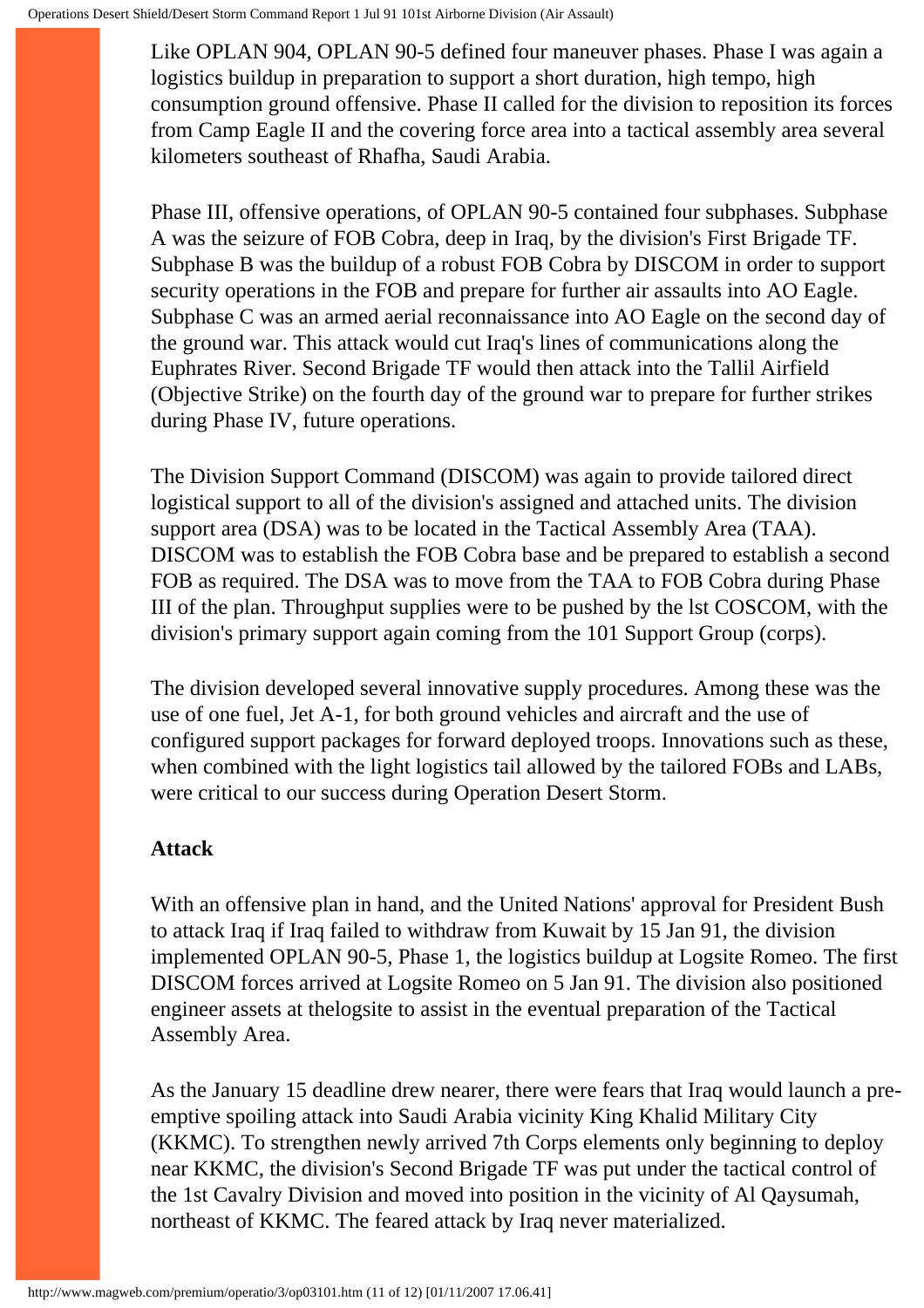The 101 st Abn Div was destined to fire the first shots of the coming war. Back in Sep 90, LTC Cody, Commander of the 1- 101 st AATK Battalion was instructed to begin planning for a covert strike into Iraq. The strike was to be against two early warning radar sites in western Iraq in order to open up a twenty mile wide air corridor for coalition jets to use in bombing Baghdad. Cody named the operation NORMANDY, after the site of the 101st Abn Div 's famous airborne insertion on D-Day during World War II.

The pilots selected to conduct the mission were formed into two teams of four Apaches, Red Team and White Team, and trained on the mission for three months. LTC Cody did not brief them on the particulars of the mission until two days before the strike. In addition to these eight Apaches, there was a standby Apache and a Blackhawk to carry four Apache mechanics. The assembled team was named TF Normandy.

On 14 Jan 9 1, the pilots made a 720 mile trip from Camp Eagle 11 to their staging base in western Saudi Arabia. They were joined by Air Force helicopters, to be used for any needed search and rescue missions. The trip was made possible partly by the innovation of a young officer in the 1- 10 lst AATK. The officer, lLT DeVito, recommended a fuel carrying option that allowed the Apaches to carry extra fuel in addition to their heavy load of ammunition.

All last minute diplomatic efforts to avert war failed as the United Nation's 15 Jan deadline came and went. D-Day, the start of the air war against Iraq, was secretly set for 17 Jan 91. The entire world held its breath in anticipation of war. War would come, and the Screaming Eagles would draw first blood.

*Next Issue: The Hail Mary and 100 Hours of War.*

[Back to Table of Contents -- Operations #3](#page-0-0) [Back to Operations List of Issues](http://www.magweb.com/premium/operatio/operiss.htm) [Back to MagWeb Master List of Magazines](http://www.magweb.com/premium/maglist.htm) © Copyright 1991 by The Gamers.

This article appears in MagWeb (Magazine Web) on the Internet World Wide Web. Other military history articles and gaming articles are available at **http://www.magweb.com**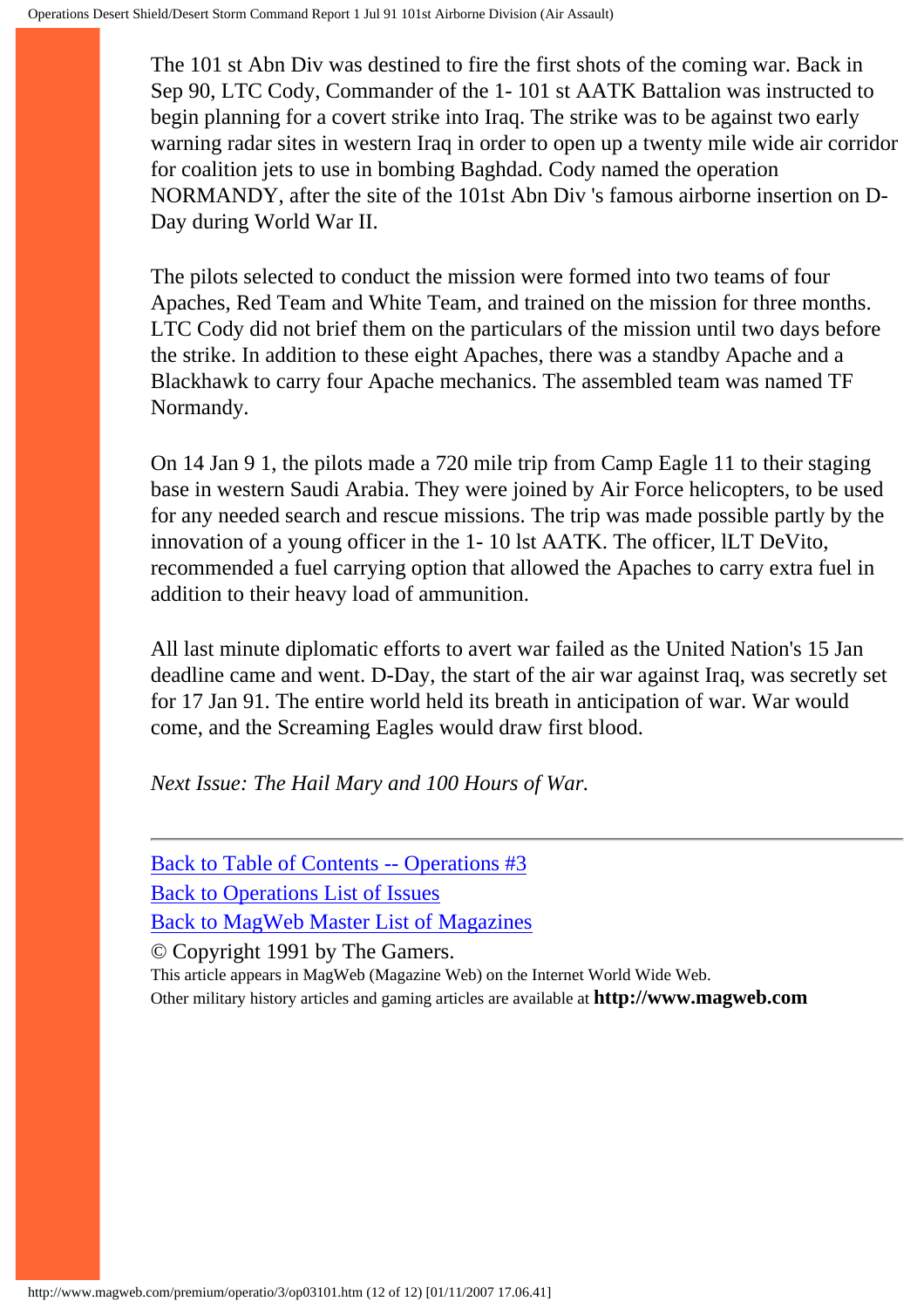

# **Bloody 110th**

## **Umpired Play**

*by Dean N. Essig*

In the last issue, I described the ground rules we used in a umpired game of Bloody 110th we played at our retreat last April. This article will be a postscript to that one and will give a rundown of how it went and what lessons were learned by us in the operation of umpired games of this sort. I will not give more than a brief description of the operations run by the players, the intent here is to examine the umpired game operating system, not game play.

We ran this game with eight people. I played the roll of judge, fate, and (when required) god. Each team was made up of one off-map player, one on-map primary player, and one on-map assistant. For the Germans, this consisted of Rod Miller, Dave Powell, and Al Wambold respectively. The American team consisted of Sam Simons, Tom Watson, and Ric Walters. Our own Dave "Sticky" Combs played the role of CNN and journalistic pest with a camcorder. (Yes, there is a VCR tape of this game, if Dave Powell hasn't burned it yet.) Wolf Blitzer had better watch out...

Teams were formed Friday night and they got together to thrash out overall strategy for their side. This was a very important period because it was the last time the offmap players could describe what they wanted to the on-map players face to face with a game map to point at. The German team got down to business and laid out a campaign plan that they developed in a committee fashion which actually worked for most of the game without major alteration.

I wondered if Rod would ever take charge of his subordinates during this process-he didn't. As opposed to telling them what he wanted them to do, he'd throw out an idea to see if they liked it. I'm not quite sure how they developed the plan they did. My sharpest memory is of Dave Powell getting aggravated at the process and repeatedly asking Rod, "Well, what do you want us to do..." The major problem with the German plan was its predictability. It looked much like other game plans we've seen in face to face play. Anything unexpected--a deep southern pincer or a hide-away force in a batch of woods--would have given the US team more to chew on and pull their hair out about.

The American team was made of different stuff. Tom Watson, senior US on-map player was to arrive late, so Sam and Ric had to come up with a plan of their own.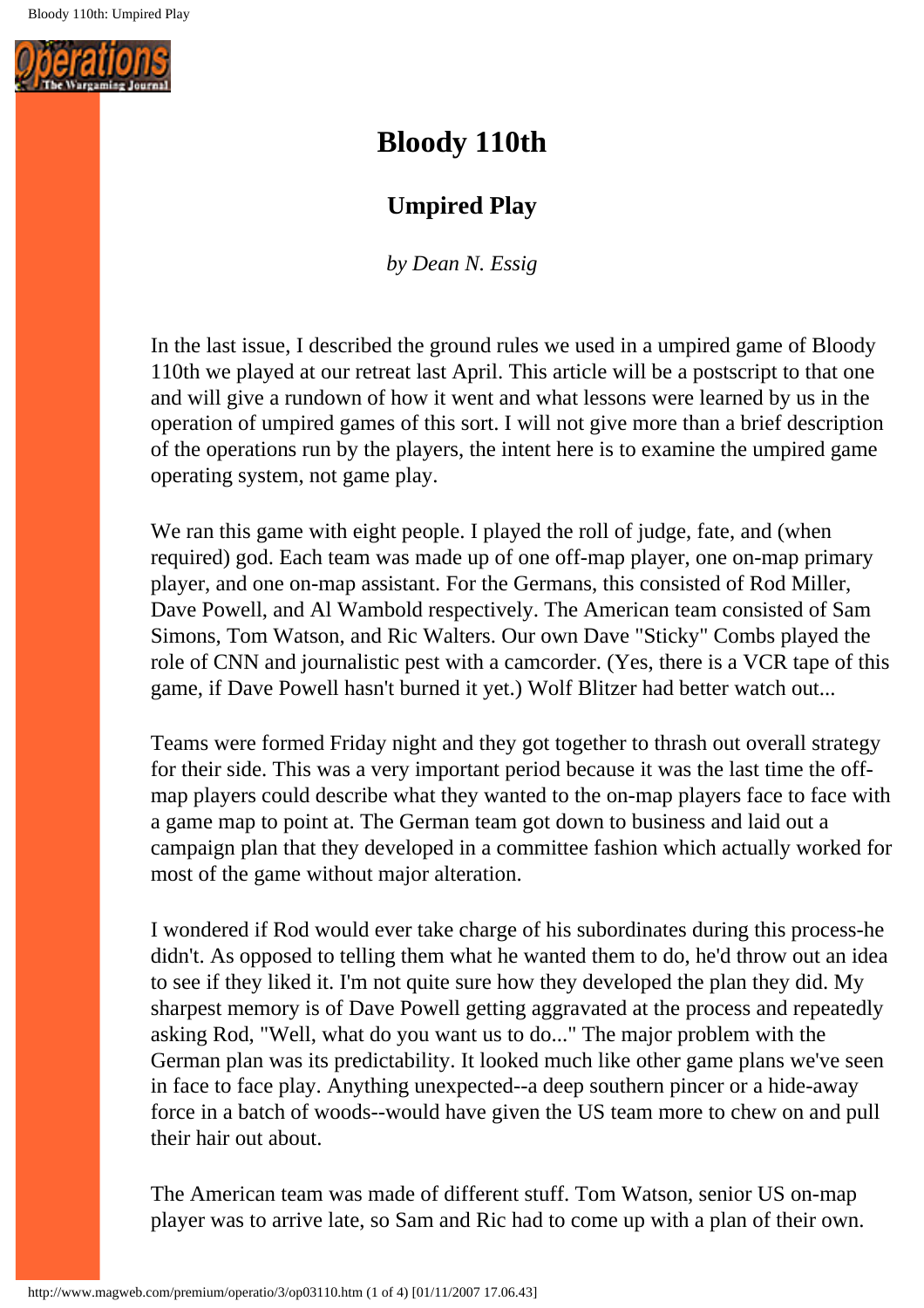Ric didn't want the burden of giving Tom a plan he couldn't live with, so he let Sam work it out himself. And Sam set about doing just that. It took several hours. Planning the likes of which the world hasn't seen since Hitler ordered around every battalion on the Eastern Front! We're talking micro-management here, folks, big time. Sam was planning the movements and releases ofindividual AT Guns, etc.

The US plan was set up like a big shotgun--on cue, all reserves would be released to pre-planned positions. The problem was thattheplan was very inflexible. It depended little on the type and location of threat being faced (after Rod and the Germans revealed their hand.) Instead, it deployed the US's meager reserves evenly to each of the village bastions. When Tom arrived he pretty much accepted what he was given, although his understanding of the plan was hampered by not being there for the planning process. As it turned out, his understanding of the plan proved a bonus--he applied very loose interpretations to his orders which were no where near the strict move-by-move way they were planned.

Satisfied with their initial planning, the two on-map teams collected in the playtest room to set up. The off-map players, isolated one each in the front and middle offices, proceeded to twiddle their thumbs. Set up finished with little problem and we broke off for the night.

### **The Day of Reckoning**

Early the next day (around 7:00 am, I think) we all arrived to start play. The off-map players went back to their cloisters, the on-map ones to the playtest room. I started the timer. At first only a few messages started to move, followed in a few minutes by a literal deluge. Calls for fire poured off the map to the off-map players who were quick to allocate resources and fire what they thought was important. Play proceeded at a good clip. Early

n, much friction was apparent in the workings of the US team. Sam would ask the map for information and would get sarcasm or nothing for an answer. It came to a head when Sam asked for a weather report and Tom yelled back at him "Look out your ##% clo@  $*$  window!" They must have noticed that this was getting in the way of efficient play and, somehow, they resolved their differences and by afternoon were proceeding in a much more business-like manner.

By our lunch break several things were evident. There was nowhere near enough bogus information coming from the map to help keep the off-map players in the dark; Sam had lost track of nearly all of his own units; and Rod had little to do since his masterplan was working like a well-oiled machine. It was time to change.

I decided to start inventing assorted phoney intelligence problems for the off-map players to deal with. Reports of tank platoons and other enemy contacts in strange places on the map gave the off-map players more to worry about. I tried to make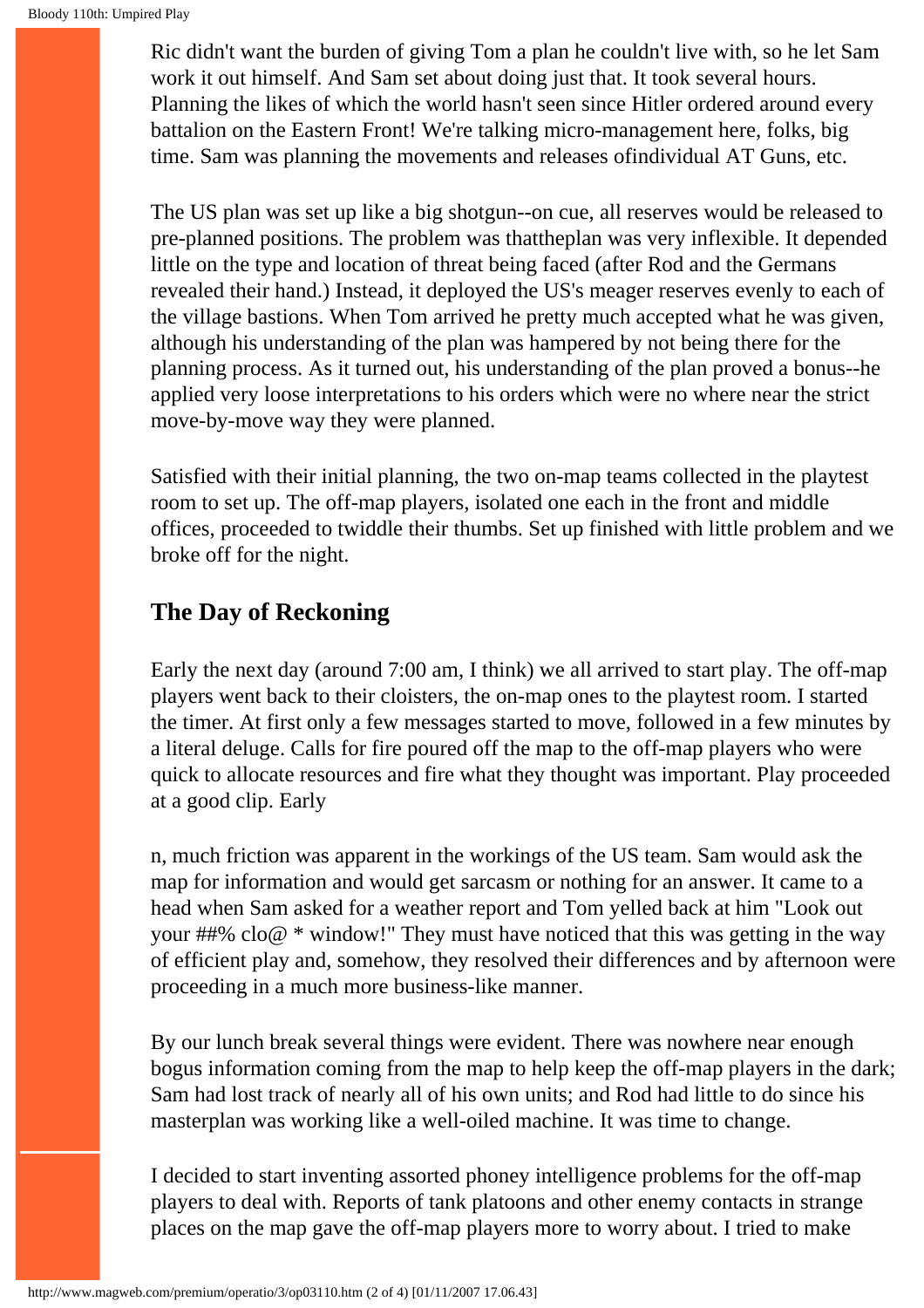these "vapor-forces" follow realistic plans and give them coherent stories. A tank report at Roder would be supported by further reports. Answers to clarification questions would be forged, etc. Rod failed to take any of the bait and continued to read the sports pages from his paper. Sam bit on a couple but his op sheet reactions never had time to reach the map.

Some weird orders were issued from Sam to Tom moving some units to counter vapor-force threats, but Tom managed to ignore most of themagain he seemed to be stretching it. The bogus report campaign failed due to my inability to lie effectively and due to some "screening" going on by the on-map players. An on-map judge would have been a valuable addition-someone who could take the time to give official interpretations to op sheets coming in so that the on-map players couldn't take liberties. I was far too busy to be able to do this. Also, the on-map judge could give "valuable" BS reports and unimportant reports to the off-map players. I was, again, too busy to sit down to collect my thoughts and come up with a decent set of bogus reports which would have a better chance of buffaloing the off-map players.

Sam, in order to find out where his guys were, made an excellent move of sending explicit "where are you" questions to each of his commands-and in sending several of each one. In this way, he managed to get at least one positional report from everyone (to the great consternation of Tom who retorted several times "I already told him that *twice*!!!" (expletives deleted.) By the end of the game, Sam had decent idea of where his forces were.

Derailing Rod's master plan proved impossible since he didn't believe any of my bogus reports and reacted accordingly. On the map, his forces butchered themselves in the taking of Mamach and his northern pincer drive was well on its way to Reuler. Sam's forces (run by Tom with his radio to higher firmly in the "off" position) formed a tight defensive line just west of Mamach making a semi-circle to the north and south from Reuler down and around to directly south of Clervaux.

As play went into the afternoon (game and real time), a curious problem occurred. Basically, the on-map players were slowing down due to burn-out--they had, after all run through half the first day already-and the off-map players went nuts sending artillery fire missions to the map, AND a flood of old fire missions on my desk (held up in transmission) were released to the map. The result? With a thousand-yard-stare with no rivals, the on-map players attempted to get through fire mission after fire mission. My information periods came and went so that each time they were *almost* finished firing their missions-a new batch of "hot off the presses" fire missions would show up. After some undefined period of this hammering, both on-map players baited the Artillery Fire Segment and went on to the next phaseincoming fire mission orders be damned! The lesson here is to allow the map time to determine the information periods, not to have them separated as I attempted. While the full 20 minute turn is too long for the information period, possibly a mid point in the turn could be selected when play is suspended and the judge runs his orders about. This would allow for two periods per turn plus a brief respite for the burdened on-map players.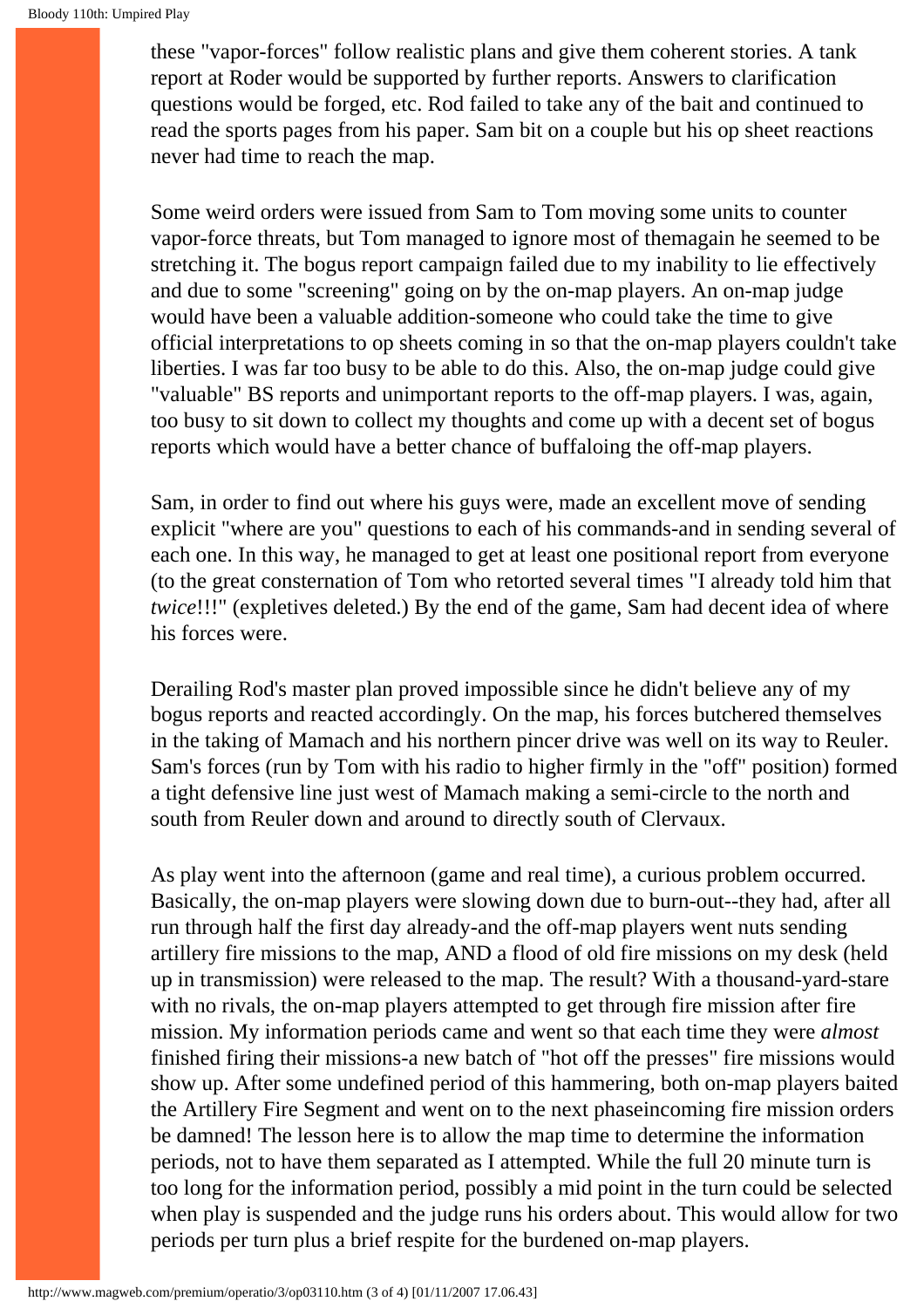All during the game and especially during their most frazzled moments, the off-map players were pinned down by our erstwhile CNN team of Sticky and his traveling camcorder. While no troops from either side surrendered to him for milk and cookies, he was, at any rate, able to document on film much of the inner workings of the minds of the two off-map players. His efforts added to the enjoyment of all concerned, especially when Sam was raving that all was lost (again) and Sticky put to him the question: "Is there anything you'd like to tell the people at home?" While we have yet to get one of Sam's classic rave-outs on film-this came close. If you play an umpired game, be sure to have your own CNN crew-with imagination it's a blast, plus watching the film afterward is great. Nothing will ever beat the scene of the Nazi command post, Rod Miller in charge, with his feet up on my desk reading the sports pages and the "mellooldies" music floating the background as he repeatedly ignored pleas for help against imaginary US tank attacks! As with U.S. Grant, Rod Miller don't scare worth a damn.

We had a lot of fun playing this umpired game, although there are a few things I'd do differently next time. The changes I've mentioned above, plus I'd want to do something other than be the judge! If you can find the time and the people, give this method of play a shot--you'll have a blast, too.

[Back to Table of Contents -- Operations #3](#page-0-0) [Back to Operations List of Issues](http://www.magweb.com/premium/operatio/operiss.htm) [Back to MagWeb Master List of Magazines](http://www.magweb.com/premium/maglist.htm) © Copyright 1991 by The Gamers.

This article appears in MagWeb (Magazine Web) on the Internet World Wide Web. Other military history articles and gaming articles are available at **http://www.magweb.com**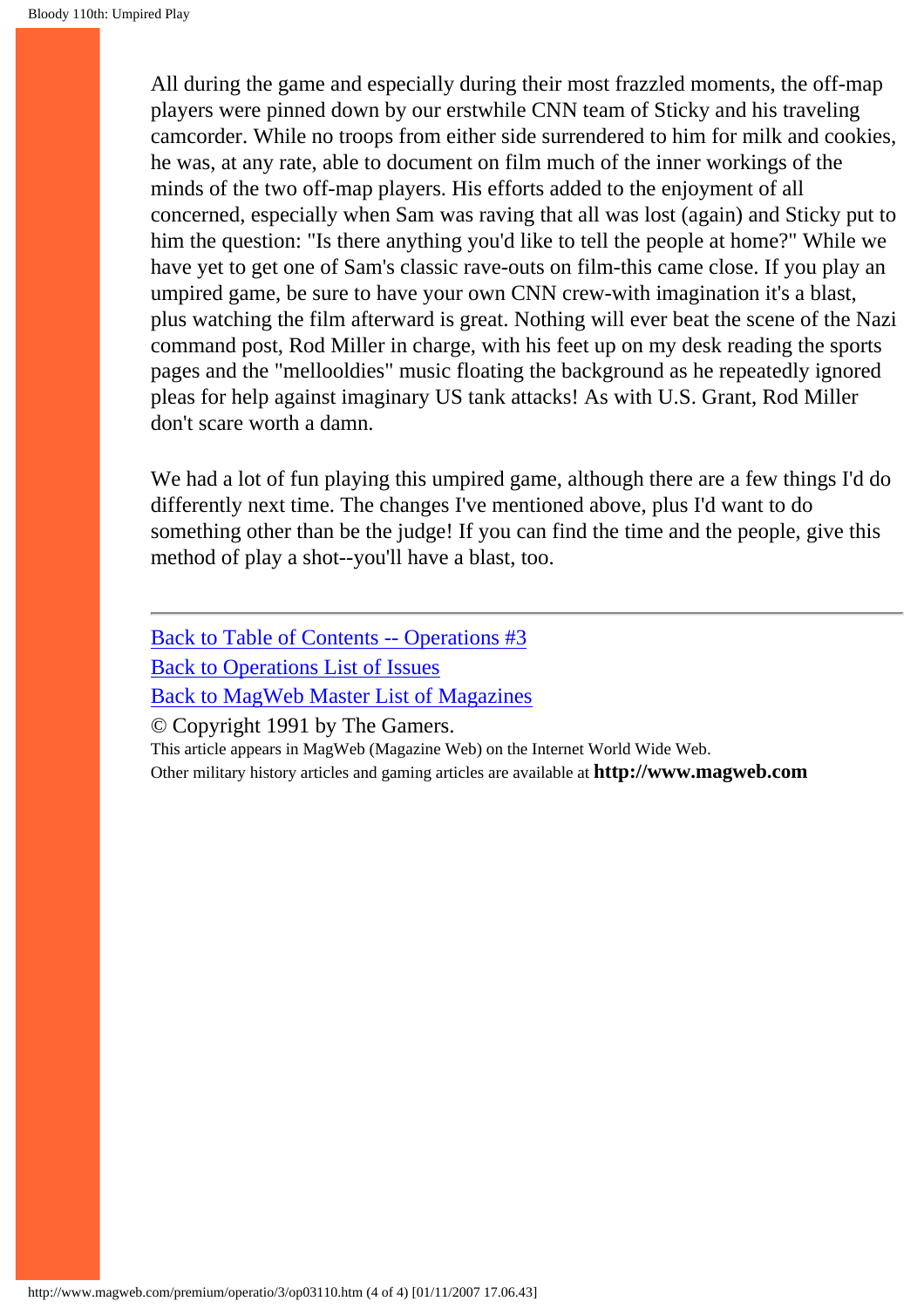

# **Where Does Your Gaming Dollar Go?**

*by Dean N. Essig*

The following figures are provided for your interest. They reflect the operations of this and most other small game companies in a way that I haven't seen since SPI in the seventies. I used to enjoy greatly the facts and figures given to me then in S&T and since no other *truthful* facts of this type are being given to the gaming consumer, I thought you might be interested.

These are provided to all as a measure of what I believe is fairly normal in small wargame publishing. They represent the straight facts and are not "edited for effect" in any way. These can be used to give meaning (or expose falsehoods) to the many wild claims we all hear. A good dose of reality is useful sometimes. Especially for those of you with dreams of grandeur about starting your own companies.

A common refrain I hear is "I would pay the extra buck for (fill in your pet idea here)." The concept that an extra dollar of production costs can be compensated by another dollar of retail cost is simply invalid. While we would love to provide such extras in our games, prudent business sense dictates against it. As you can see below, an extra dollar in production costs must be compensated by no less than \$6 in retail price for us to maintain our already skimpy safety levels. To do otherwise would be irresponsible.

And, I do *not* agree that games are free from price considerations. Games are expensive enough without tacking on a bunch of gold fixtures to drive their price through the roof.

### **Each \$1.00 spent on gaming is divided as follows:**

(Based on sales and expenses in 1990)

To Stores and Distributors 54 Cents Actual Cost of Production 16 Cents Boxing/Shipping/Postage 4 Cents Salaries and Royalties 18 Cents All other expenses 7 Cents Profit 1 Cent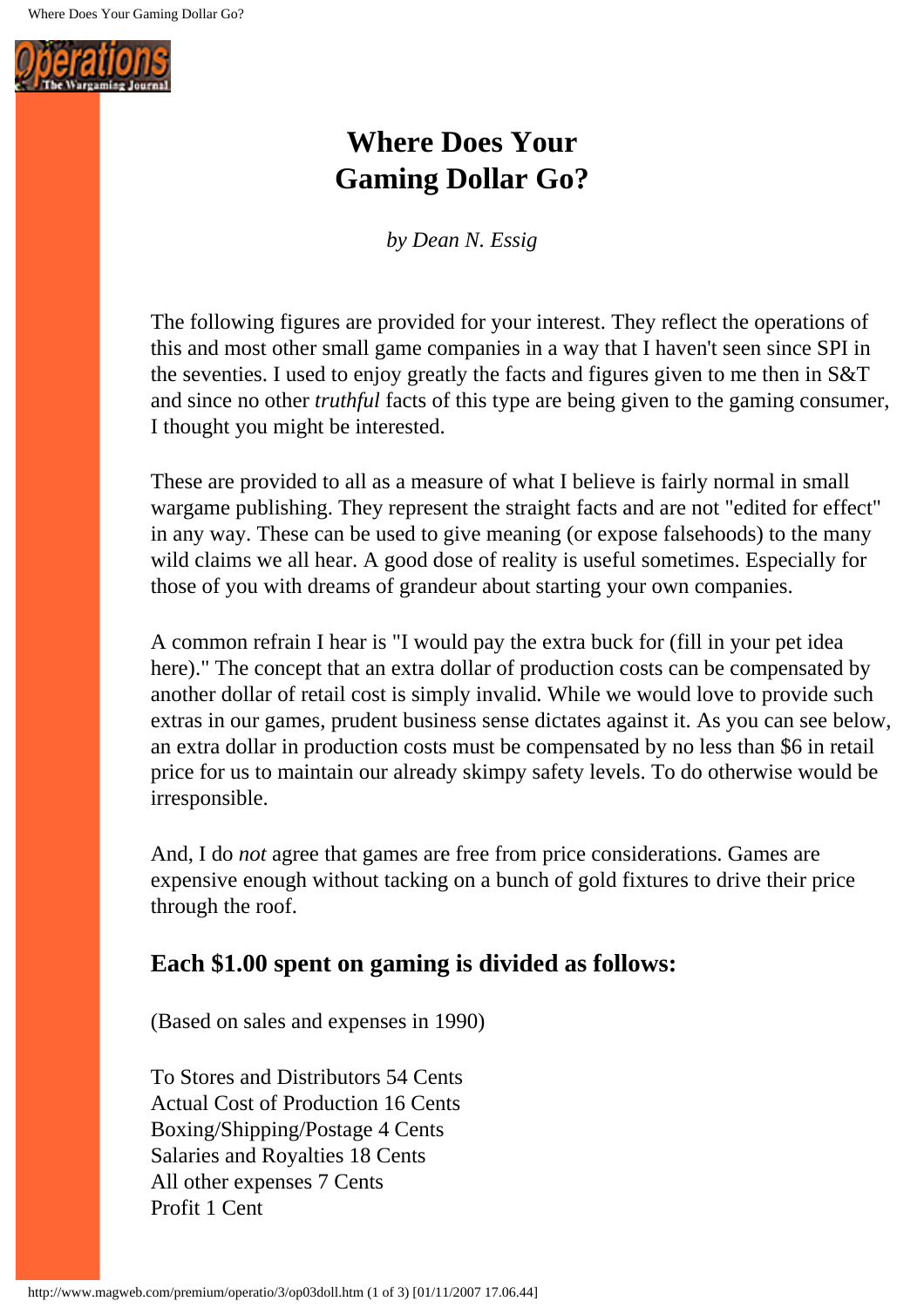| Year                                 | Year Total   1-01   1-02   1-03   1-04   2-01   2-02   2-03 |      |                                          |      |          |      |      |                      | $3-01$ |
|--------------------------------------|-------------------------------------------------------------|------|------------------------------------------|------|----------|------|------|----------------------|--------|
| 1988                                 | $1674$ units                                                | 942  | $ 732\rangle$                            |      |          |      |      |                      |        |
| 1989                                 | $ 2687 \text{ units} $                                      | 263  | $ 719\rangle$                            | 106  |          | 1599 |      |                      |        |
| 1990                                 | $ 4684 \text{ units} $                                      |      | 248                                      | 1497 |          | 588  | 1073 |                      | 1278   |
| 1991 (to Oct) $ 4899 \text{ units} $ |                                                             | 1188 |                                          | 251  | 1376 250 |      |      | $ 325 $ $ 1183* 326$ |        |
| Total to date                        | 13,944                                                      |      | 2393  1699  1854  1376  2437  1398  1183 |      |          |      |      |                      | 1604   |

## **Units sales for us are as follows:**

\*To be fair, Omaha's numbers are only based on pre-pubs and the initial distributor shipment. The game isn't even one month old as of this writing.

## **For what its worth, as of mid-October 1991, here is: "The Gamers Best Sellers List"**

| Game                                                                                | <b>Units</b> | <b>Notes</b>                                                     |  |  |  |  |
|-------------------------------------------------------------------------------------|--------------|------------------------------------------------------------------|--|--|--|--|
| 1. Bloody 110                                                                       | 2437         | First 2500 print run game, handful of games<br>remain $(< 100$ ) |  |  |  |  |
| 2393<br>2. In their Quiet Fields                                                    |              | 2 Editions (first of 1205, then 1200, both all but<br>sold out)  |  |  |  |  |
| 3. August Fury                                                                      | 1854         | Very heavy initial distributor orders                            |  |  |  |  |
| 4. Thunder at the Crs'rds                                                           | 1699         | Short run-more than 800 countersheets ruined by<br>die-cutter    |  |  |  |  |
| 5. Force Eagle's War                                                                | 1604         | An underdog from the very start                                  |  |  |  |  |
| 6. Objective: Schmidt                                                               | 1398         | Slow, yet steady, seller                                         |  |  |  |  |
| The following do not have enough track record to be rated fairly against the above. |              |                                                                  |  |  |  |  |
| <b>Barren Victory</b>                                                               | 1376         | Only 3 months                                                    |  |  |  |  |
| Omaha<br>1183                                                                       |              | Less than 1 month                                                |  |  |  |  |

Be very wary of figures touted by others which seem radically different from the above (unless speaking of Avalon Hill or TSR.) I am a cynic by nature and my four years in the game biz have made that only stronger. If I may paraphrase... "beware of small game companies shouting of good fortune." Actually, what the wargame consumer needs is Mark Twain's 100% shock-proof crap detector!

As always, if it sounds too good to be true, it isn't.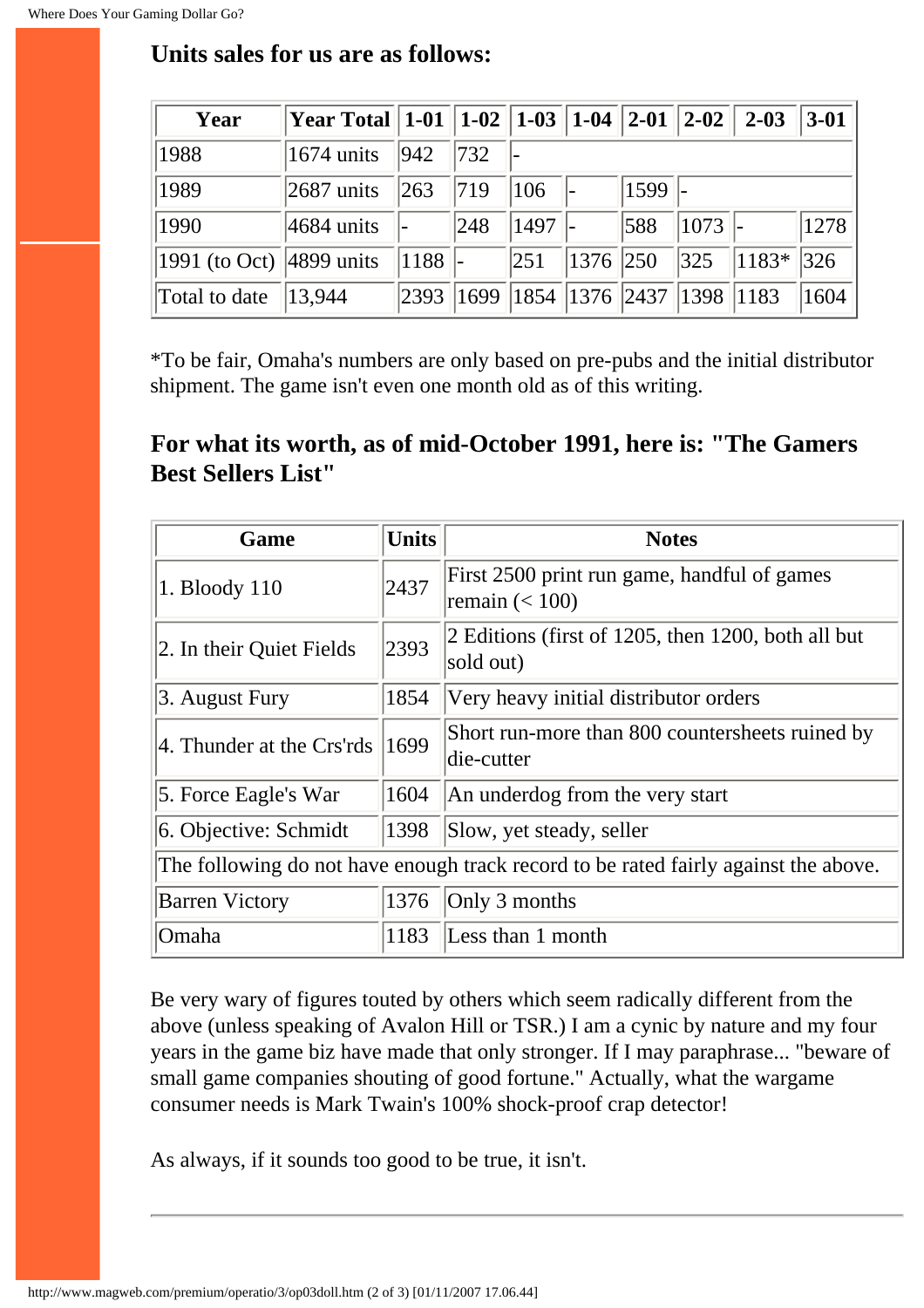[Back to Table of Contents -- Operations #3](#page-0-0)

[Back to Operations List of Issues](http://www.magweb.com/premium/operatio/operiss.htm)

[Back to MagWeb Master List of Magazines](http://www.magweb.com/premium/maglist.htm)

© Copyright 1991 by The Gamers.

This article appears in MagWeb (Magazine Web) on the Internet World Wide Web.

Other military history articles and gaming articles are available at **http://www.magweb.com**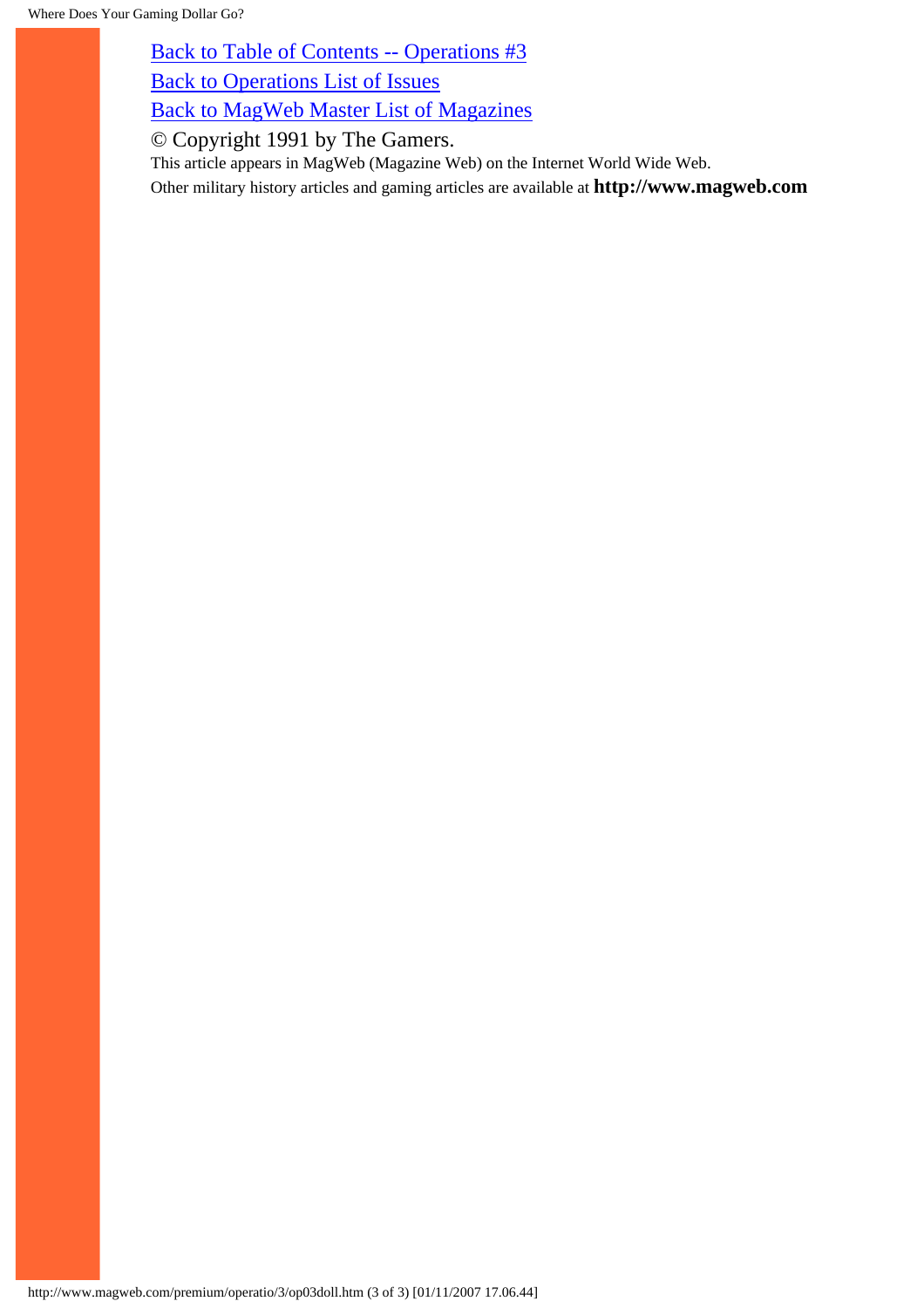

# **Figuring Line of Sight**

# **Wargame**

*by Dave Demko*

The ultimate test of Line of Sight (LOS) rules is your visual imagination. If you were standing somewhere on the real terrain represented by the map, what do you think you would see? Keep that point in mind as you try out two rules that have worked for me.

1. Some games aimed at topographical precision by using a graph-paper-like LOS gauge-but those rules made elevations too artificial, like stacks of plateaus instead of hills. The TCS system uses the more sensible "halfway rule" (8Ab) and invites us players to use "a more detailed or precise LOS rule" if we want to (8.4f.) Here's my quick and easy to use variation on the halfway rule. It applies only when units are at different elevations, so it replaces the second-to-last sentence of 8.4b. The rule works with the CWB maps too, and for any games with topographic-style maps.

If the potential obstacle is at the same elevation as the high unit and the range from the high unit to the obstacle is greater than 1/2 the range from the high unit to the low unit, the LOS is blocked.

If the potential obstacle is lower than the high unit, the LOS is blocked only if the range from the high unit to the obstacle is greater than 1/2 the range from the high unit to the low unitplus the difference (in elevation levels, not meters) between the obstacle's height and the high unit's height. (Elevation levels are defined by contour lines or color coding, with the difference between one elevation and the next being one level.)

*Example: A tank at 500 meters elevation is attempting to fire on an infantry platoon at 440 meters elevation and 8 hexes range. A hex on the LOS at 500 meters and 4 hexes away from the tank does not block the LOS but at 5 (or more) hexes away it would, since*  $1/2$  *x 8 = 4. A hex at 480 meters (one level lower than the tank) and 5 hexes away would not block the LOS, but a hex at 480 meters and 6 (or more) hexes away would block, because (1/2 x 8) + 1 = 5.* 

The effect of this rule, compared with the standard TCS rule, is to make units in high places slightly more able to observe--and be observed. This rule makes the blind spots created by rolling terrain shrink or grow in direct proportion to the height of an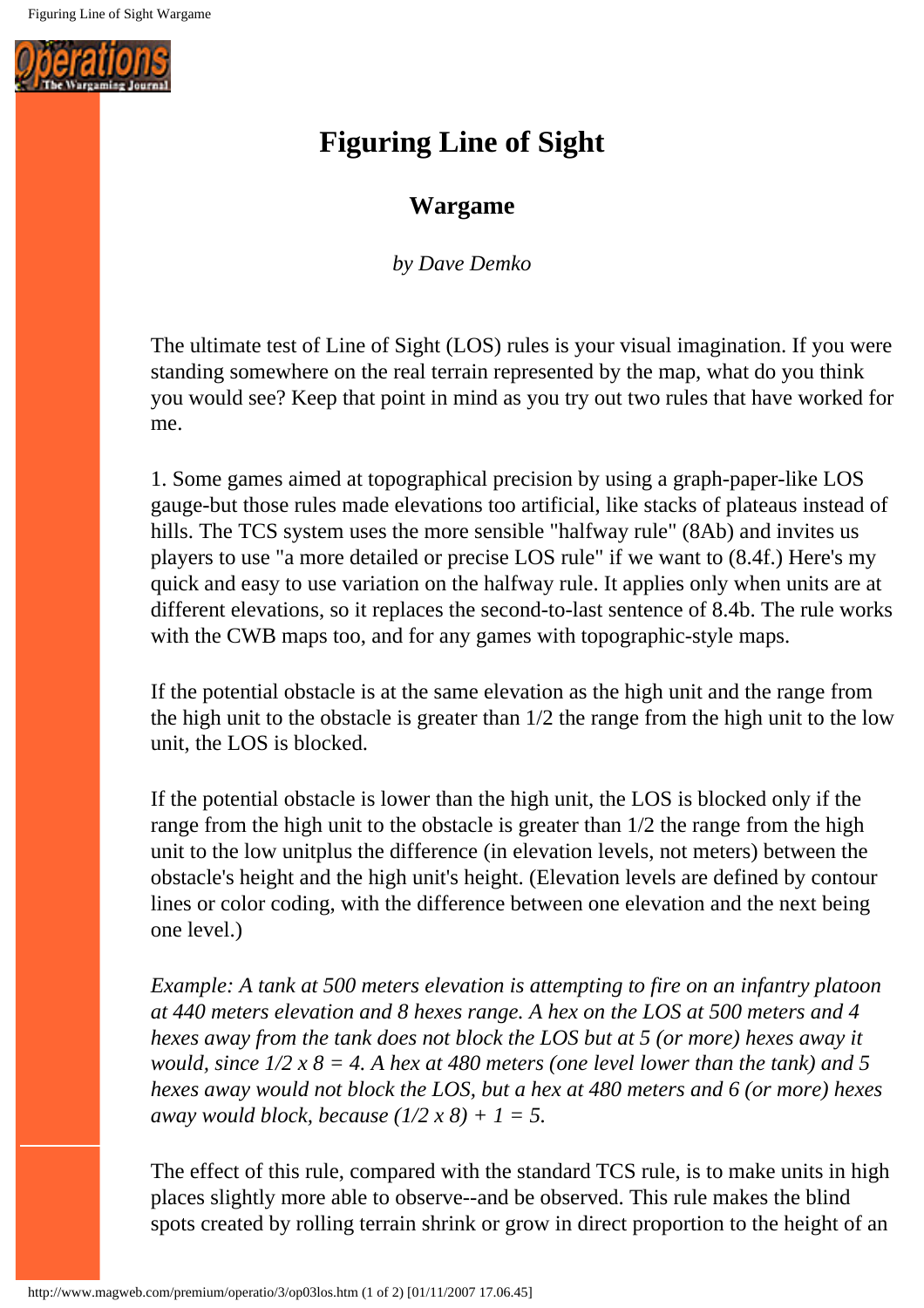observer relative to rises in the landscape.

2. The Slope and Extreme Slope hexsides in the CWB games give units a quite realistic defilade advantage (as a column shift on the Combat Table) when defending against fire from lower units. In effect, units at the baseof such a slope can see little beyond the slope's crest, probably only the heads and shoulders of enemy troops near the slope. Units further back from the slope will be totally concealed. So, try this rule...

A unit in a hex with a Slope or Extreme Slope hexside may trace a LOS across that hexside to a higher elevation only into adjacent hexes. Conversely, only units in hexes adjacent to the up slope side of a Slope or Extreme Slope hexside may trace a LOS across those hexsides to lower hexes bordering those hexsides.

This rule may feel overly restrictive, so you might want to disregard it in cases where the high unit is in a hex with an elevation even higher than that of the hex immediately on the high side of the slope. In this case, you would allow a unit in hex A5.26 of the Barren Victory map to fire into, and be fired upon from, hex A3.25, but not A5.24.

[Back to Table of Contents -- Operations #3](#page-0-0) [Back to Operations List of Issues](http://www.magweb.com/premium/operatio/operiss.htm) [Back to MagWeb Master List of Magazines](http://www.magweb.com/premium/maglist.htm)

© Copyright 1991 by The Gamers.

This article appears in MagWeb (Magazine Web) on the Internet World Wide Web.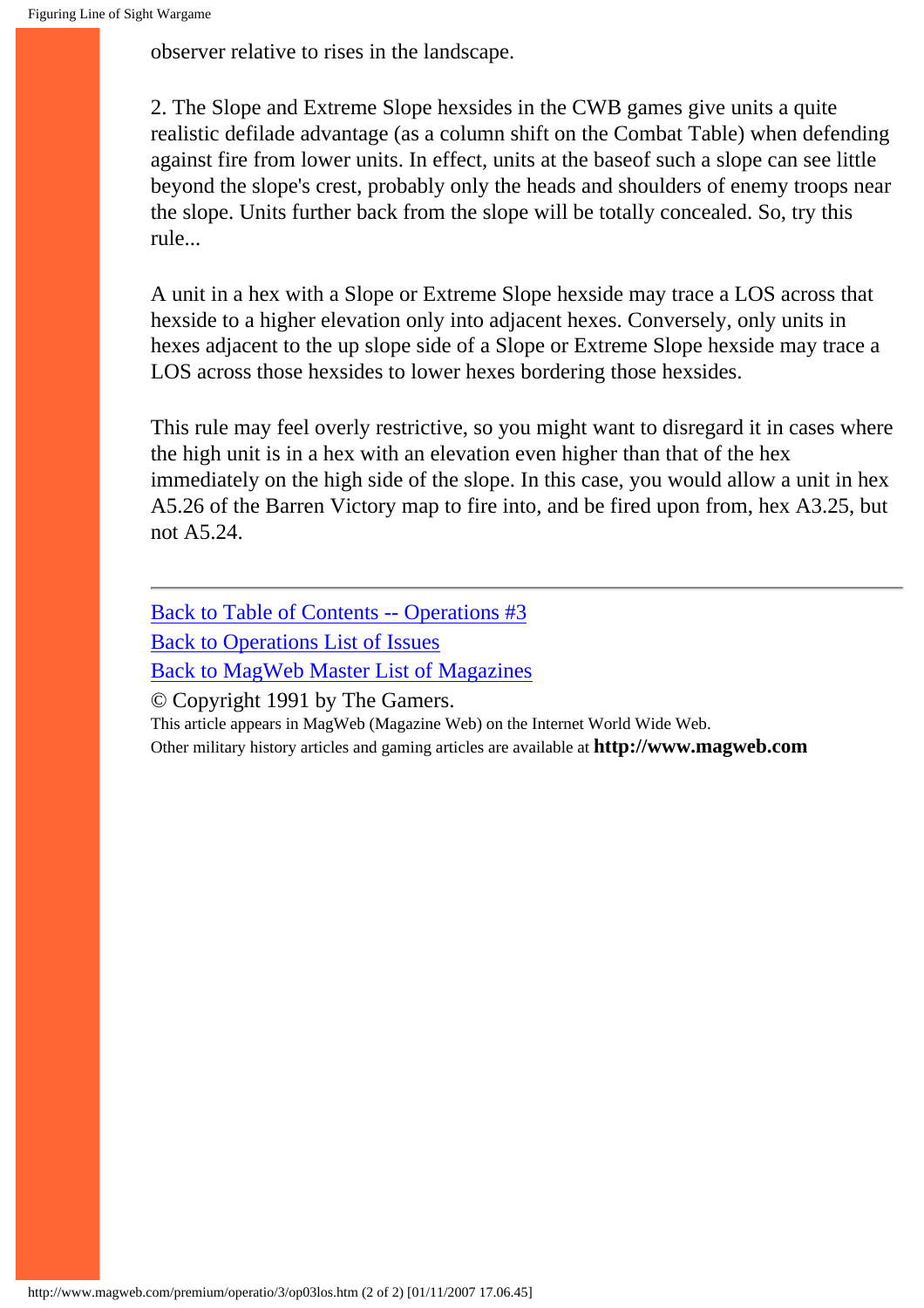

# **Cons, Clubs, and Things...**

## **1991**

*by Dean N. Essig*

**Desolation Con IV** Feb 28 - March 1, 1992. Richland, Washington Dealer's room, Tournaments, Open Gaming. To get more info: Contact Melanie Cower, 1514 Hunt Avenue, Richland WA 99352 (509) 9463544 \$10.00 fee until 1 Feb 92.

**San Diego State Univ Conflict Simulations Club** Meetings every Friday lpm to midnight at rooms B & G Aztec Center, Lower Level. Contact: D. Burmeister 460 Graves Ave. #3 1 A, El Cajon CA 92020, president.

**Egyptian Campaign '92** Feb 7 - 9, 1992. Carbondale, Illinois SIUC Strategic Games Society. Office of Student Development, 3rd Floor Student Center, Carbondale, IL 62901 or call Sean Callahan at (618) 549-7764

**POCON** 3 - 5 April, 1992. Holiday Inn, Bartonsville, PA Includes RPG, miniature wargaming, SF, boradgames, and painting contests. \$6 for day, \$10 for weekend, no per game fees. To get more info: Contact Ed Dowgiallo, PO Box 390, Effort PA 18330 (717) 629-7218

[Back to Table of Contents -- Operations #3](#page-0-0) [Back to Operations List of Issues](http://www.magweb.com/premium/operatio/operiss.htm) [Back to MagWeb Master List of Magazines](http://www.magweb.com/premium/maglist.htm)

© Copyright 1991 by The Gamers. This article appears in MagWeb (Magazine Web) on the Internet World Wide Web. Other military history articles and gaming articles are available at **http://www.magweb.com**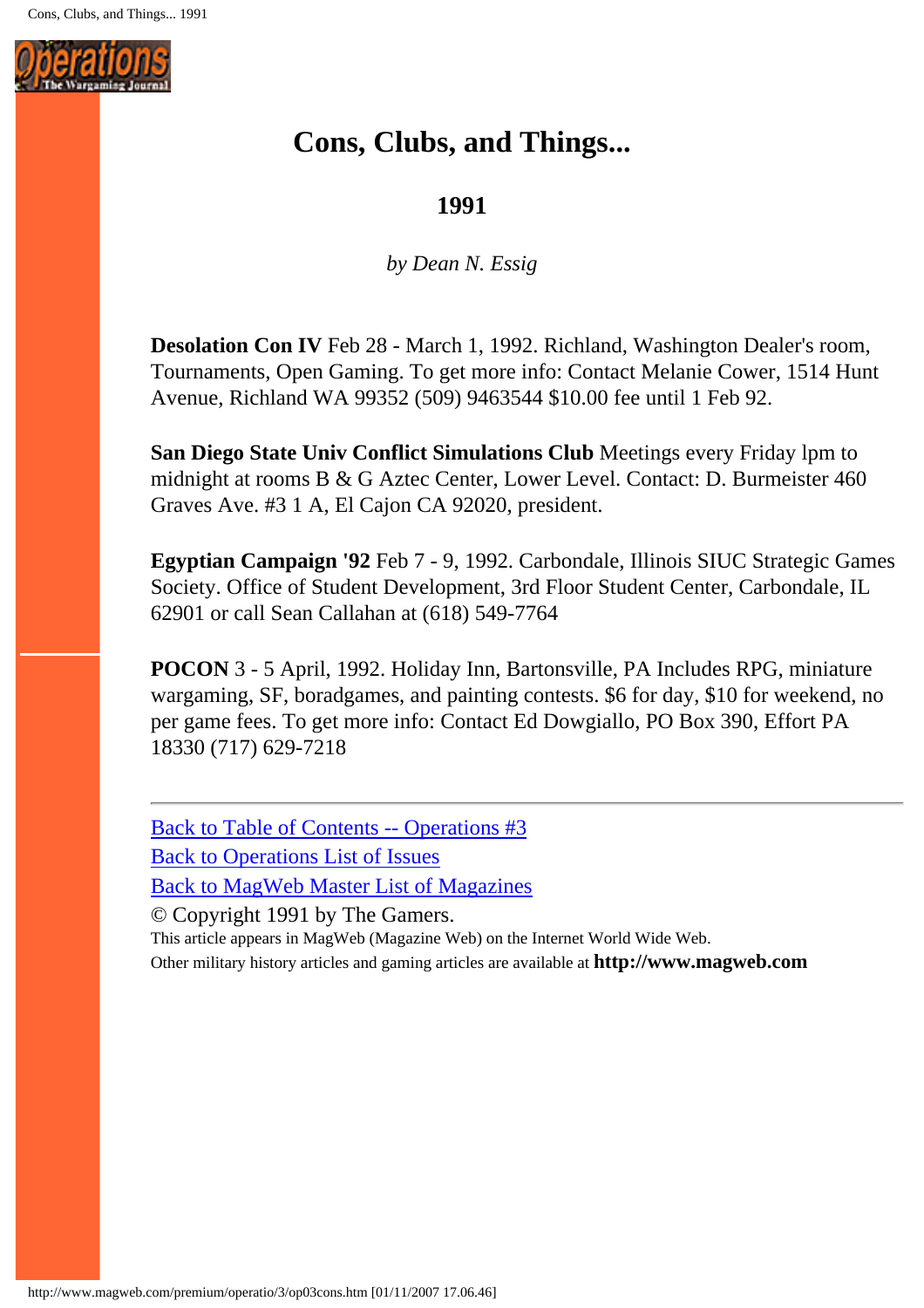

# **In Brief**

# **Editorial**

*by Dean N. Essig*

Small wargame publishers do not need extra lessons in humility. Every time a small publisher puts out anything, all of his foibles, inadequacies, and errors come home to roost. Once under the blistering lights of public purview and the inquisition of literally thousands of astute eyes, the publisher's finest efforts reveal all of their flaws. It's a lesson that hits home--making one redouble his efforts for next time, only to be reminded again "next time" that he is still mortal. Such is life.

In spite of hundreds of hours of final layout, editing, checking and rechecking, of sweated blood (I'd be more graphic, but that would be in poor taste...) and the extensive counter-by-counter examination cross-referenced with the designer's original roster and the final proofs, 18 of the 1680 counters in **Omaha** were printed with the wrong information. 13 of them were the Panzer Lehr variant Panthers, the rest had their backs screwed up in one way or another. Is this acceptable? It isn't to me and I'm sure it isn't to you. None of you need to be reminded of the tight resources of a small wargame manufacturer--Omaha's final artwork and checking was done in the main by one person-as are all our games-me. Given that fact, especially, I find no excuse for this sort of error in our games-especially in a monster like **Omaha** where errors like this will keep customers from noticing the thousands of things that did go right.

A player called me from Reno complaining (rightly) about the number of counter erTors he had seen recently from many different publishers. While I can do little to help the others, I *can* clean up my own act. And, I will, This caller was of a mind that we should issue new (corrected) counters for our games and even offered to pay for them. I have no objection to issuing collected counters-that is fair and correct-but I will not be caught dead *charging* people for them. When a person buys a game from us, he buys it in good faith that we put our maximum effort into what he is getting in the box.

While he cannot, reasonably, expect perfection (reality dictates against that), he should expect that his purchase will be of the finest workmanship of the skills we have available. If, later, an errata countersheet is made available--the original purchaser has the right to expect such counters to be made available to him at no charge. Perhaps a minimal postage fee, but no charge for the actual item.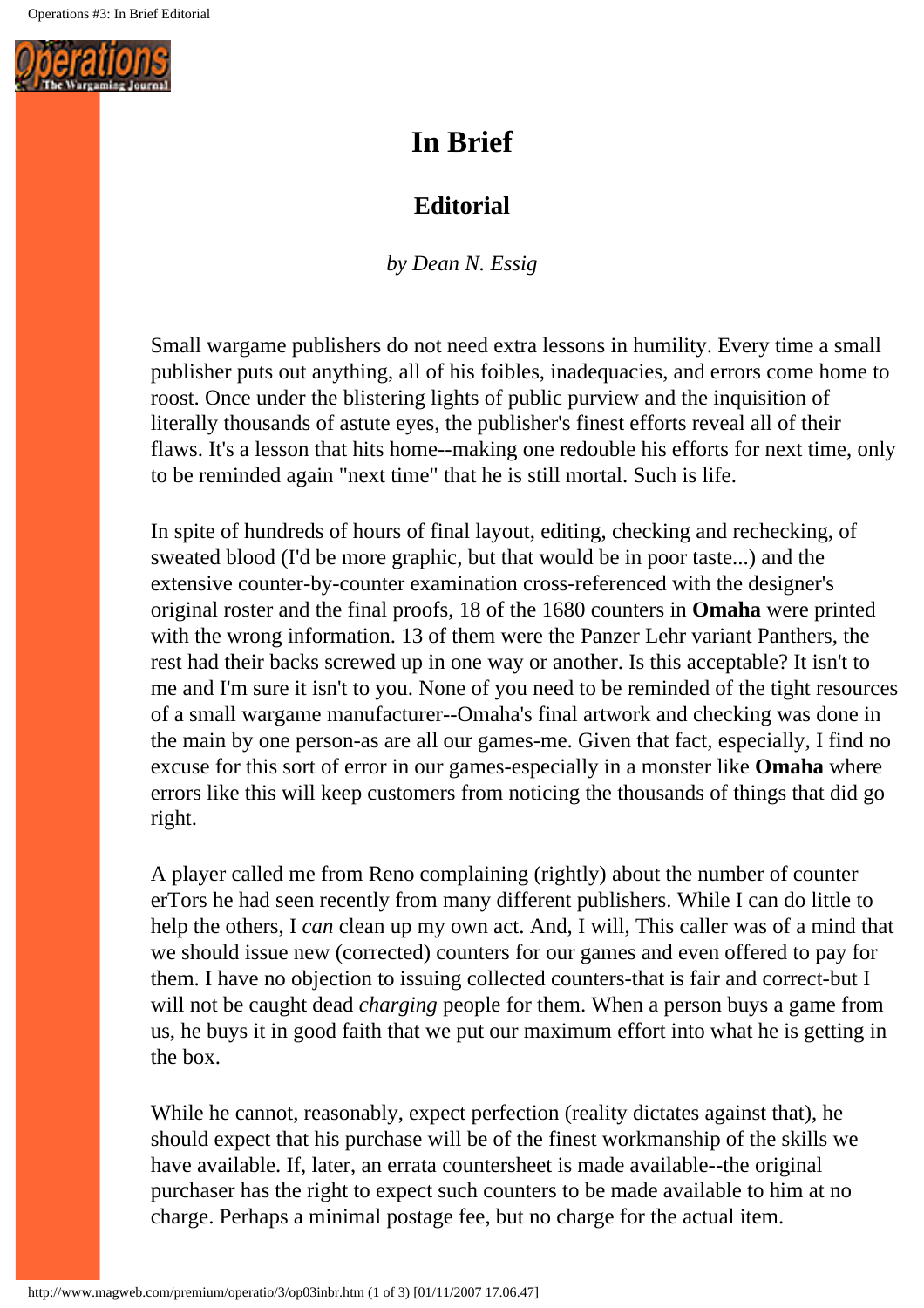The discussion with this player encouraged me to take a look to see how we could do this. A look back reveals 22 bad counters published in our 9 releases (including the ITQF 2nd Edition.) These include the 18 from Omaha, 1 from ITQF, 1 from Bloody 110, and 2 from Force Eagle's War. That means that before **Omaha** we had an error rate of .06% or 6 per 10,000 counters. **Omaha** (with nearly 5 times as many bad counters as all previous games combined) reduced the overall rate to .3% or 3 per 1,000.

#### **Suggestion**

Taking the caller's suggestion as valid (it is), the question then becomes How? The problem here is not that there are too many bad counters or too many of you-- but *too few* of either. Mounting and die-cutting even the smallest job is not difficult-we'djust slip it in with a game's counters and pay for however many sheets extra it was. That's the easy part. The problem comes in the printing. We can fit up to 14 copies of the errata set on *one-half* of our regular countersheets.

That means to cover the 2,500 games in our basic print run (which would be enough for everyone to get one to cover his set of games) we would be printing only 89 of our 560 counter-countersheets! Since this would have to be a four-color print job, it would be fiscally irresponsible to print these seperately-not to mention I'd hate to watch my printer laugh his way to the bank. Press runs of under a thousand are ridiculously expensive because of the small numbers. This method would not be sound and I owe you more responsible management than that.

Idea number 2 is to "slip them in using up some of the space to be allotted to markers in future games. The caller referenced Command Magazine and their publishing errata counters in the next issue. From a bimonthly magazine's point of view, that's the way to go. With us its different. Putting them into our next game would mean two things: Civil War players will find themselves paying for errata counters for games they might not care about and WW2 players might find themselves having to purchase a CWB game they don't want, to get the errata they deserved for free. Tying errata counters within series is a good idea (the one ITQF counter would be in Bloody Roads South, etc.) but itleaves thebulk ofthe bad counters waiting for the next TCS release which won't be till 1993. An alternati ve idea was to put the TCS errata counters into Guderian's Blitzkrieg. That would be acceptable to hard-core WW2 "atanylevel" types but would do little for those that only like tactical games.

Another method would be to wait until we have enough bad counters to fill up enough of a counter sheet to make a separate run worth it--or so many customers that it doesn't matter anymore. While I don't want to eat my words, with the redoubled efforts at counter control in our next releases, I seriously doubt if the former will be any time soon. As for the latter, I can hope a lot...

#### **Final Resolution**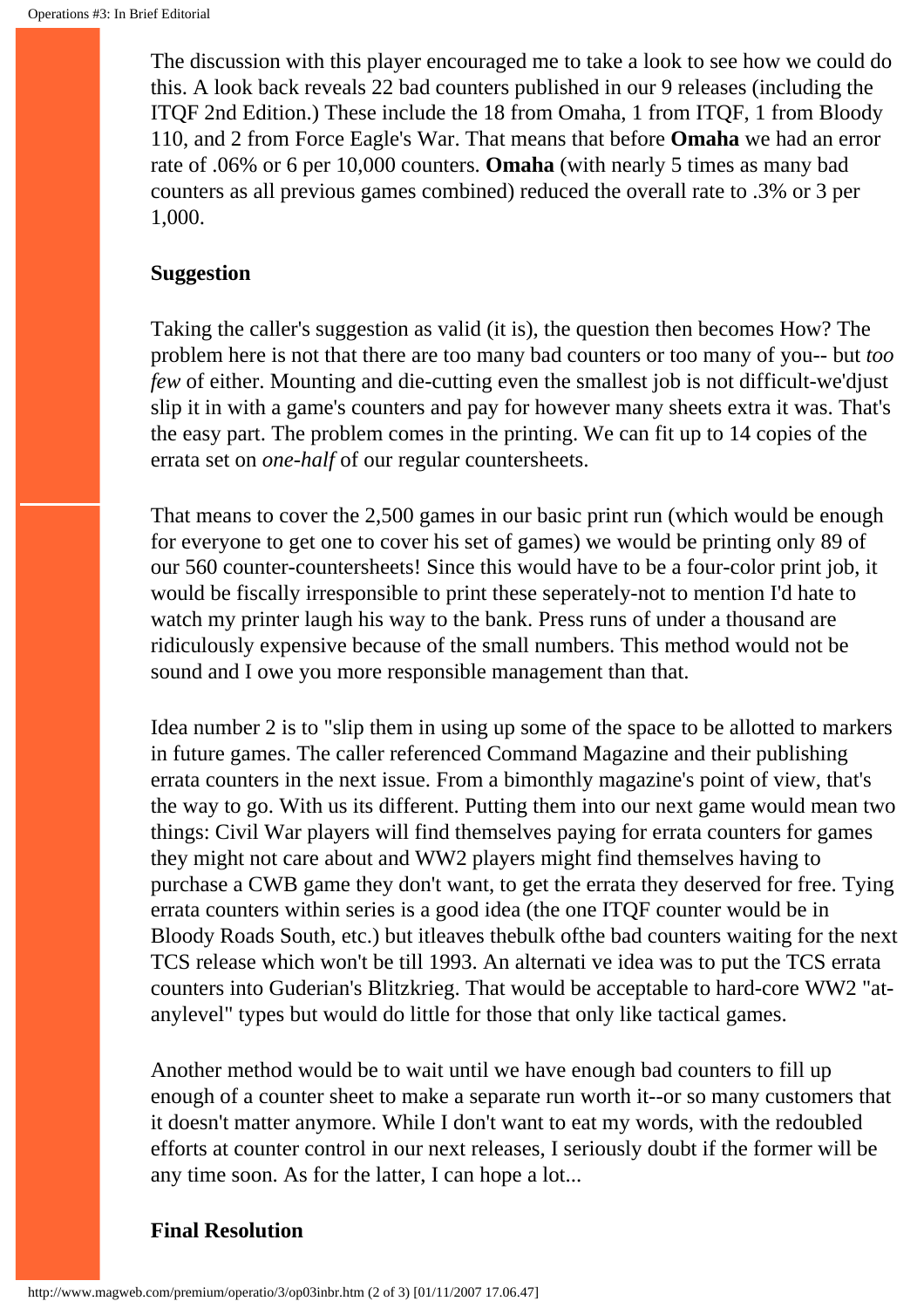I will leave the final resolution to your feedback. In the end I will make a choice and resolve the issue one way or another. I will appreciate your calls, fax's, and letters regarding the above. Please address the specific method you would prefer or tell me you don't want us to worry about it (contingent on future games having very few, if any, bad counters.)

We have added a couple of new features since last time. First, our 24hr-a day, 7 daysa-week fax line is now open. it can be used for orders, rules questions, and comments. If you leave your number, I'll reply as soon as I can. The number is (217) 896-2880.

The second new communications method for us is GEnie. I check in most every day to see what has transpired. If you are on-line come say hello-- Category 4, topic 43. I will be happy to field any question, comment, or explain our reasoning about any matter.

[Back to Table of Contents -- Operations #3](#page-0-0) [Back to Operations List of Issues](http://www.magweb.com/premium/operatio/operiss.htm) [Back to MagWeb Master List of Magazines](http://www.magweb.com/premium/maglist.htm)

© Copyright 1991 by The Gamers.

This article appears in MagWeb (Magazine Web) on the Internet World Wide Web.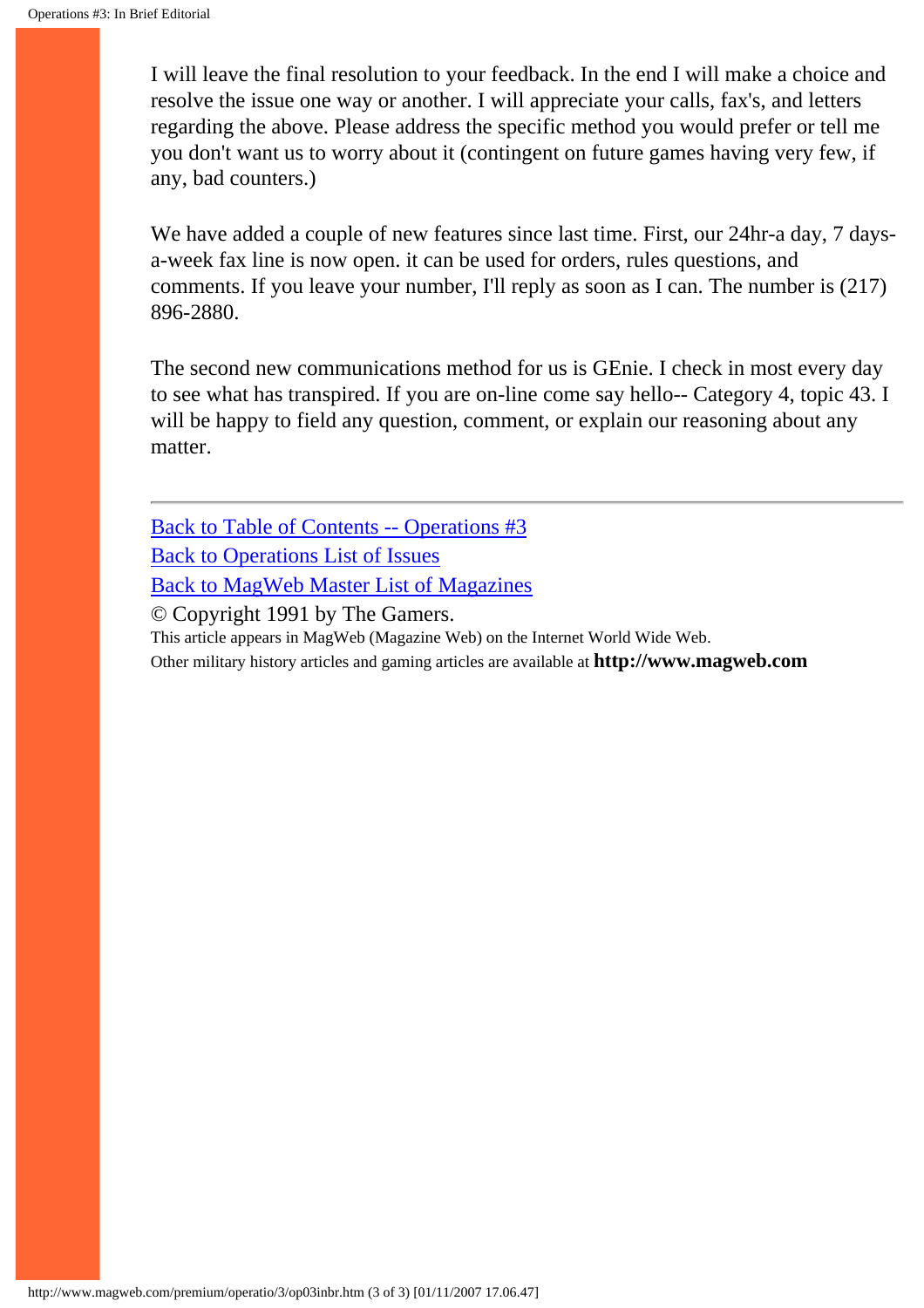

# **OutBrief**

# **The Fine Art of Losing Wargames**

*by Dean N. Essig*

"Did we win?"

"No, but if we move real fast, we might be able to live long enough to lie about it."

--Conversation in *Spaced Invaders.*

Nobody likes to lose, especially we wargamers. However, the simple fact of life is that upon completion of a game someone is usually told he lost and someone he won. (Ignoring for the sake of simplicity the result of "draw.") Many games never get to the bean counting stage of victory determinationone player either throws in the towel quietly (or, with great drama, in over-turning the table and stamping away!) The games that do get decided in the end by the victory points of the game leave me cold.

Ty Bomba once mentioned that the enjoyment of games comes from what he termed "closure" which was the act of finishing the game and seeing who won. That has not been my experience, I enjoy games for the process of play. Turn by turn I enjoy myself in putting together what seems to be the right thing to do-my next big attack, a defense he'll never get through, or counterattacking his offensive just when he thought he had it in the bag. Rarely did a game end up in that final bean counting stage to see who won-we would either stop playing if the game lost its interest, or one (or both!) players would decide they had been beaten and quit.

Either way, to use some magical formula at the bitter end of the game to tell me how I'd done seems pretty moot-given the many hours of up and down record of playthe dumb moves I made and the brilliant over the course of the entire game. I was too busy having fun to worry about the final bean count in any but the most limited ways. Players who shoot a recon company into a forgotten city hex on the last turn in order to win the game and then claim to have "won" based on the one or two victory points thus garnered, regardless of their poor showing to that point, are not players I want to play with. If you feel otherwise, we have a friendly difference of opinion-you play your way, I'll play mine, and we'll both have fun.

#### **Attitudes**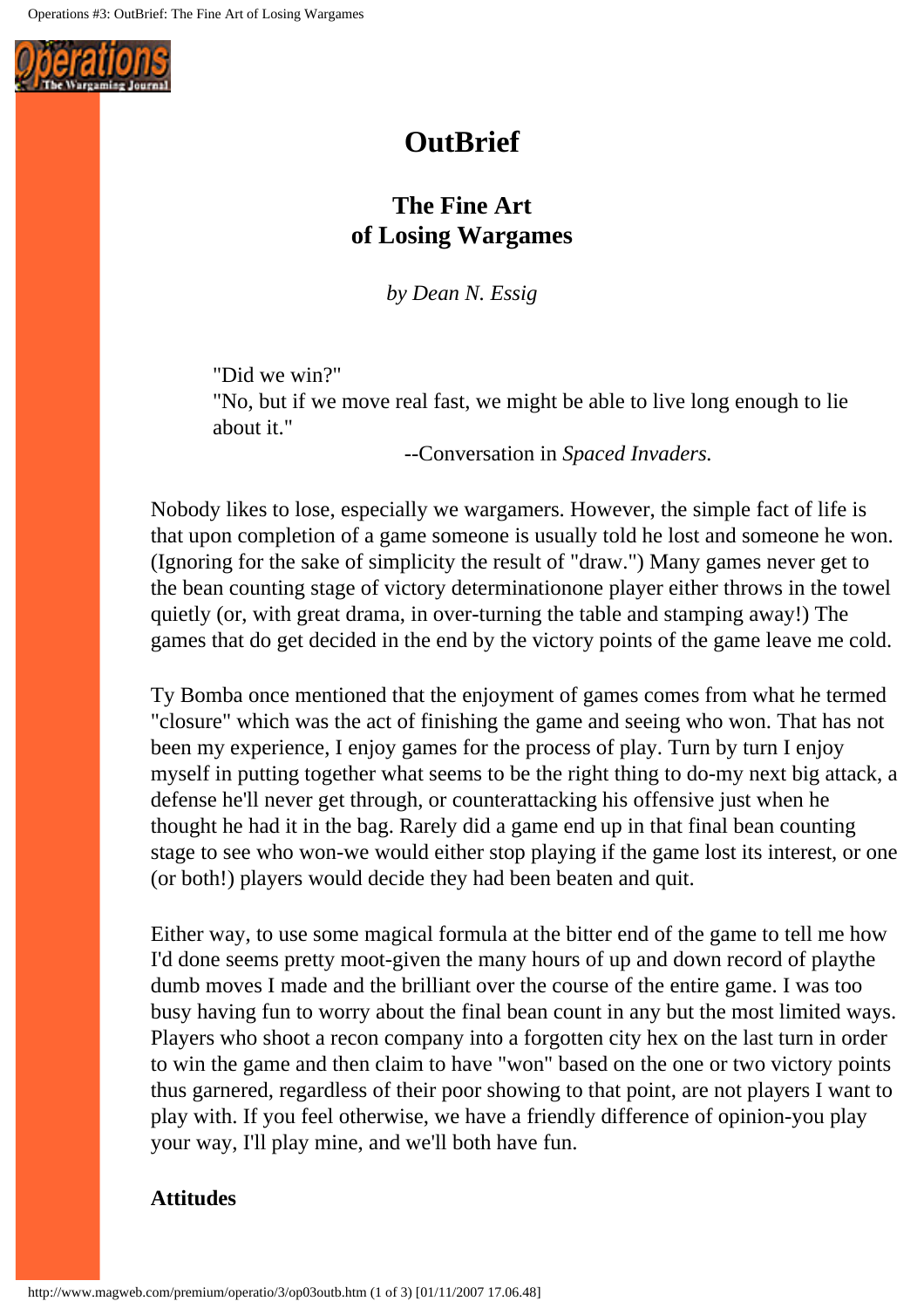That said, I'd like to talk about the different attitudes of players as they determine that they have lost.

1. The first category are the "manly men" who acknowledge they were beaten fair and square. They look for nothing to whine about-they take their lumps and come up smiling. Our own "Sticky" Combs is just this sort of man. It is a pleasure to play against such mature individuals.

2. The next type is the rationalizer. You know this one (we all do it at one time or another), this is the player who decides he lost based on an "analysis" of his performance that he "blew it on turn 5..." Rarely is a single move so important that the entire game's outcome is decided upon it. Since I view a game's enjoyment on the process of play, this sort of argument may be used as to who won or lost-but certainly not as a determination of who had fun.

3. Then we get to the "blamer." We all know one or more of these types. I divided them into two subphyla: Metaphysical and physical.

Metaphysical blamers are everywhere. The primary belief of theses guys is that the dice are against them. We all have bad dice rolls at critical moments and have runs of good or bad luck. I've seen it and so have you. The problem occurs when a player determines that nothing he can do will affect the game because the dice will destroy his efforts. Sorry guys, dice are inanimate objects and if you rattacks habitually fail when rolled, I suggest the attacks might be pretty dumb and the dice just are refusing to give you the 1 in 12 roll you need for each attack you make. This is a dose of reality meeting with ineffective game play. If a player relies heavily on poor odds attacks which may turn out if a roll of 11 or 12 is made on two dice, simple probability is going to slap him in the face.

Physical blamers use the game itself to justify their loss and why they had "no" chance. These are guys decide that they should be able use the world's dumbest plan and carry the day. When their master plan disintegrates in the blistering light of reality- they announce the game system is wrong and proceed to quit the game. Other blamers of this type decide their force was weaker (had worse units, whatever) and that is why they lost. Never mind the fact that their "weak" force went onto the attack on turn 1 and never stopped.

This all leads to a short discussion on victory conditions. The above is not intended to mean that we don't care about victory conditions and just "slap any ole' thing in." On the contrary, we spend an inordinate amount of time deciding on victory conditionsinordinate in that I still believe the fun ofthe game is in the playing, not in a postgame bean count which "determines" who won or lost. What messes some players up is that our victory conditions are based not only on how players did in the game, but what was expected of them in real life and the effect their "victory" or "defeat" would have on events after the time of the game.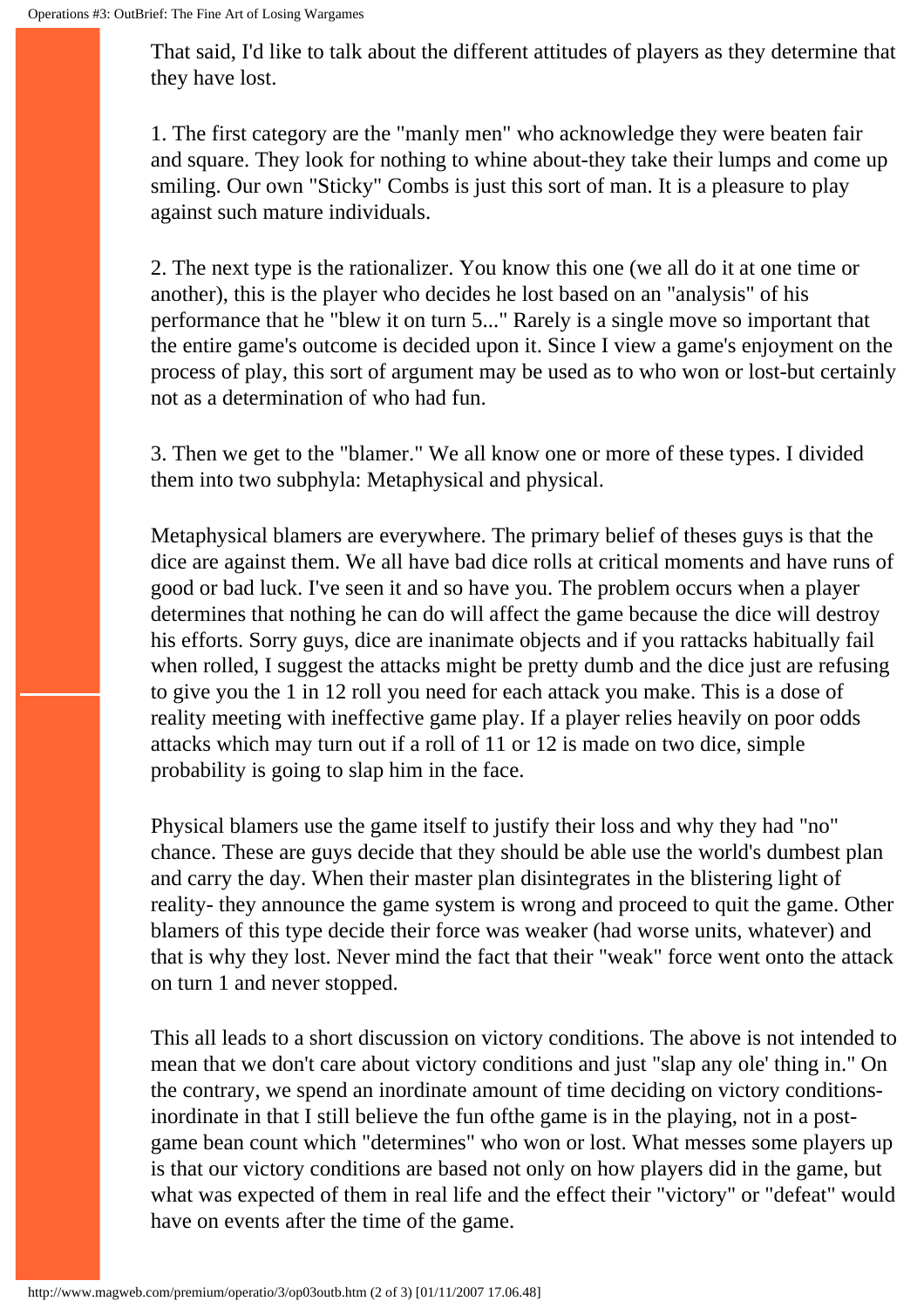Let me use Stalingrad Pocket as a case in point. In SP, victory conditions are rated against two essentially opposite German concerns--the military and political effects of the campaign. Militarily, the Germans are attempting to save what is left of the flower of the German army for operations in 1943. Politically, they must hold onto Stalingrad for its symbolic value. In game play, players want to ditch Stalingrad at the first opportunity in order to save the army. This is a plan the actual German commanders had little or no choice in-they had to balance the military and political demands of the situation. They could not afford to "tell Adolf to stuff it" as most game players would want to. BUT, I didn't want players hamstrung into holding Stalingrad whether they like it or not. In SP, players must attempt to fulfill both sets of conditions as best they can-a task which is by no means easy. To earn the best level of victory, the Germans must hold onto most of Stalingrad (which must keep an overland connection to the west) and keep losses to an acceptable level. Players can ditch Stalingrad if they wish, but must then keep losses to a very low level to make up for it. Holding Stalingrad and taking excessive losses is not acceptable. Ditching Stalingrad and taking those losses is even worse. In the design of these victory conditions, we (myself and the two primary playtesters) discussed at length the requirements of the military situation--setting the stage for 1943 and the short-term situation in the post-game period--and that political influences and requirements could not be successfully ignored. The result are victory conditions that I believe satisfactorily blend the two opposing requirements placed on the player and the actual leaders who fought the campaign.

## **It's not whether you win or lose--it's how you play the game**

That about sums it up. I have my fun along they way to my victory of bitter defeat. As long as I feel their is something I can do to influence the outcome, I'll have a blast regardless of the end result. I prefer to win, but a loss against a capable opponent is nothing to be angry or ashamed of. Besides, he had all the good rolls...

[Back to Table of Contents -- Operations #3](#page-0-0) [Back to Operations List of Issues](http://www.magweb.com/premium/operatio/operiss.htm) [Back to MagWeb Master List of Magazines](http://www.magweb.com/premium/maglist.htm)

© Copyright 1991 by The Gamers.

This article appears in MagWeb (Magazine Web) on the Internet World Wide Web.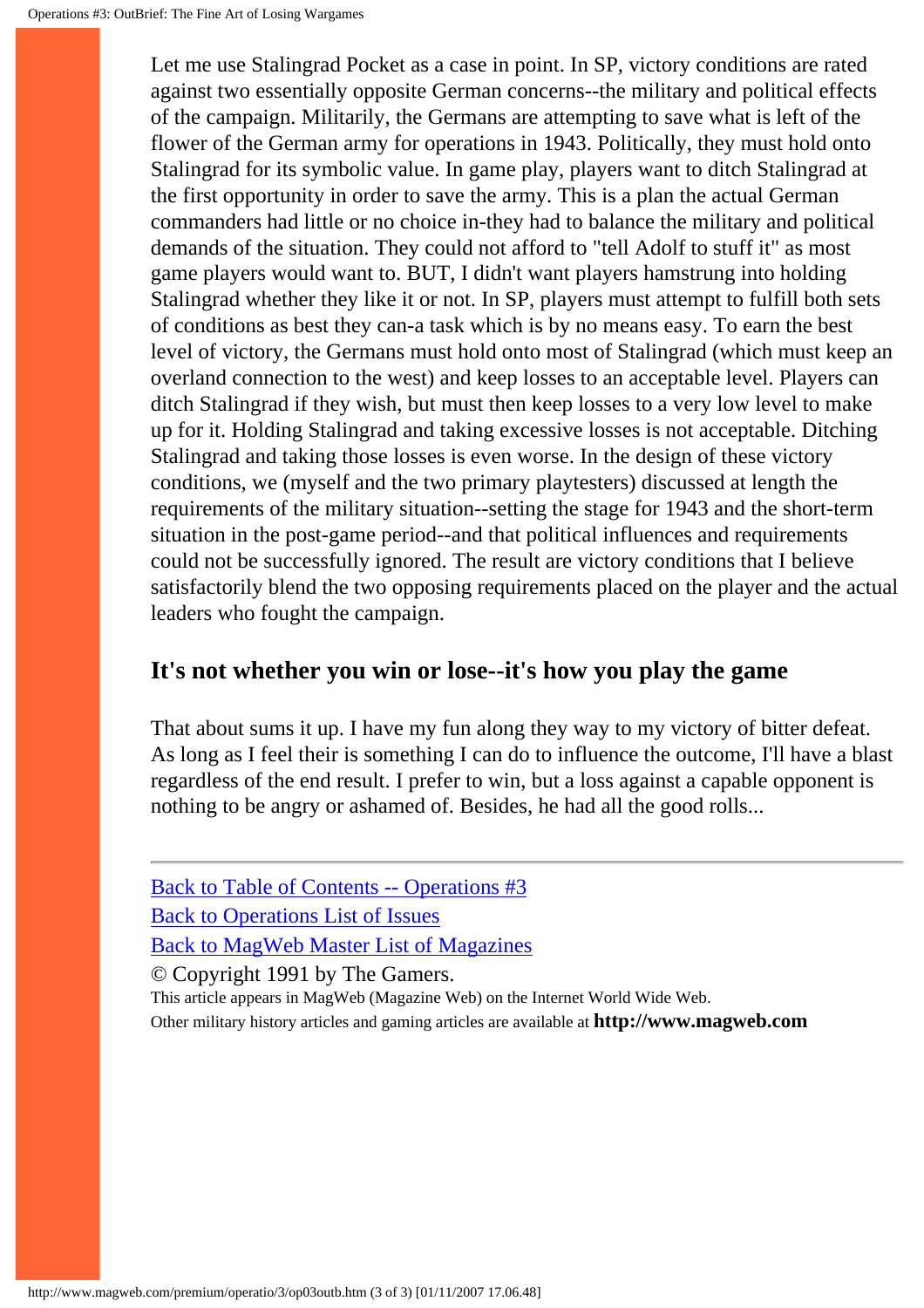

# **Up&Coming**

# **News Update**

*by Dean N. Essig*

As you read of the projects below, remember that only 1992 is "set in stone." The first NBS game and the Thunder at the Crossroads reprint (in one form or another) are also firm, anything else scheduled beyond the end of 1992 is still *tentative* and *subject to change*. I want to give you a good look ahead, but I want to make sure you understand that our schedules are only finalized around Origins time for the next yearso, until Origins 1992, any mention of projects in 1993 or beyond must be taken with a grain of salt...

## **Projects at this Time...**

## **Bloody Roads South**

CWB #5. April 1992. Designer: Jim Epperson. \$32.00 Submitted in finished form in mid-September, this game is ready for the art "department." Dave Powell and Al Wambold played it at our September retreat and had a good time. Play at that point revealed a couple of "bolt tightening" problems, which have since been corrected. This game looks to be a very positive addition to the series. It will include the Second Edition rules.

## **Guderian's Blitzkrieg**

OCS #1. Origins 1992. Designer: Dean Essig. \$39.00 Playtesting continuing. Our game from the retreat is being finished here. Full playtest games were shipped out and blind testing is proceeding well. We have discovered this to be a very engaging and intense game. See article this issue.

#### **Stalingrad Pocket**

SCS # 1. Origins 1992. Designer: Masahiro Yamazaki. \$22.00 Playtesting continuing. Last evening we played agamthe Germans are looking and acting as if they are on the ropes, but as the Soviet player, I'm not so sure. This is definitely the game for you if you think our other games are a tad too complex or timeconsuming. Since the system has been working so smoothly, our playtests are now boiling down to adjusting victory conditions. This is a fun, straight-forward, "classic" wargame.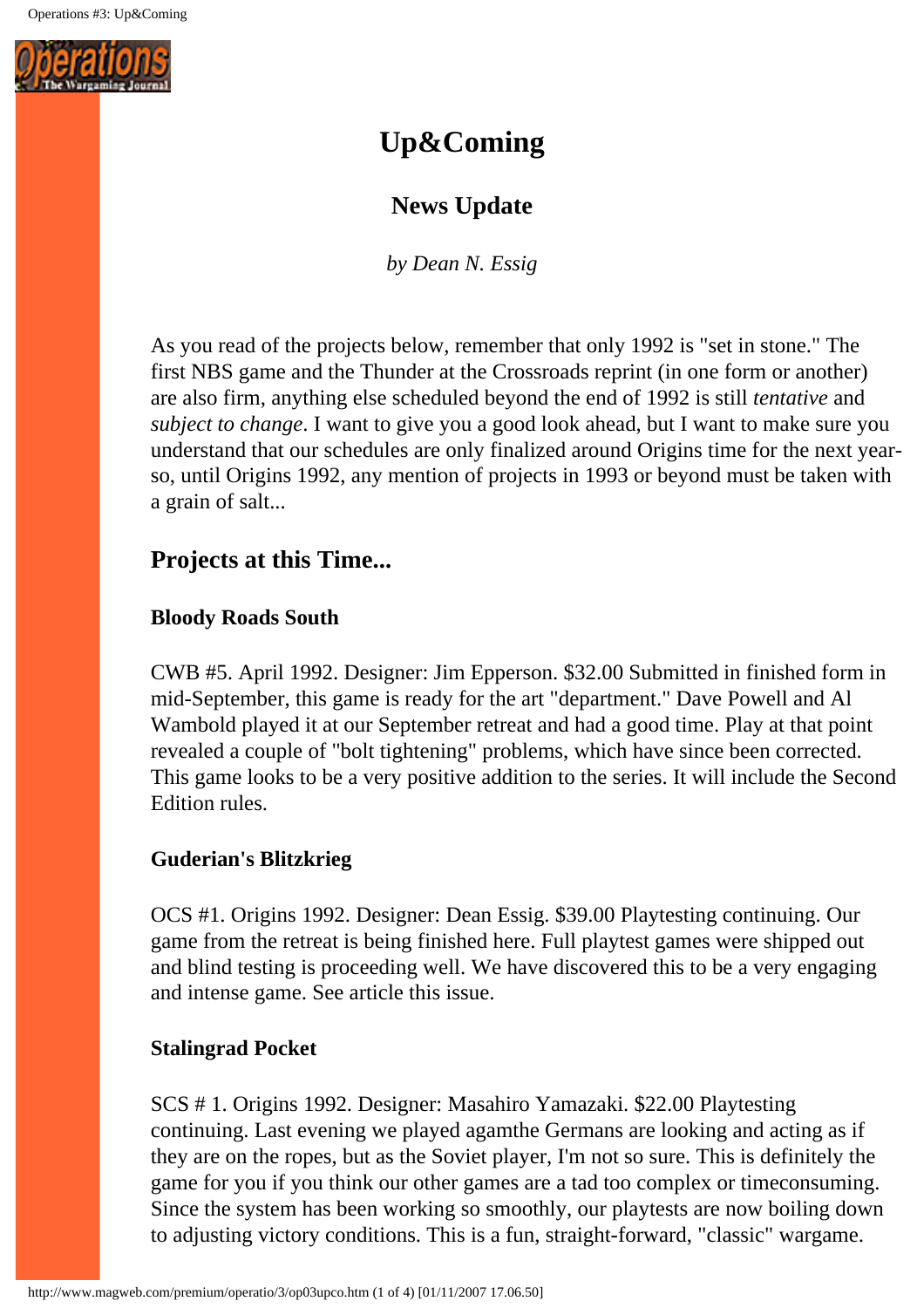### **Perryville**

CWB #6. Oct 1992. Designer: Dave Powell. \$22.00 Dave is now doing his final rewrites and counter adjustments to this game which has been done for some time.

#### **Blood of Generals**

CWB #7. Oct 1992. Designer: Dean Essig. \$22.00 I've got my strengths and base maps done. The initial counter layout was being worked on until I was interrupted by other projects. The initial outline of the rules is done. This one has to wait until GB and SP are more finished, so that I am putting my priorities into them in the order they will be coming out.

#### **Thunder at the Crossroads**

CWB #2. April 1993. Designer: Dave Powell. \$32.00 After some discussion, we decided to forego the short run reprint using the left-over parts from the first printing. Instead, we will be doing a full second edition treatment. The maps will be extended to add the cavalry battlefield, counters and maps will be re-done in the style of Barren Victory, and new (smaller) scenarios added.

#### **Austerlitz**

NBS #1. Origins 1993. Designer: Dave Powell. \$32.00 Daveis working on theNBS system right now. He has the playtest maps for this game drawn and an Order ofBattle, but his work is concentrating on the actual NBS series rules.

## **Notes regarding the next year or so...**

I will be having my left hand reconstructed in the fall of 1992. Potentially, this might mean a slowing ofproduction while I recover. A final decision can't be made until after that surgerywhen I can see what kind of condition I'll be in. Given my experiences with my right hand, I don't anticipate anything drastic, but we might have to trim 1993 to 2 or 3 new games and a reprint.

# **Other Projects on the Horizon... (None have a date yet)**

#### **Matinikau**

TCS. Designer: Sam Simons. Attacks of the Marines in November 1942 around the MatinAau River, Guadalcanal. I've got this game in almost finished form here, except I do not have a roster of counters and can't yet begin playtesting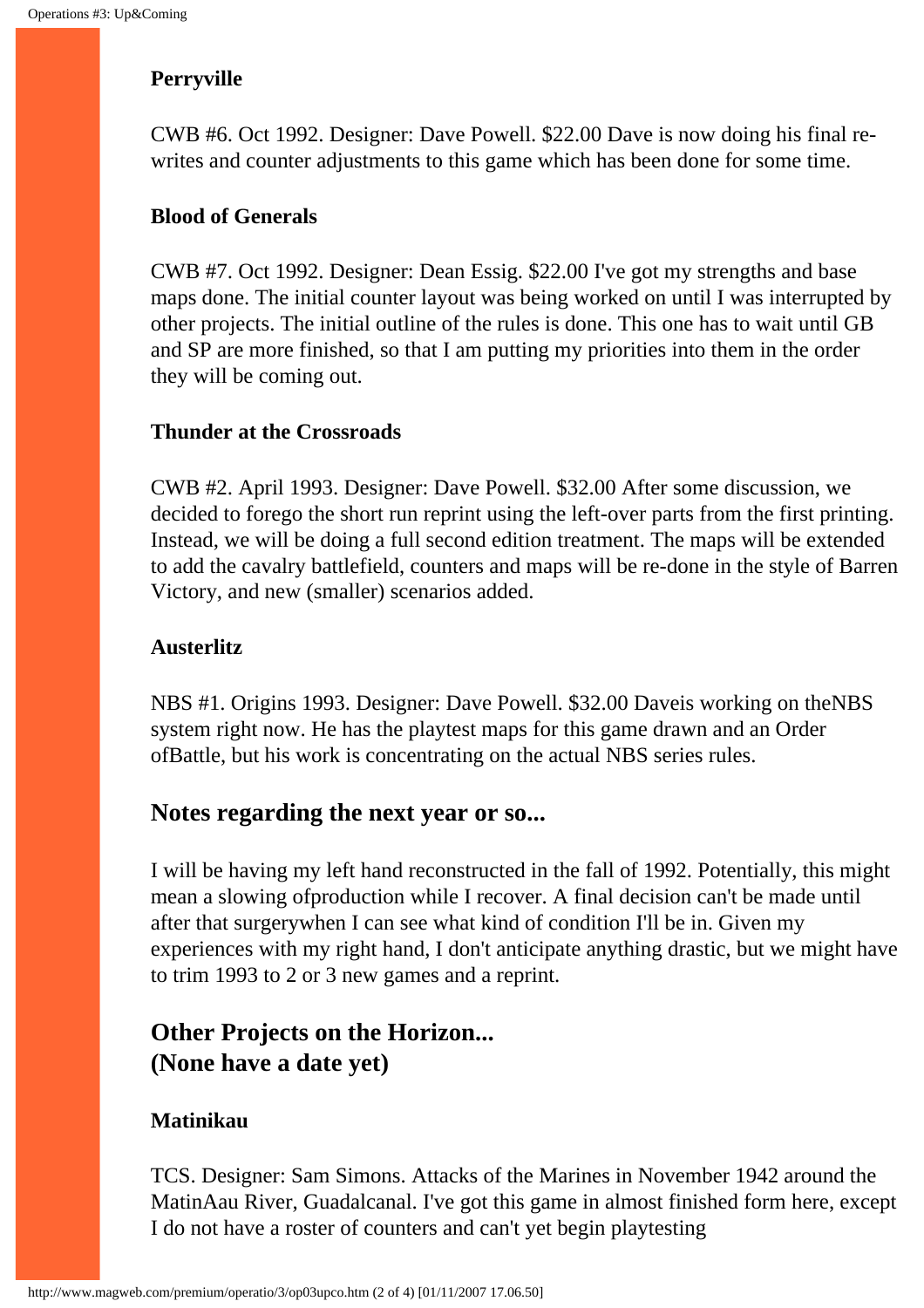## **A Frozen Hell**

TCS. Designer: A] Wambold. A battle in the Russo- Finnish War, 1940. Specifically, the Battle of Tolvajarvi, December, 1940. I'm really looking forward to this one. It should be great, and Al picked a battle where the Russians didn't fight in an idiotic manner.

## **The Seven Days**

CWB. Designer: Dave Powell. Divided into three gamesMechanicsville/Gaines Mill, Seven Pines, Frayser's Farm Malvern Hill-when assembled it encompasses no less than nine maps. Fear not, each of the above will be playable separately and a number of smaller scenarios will be available. The full game will be something to be enjoyedlarge map areas, yes, BUT no more counters than, say, Thunder or Barren Victory. We're talking maneuver room, and lots of it!

## **Yom Kippur**

SCS. Designer: A] Sandrik. This game covers the Sinai portion of the Yom Kippur war at 5 Kin per hex/ one day per rum. Al sent me this game in an almost finished form a few weeks ago and with some minor re-writing and alterations it should make a fine addition to the SCS line. A very good effort for a first-time designer.

## **April's Harvest**

CWB. Designer: Al Wambold. This Al (not to be confused with Mr. Sandrik, above) brought this game in an almost finished form to our April retreat. It covers the Battle of Shiloh on one map. With a little more development and playtesting, this game will be ready to go.

## **The Campaign in Sicily**

OCS. Designer: Dean Essig. A game covering the entire Sicilian campaign in perhaps 4 game weeks. This would be a tense one map game which would be a very strong addition to the OCS line.

## **KG Hecker**

TCS. Designer: Dean Essig. This game covers the almost unknown plan to cut off Tobruk from Egypt during the Gazalla Battles. A composite unit consisting of Brandenburgers and Italian Marines were to land past Tobruk and cut the Costal Road until the Panzers showed up. This game would include the landing and cutting of the road. Ile player would attempt to avoid detection, fight off Indian reaction forces, and build an air-strip to bring on a Penal Regiment as reinforcements!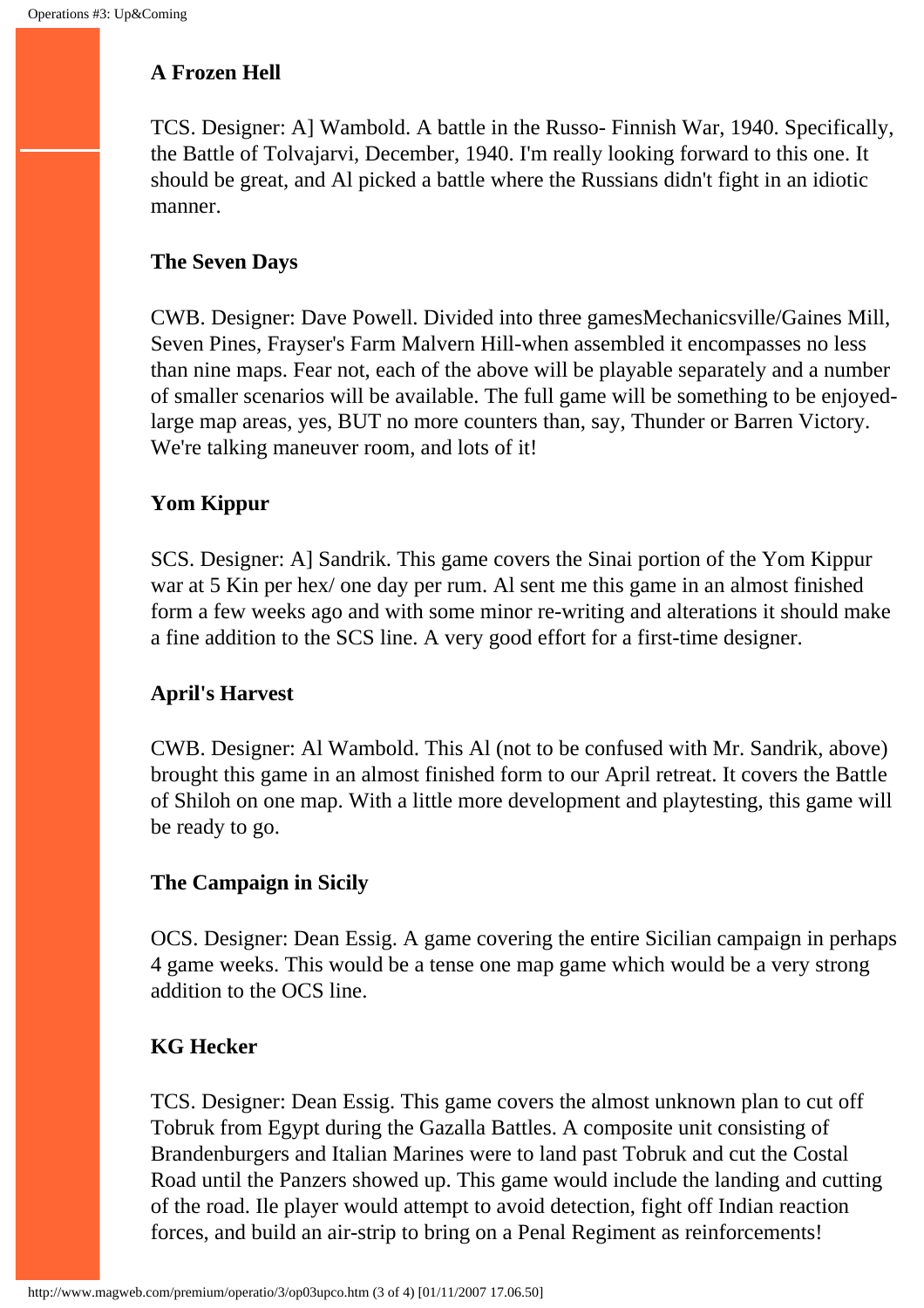#### **Bekaa Valley**

TCS: Modern Expansion. Designer: Al Sandrik. Syrians vs. Israelis, 1982.

#### **Arracourt**

TCS. Designer: James Meldrum. This game covers the battles between a US Armored Division and Panzer Lehr in the early fall of 1944.

#### **Crete and Malta**

TCS. Designer: Dean Essig. This game covers the airborne assault against the New Zealand airfield defenders on Crete with another game allowing the same German forces to hit Malta instead.

#### **Ostfront**

TCS. Designer: Dean Essig. Eastern Front actions using the TCS.

## **Future Planning...**

We will be putting out three to four games per year on average. I will decide over the course of next year about our abilities to maintain any higher rate than "just three." Certainly my work-load and ability to keep up with quality figure highly into that decision. We may very well decide to go for only three a year (which would be easier for you to absorb, anyway) in which case, with the number of series we are developing, I will be unable to follow my one-per- series-per-year formula. Some sort of rotation will be set up such that it might be one per year for a couple of years, then skip a year, etc. We shall see.

I will try to keep all the bases covered and to not leave anyone with no games in their favorite series for extended periods. I was an NCO long enough to be able to set up a duty roster, and that will be a good way to go.

© Copyright 1991 by The Gamers.

This article appears in MagWeb (Magazine Web) on the Internet World Wide Web. Other military history articles and gaming articles are available at **http://www.magweb.com**

[Back to Table of Contents -- Operations #3](#page-0-0) [Back to Operations List of Issues](http://www.magweb.com/premium/operatio/operiss.htm) [Back to MagWeb Master List of Magazines](http://www.magweb.com/premium/maglist.htm)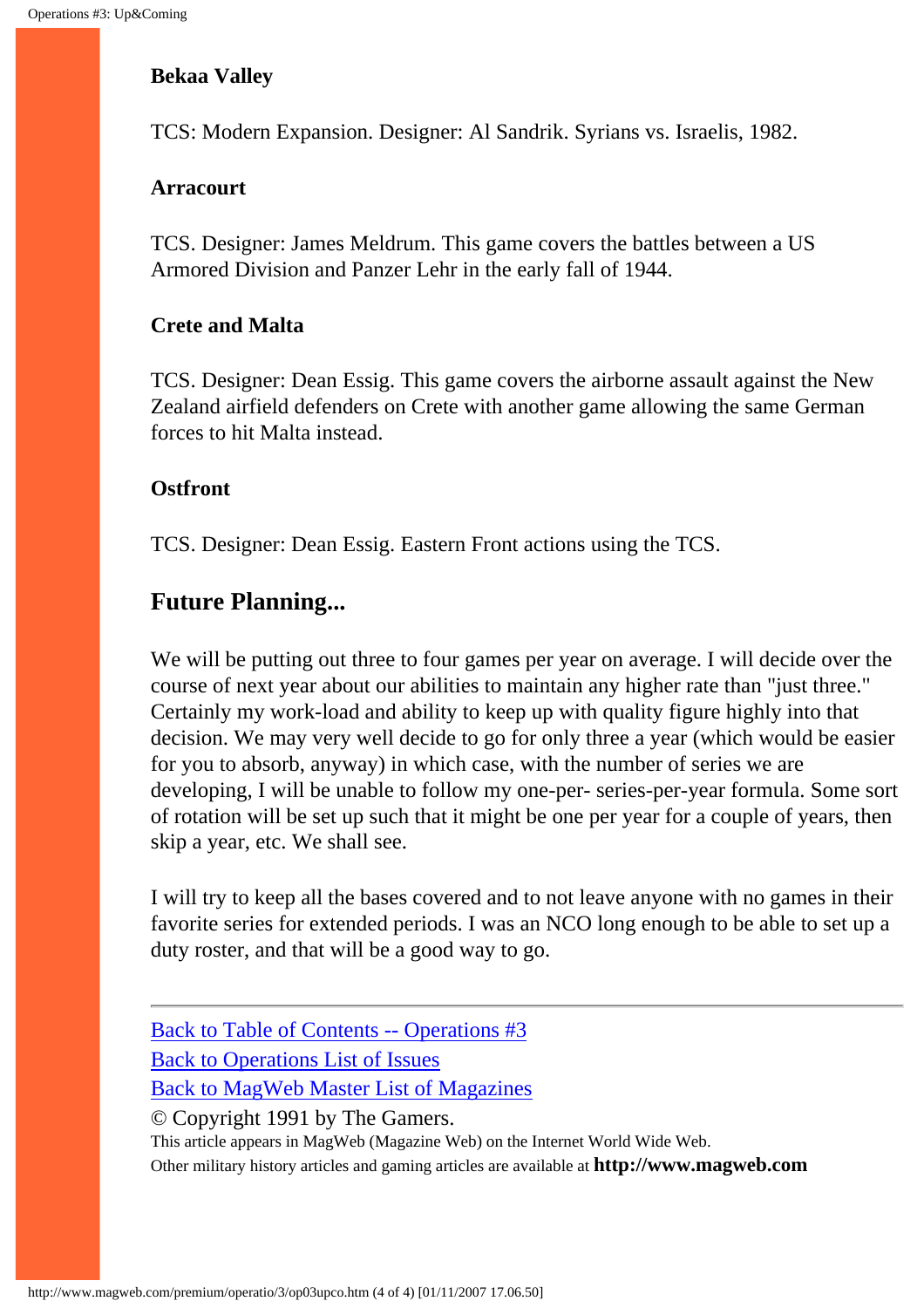

# **Letters**

# **Letters to the Editor**

*by the readers* 

I appreciate your taking time a little while ago to respond to my letter. It's taken me a little while to write back.

You asked me what I meant by "examples of play." What I had in mind was a description of a couple of turns of actual play. This probably would only work well if you could include pictures of the map at several intervals. It also would work best if it covered only an isolated part of the map; something like Hooker's attack at the beginning of Antietam.

*[Ed Note: This type of detailed play example has been on my "things to do list" for a long time- -someday, I hope to get such an article written.]*

Maybe this wouldn't be helpful to most players, in which case I wouldn't expect you to print it, but I find it useful to look at the tactics other players employ. Similar articles have also made me realize a couple of times that I was making minor rules mistakes.

I also found the article on your **Omaha** game in the second issue of Operations (which was even better than the first) to be excellent. The description of an actual playtest, by showing how a game might go-i.e. showing what a player could expect to be doing- is about the most helpful information I can think of in aiding me to evaluate whether I want to buy a game. (How many times has a game review left you with the impression that the reviewer never played the game?

#### *[EdNote: Naw, 1 won't take that bait...])*

It's also very helpful in getting me started thinking about the sort of strategies (or grand tactics) I might want to employ. Personally, I can't think of a better source of information about a game than the people who playtested it.

I also wanted to respond to your comments about the business practices of wargame publishers. I'm relieved to see that a lot of people in the hobby are becoming very conscious of the need for improvement in that area. XTR and Decision Games have both preached about it, and I notice that FGA promises to replace the defective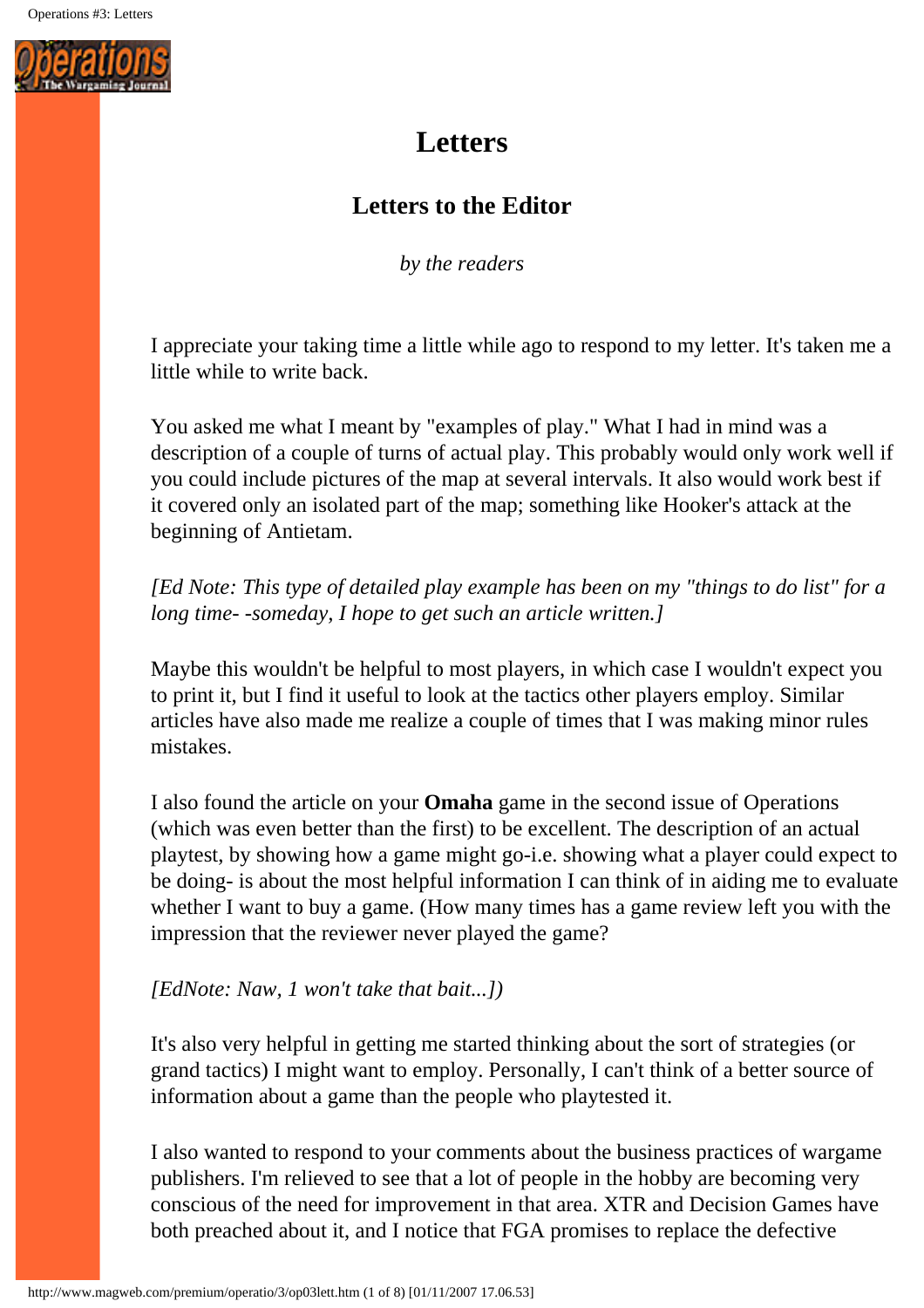components in Operation: Crusader. (Of course, Richard Berg promised to provide real counters for Guns of Cedar Creek and never did, so I'll reserve final judgement.) Personally, I put wargame publishers into three categories:

**1. Honest and Efficient:**Companies that meet their production schedules and deliver what they promise. The Gamers is the prototype for this category, but XTR seems to be doing quite well, especially for a magazine publisher. (I don't, however, share their Nazi fixation.)

**2. Honest but Inefficient:** Companies that announce production schedules they can't meet, often not even remotely, but they don't take people's money until they are sure they can deliver. Most of the hobby falls here.

**3. Slimeballs:** Companies that take people's money and don't deliver at all or deliver only after unreasonable delays. Pacific Rim and SDI spring to mind, 3W is getting there. I suspect that the problem may often be that some companies finance their projects through advance sales. I have serious objections to this practice. When I send my money off, I do so as a purchase, not an investment.

I find the "Honest but Inefficient" companies aggravating, but I put up with them. I won't, however, order anything in advance from a company until I have some good reason to believe it can be trusted, and I won't get burned twice. For instance, I decided it was OK to order in advance from The Gamers when you published August Fury *ahead* of schedule (I still can't believe it.) I stopped ordering in advance from SDI when First Blood was six months late.

The point of all this is that everybody in the hobby suffers every time somebody gets ripped off. Until I had dealt with your company some, to me you were just another small company that might be trustworthy and might not. And I'll bet there are plenty of wargamers out there who are more suspicious than I am, because I've been luckier than many: I didn't buy Blood and Sand; I've never bought anything from Pacific Rim; nor have I ever taken out a lifetime subscription to anything. The unfortunate experiences that so many wargamers have had are bound to have a continuing impact on the sales of even the most scrupulous companies, so I'm glad that you and others are speaking up as well as doing something about it.

I hope this hasn't bored you. I feel as though I should encourage the people who are doing things the way they should be done.

*-W. Miller, Silver Spring, MD*

Thank you for your comments in 'OutBrief.' As a veteran gamer weaned on D-Elim in the 60's, I'm very happy to finally read an editorial from a game designer who recognizes that the central point of the hobby is fun. Most gamers of my generation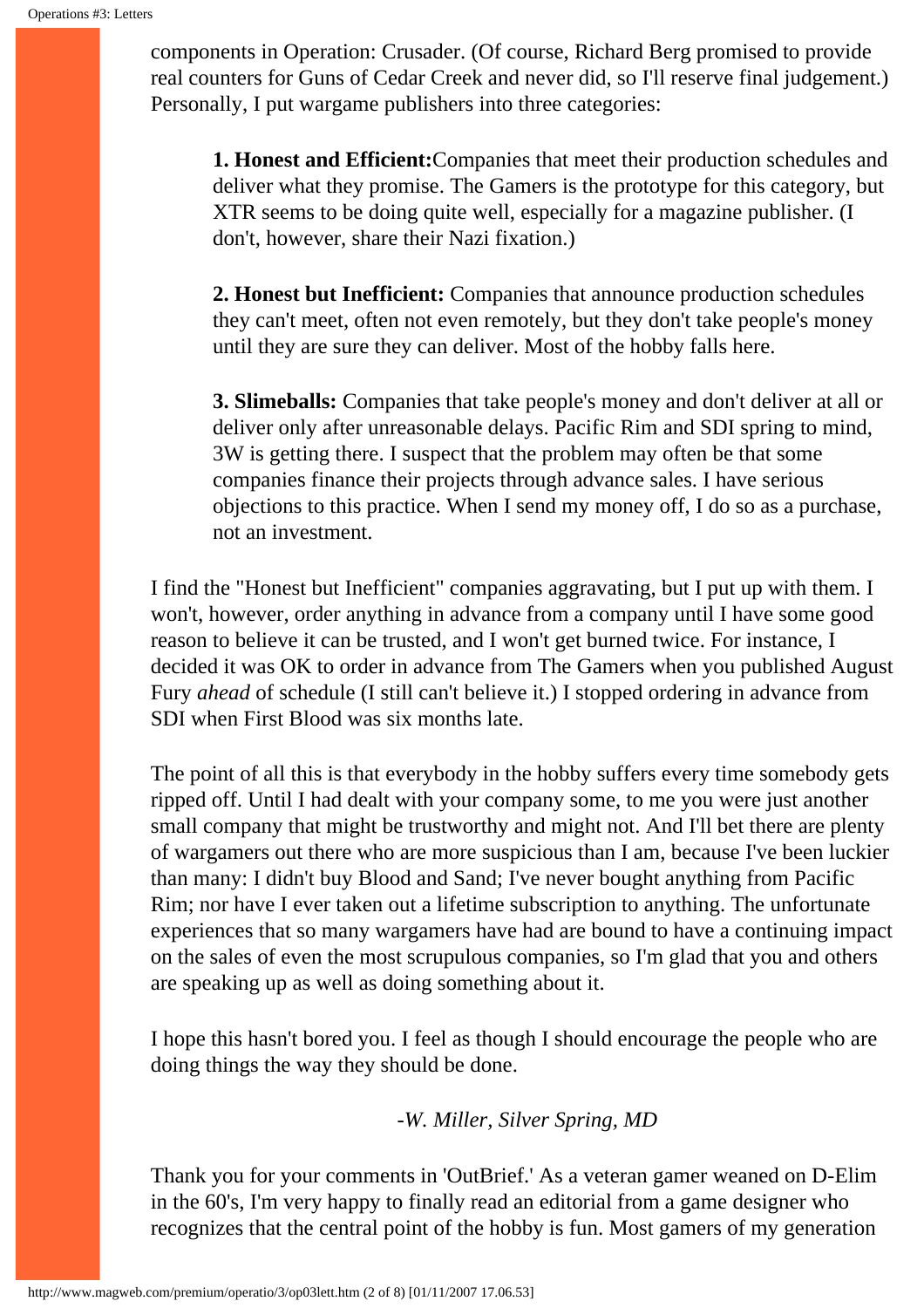couple this fun with a sense of history, comradeship, and playability. I am looking to enjoy my games, win or lose, and spend a pleasant evening with people of similar persuasion. The sweep of history and armies provide the fodder for the imagination; any time spent nit-picking rules, or just trying to figure what they *really* mean is wasted, dead time to me.

The recent whining in the industry about a gamer's duties-to bring in new members, support products that don't interest us, provide continuous feedback, etc., etc-is becoming very tiresome. Another crab I am hearing concerns the lack of introductory games, something which is just factually untrue. Today I counted 56 historical games ideally suited to beginners, including most of the D-Elim games that started me off. These comprised some 10-15% of the total products available and covered most periods-Rome to Iraq. I had 7 games to choose from when I started!

I imagine I will buy wargames until I die; I will certainly continue to purchase products that interest me. I will also continue to *not* buy products that are poorly designed, over- ruled, under-developed or not in my areas of interest. If this causes the companies who publish these games to close shop--so be it. That's free enterpriseswim or sink-and I do not apologize; it's my money to spend.

Most of the people I play with (including, gasp!, that rarest of all creatures--female wargamers) enjoy these games for the magnificent sweep of history or thunderous clash of armies they provide. This is what separates our hobby from Monopoly or Bridge. You are absolutely right when you say Low Intensity Conflict games are boring. *Boring! Boring! Boring!* If I want the "thrill" of LIC, I'll hand around a constituency association! No, thanks, I'll stick to Alexander and Guderian no matter how often I'm importuned by various trade publications.

I would like to suggest "Juno Beach" as a possible companion to the upcoming game Omaha. With the mighty 3rd Canadian Division, I'm sure this would be very popular North of the 45th Parallel..

#### *-J. Roberts Calgary, AB, Canada*

I just finished reading the first issue of Operations and since you invited comment, here it is. For starters it was a pleasure to see the magazine since I've always enjoyed the house organs of different companies. The style and tone reminded me of the mags put out by companies such as OSG, Yaquinto, and Battleline in their day and it was a welcome change of pace.

As for actual comments and answers to various things raised in the magazine...

1. I would like to see the following battles in a Napoleonic Series. The B attle of the Pyramids, the lines of Tortes Verdes, Talavera, Eylau, Albuera and Auerstadt.. As you can see, I lean toward the Spanish theater. I've loved it ever since I beat France as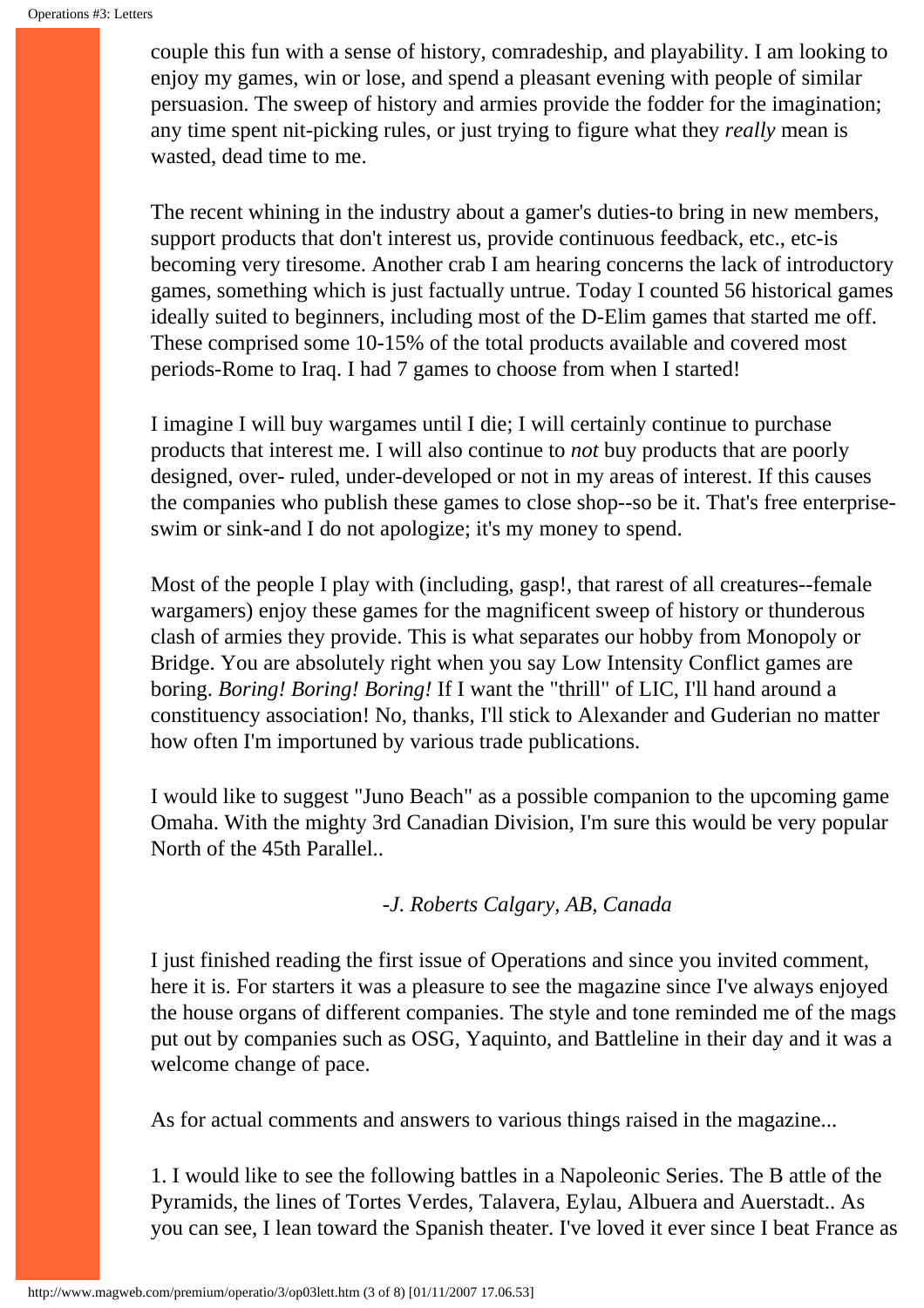the Spanish player in a game of Empires in Arms.

2. 1 question whether the OCS system is going to be workable in the format you describe it. I simply do not believe that any system can cover the period 1900-1950 due to all the changes in technology, doctrine and equipment. For example, how would you account for the far greater lethality of a NM howitzer as compared to a WWII howitzer, even though they fire the same caliber shell.

I believe that there is simply too great a mass of information and detail to be covered in a generic set of rules and any special rules would be so full of special cases that it would make playing the game a chore.

Certainly all previous efforts to expand game systems to cover multi-period episodes have not been very successful. To wit, SPI's Ancients and Medieval games, Arab-Israeli Wars, and attempts to produce a modern game using first the Squad Leader and then the Tank Leader systems. Indeed, having looked at both Objective: Schmidt and Force Eagle's War, I feel that the latter is the weaker game.

3. I'd like to suggest the following optional rule for Barren Victory. Instead of having the Confederates locked into having Longstreet and Polk as Wing Commanders, allow him to choose one of the following combinations:

A. DH Hill and Polk B. Bragg and Longstreet C. Longstreet and DH Hill

Further, if DH Hill is a wing commander, have Polk serve under him.

4. Regarding Dave Powell's article "Forest for the Trees." I agree with him that woods did not affect losses in any significant manner. Indeed up to WWI losses in woods actually increased over time due to the increased power of weapons, particularly artillery. As far as Dave's proposed rule, I suggest that th efiring units also add one to their straggler rolls

## *[Ed Note: I'm not sure if he's saying that whenever a unit fires it also makes a straggler check itself or not.*

I believe that this is valid since the accounts that I have read all indicate that the main problem faced in woods was the thick smoke that did not dissipate and the reverberation in the woods from the sound of gunfire. Both problems affected command control and made it difficult for men to hear their officers or really see what they were doing or what was going on around them.

5. Page Layout-A minor point but it would be useful for people who own several of your games to have errata all on one page in each issue. Also, if Questions and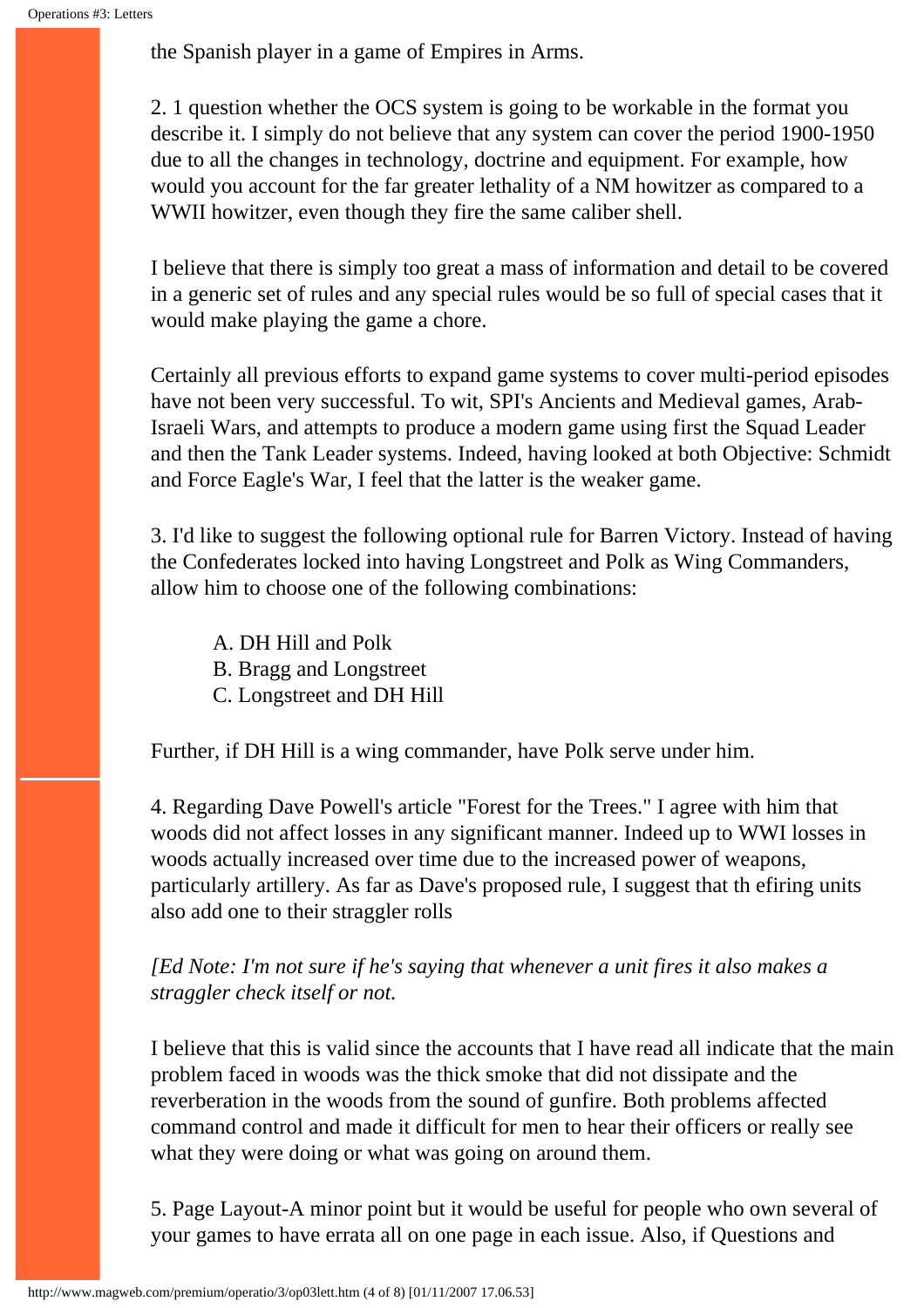Answers and errata can be placed on opposed pages it will help, as well, since it will cut down on any photocopying the players have to do.

#### *[Ed.Note:See this issue.]*

6. Regarding "OutBrief"-I have several comments to make.

A. I think your attitude regarding new games and the support of game companies is a little rough. This is a specialized hobby that is also very small. As I'm sure you know, it is difficult to produce a game on a subject that will appeal to a large enough segment of the hobby to make it commercially viable. And this has nothing to do with the intrinsic value of the game or how "good" it is (which is an extremely subjective call to make), but simply a question of taste and numbers.

I think the biggest problem in this area that wargaming has vis a vis hobbies such as doll houses, plastic models, and figure kits is the lack of a strong hobby group. Yes, over the years we've had organizations such as GAMA, The Game Designer's Guild, and The Academy of Adventure Gaining, however, these are all trade organizations and promote the activities and interests of trade, not the hobbyist. This is not to say that we should not have these trade organizations, all fields of business endeavor have their corresponding associations, I think we need a hobby organization similar to say IPMS that support and promote the interests and concerns of the hobbyist. If such an organization ever comes into being I believe that it will go far towards solving many of the problems that the hobbyist encounters today, be he an old grognard or a brand new member of the hobby.

B. Regarding Low Intensity Conflicts-I fail to see why you are ill-disposed towards them. Many of the conflicts of the [last] 15 or20 years have been LIC in nature and would [make] interesting simulations/games with the right system. And I believe that the old GDW double-blind is one that could readily be adopted to support an LIC game. It is the right scale and also solves that problem that you mentioned of the guerrilla player having his clocked cleaned. Further any such system would have to include political rules. After all, the majority of these conflicts are very political in nature and the support of the populace is often more important in determining who won/lost than actual combat results.

C. In terms of alternative history, I feel that the trend is more toward games that are science-fiction in nature with a historical wrapping to make them acceptable to the public. I really question the historical basis and veracity of some of these games and the events that they portray as being possible. While I certainly feel that there is a market and basis for alternative history games (by the way we can thank the sciencefiction book market for that term) I prefer these games to be more in line with titles such as 3W's Fight on the Beaches.

-*T. Hastings, Whitestone, NY*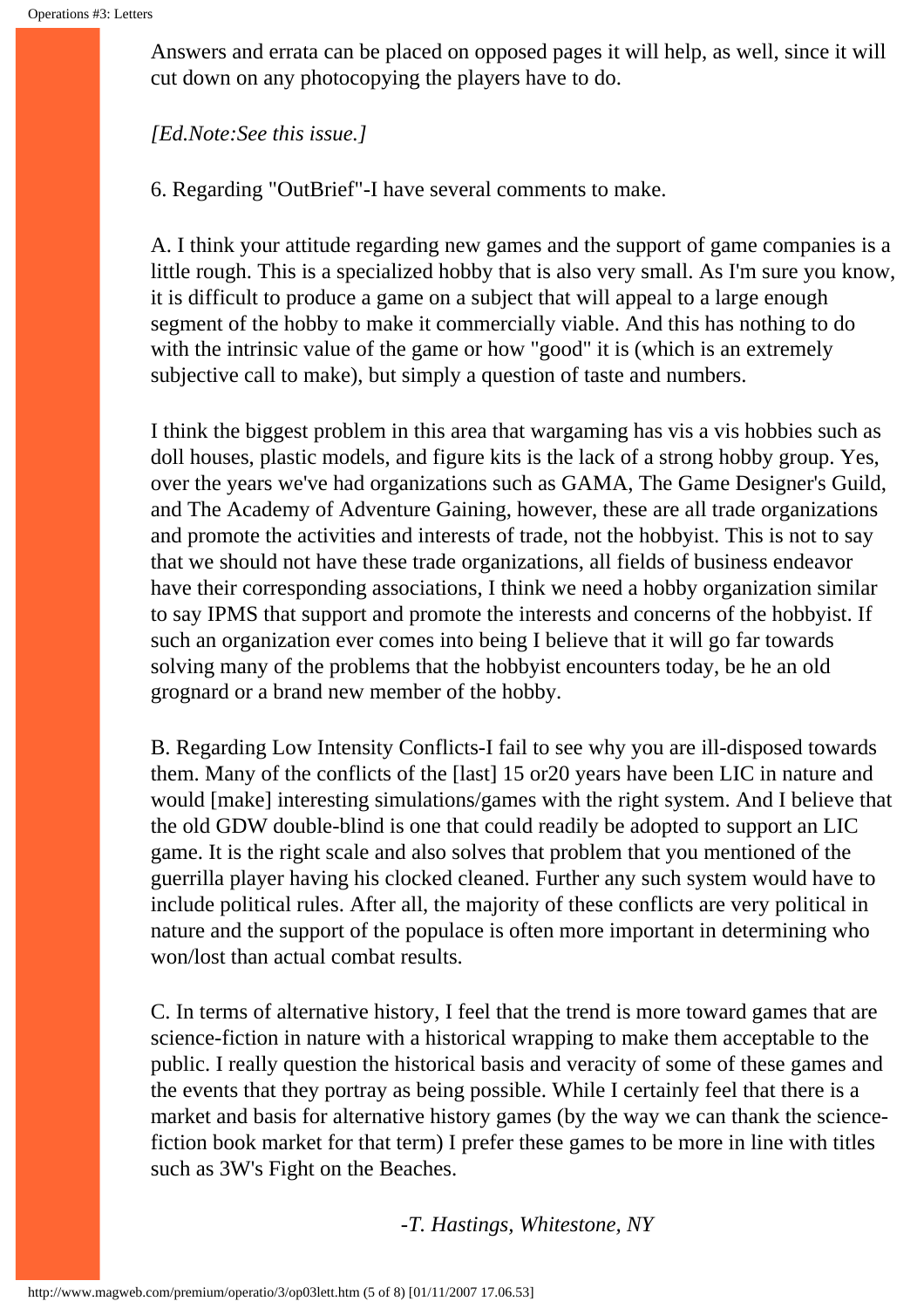This letter is intended as a further clarification to my earlier comments regarding system games (see the letter above.)

I believe that there is a basic difference between game systems that are designed to simulate (or portray if you prefer) a particular conflict-whether that conflict involves one or more battles, and systems that are designed to simulate multi-conflict events. Examples of the former are Advanced Squad Leader, the La Bataille series, and The Gainers own TCS series.

When working with a common system for a series of games the problem that one encounters is that eventually one begins (indeed one may find one almost forced into) designing games to fit the system, as opposed to designing games to fit the event that the game is intended to simulate or portray.

When working with such [a system] as La Bataille or TCS one get<sup>[s]</sup> around this problem by the inclusion of the "special rules" folder that is so common in series games.

However, I believe that one is designing a multi- conflict system as the basis for a game series that sooner or later one will find that they cannot surmount the problem of forcing the game into the system. If we try the special rules approach we often find that the special rules are longer and more complex than the system rules (this was certainly my experience with Modern Tank Leader) and we often end up with a game that [fails to?] convey the historical flavor and in fact was intended to deliver. This was certainly the case with SPI's Ancients and Prestags games, to name just one example.

In thecase of Force Eagle's War, I felt the game played more like a World War II panzer romp, than a hypothetical modern armor/mechanized encounter.

In the case of Force Eagle's War, Prestags, and the Ancients series it is obvious that the games were designed to fit the system and I believe that all three suffered for it. Although, I must admit that of the three examples cited Force Eagle's War does contain the most "historical" flavor.

I do not mean to say that an existing system cannot be used as the basis for a game in a different era, or a new system. After all, that is how probably 60-70% of the games on the market were born, however, I believe that one must be working to put in extensive work to achieve mating the game with the system and that at the outset one must accept the possibility that [one] will finally reach the point that one must accept that the system is not going to work with the event it is intended to portray and that one must start over. *[Ed. Note: Whew!]*

I hope that these [statements] further clarify my position on [this] issue (one that I'm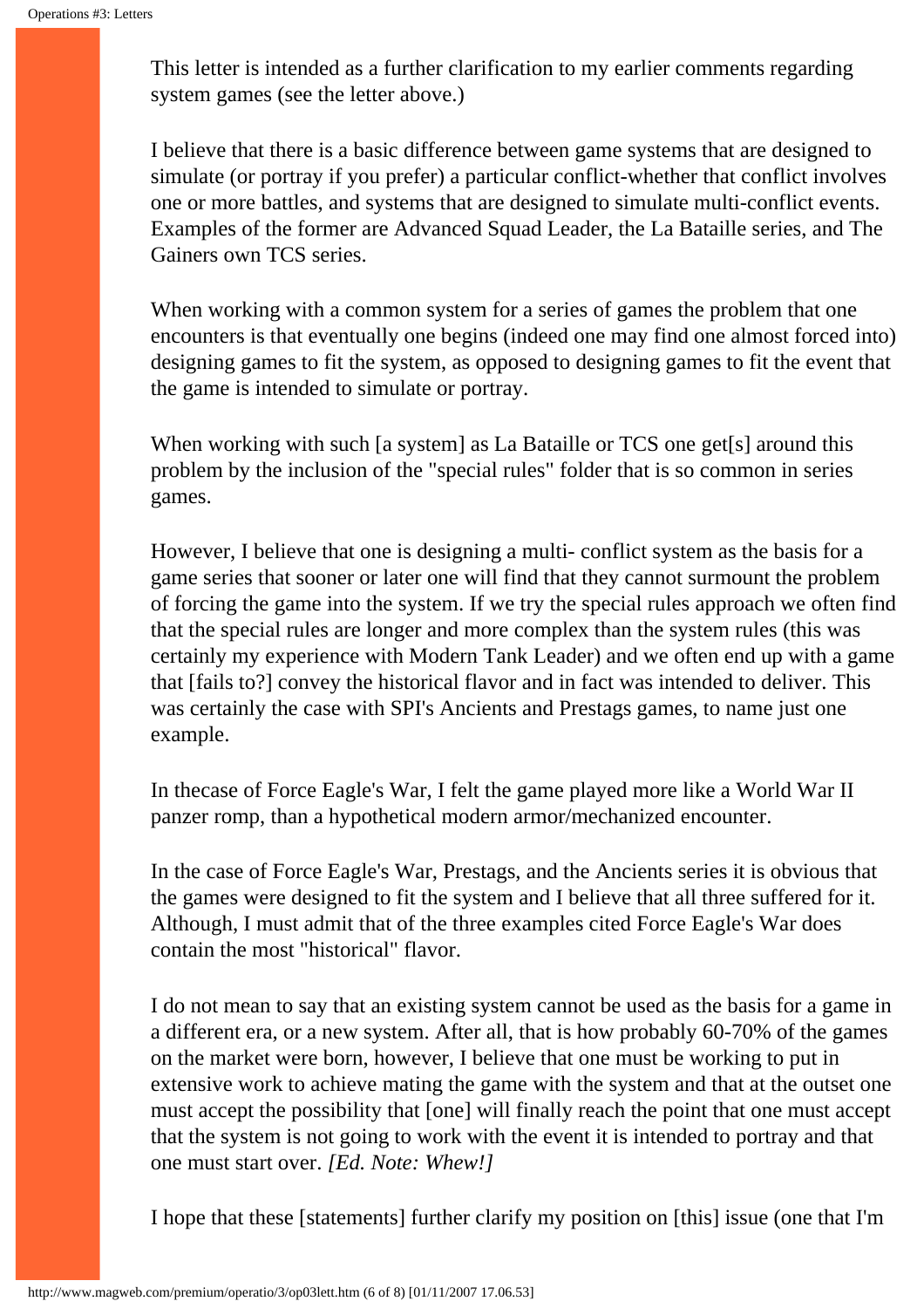afraid has the potential to generate as much letter writing and mud slinging as the old playability vs. realism issue), and that you do not take these comments to mean that I do not like the games produced by The Gamers. I wouldn't own as many as I do if they were not worth the money.

-*-T. Hastings, Whitestone, NY*

Enjoyed your first issue of the new magazine. I like the size and the layout. It's different, it's appealing-to look at, to read and to enjoy.

Back page, I agree with your sentiments, so we don't presumably mention Joe Miranda, right?

Concerning future contents, would it be possible to include some sort of playaids, [applicable] to existing games. For example, I own Bloody 110th and have lots of trouble sorting out the German order of entry onto the map--I could do with some sort of card or set up sheet to cope. It's my inexperience. There's so many options, could readers write in with their 'best' solutions? A Kind of forum perhaps? I expect there must be someone who has done a do- it-yourself kit to overcome this setting up task? *[Ed. Note: Any takers?]*

Then did I read about you requesting ideas for other WW2 simulations? I have just finished reading Famous Tank Battles by Col. R.J. Icks. He described a clash between India and Pakistan in September 1965. 22 days. Set in Kashmir, the area in dispute between the two countries. Tanks included the AMX 13 which I think might be French, M4, M4a4, M48, Centurion 5-7, and Russian T54a. Here's a mix of tanks from several nations, all fighting along side each other. Some of the Shermans had upgunned Canadian 76mm guns. Any good for a game?

If we must have another WW2, how about Russians vs. Japanese at Khalkin-Gol? Or how about the Allies vs. Japan at Mandalay Plain, Burma Feb-April 1945? All good armor and mech conflicts. River crossings, bridge blowing, great stuff. Sorry I'm not a designer! But I'll help with research if I can.

Finally, I like the idea of the Standard Combat Series. I think this might be designed with me in mind! Probably the degree of intensity I'm most happy with.

*-D. Packe, Glouchestershire, England.*

[Back to Table of Contents -- Operations #3](#page-0-0) [Back to Operations List of Issues](http://www.magweb.com/premium/operatio/operiss.htm) [Back to MagWeb Master List of Magazines](http://www.magweb.com/premium/maglist.htm) © Copyright 1991 by The Gamers.

This article appears in MagWeb (Magazine Web) on the Internet World Wide Web.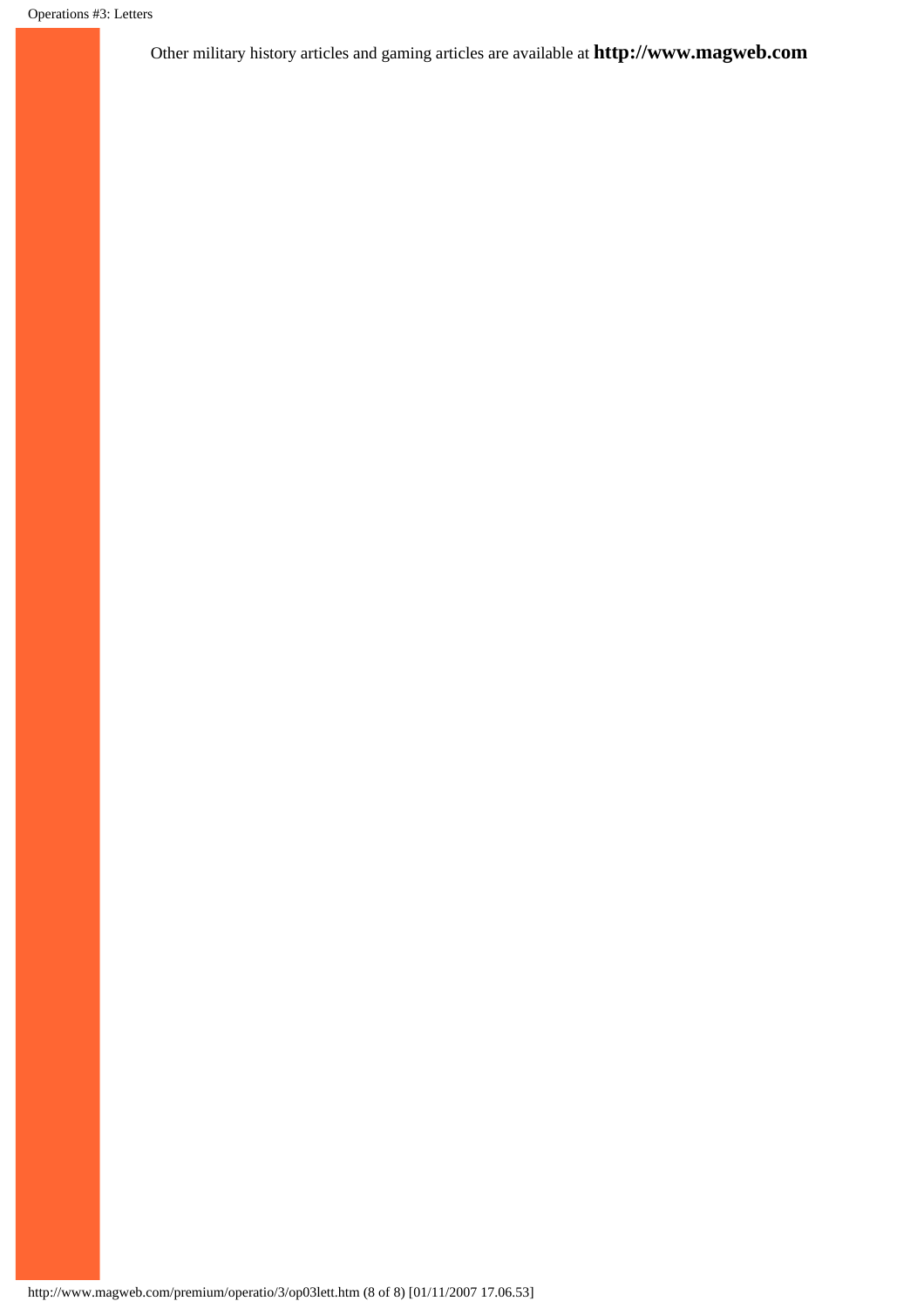

# **Civil War, Brigade Series**

# **Q&A**

*An artillery unit limbers and then moves out of a ZOC hex. Does it check on the Gun Loss Table once or twice?* 

The unit checks once, for the formation change only.

*Can a unit extend line in a ZOC?* 

Extended lines must be treated as any other moving unit. If the extended line is attempting to move from the parent into a hex that the parent could not move into, the answer is no.

*In close combat, the attacker crosses a slope hex to get into the defender's hex. Does the defender get the benefit of the slope in the combat resolution?* 

Yes. Terrain of the defender's hex and the hexside crossed to enter the hex counts during the combat resolution.

*Do gun points count on the casualty record?* 

No. Only fire combat casualties are counted. Don't count stragglers either.

*Does a repl leader appear immediately when a leader is lost? Later?* 

The repl appears at the instant of loss. In another brigade's hex of the same division. If the division has only one brigade or they are all in the same hex, the repl appears in the same hex, immediately, and before any morale check. (Not that a I rated repl matters in a morale check!)

*To re-supply with small arms ammo, does all of a brigade with extended lines have to be within range? Part? The parent?* 

Any one part of such a brigade is all that need be in range, and that part need not be the parent.

*A leader has a brigade blown out from under him (sad face) and relocates to another*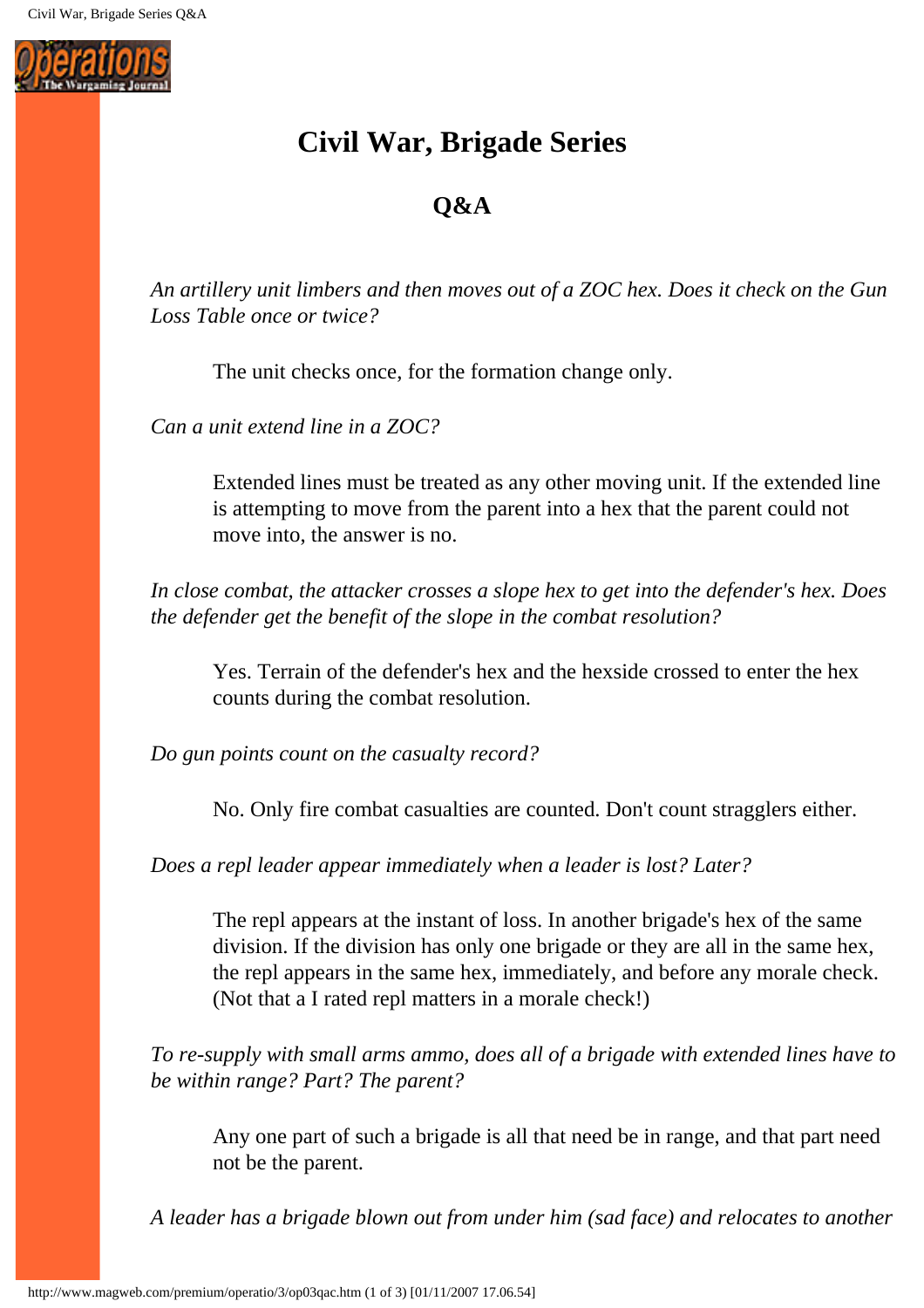*brigade of his division. This division is then fired upon. Does the leader have to check for loss again-suffering double jeopardy?* 

This leader is having a bad day. He runs from one ruined brigade to another only to get fired on again. He checks twice. Life is like that!

*Why does close combat cost a unit a movement point? They are, after all, charging!* 

This MP represents the time of the little battle engaged by the unit. Before you reach for a calculator, that means 5 minutes.

*Why does the defender get off without even a morale check in a close combat if the attacker retreats?* 

The defending units can tell fairly easily when the attacker is giving up, this encourages them to hold on. Once the attacker starts withdrawing, the defender breaths a collective sigh of relief, and has no desire to withdraw himself.

*A unit attacking in a close combat must be within command radius. Ok, then which one-division to brigade, corps to division, both?* 

In the extreme, the attacker in close combat may be at the furthest edge of both command radii-but no further. The division cornmander may be the full 8 MP's from the corps HQ. In short, both command radii must be intact.

*Who gets to rally in a Rally Phase? The current player? Both?* 

In a given player's turn, only his units may rally. The enemy must wait for his own ##%%!! turn.

*My division wants to recover stragglers, but the Corps leader is not yet on the map. The rules state the recovering unit must be within normal command radii. Can this division recover or not?* 

A more exact wording of the straggler recovery restrictions would be "the unit must be within normal command radii which is available at the time the unit was marked."

*Do units moving on a road in column get the road benefit if moving through hexes containing other units in column? Line?* 

The units moving in column are allowed to use the road benefit even if they move through hexes containing other units (column or line.) The other units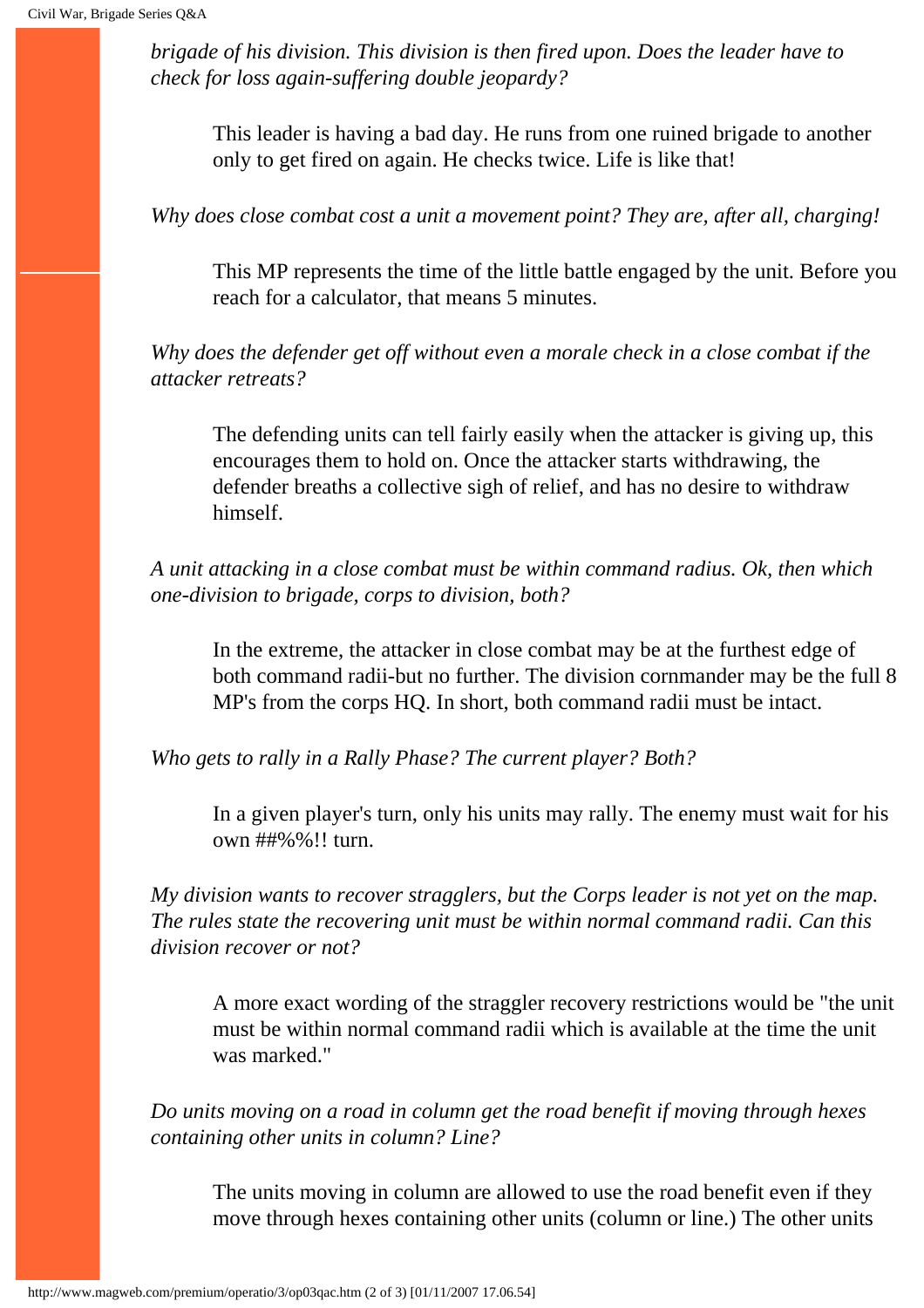are assumed to give "line of march" to the moving ones-no rules for traffic jams or the resultant fist fights here.

[Back to Table of Contents -- Operations #3](#page-0-0) [Back to Operations List of Issues](http://www.magweb.com/premium/operatio/operiss.htm) [Back to MagWeb Master List of Magazines](http://www.magweb.com/premium/maglist.htm)

© Copyright 1991 by The Gamers.

This article appears in MagWeb (Magazine Web) on the Internet World Wide Web. Other military history articles and gaming articles are available at **http://www.magweb.com**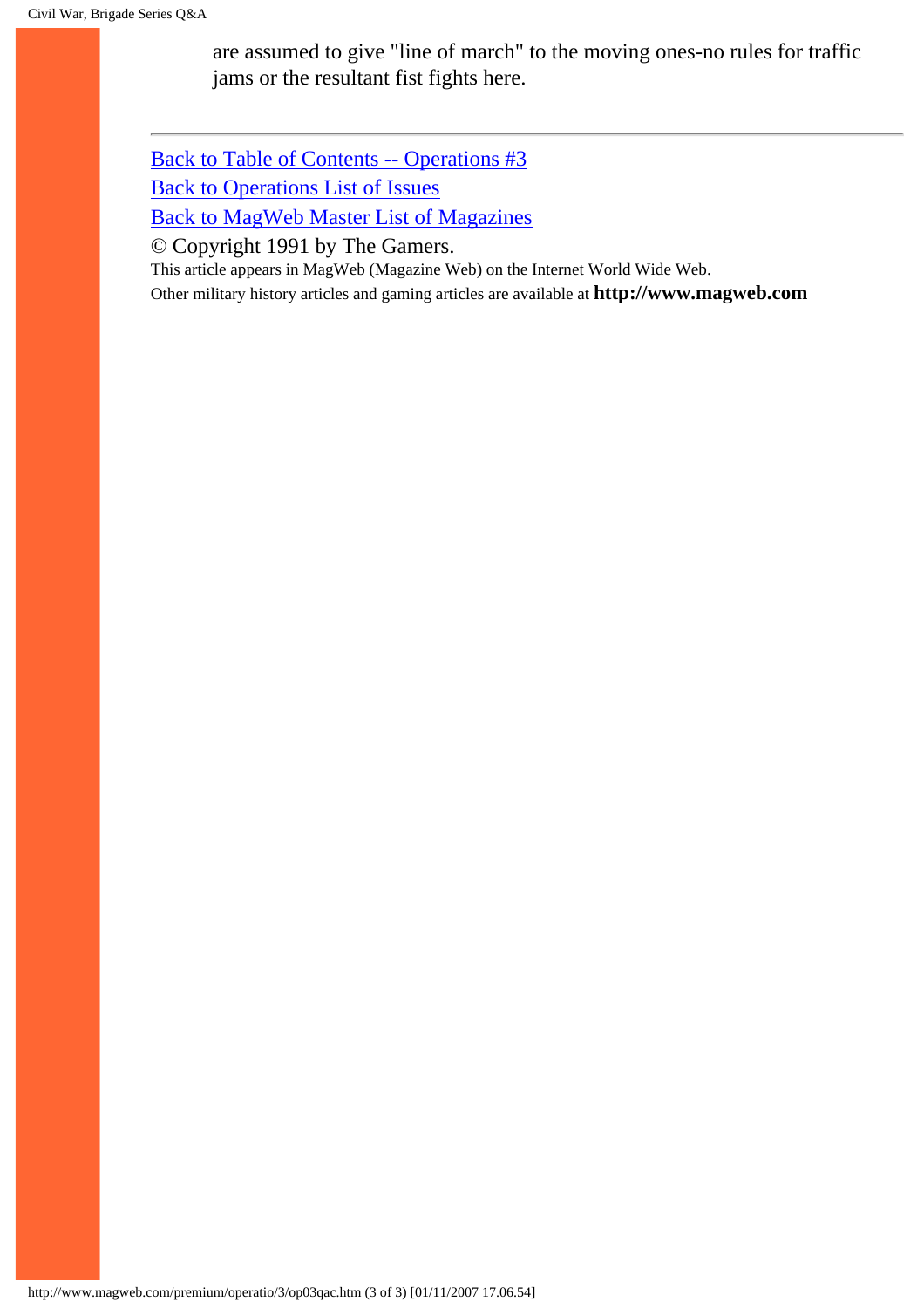

# **Civil War, Brigade Series**

# **Errata**

## **1-01 In their Quiet Fields, 2nd Edition**

1. M/DM/2 should be M/DH/2 on the counter.

2. 1/3/2 and 2/3/2 arcoverstacked in the initial set up. Place 1/3/2 in any adjacent hex.

3. A number of Loss Charts were shipped which were improperly printed. If you do not have both Union and Confederate Loss Charts (printed on one big sheet in the 2nd Ed), let us know and will replace your sheet with a correct one.

## **1-02 Thunder at the Crossroads**

1. There are no Corps-level anti-initiative ratings for either side.

2. There is no Entry Hex 1. In all cases, the Union

3. The Confederate player gets 10 VP for entry Hex E (not F) and 5 VP for Entry Hex F (not G).

4. Each wrecked Union Cavalry Brigade is worth three (3) VP's, not one.

5. Current Strength Chart: S/J/2-strength on 3rd and 4th days is 14, not 10 Stwl/J/2--strength on 3rd & 4th days is 10, not 14. B/Heth/3--strength on 2nd, 3rd, & 4th days is 8, not 9. A/Heth/3-strength on 2nd & 3rd days is 9, on 4di day is 5.

6. Loss Chart corrections:

The Iron Brigade  $(1/1/1)$  is missing five strength circles. (Note: this error is on the original, two-color loss charts only. Later loss charts, all in black, have corrected the error.)

The 2/1/3 should have an original strength of 22, not 12.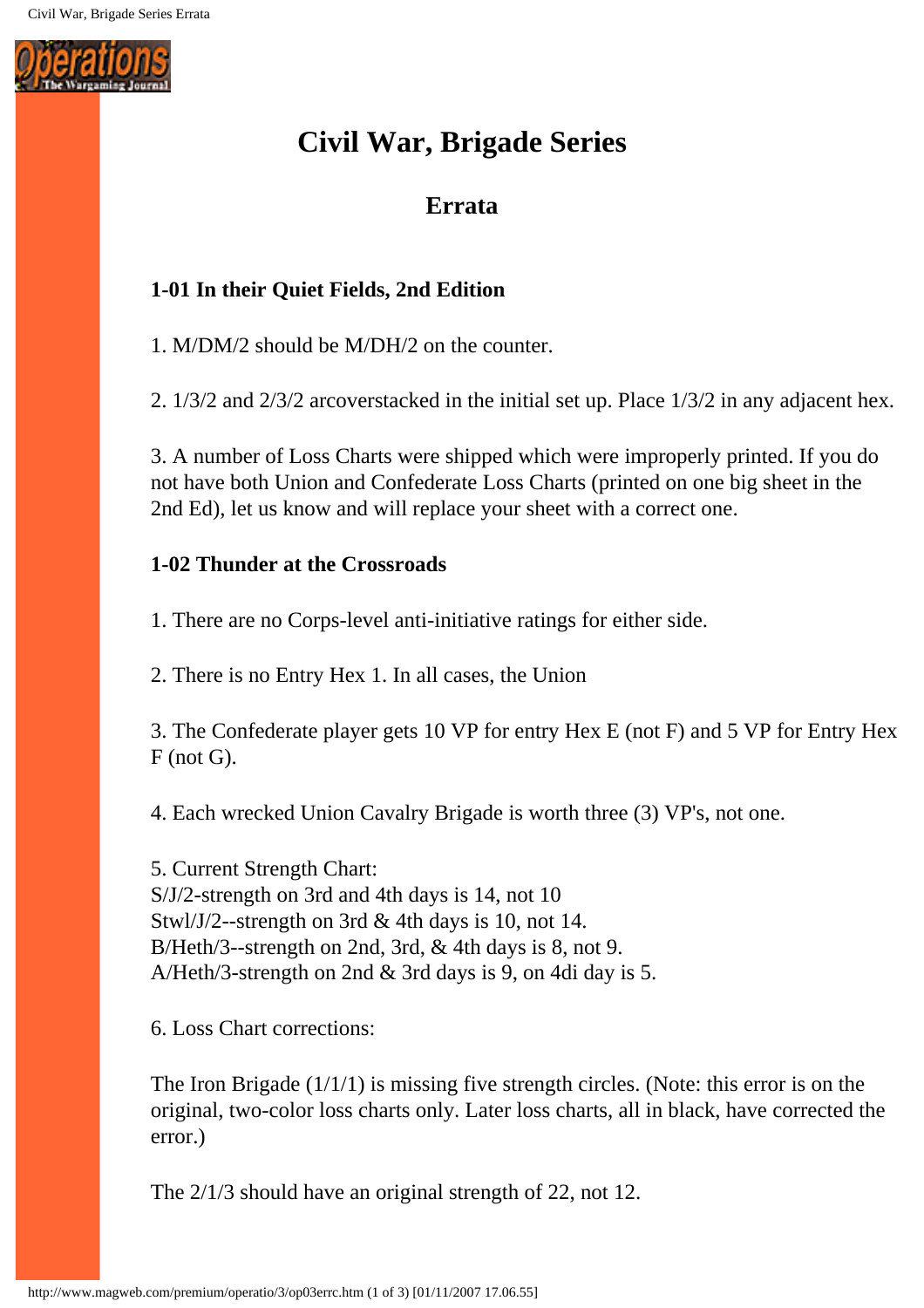7. Union Arrival Schedule:

At 12 noon July 2, Gregg and 1/2/Cav arrive with 1xCb, not 3xCb.

8. Confederate Arrival Schedules: In order to correct a game imbalance, allow the Rebel army supply train to arrive at 4:00 p.m. July 1, with Anderson's Division. This holds fro both the Jackson Lives and historical orders of arrival.

9. Jackson Lives Scenario: Two new divisions are created in this scenario, Ew/2 and LD/2. Their wrecked levels are as follows: Ew/2 0/0 LD/2 00000/0

## **1-03 August Fury**

1. If for any reason a newly arriving unit finds its entry area blocked by enemy forces, it may appear, one turn later, at the closest unblocked map edge hex. in any formation desired.

2. The RW Supply arrives at 9:00 a.m., the 29th, at area A.

3. Remove the 3v Supply wagon from both Scenario 2 and 6 set ups. The wagon enters at 5:00 a.m. on the 29th with McDowell which is the first turn of both scenarios and does not begin on the map.

## **1-04 Barren Victory**

1. There are two Entry Area F's on the map. The one on the North map edge should be a G. There are supposed to be two Entry Area G's.

2. The Ammo and Casualty tracks for both sides were set up from I to 10 instead of 0 to 9. Please use the 10 as the 0.

3..The use of Kershaw and McLaws is not explained. McLaws is an optional unit for use when the "rest of M/1" variant is used. Kershaw is the normal commander of M/I. When the regular reinforcements of M/1 come on the map he is their commander. When the option is used, ignore Kershaw and bring on McLaws instead.

4. The example of forest in the terrain key was omitted. What the forest symbol looks like should be obvious. The use of the words forest and woods in the Terrain notes of the exclusvive rules was unfortunate-please read woods as open.

5. The dice rolls given as examples in the rules for Lee and Johnston to bypass Wing Structure are incorrect. Johnston needs 11+, Lee needs 9+. The number listed for Bragg (12) is correct.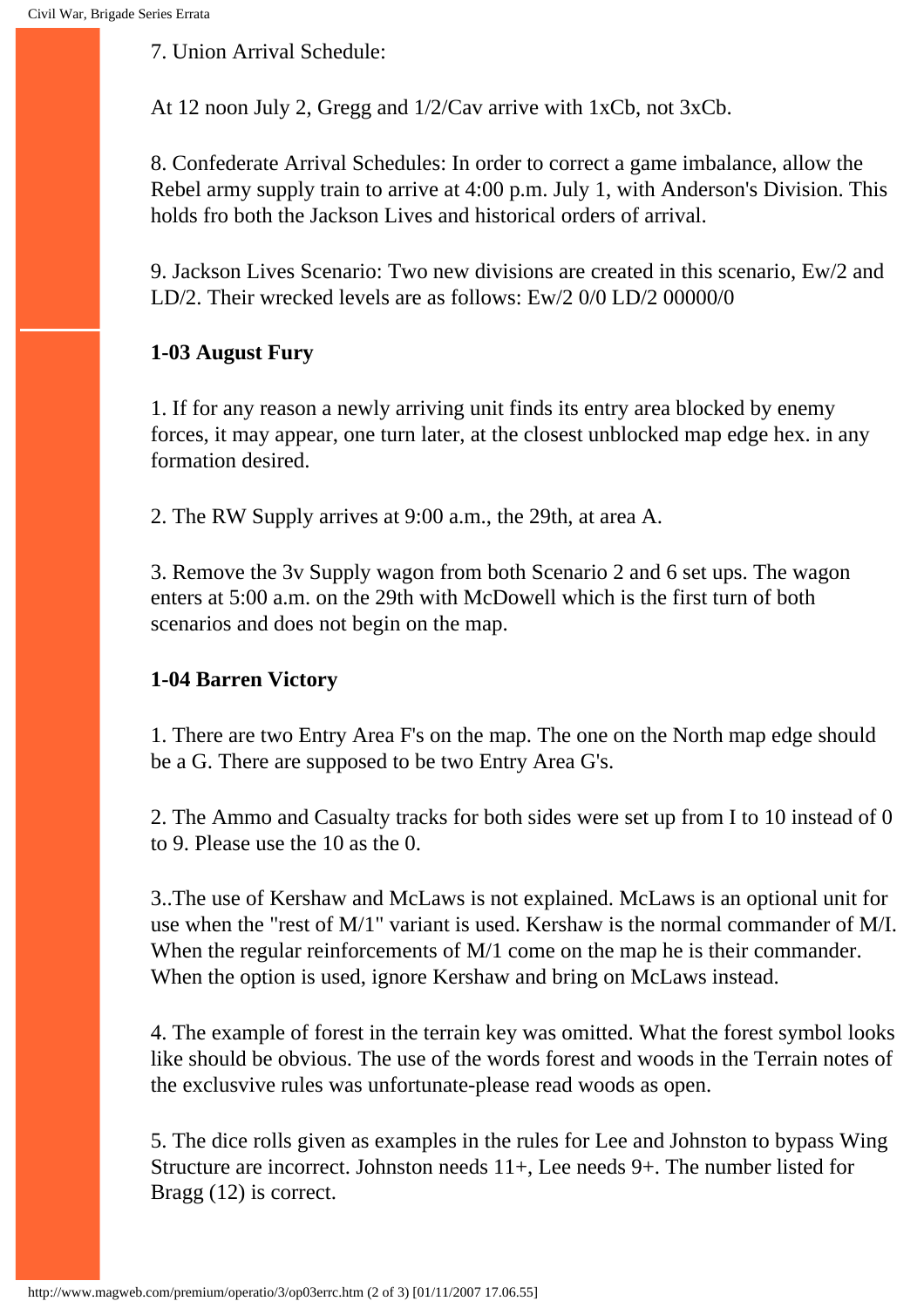6. The two optional Reserve Corps Batteries-Rb(5), Rb(2) should be omitted when setting up the game. Where the set up calls for "Reserve Corps, all" it is too easy to forget that these two batteries are optional and should not be set up. Be sure to keep them with the optionals.

7. The reference to "5" in 4.2f should be to 4.2e.

[Back to Table of Contents -- Operations #3](#page-0-0) [Back to Operations List of Issues](http://www.magweb.com/premium/operatio/operiss.htm) [Back to MagWeb Master List of Magazines](http://www.magweb.com/premium/maglist.htm)

© Copyright 1991 by The Gamers.

This article appears in MagWeb (Magazine Web) on the Internet World Wide Web.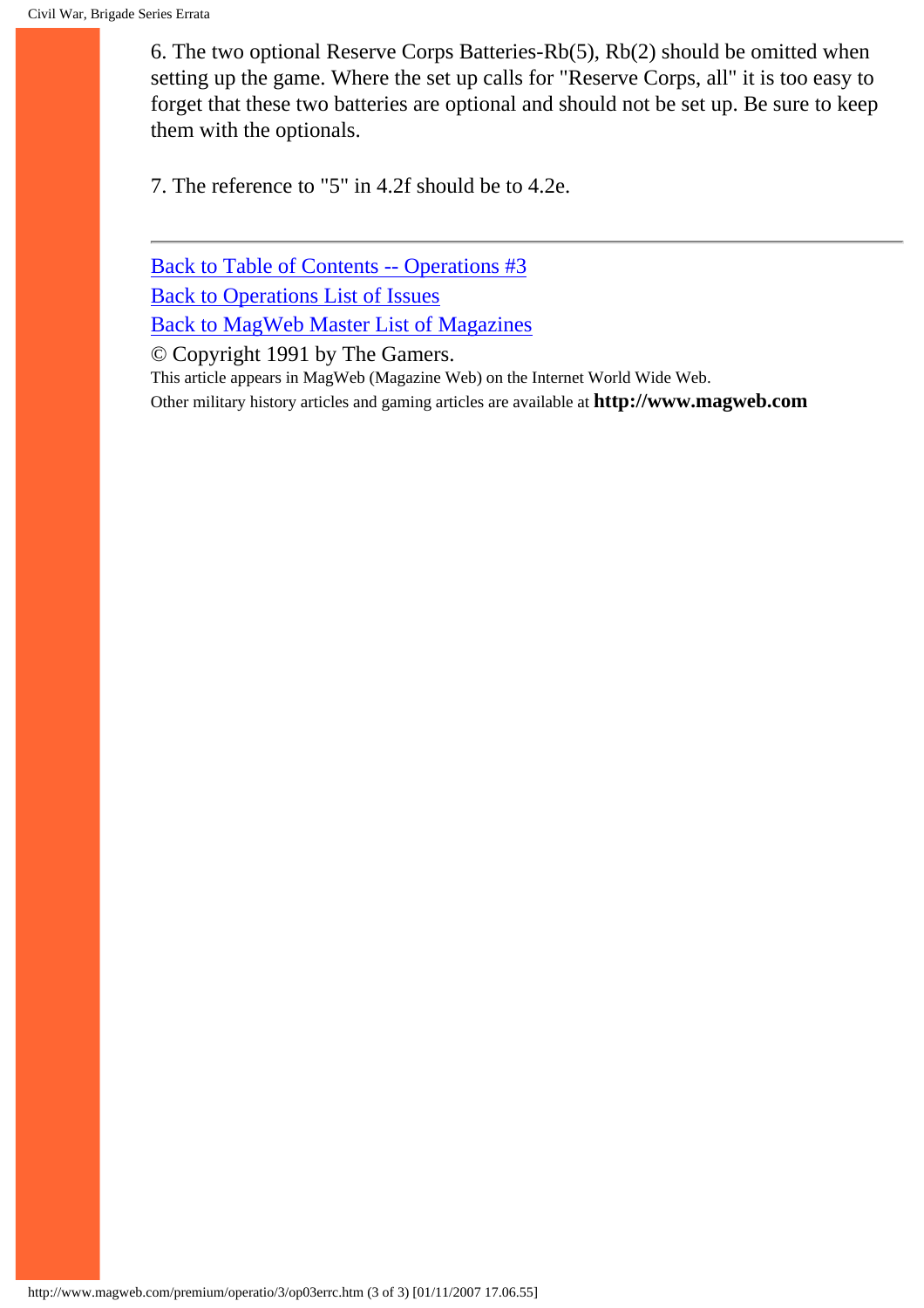

# **Tactical Combat Series**

# **Q&A**

*Can night and Thermal sights be used to spot mortar fires at night or through smoke?* 

I'd say no, but I do not have the experience with thermal sights needed to make a good determination. If you know better go ahead and do what's right. I feel all night vision devices are very poor for spotting artillery and mortar fire because there is no depth perception available. Adjusting indirect fire accurately at night is nearly impossible without good illumination and you have them for it.

*Do you ignore the normal smoke modifiers when using Thermal sights? Use the mentioned modifier for Point fires and nothing at all for Area targets?*

Yes that is correct. Area fires am not modified because if the vehicle can identify the right hex in the smoke and observe its shot well (it can and does with thermals), that's good enough to give full effect to the fire.

*How high off the ground are the drop aircraft in Force Eagle's War for purposes of AA fires?*

The aircraft are roughly 300 feet or 100 meters. It is a good low jump-where you count to four and impact!

*Can only Clear hexes be selected for drops? What happens if a unit drifts off-map or lands on a nonclear hex?*

Any hex may be selected for the drop. Units that drift off map are gone forever. Non-clear landing losses are ignored. Good troops will be able to steer their chutes around most obstacles and the resultant loss from landing in a city (etc.) will be limited to a few broken legs and ankles-not counting bruises and the occasional trooper hanging from a church-and will not impact the unit greatly. So, these are ignored.

*The hit number for an aircraft is 8. Is this modified by terrain? etc.? Can targets be engaged which are in smoke hexes? Can an aircraft attack multiple point targets in a single hex in one "run?" What is the definition of a run, anyway?*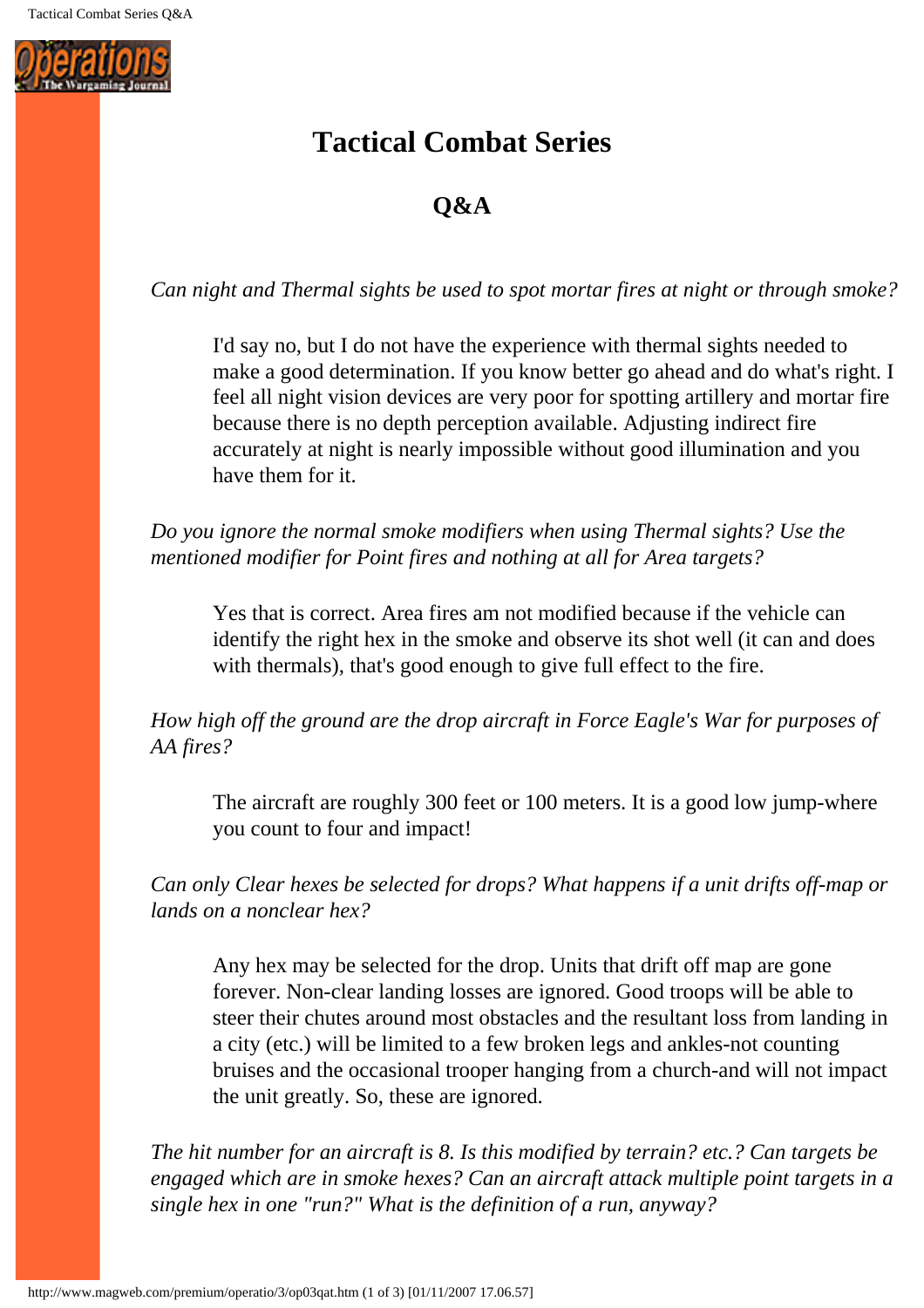The aircraft hit number is never modified, for terrain or any other reason. Targets in smoke may not be engaged by aircraft-the pilots cannot identify a clear target and are wary to waste their ordinance. (Note that AA fires, however, are allowed to fire out of smoke hexes. Multiple point targets may be engaged in one hex, in a single run, if the aircraft has a multiple capability (hit roll of 8 against four targets ... ) A run is defined as an attack against one hexusing point and/or area fires up to the limit of the aircraft's capability. A plane could engage multiple hexes, with its different capabilities, but would have to be engaged by AA each time as they would be considered separate runs.

*How far can an observer be from a mortar or artillery round impact and still observe it?*

As far as visibility and LOS allow. 'Mere are no other restrictions. Visibility as determined by the weather or night (whichever is less.)

*Do suppressed or paralyzed units go out of Move Mode? When?*

Suppressed and Paralyzed units may change to Fire Mode from Move Mode during the Mode Determination Phase. They may never change from Combat to Move Mode.

*If two units are adjacent to one another and one is assaulted, does the other unit get to Overwatch Fire? When is this resolved?*

Overwatch fire triggers occur when the moving unit finishes moving into a hex. Therefore, overwatch fire would be allowed, but only after the assault combat is resolved assuming the attacker is still in the assault hex when the dust settles!

*An overrunning or assaulting unit is running into the target hex on a road. When the combat begins, does the firer (the defender) get to use the "road moving" benefit for the fire-even though it says 'for overwatch only?"*

Yes, the road moving modifier is allowed in this circumstance, even though the table is telling you it isn't. The tables were drawn up as they are because I needed a clearcut time when a unit could "absolutely, positively" be identified as moving on the road. Overwatch fit the bill, hence the rule caveat. Unfortunately, there are other instances (the above) where the units are definitely road moving at a given instant. So, the modifier should be used then, also. The problem confronted in design was what to do with units during the Suppressive Fire Phase which just happen to be on a road hex-are (were) they road moving? Are they still? To avoid those types of arguments the above "overwatch" attachment was made to the modifier.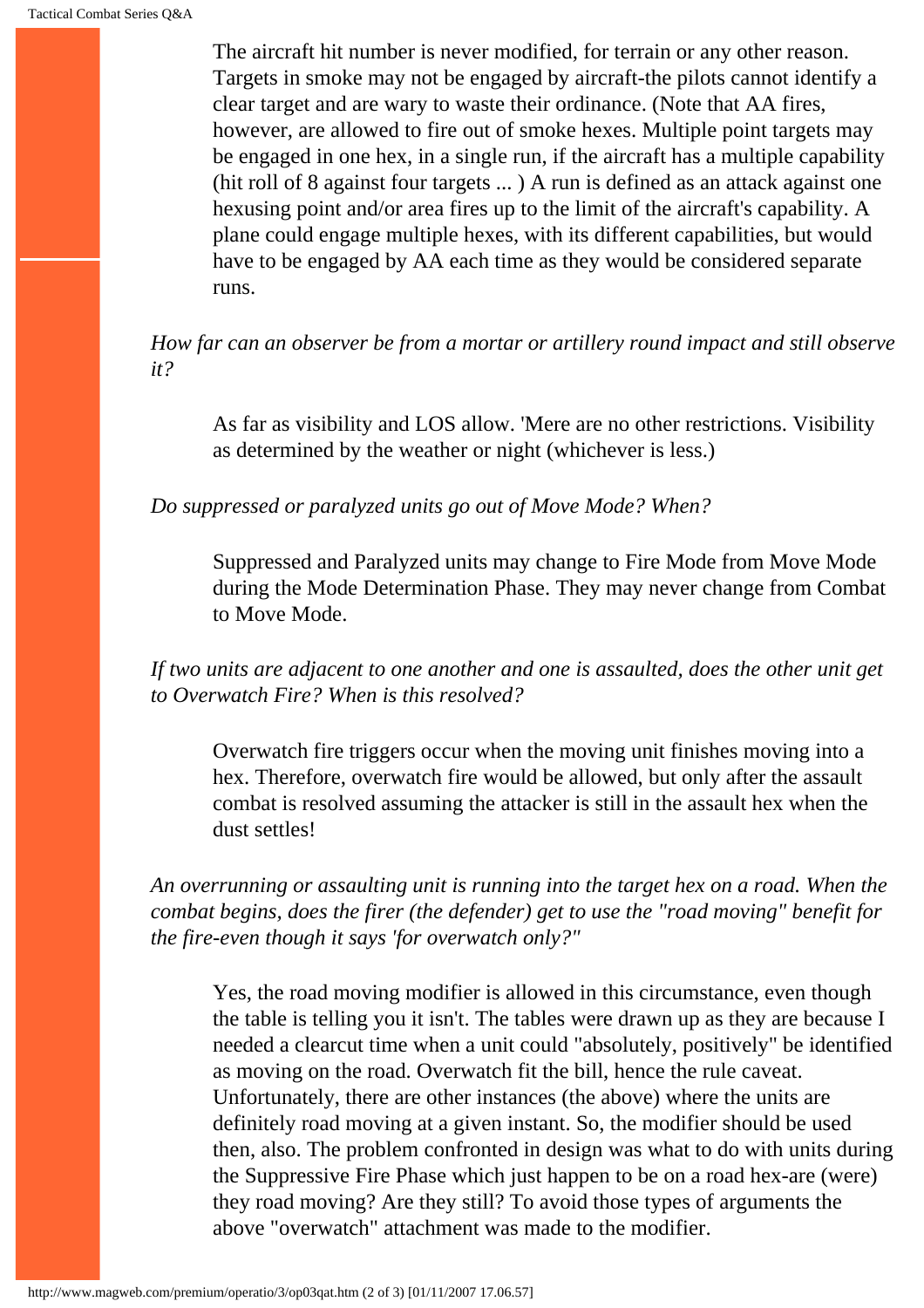[Back to Table of Contents -- Operations #3](#page-0-0)

[Back to Operations List of Issues](http://www.magweb.com/premium/operatio/operiss.htm)

[Back to MagWeb Master List of Magazines](http://www.magweb.com/premium/maglist.htm)

© Copyright 1991 by The Gamers.

This article appears in MagWeb (Magazine Web) on the Internet World Wide Web.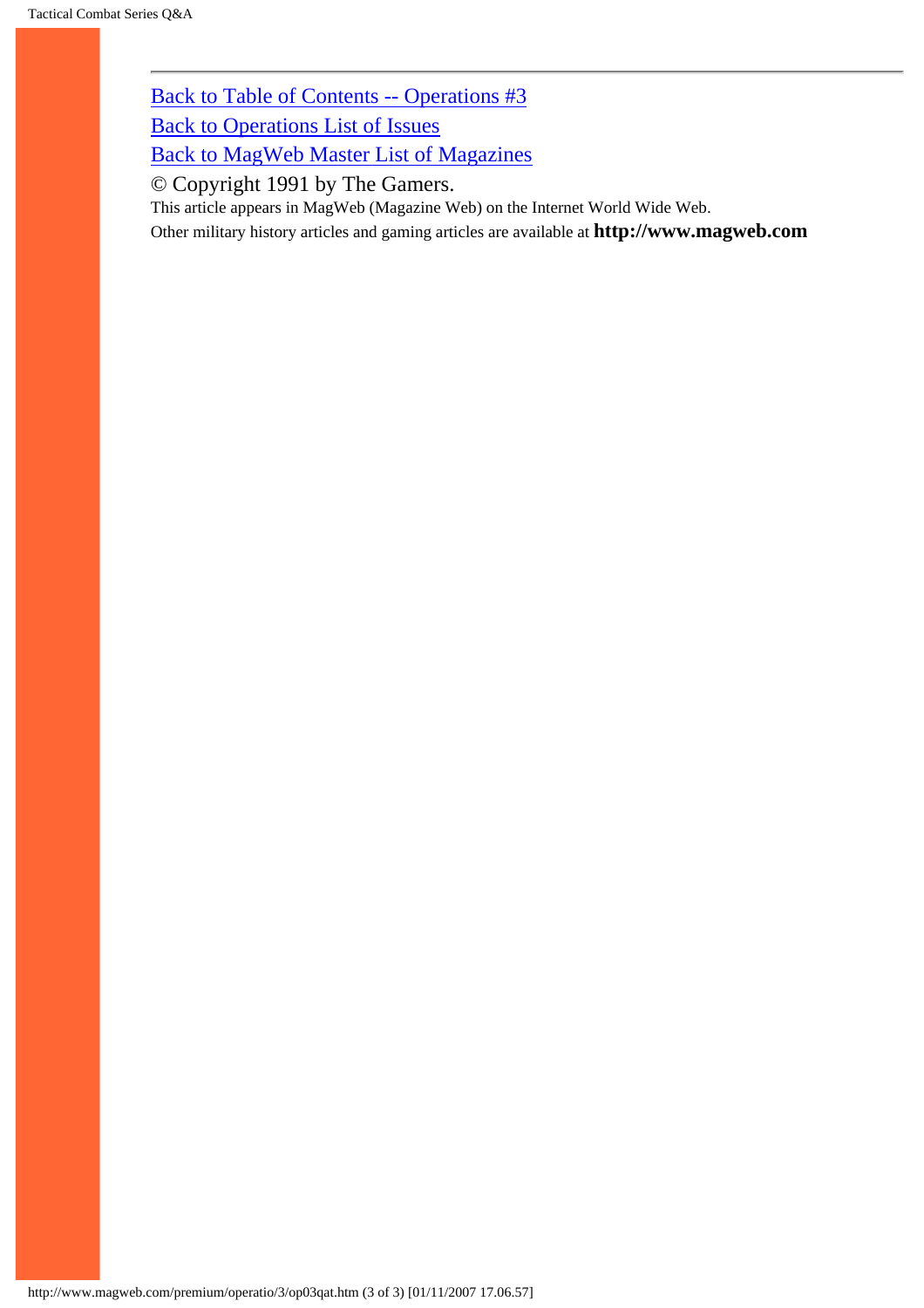

# **Tactical Combat Series**

# **Game Errata**

## **2-01 Bloody 110th**

1. Add the 38th PzJgBn (all) to the Historical Order of Arrival to the other units arriving at 0200, 17 Dec 44. The 273 Flak did not enter the map is correct in not being on the Order of Arrival.

2. Only one German Bridge may be built during the game. If a bridge allows the use of Areas 3 and 4, the player need not wait to reduce Hosingen before using Area 3 when the bridge is up. Hosingen only makes units wait which are trying to enter Areas 4 or 5.

3. 2 PG Regimental troops, 2x Gw38(t), enter with 212 PG in the Historical Order of Arrival.

4. One 38th Pioneer Platoon was printed without a morale. It has the same morale as the others in its company (5.)

## **2-02 Objective: Schmidt**

1. Teaching Scenario #4, Forward Observer, ignore the portion of the U.S. Victory Condition that calls for occupation of all of Vossenack.

2. Scenario 3: Ignore the German 150mm Artillery ammo supply. It is not needed.

3. Scenario 5: Under German Artillery Batteries Available, I/ 843 should instead be the 1/4/89.

4. The German Fus/275th should have morale boxes for each company, 1 through 4, instead of just one box for the battalion.

## **3-01 Force Eagle's War**

1. Two of 2/E's ITV's were printed with the same info on the front and back. The backs of these units should read P B 15, like the others.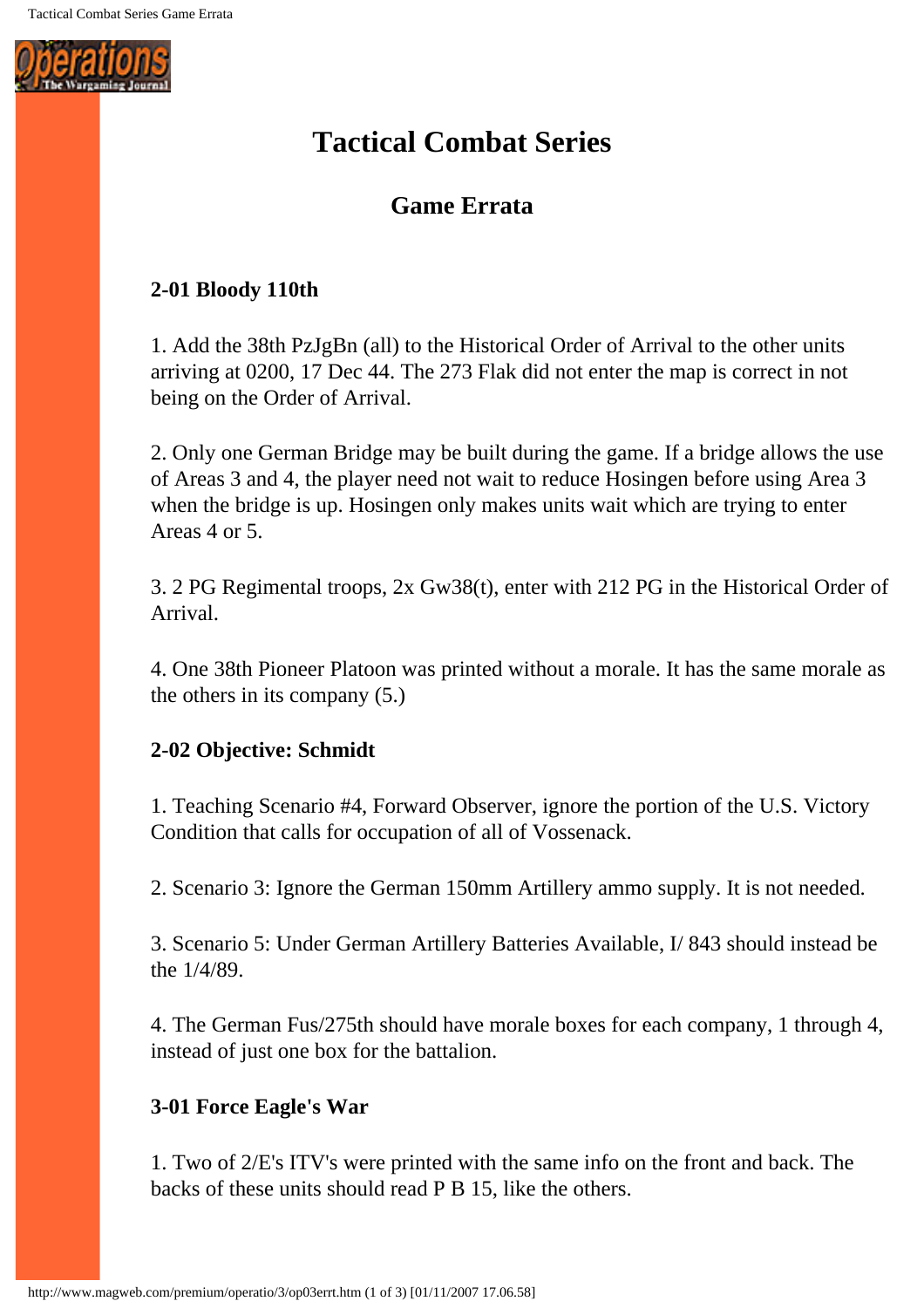2. modern Expansion rule 3.3c is in error. The T-80 may fire an AT-8 or its main gun during a single fire-never both-and this dual system does not free it from the standard "one shotperunit rule." Thanks to D. Demko for bringing this to our attention.

#### **2-03 Omaha**

Counters:

1. The Panzer Lehr Mk V's should have a defense of 4 and movement of 18.

2. One mortar platoon in 4/1/915 and M/3/116 is incorrect on the back-they should read A A 4.

3. An MG section in H/2/18 is incorrect on the back-should read A A 5.

4. The M3 in D[745 with A A 6 on the back should read the same as the other M3's.

5. One of the Recon platoons in the 1 st ID Recon Company is listed as A B on the back, should be A A.

Rule :

1. Scenario 9 lists Panzer Lehr's artillery as 105mm, it should be 150mm and the ammo for the Germans should also be this type.

2. Add the following to the German Variable Reinforcement Table in scenario 1:

The dice roll result of 5-6 on the Reinforcement Table should read 1/352 PJ or 2/352 PJ. The German player has his choice ofone ofthese units if one is already in play, he gets the other on a later roll of 5 or 6.

3. Pill Boxes are never considered dug in for terrain effects. All the Pill Boxes on maps A and B are used when determining the survival roll modifier. Pill Boxes do not get the benefit of "being stacked with infantry" on the AT Roll Table--unless an actual infantry unit is present in the pill box's hex.

4. Fortified Zone effects and other terrain effects arecumulative. The net modifier for terrain on a pill box in the open should be 0. Note that PB's are not considered AT Guns for terrain effects-they act like immobile tanks.

5. Artillery vs. Rocket Pits on the Artillery vs. Point Target Table: Rocket pits are assumed to have a defense rating of more than 2 and no modifier is applied for the reason of "weak defense."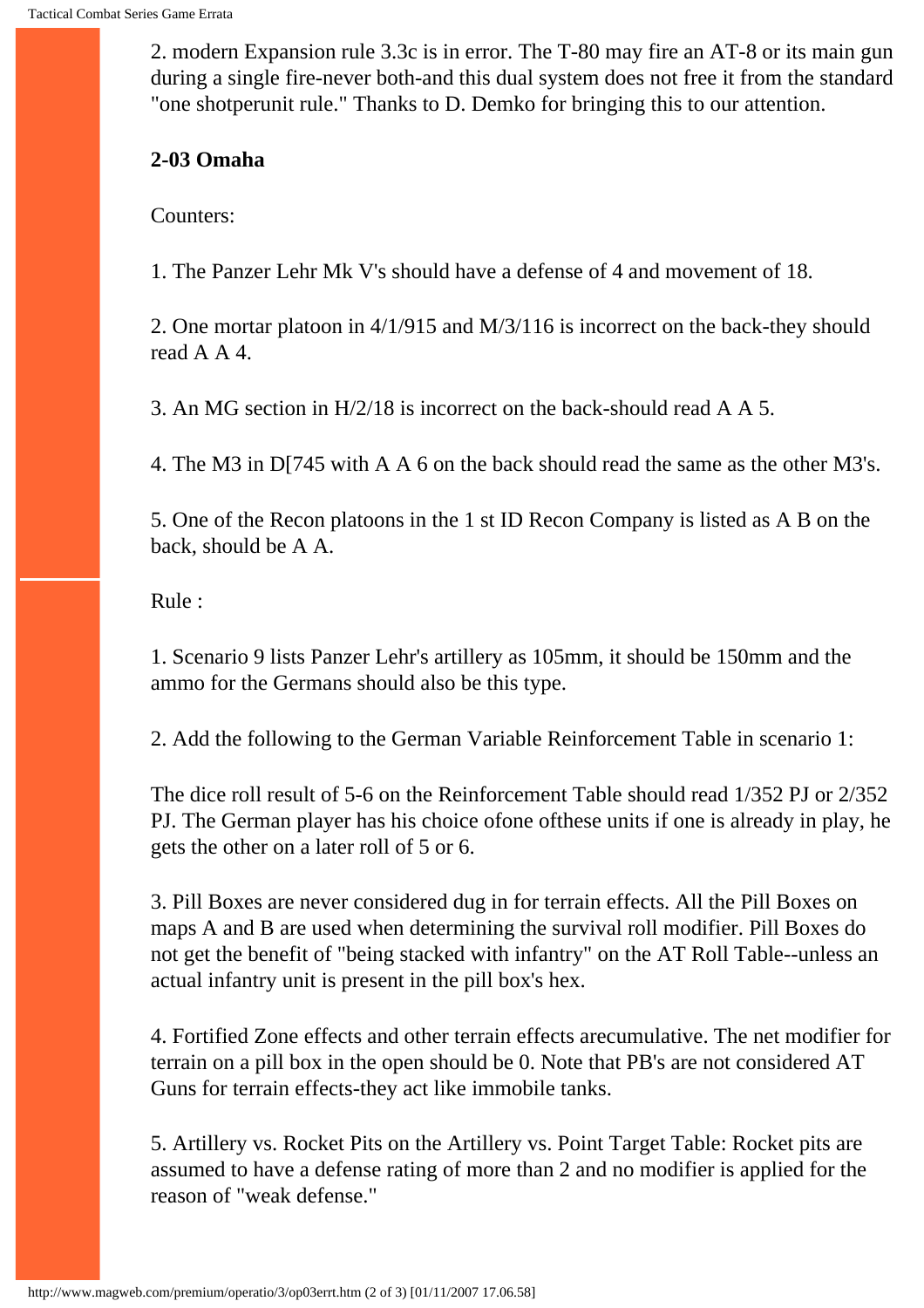6. LCT(R) fires whose center hex drifts off-map or into the sea are lost and of no e ffect. There is no effect for the "edge" of a rocket fire which a player might argue is still on the beach. If it goes out to sea, it is all lost. Let's keep it simple.

7. PB squads are considered dug in--in the hex their Pill Box was in--if they are in fire mode. If they move from that hex, they lose that status.

8. The Shingle modifier (-2) is in addition to the normal terrain effects of the hex the target is in--i.e. open.

9. AT Rolls against Pill Boxes at ranges one or less are allowed. Range two is not.

10. Leaders land with any of their own units: CO 1/16 lands with any unit of 1/16, CO 16 RCT would land with any unit of the 16 RCT, etc. Note the leader selection section on page 7 and the leaders who are to be in the pool. In one map scenarios, div ide the number of leaders to be drawn by 2, round up.

11. Change the headings of the Pill Boxes Remaining Modifier when playing one map landing scenarios, use the following:

| Existing Headings $\boxed{0.5 \, \boxed{6.13} \, \boxed{14.20} \, \boxed{21 \, \text{or} \, \text{more}}}$ |  |                                         |
|------------------------------------------------------------------------------------------------------------|--|-----------------------------------------|
| Scenario 3                                                                                                 |  | $\ 0-2\ $ 3-5 $\ 6-8\ $ 9 or more       |
| Scenario 4                                                                                                 |  | $\ 0-3\ $ 4-8 $\ $ 9-12 $\ $ 13 or more |

[Back to Table of Contents -- Operations #3](#page-0-0) [Back to Operations List of Issues](http://www.magweb.com/premium/operatio/operiss.htm) [Back to MagWeb Master List of Magazines](http://www.magweb.com/premium/maglist.htm)

© Copyright 1991 by The Gamers.

This article appears in MagWeb (Magazine Web) on the Internet World Wide Web.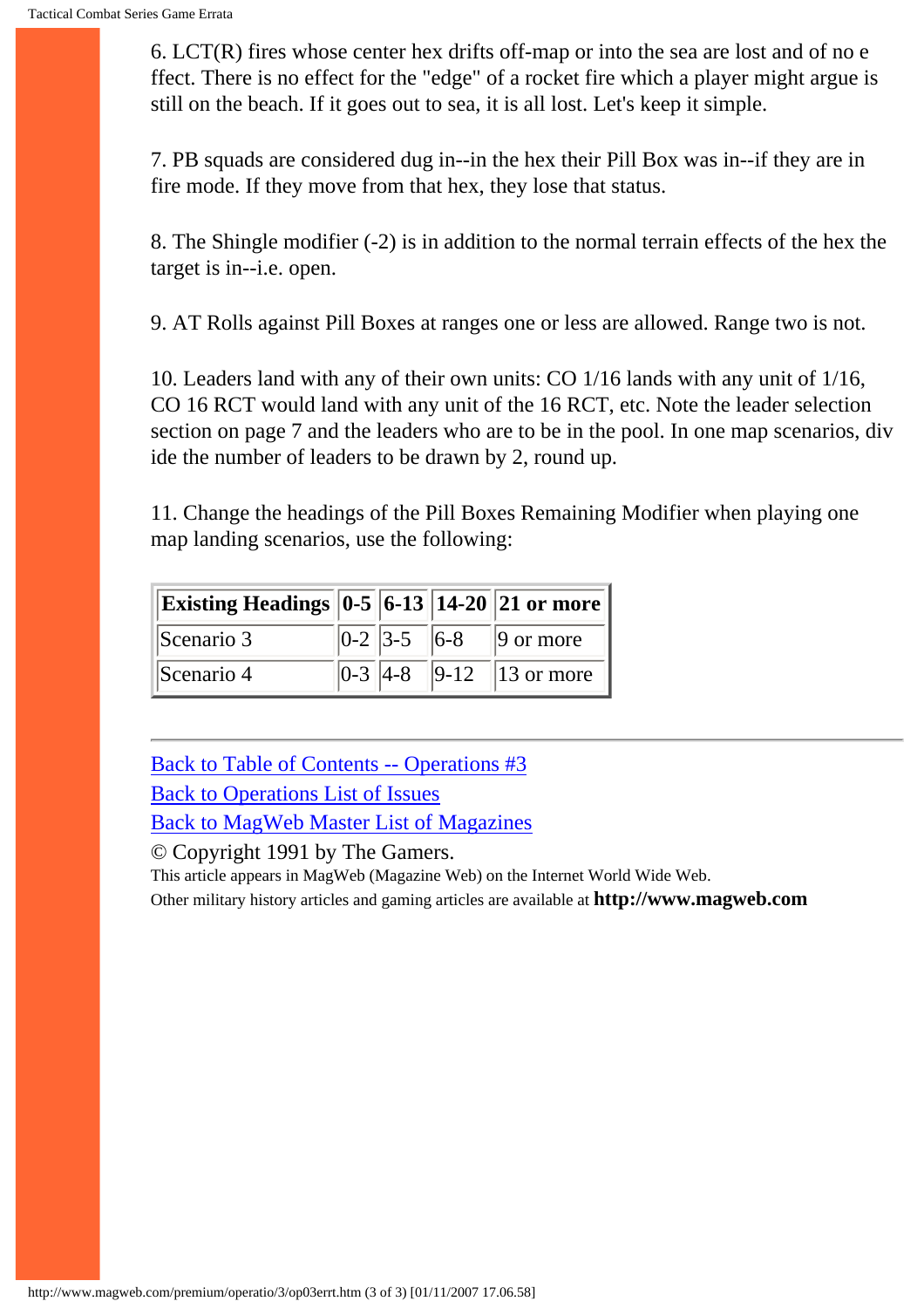

# **Operations #3:**

# **Large Cover (slow: 84K)**

At The Gamers Fall Retreat, September 1991

Top: Into the Wilderness! Dave Powell, left and Al Wambold, right duke it out with the Bloody Roads South prototype.

Bottom: The Guderian's Blitzkrieg brain sweat left to right is: LTC DaveBenjamin, Dean Essig and Owen Fuller in the marathon playtest of GB.



[Back to Table of Contents -- Operations #3](#page-0-0) [To Operations List of Issues](http://www.magweb.com/premium/operatio/operiss.htm)